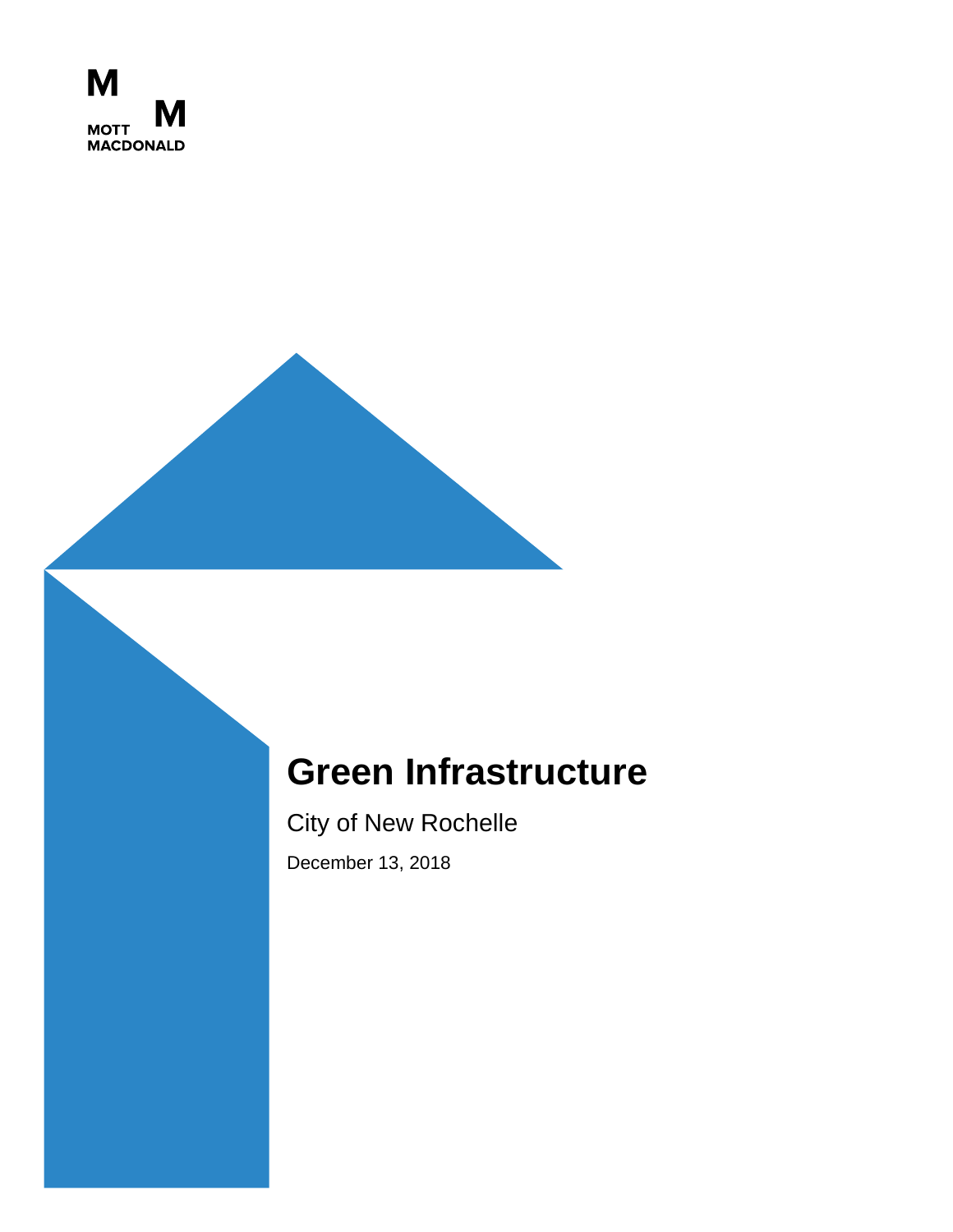Mott MacDonald 800 Westchester Avenue Suite N-641 Rye Brook NY 10573 United States of America

T +1 914 292 1810 mottmac.com

City of New Rochelle 515 North Avenue<br>New Rochelle, NY 10801

# **Green Infrastructure**

City of New Rochelle

December 13, 2018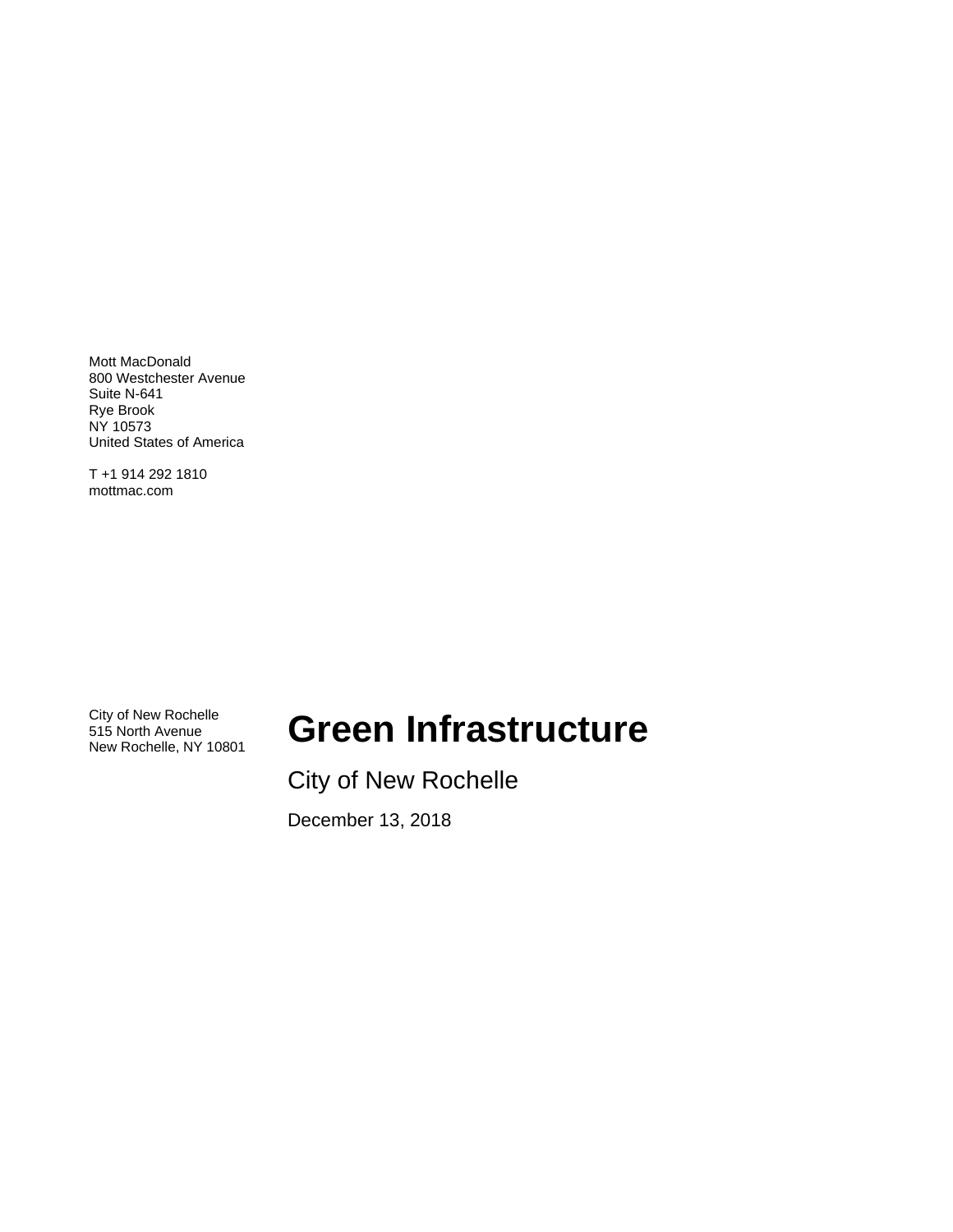## **Issue and revision record**

| <b>Revision</b> | <b>Date</b> | <b>Originator</b> | <b>Checker</b> | <b>Approver</b> | <b>Description</b>       |
|-----------------|-------------|-------------------|----------------|-----------------|--------------------------|
| $\mathbf{1}$    | 8/13/2018   | <b>SJA</b>        |                | <b>JKR</b>      | <b>Preliminary Draft</b> |
| $\overline{2}$  | 12/13/2018  | <b>SJA</b>        | <b>KD</b>      | <b>JKR</b>      | Edited w/ City Comments  |
|                 |             |                   |                |                 |                          |
|                 |             |                   |                |                 |                          |
|                 |             |                   |                |                 |                          |
|                 |             |                   |                |                 |                          |
|                 |             |                   |                |                 |                          |
|                 |             |                   |                |                 |                          |
|                 |             |                   |                |                 |                          |

## **Document reference:** 385371 | 01 | A

#### **Information class: Standard**

This document is issued for the party which commissioned it and for specific purposes connected with the abovecaptioned project only. It should not be relied upon by any other party or used for any other purpose.

We accept no responsibility for the consequences of this document being relied upon by any other party, or being used for any other purpose, or containing any error or omission which is due to an error or omission in data supplied to us by other parties.

This document contains confidential information and proprietary intellectual property. It should not be shown to other parties without consent from us and from the party which commissioned it.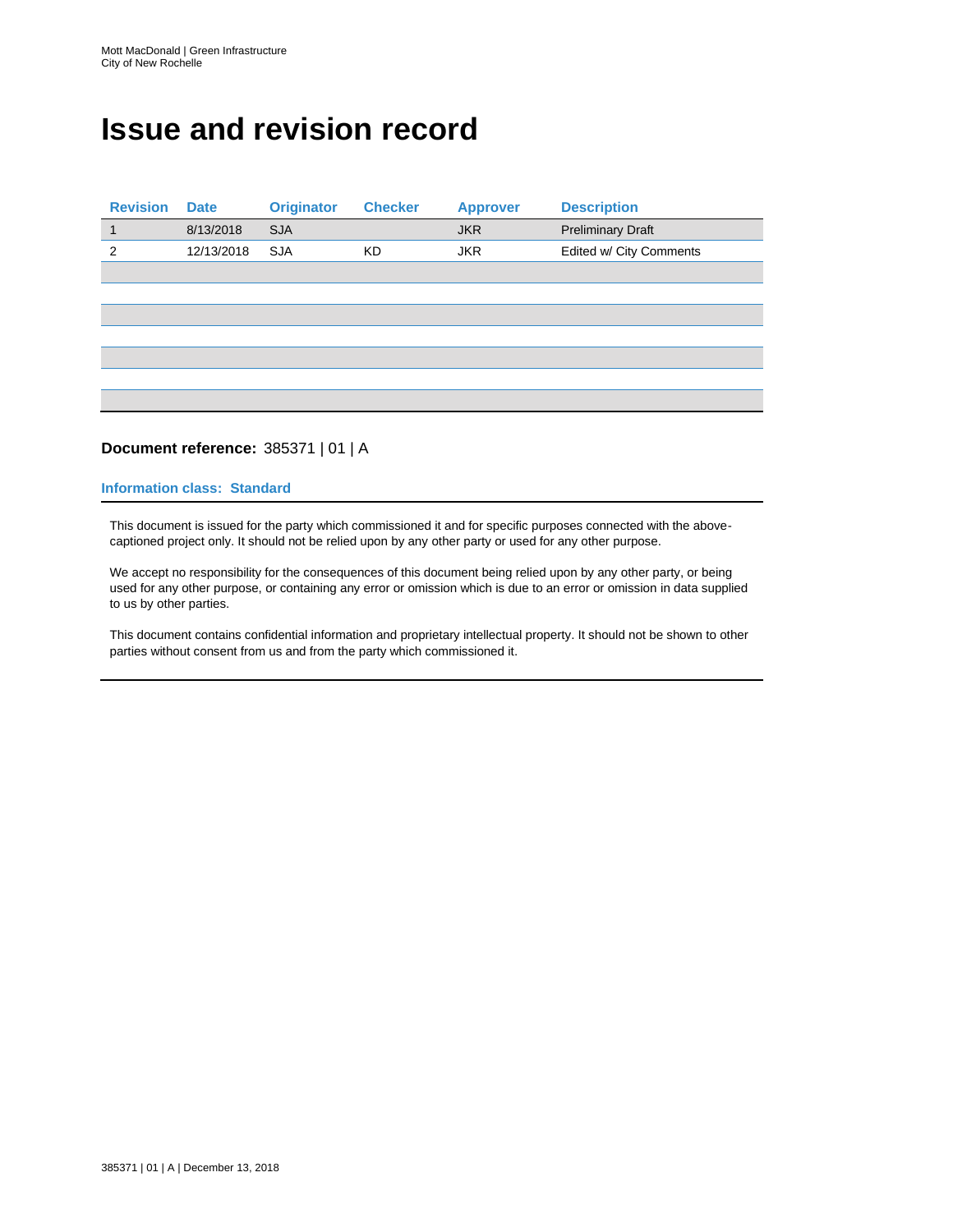## **Contents**

| 1 | <b>Introduction and Overview</b> |                                                                 |                                                     | 5              |  |
|---|----------------------------------|-----------------------------------------------------------------|-----------------------------------------------------|----------------|--|
|   | 1.1                              |                                                                 | What is Green Infrastructure?                       | 5              |  |
|   | 1.2                              | Purpose of Green Infrastructure                                 | 6                                                   |                |  |
|   | 1.3                              |                                                                 | Benefits of Green Infrastructure in New Rochelle    | 6              |  |
|   | 1.4                              |                                                                 | Green Infrastructure                                | $\overline{7}$ |  |
|   | 1.5                              |                                                                 | Green Infrastructure Goals & Objectives             |                |  |
|   |                                  | 1.5.1                                                           | New Rochelle Comprehensive Plan                     | 8              |  |
|   |                                  | 1.5.2                                                           | New Rochelle Sustainability Plan:                   | 9              |  |
|   |                                  | 1.5.3                                                           | County of Westchester, Long Island Sound Watershed: | 11             |  |
|   |                                  | 1.5.4                                                           | Long Island Sound Futures Fund Grant:               | 14             |  |
| 2 |                                  | <b>Physical Setting</b>                                         |                                                     | 15             |  |
|   | 2.1                              | <b>Water Quality</b>                                            |                                                     | 15             |  |
|   | 2.2                              | Soils                                                           |                                                     | 15             |  |
|   | 2.3                              | <b>Flood Plains</b>                                             |                                                     | 16             |  |
|   | 2.4                              |                                                                 | Land Use & Zoning                                   | 17             |  |
|   | 2.5                              | <b>Utilities</b>                                                |                                                     | 18             |  |
|   |                                  | 2.5.1                                                           | <b>Storm Sewers</b>                                 | 18             |  |
|   |                                  | 2.5.2                                                           | <b>Sanitary Sewers</b>                              | 19             |  |
|   | 2.6                              | <b>Public Lands</b>                                             |                                                     | 19             |  |
| 3 |                                  |                                                                 | <b>Land Use Regulations</b>                         | 21             |  |
|   | 3.1                              |                                                                 | <b>Managing Stormwater</b>                          | 21             |  |
|   | 3.2                              | Performance Criteria                                            | 27                                                  |                |  |
|   |                                  | 3.2.1                                                           | Impervious Area Managed                             | 27             |  |
|   |                                  | 3.2.2                                                           | Storm Size Managed                                  | 27             |  |
|   |                                  | 3.2.3                                                           | <b>Infiltration Rates</b>                           | 28             |  |
|   |                                  | 3.2.4                                                           | Storage Volume                                      | 28             |  |
|   |                                  | 3.2.5                                                           | <b>Detention Slow Release</b>                       | 28             |  |
|   |                                  | 3.2.6                                                           | <b>Detention Overflow Control</b>                   | 29             |  |
|   |                                  | 3.2.7                                                           | Loading Ratio                                       | 29             |  |
|   |                                  | 3.2.8                                                           | Ponding Depth                                       | 29             |  |
|   |                                  | 3.2.9                                                           | Depth to Groundwater and Bedrock                    | 29             |  |
|   |                                  | 3.2.10                                                          | <b>Material Standards</b>                           | 30             |  |
|   |                                  | 3.2.11                                                          | Vegetation                                          | 30             |  |
|   |                                  | 3.2.12                                                          | NYC DEP GreenHUB                                    | 30             |  |
|   | 3.3                              | Adaptive Management                                             |                                                     |                |  |
|   | 3.4                              | Community Engagement & Education                                |                                                     |                |  |
|   | 3.5                              | Land Use and Planning Recommendations<br>34                     |                                                     |                |  |
|   | 3.6                              | Community Engagement and Public Education Recommendations<br>34 |                                                     |                |  |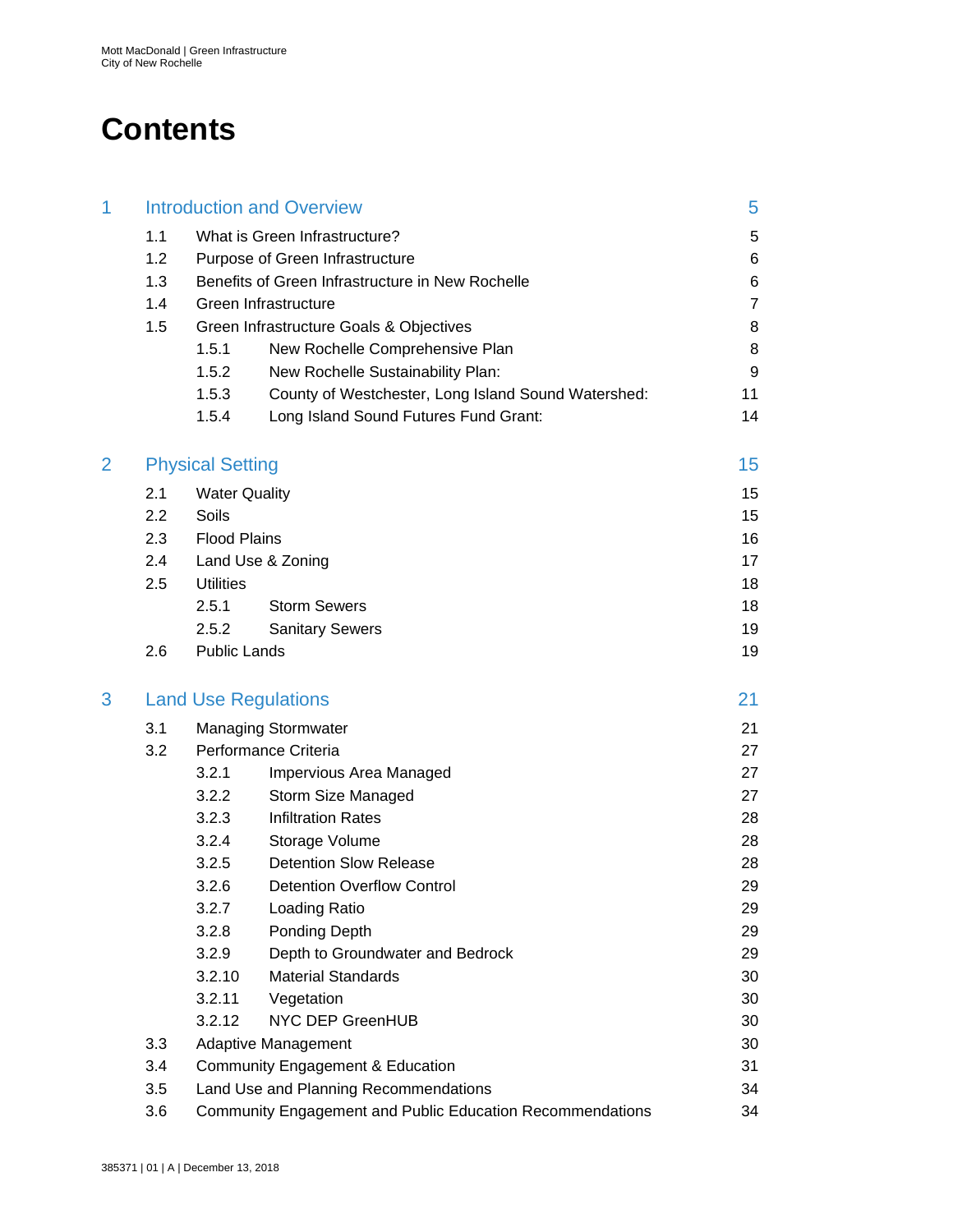| 4.1<br><b>Work Flow Process</b>                                                                                                                                                                                                          | 36 |
|------------------------------------------------------------------------------------------------------------------------------------------------------------------------------------------------------------------------------------------|----|
|                                                                                                                                                                                                                                          |    |
| <b>New York State Standard Guidelines</b><br>5                                                                                                                                                                                           | 43 |
| 5.1<br>Green Infrastructure Practices - New York State Stormwater Management<br>Design Manual                                                                                                                                            | 43 |
| 5.2<br>Green Infrastructure Practices - New York State Department of<br>Transportation                                                                                                                                                   | 45 |
| 5.2.1<br>Applicability                                                                                                                                                                                                                   | 45 |
| 5.2.2<br>Use of Green Infrastructure                                                                                                                                                                                                     | 45 |
| 5.2.3<br>Stormwater Management Site Planning and Design Using Green<br>Infrastructure - A 5 Step Process (Source: The New York State<br>Department of Transportation, Highway Design Manual, Chapter 8:<br>Highway Drainage, Appendix B) | 46 |
| Recommendations<br>5.3                                                                                                                                                                                                                   | 50 |
| <b>Maintenance Program</b><br>6                                                                                                                                                                                                          | 51 |
| 6.1<br><b>Maintenance Considerations</b>                                                                                                                                                                                                 | 51 |
| 6.2<br>Development of a Maintenance Plan                                                                                                                                                                                                 | 52 |
| 6.3<br>Example Protocols for Different Types of GI                                                                                                                                                                                       | 53 |
| 6.3.1<br><b>Bioretention Systems</b>                                                                                                                                                                                                     | 53 |
| 6.3.2<br><b>Pervious Pavement</b>                                                                                                                                                                                                        | 53 |
| 6.3.3<br>Vegetated filter strip                                                                                                                                                                                                          | 53 |
| 6.3.4<br>Green roofs                                                                                                                                                                                                                     | 54 |
| 6.3.5<br>Cisterns                                                                                                                                                                                                                        | 54 |
| 6.3.6<br>Tree plantings                                                                                                                                                                                                                  | 54 |
| 6.3.7<br><b>Grass swales</b>                                                                                                                                                                                                             | 54 |
| 6.3.8<br><b>Infiltration Basins</b>                                                                                                                                                                                                      | 55 |
| 6.3.9<br><b>Sand Filters</b>                                                                                                                                                                                                             | 55 |
| 6.3.10<br>Dry Wells                                                                                                                                                                                                                      | 56 |
| 6.4<br>Maintenance Agreements                                                                                                                                                                                                            | 56 |
| 6.4.1<br><b>Types of Maintenance Agreements</b>                                                                                                                                                                                          | 56 |
| 6.4.2<br><b>Enforcement of Maintenance Agreements</b>                                                                                                                                                                                    | 57 |
| 6.5<br>Recommendations                                                                                                                                                                                                                   | 57 |
| <b>Local Department Capabilities</b><br>7                                                                                                                                                                                                | 58 |
| 7.1<br>Department of Public Works                                                                                                                                                                                                        | 58 |
| 7.2<br>Municipal Maintenance Capabilities                                                                                                                                                                                                | 59 |
| Recommendations<br>7.3                                                                                                                                                                                                                   | 60 |
| <b>Cost Benefit Overview</b><br>8                                                                                                                                                                                                        | 62 |
| 8.1<br><b>Capital Costs</b>                                                                                                                                                                                                              | 62 |
| 8.2<br><b>Operation and Maintenance Costs</b>                                                                                                                                                                                            | 64 |
| <b>Replacement Costs</b><br>8.3                                                                                                                                                                                                          | 64 |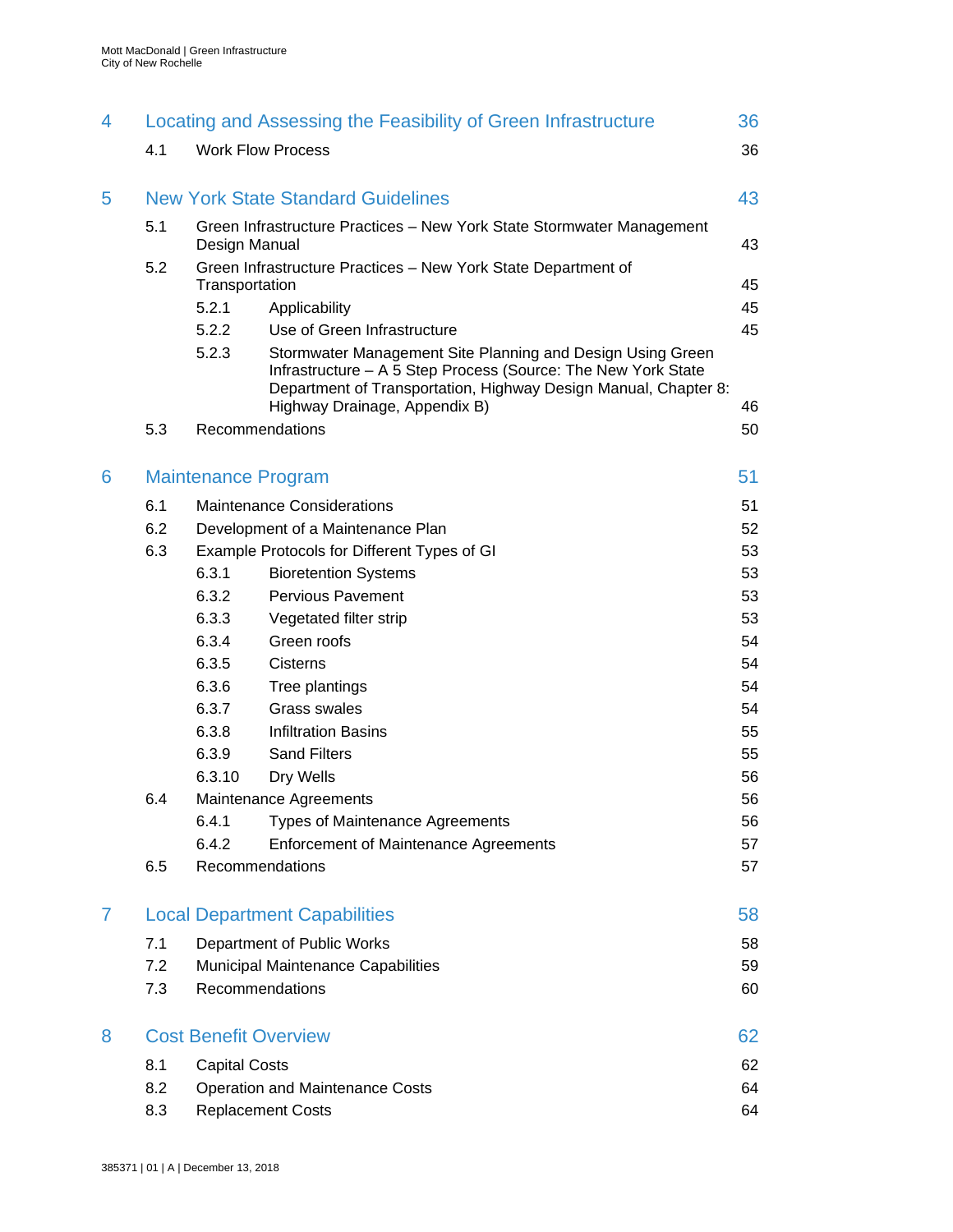|                 | 8.4               |                 | Marginal Costs of Green Infrastructure                             | 65 |
|-----------------|-------------------|-----------------|--------------------------------------------------------------------|----|
|                 | 8.5               |                 | <b>Benefits of Green Infrastructure</b>                            | 66 |
|                 |                   | 8.5.1           | Air Quality Improvement and Carbon Emissions                       | 68 |
|                 |                   | 8.5.2           | <b>Heat Island Mortality Reduction</b>                             | 69 |
|                 |                   | 8.5.3           | <b>Recreational Use Benefit</b>                                    | 69 |
|                 |                   | 8.5.4           | <b>Property Value Uplift</b>                                       | 69 |
|                 |                   | 8.5.5           | <b>Water Quality Treatment</b>                                     | 70 |
|                 |                   | 8.5.6           | <b>Benefit Calculation</b>                                         | 72 |
|                 | 8.6               | Recommendations |                                                                    | 73 |
| 9               |                   |                 | <b>Financing Green Infrastructure</b>                              | 74 |
|                 | 9.1               |                 | Development Standards and/or Ordinances                            | 75 |
|                 | 9.2               |                 | <b>Public Funding Programs</b>                                     | 75 |
|                 | 9.3               |                 | Federal & State Funding Sources                                    | 77 |
|                 | 9.4               |                 | Municipal Maintenance Funding                                      | 79 |
|                 |                   | 9.4.1           | <b>Private GI Improvements</b>                                     | 79 |
|                 |                   | 9.4.2           | <b>Taxes and General Funds</b>                                     | 79 |
|                 |                   | 9.4.3           | <b>Capital Improvement Funds</b>                                   | 80 |
|                 |                   | 9.4.4           | <b>Stormwater Tax</b>                                              | 80 |
|                 |                   | 9.4.5           | Fees                                                               | 80 |
|                 |                   | 9.4.6           | Regional                                                           | 80 |
|                 | 9.5               |                 | <b>Other Potential Grant Funding</b>                               | 81 |
|                 | 9.6               | Recommendations |                                                                    | 81 |
| 10 <sup>°</sup> |                   |                 | <b>Local Employment Opportunities</b>                              | 82 |
|                 | <b>Appendices</b> |                 |                                                                    | 83 |
| A.              |                   |                 | <b>Natural Resources Conservation Service (NRCS) Soils</b>         | 84 |
| Β.              | (FIRM)            |                 | National Flood Insurance Program (NFIP), Flood Insurance Rate Maps | 85 |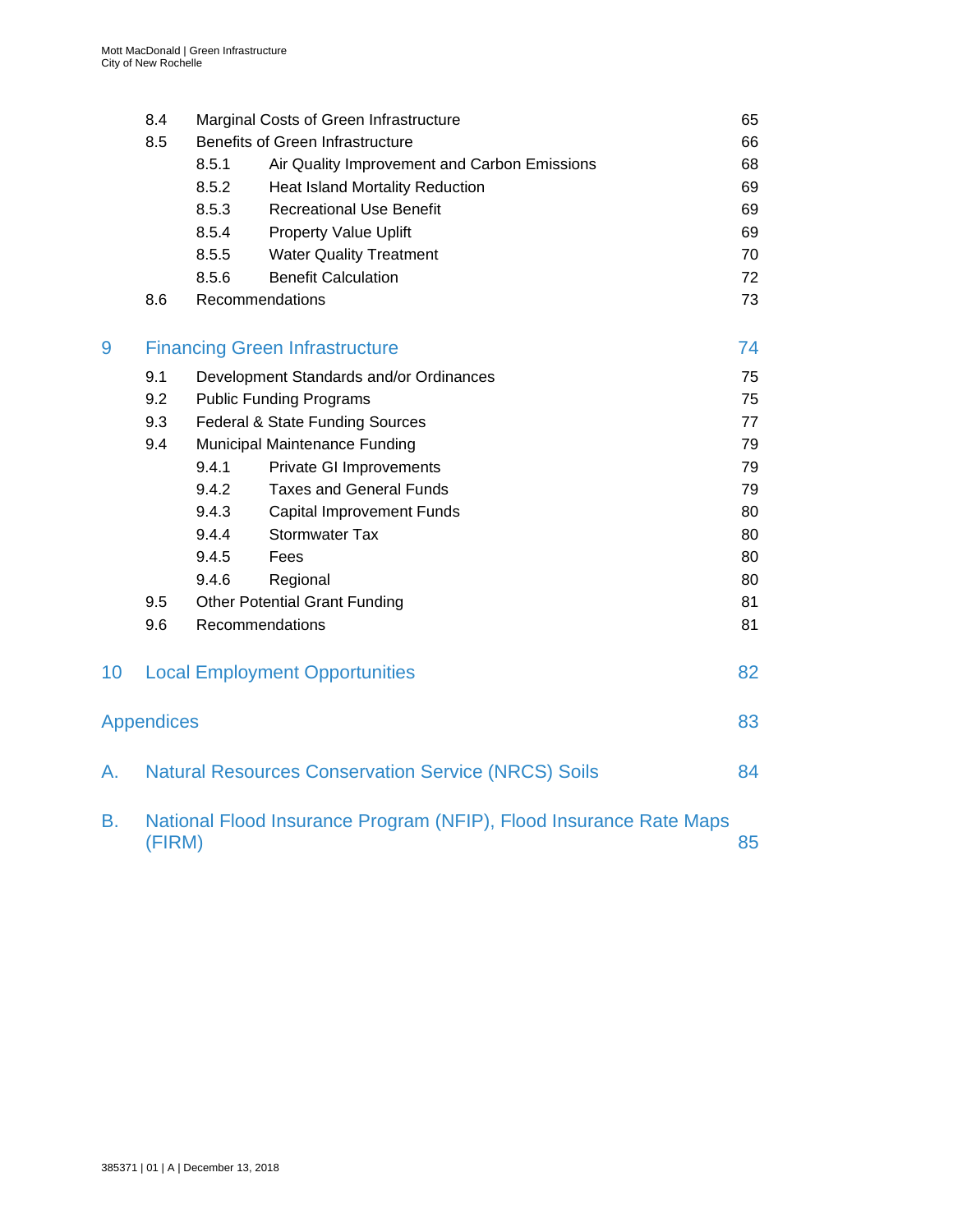## **Executive Summary**

The City of New Rochelle (City) has commissioned this report for identifying and assessing Green Infrastructure (GI) opportunities into both capital municipal projects where feasible and land use development regulations. The City received a planning grant to fund the report from the National Fish and Wildlife Foundation, Long Island Sound Futures Fund, which seeks to advance activities to reduce urban runoff currently impacting water quality in the Long Island Sound. The overall goals of this planning grant, which are woven throughout the report, are to promote clean waters and healthy watersheds, promote thriving habitats and abundant wildlife, and promote education to engage sustainable and resilient communities.

**1**

GI practices maintain or restore stormwater's natural flow patterns by allowing the water to slowly permeate into the ground and be used by plants. GI is beneficial as it provides environmental benefits by way of stormwater control and mitigation, social benefits by way of providing more green and open spaces, and economic benefits by providing an attractive setting that draws in business and home owners. In addition to managing stormwater, GI can recharge groundwater, provide wildlife habitat, beautify neighborhoods, cool urbanized areas, improve air quality and reduce stress on storm sewer systems.

This plan identifies GI opportunities with regard to the general physical overview of the City, existing land use regulations, locating and accessing the feasibility of GI, New York standard guidelines, maintenance, City capabilities, cost benefit, financing, and local employment. The ultimate goal is to understand the process for GI implementation, from start to finish, that ensures consistent and effective results.

GI implementation is recommended through a careful and thorough planning process that involves identifying GI parameters used to evaluate the potential for GI practices, identify sites meeting GI practice criteria, hydrologic and hydraulic modeling, and applying a site scoring system incorporating community considerations.

Land use regulations geared toward managing stormwater, landscaping, reducing impervious coverage, and stormwater quality are areas where the City can focus on encouraging GI improvements. Engaging the community and developing partnerships is important to ensure broad support for GI installation and thus the long-term success of the GI program.

A significant benefit of GI is that it can effectively reduce stormwater flow thereby increasing the overall capacity of an existing storm sewer system to improve resiliency to storm events. A key component to the longevity and success of GI is a thorough a comprehensive maintenance program. A maintenance plan for GI includes specific maintenance tasks and schedules, cost estimates, and identifies the entities responsible for the maintenance. The cost-benefit analysis of GI, including maintenance needs such as costs and personnel, is broken down in detail in the chapters of this report.

The following recommendations have been made to Implement a Green Infrastructure Initiative Program:

#### RECOMMENDATIONS FOR CITY CODE CHANGES

- Incorporate GI practices into projects that result in an increase in impervious surfaces as a means of managing stormwater runoff.
- Modify City landscaping codes to incorporate the use of GI practices into planting requirements.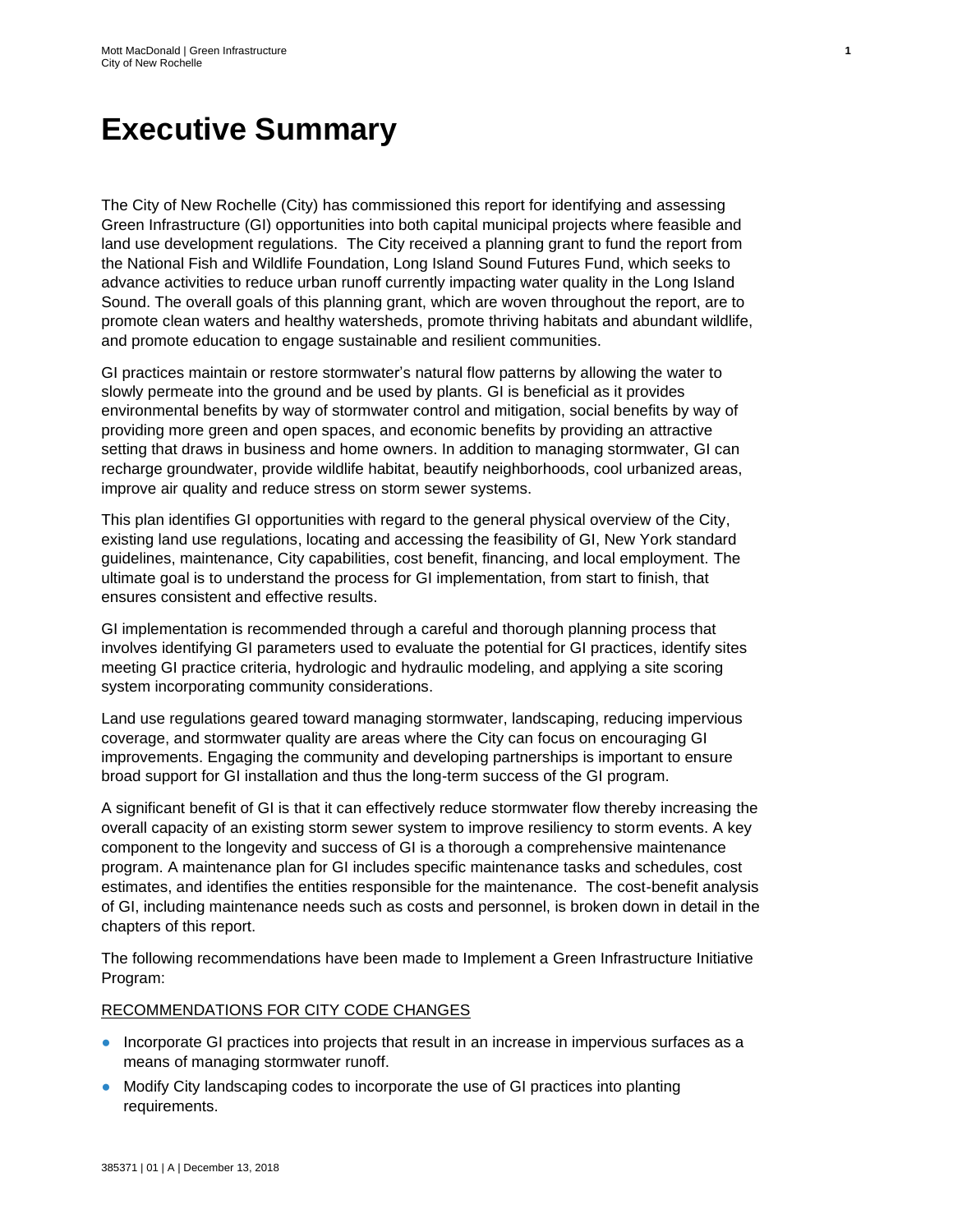- Regulate water quality improvements and storm sewer connections through GI practices.
- Develop requirements for performance criteria monitoring of GI infrastructure, including adaptive management.
- Incorporate GI practices when on-site detention improvements are required
- Create a checklist for projects designed internally by the City engineers and planners to ensure that GI is used to the maximum extent possible in development plans. Incorporate design strategies for new and retrofitted stormwater management projects
- Require enforceable maintenance plans to accompany all privately-owned GI improvements.
- Adopt New York State guidance documents on green infrastructure into the City's Land Use Ordinances:
	- Green Infrastructure Practices New York State Stormwater Management Design Manual
	- Green Infrastructure Practices New York State Department of Transportation

#### RECOMMENDATIONS FOR COMMUNITY ENGAGEMENT AND PUBLIC EDUCATION

- Implement a Public Education, Outreach, and Engagement Program that focuses on activities to education the public on Green Infrastructure including:
	- Maintain a stormwater related page on the municipal website or on a municipal social media site.
	- Post signs at municipally-owned green infrastructure sites that describe the function and importance of the infrastructure, contact phone number, municipal identification number, and/or website for more information.
	- Present a green infrastructure related display or materials at any municipal event (e.g., Earth Day, town picnic), at the municipal building or other similar public venue.
	- Distribute an item or items with a green infrastructure related message (e.g., refrigerator magnets, temporary tattoos, key chains, bookmarks, coloring books, and pens or pencils).
	- Distribute an educational brochure on green infrastructure via a mailing to every resident and business in the City.
	- Distribute a letter or e-mail from the mayor or municipal official to every resident and business in the municipality highlighting the requirements and environmental benefits of green infrastructure (if adopted into the city code requirements). Provide a link to the municipal website where subject ordinances are posted.
	- Organize an educational contest with a local school district or a local community organization serving youth to design a poster, magnet, rain stick, rain barrel or other craft/art object. Contest themes shall have an appropriate green infrastructure message. Winning entries are to be displayed at publicly accessible locations within the municipality such as at the town hall, library, post office, or school. The winning design should be shown on the municipality's website or social media site, if practical.
	- Provide green infrastructure related educational presentation(s) and/or activities to local preschool, elementary, middle, and/or high school classes using municipal staff. Topics could include examples of green infrastructure and benefits of green infrastructure.
	- Organize or participate in a rain barrel, rain garden or other green infrastructure workshop.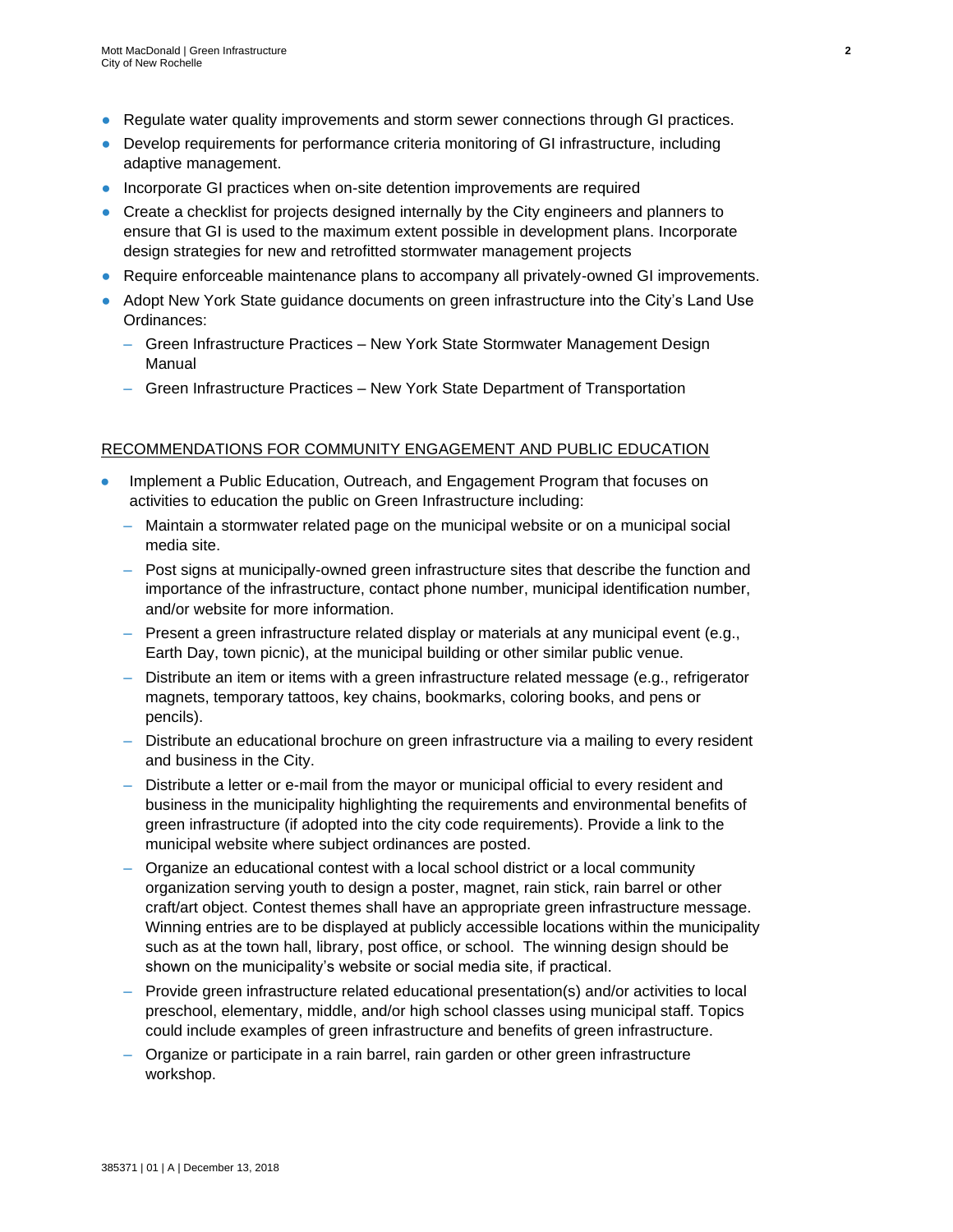## RECOMMENDATIONS FOR CITY CAPITAL IMPROVEMENT PROJECTS

- Conduct a benefit analysis as described in this report to verify both the tangible and intangible project benefits. This should be incorporated into the decision-making process for whether or not to proceed with the incorporation of GI practices into a specific project. Other decision factors include:
	- Detrimental environmental and social impacts that outweigh the need for the GI improvements.
	- Cost of accommodations is accessibly disproportionate to the cost of the overall project.
	- The safety or timing of the project is compromised by the inclusion of GI infrastructure.
- Promote GI infrastructure on existing City properties, examples include:
	- A program to include new tree plantings on municipal properties following GI practices.
	- A native planting program to promote the installation of native plants and trees in place of turf grass for open space areas not used for specific recreational purposes.
	- Incorporating GI designs when stormwater mitigation is required.

## FUNDING RECOMMENDATIONS

- Continue to pursue local, state, and federal grant opportunities for GI implementation, studying, and planning.
- Although less desirable, the Stormwater Tax option is comprehensive, dedicated, steady, and reliable. The amount of the "tax" can be raised or lowered depending on the municipalities needs for funding as the program grows and expands. To incentivize privately owned GI infrastructure, consideration should be given to providing a discounted "tax" rate if a property owner installed rain barrels, rain gardens, or other methods of GI and fulfills the requirements of their maintenance agreement.
- Incorporate GI into local budget and capital bonding where appropriate and feasible.

#### DEPARTMENT CAPABILITIES RECOMMENDATIONS

- It is recommended that one department take the lead to integrate GI practices for stormwater maintenance within their current duties. This can be expanded on a yearly basis to include more departments and revised as needed with the understanding that if the department's staff are fully utilized, this may result in the need for additional man power through new hires or contracting the maintenance responsibilities to a contractor. Department capabilities may be contingent upon funding being made available.
- Administer and enforce code changes by municipal officials including but not limited to the zoning official, construction code official, city planner, and city engineer.
- Engineering Department to lead in the incorporation of the evaluation into City projects. This task may be assigned to consultants retained for larger projects.

#### MAINTENANCE RECOMMENDATIONS

- Following the installation of GI, a maintenance plan should be adopted that highlights the following key points to serve as a guidance and supporting documenting for initiating any GI funding mechanism described in Chapter 9 of this report
	- Maintenance requirements for GI
	- Maintenance equipment requirements for GI
	- Maintenance material requirements for GI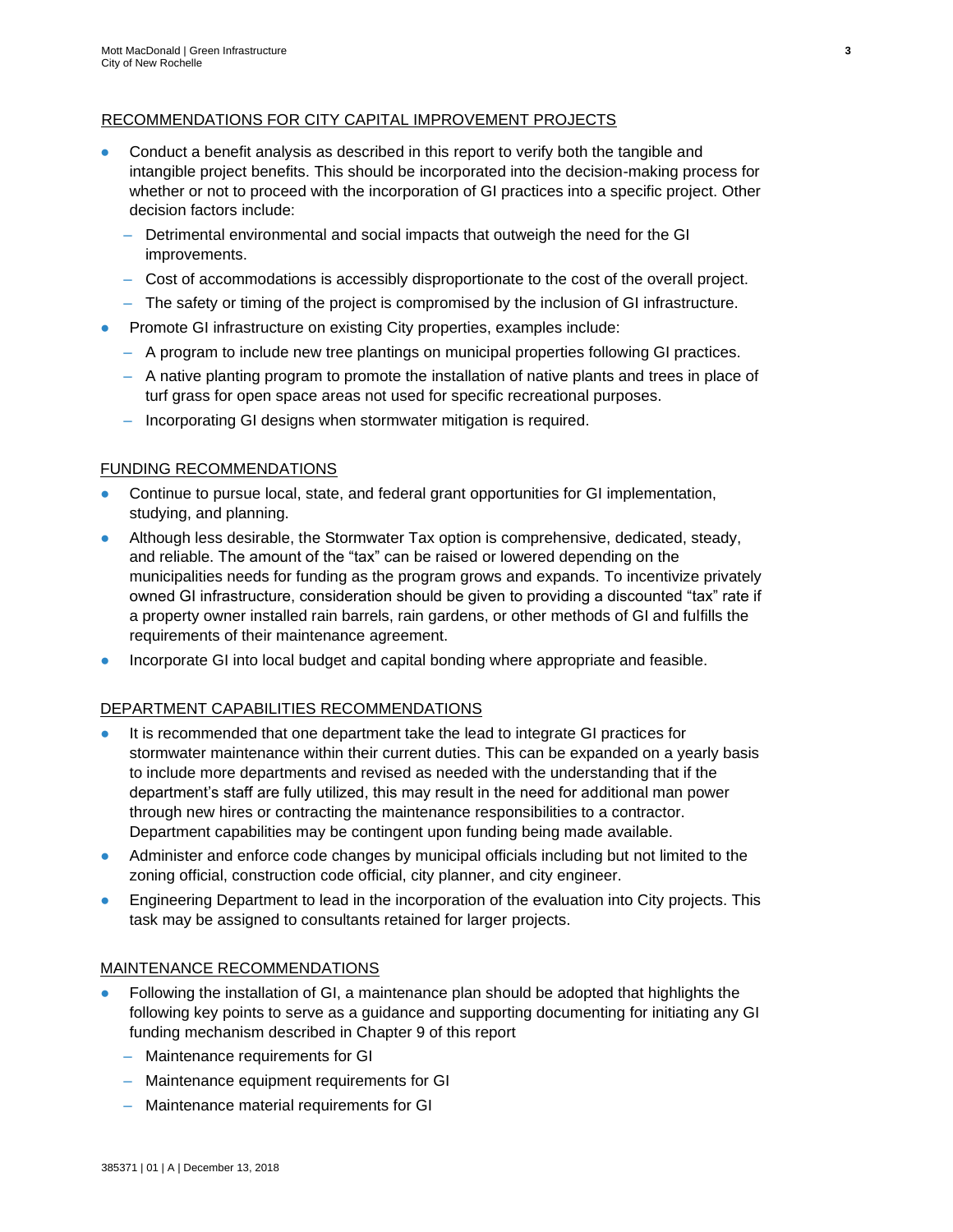- Maintenance labor requirements for GI
- Establish a maintenance tracking system for new GI using GIS or another similar database.
- Maintenance on City projects should be budgeted and the responsibility assigned to the appropriate department with the understanding that if the department's staff are fully utilized, this may result in the need for additional man power through new hires or contracting the maintenance responsibilities to a contractor.
- Monitoring maintenance on private property would be undertaken by code enforcement.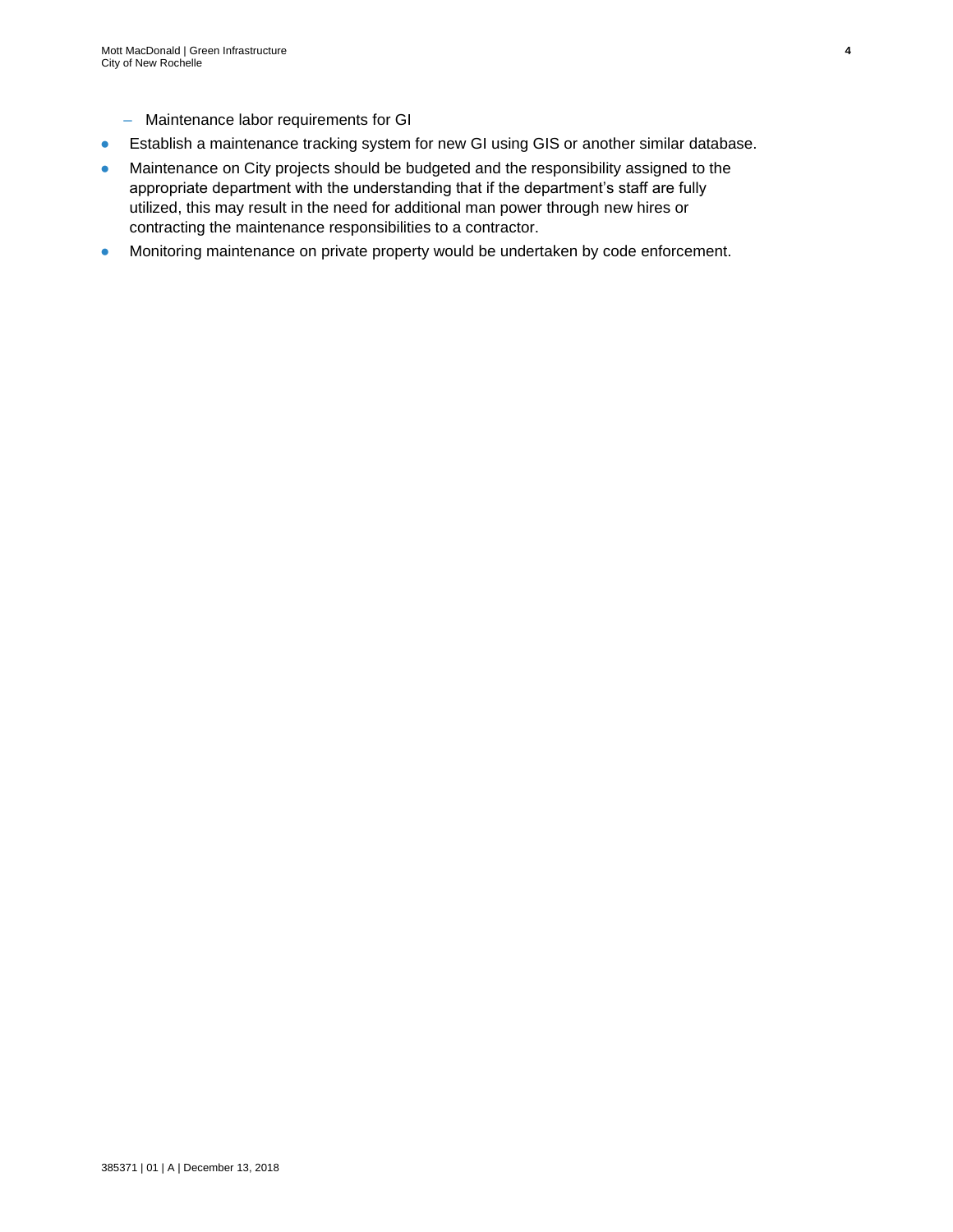## <span id="page-10-0"></span>**1 Introduction and Overview**

## **Introduction and Overview**

The intent of this document is to provide guidance to the City of New Rochelle (City) for identifying and assessing GI opportunities into both capital municipal projects where feasible and land use development regulations as appropriate. GI has many benefits with a primary focus on reducing stormwater runoff quantity and nonpoint source pollutant loading to improve water quality in surface water bodies.

The City received a planning grant from the National Fish and Wildlife Foundation, Long Island Sound Futures Fund to consider GI opportunities. Mott MacDonald has been retained by the City to undertake this report in accordance with the grant requirements. The grant supports projects in local communities that aim to protect and restore the Long Island Sound.

This document is divided into ten (10) chapters that include the following:

- Chapter 1- Introduction & Overview
- Chapter  $2$  Physical Setting
- Chapter 3 Land Use Regulations
- Chapter 4 Locating and Assessing the Feasibility of Green Infrastructure
- Chapter 5 New York State Standard Guidelines
- Chapter 6 Maintenance Considerations
- Chapter 7 Department Capabilities
- Chapter 8 Cost Benefit Overview
- Chapter 9 Financing Green Infrastructure
- Chapter 10 Local Employment Opportunities

## <span id="page-10-1"></span>**1.1 What is Green Infrastructure?**

GI is a broad term that generally refers to engineered systems that manage runoff close to where it is generated by incorporating natural features into the design of the system. The stormwater volume reduction and/or water quality benefits achieved using GI offers environmental, economic and social benefits. GI allows stormwater to infiltrate into the ground, to be treated by vegetation or soils, to be stored for reuse, or to be detained and slowly released into the receiving waterbody.

According to the New York State, Department of Environmental Conservation, GI practices maintain or restore stormwater' s natural flow pattern by allowing the water to slowly permeate into the ground and be used by plants. These practices include rain gardens, vegetated swales, green roofs and porous pavements. GI also includes preserving or restoring natural areas, such as forests, stream buffers and wetlands, and reducing the size of paved surfaces. GI generally includes "better site design" or "low impact development" stormwater projects.

In addition to managing stormwater, GI can recharge groundwater, provide wildlife habitat, beautify neighborhoods, cool urbanized areas, improve air quality and reduce stress on existing storm sewer systems.

Furthermore, GI uses natural processes to improve water quality and manage water quantity by restoring the hydrologic function of the urban landscape and managing stormwater at its source.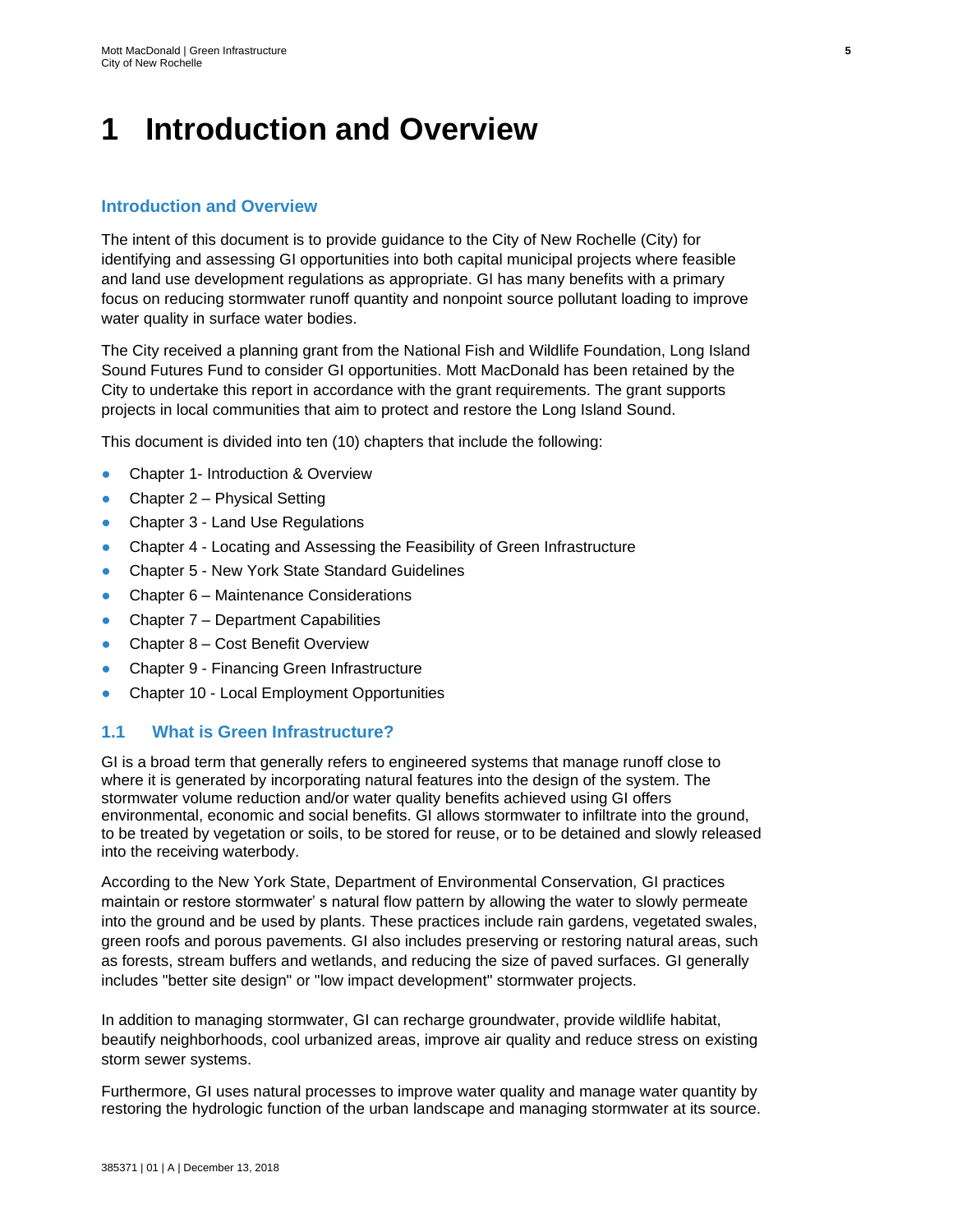These practices are designed to restore the hydrologic function of the urban landscape, managing stormwater at its source and alleviating pressure on gray infrastructure systems. An important objective of GI is to reduce stormwater volume, which improves water quality by reducing pollutant loads, stream bank erosion, and sedimentation. GI practices can be integrated into existing features of the built environment, including streets, parking lots, and landscaped areas.

## <span id="page-11-0"></span>**1.2 Purpose of Green Infrastructure**

In urban areas, space for stormwater management is often a limiting factor; however, GI is generally designed to manage small, frequent storm events and may be appropriate for these space-limited areas. GI may be designed to manage several rain events from less than an inch to, in some circumstances, significantly larger events. GI is often designed to capture and treat the full Water Quality Volume (WQV). GI practices are also commonly designed to provide 80% removal of Total Suspended Solids (TSS) and 40% removal of total phosphates.

Because of the flexibility of GI in design performance, GI can serve to reduce and mitigate localized flooding. An integrated plan that addresses water quality, water quantity, and flooding can often be more cost-effective than addressing these issues separately. The use of GI throughout the community can be considered to build resilience to large storm events and used to promote sound stormwater management practices.

In June of 2012, the US EPA issued an Integrated Municipal Stormwater and Wastewater Planning Approach Framework

(https://www3.epa.gov/npdes/pubs/integrated\_planning\_framework.pdf) which highlighted the use of innovative technologies for States and local governments to develop effective integrated plans under the Clean Water Act (CWA). This framework includes GI as one of the four overarching principles which specifically states: "Innovative technologies, including GI, are important tools that can generate many benefits, and may be fundamental aspects of municipalities' plans for integrated solutions."

Strategic implementation of GI involves utilizing an integrated watershed management approach that is based on sustainable principles and manages stormwater as a resource instead of a nuisance. In the above referenced framework, EPA has committed to working closely with State and local governments to incorporate GI. The EPA released "Community Solutions for Stormwater Management: A Guide for Voluntary Long-Term Planning," for guidance to states and local governments in preparing long-term stormwater plans.

## <span id="page-11-1"></span>**1.3 Benefits of Green Infrastructure in New Rochelle**

Benefits that result from the implementation of GI can include environmental, economic, and social benefits.

**Environmental Benefits** - GI can be an integrated part of stormwater control and help to mitigate other urban environmental issues such as urban heat island effect. GI can also offset air quality pollution, wildlife habitat loss and degradation, and effects from climate change.

**Social Benefits** - GI is viewed as an opportunity to beautify the City. GI can be viewed as an opportunity to provide green space for recreation, attract businesses and visitors to the area, and improve traffic dynamics, particularly in the case of traffic islands and stormwater curb extensions.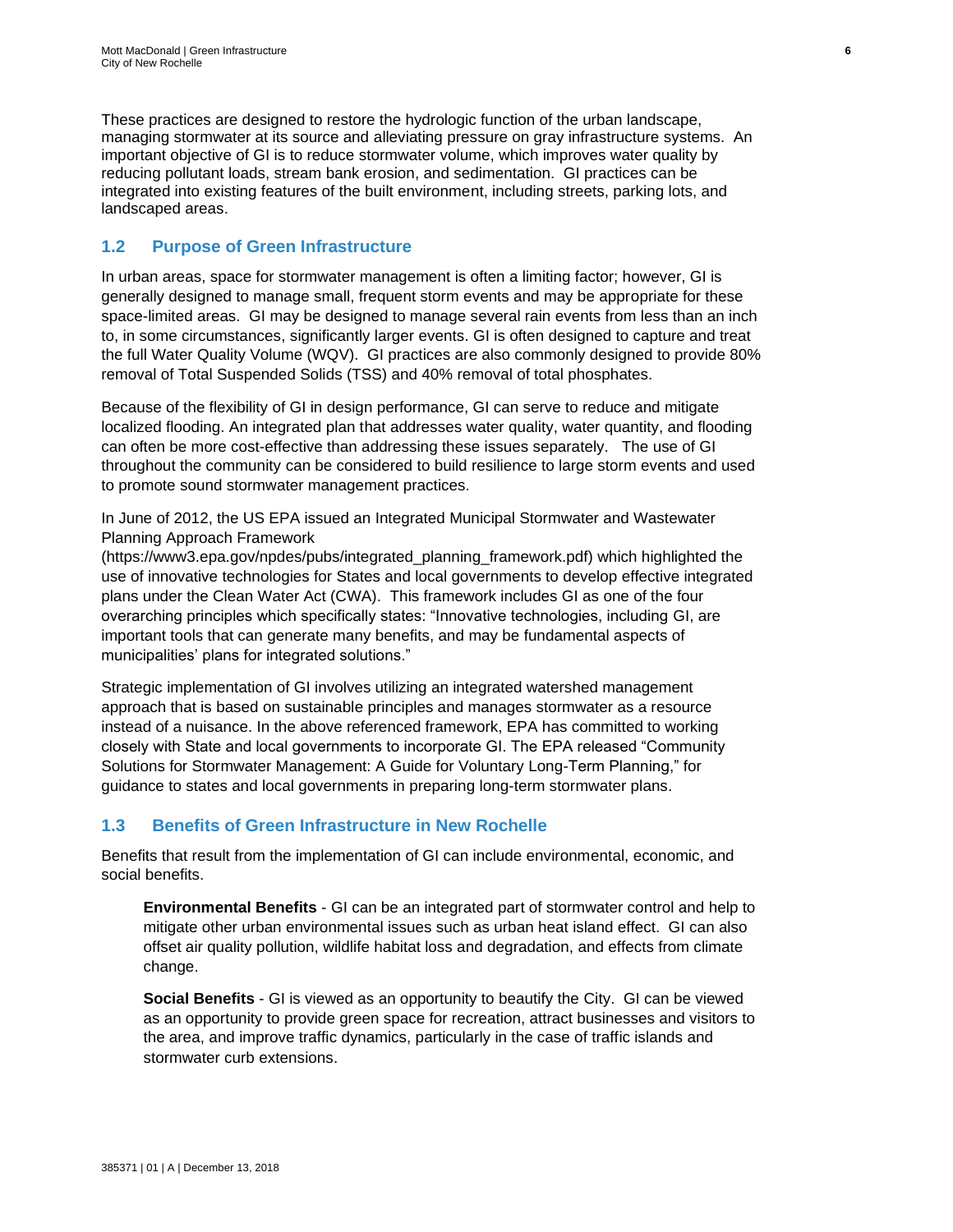**Economic Benefits** - GI provides economic benefits such as improved property value, reduced need for traditional gray infrastructure, reduced risk and costs from environmental damage due to surface flooding, and the creation of green jobs.

Selection of GI types may depend on aesthetics, habitat potential, recreational needs, community acceptance, public visibility, and education/demonstration potential. Often GI programs must be consistent with and can help to catalyze other programs in the community which may include:

- **Sustainability Plans**
- Neighborhood Plans
- **Street Revitalization**
- Comprehensive Plans
- **Natural Resources Inventories**
- **Recreational Parks and Green Acres**

GI can be built into existing programs to promote similar planning goals. Supplementing other programs allows the implementation of GI in a holistic manner that can serve as a cooperative effort to meet community goals.

Metrics to measure the benefits of GI may include, but not be limited to, the following:

- Acres of impervious area managed at the end of 5, 10, 15 and 25 years
- Gallons of stormwater captured at the end of 5, 10, 15 and 25 years
- Pollutant loading removal in lbs./acres

Adaptive Management of milestones and adaptations for GI is discussed in Chapter 3, Section 3.3.

### <span id="page-12-0"></span>**1.4 Green Infrastructure**

Several different methodologies for evaluating GI have been examined across the country. A high-level planning approach is described below. The suggested approach is an iterative process and some steps may need to be re-evaluated as additional information is gathered. While a suggested order is included below, these steps do not necessarily need to be conducted in this order. Additional detail on each step is provided throughout the document.

Step 1: Establish goals and milestones for GI implementation and evaluate land uses, drainage areas and other community specific drivers and benefits.

- Complex methods will utilize various layers to identify strategic locations. Develop multiple scenarios integrating GI with gray infrastructure and optimal use of existing infrastructure.
- Identify potential locations for GI in various categories including the right-of-way, public property, private property and vacant parcels.
- Prioritize locations based on amount of stormwater managed and other community specific environmental, social and economic criteria.

Step 2: Identify program needs for GI implementation. This may include development of:

- Changes to local ordinances to require or encourage GI
- A community vision or coordinated GI plan with existing community plans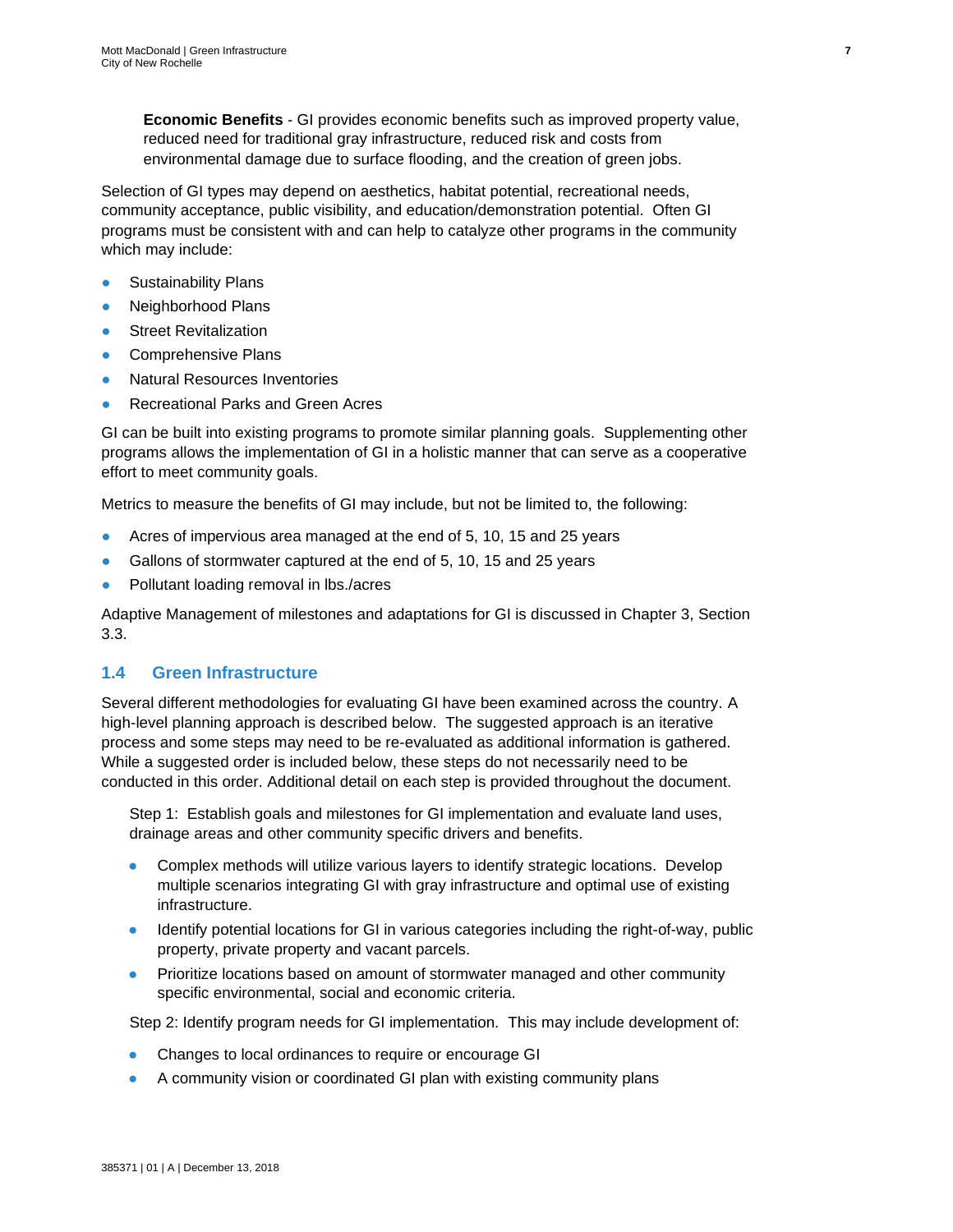- Stakeholder and community outreach and education including development of materials, presentations, and a webpage.
- **GI advisory committee**
- Planning, design and construction standards
- Maintenance needs/equipment
- A project tracking system to assist with maintenance and asset management
- Skilled workforce
- Pre and post installation monitoring program requirements

Step 3: Evaluate the expected performance of GI.

- Select GI practices and the appropriate design criteria based on appropriate suitability. Incorporate GI in future stormwater modeling and determine the amount(s) of impervious area needed to meet the goals and milestones.
- Quantify potential stormwater capture and flooding reduction from GI as compared to the selected goals.

Step 4: Determine lifecycle costs associated with the selected scenarios and relate to the water quality benefits and local community benefits achieved to identify the optimal scenario.

Step 5: Identify opportunities/strategies for funding and/or means to incentivize GI development.

- Evaluation of opportunities for GI projects to align with community redevelopment or renewal plans or other infrastructure projects
- Modification of stormwater management regulations and ordinances for private development and redevelopment. This can include innovative approaches including public-private partnerships and credit trading.
- Establishment of a capital program for GI
- Identification of Federal or state funding programs/grant and loan programs

## <span id="page-13-0"></span>**1.5 Green Infrastructure Goals & Objectives**

#### <span id="page-13-1"></span>**1.5.1 New Rochelle Comprehensive Plan**

The New Rochelle Comprehensive Plan targets several recommendations to incorporate resiliency planning into New Rochelle's Utility Systems. These recommendations can be targeted goals GI projects.

A comprehensive plan, as defined by New York State statute, is "materials, written and/or graphic, including but not limited to maps, charts, studies, resolutions, reports, and other descriptive material that identify the goals, objectives, principles, guidelines, policies, standards, devices, and instruments for the immediate and long-range protection, enhancement, growth and development of the locality." The following are recommendations from the New Rochelle Comprehensive Plan to incorporate resiliency planning into New Rochelle's utility systems:

1. Encourage Implementation of Stormwater Best Management Practices

The quality and quantity of stormwater can be improved through the introduction of Stormwater Best Management Practices (BMP's). Some of these practices include the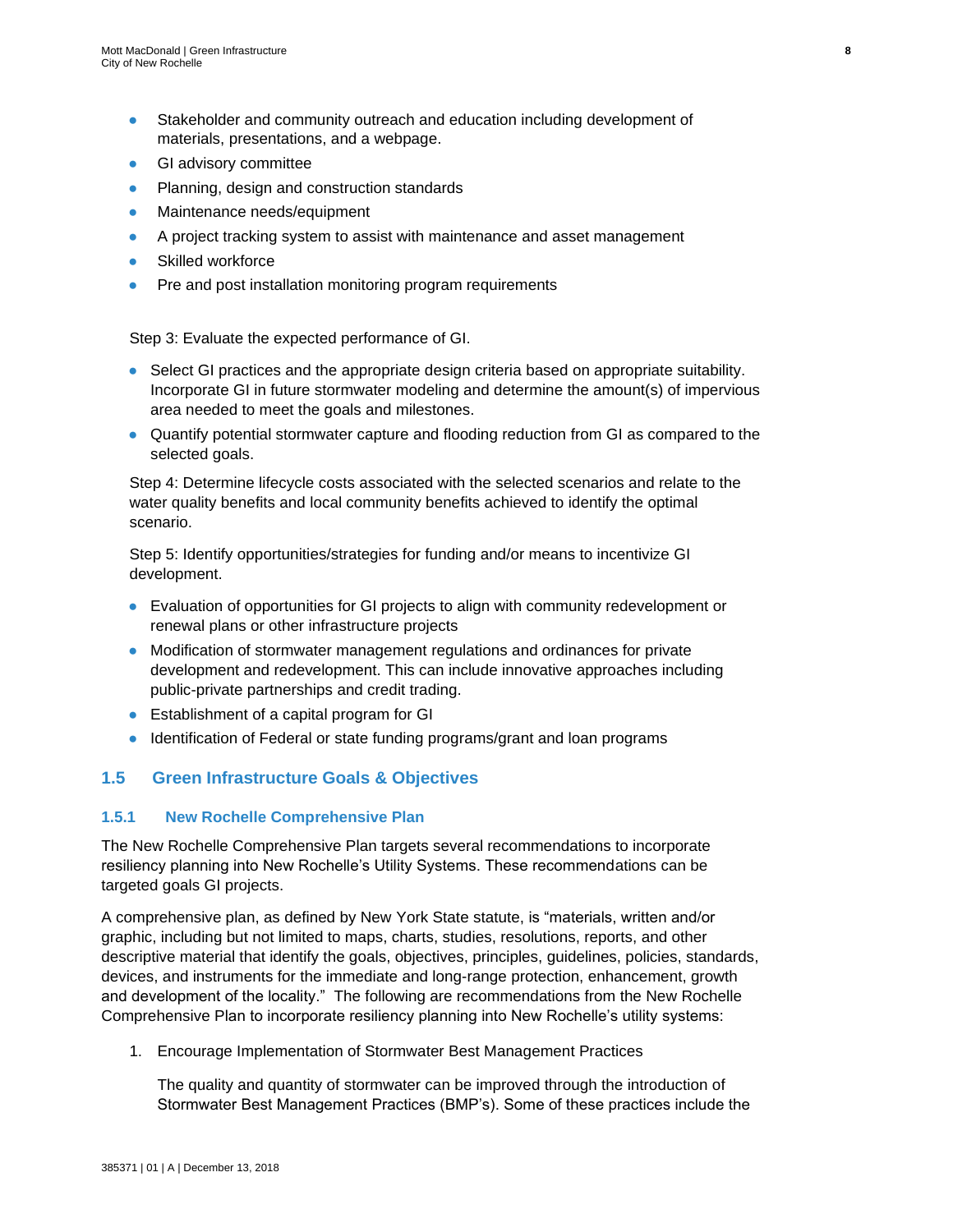development of a GI program that encourages implementation of bioswales/tree pits, rain gardens, green roofs and permeable pavements and pavers.

Trees can contribute to stormwater management. Increase the number of trees within New Rochelle through preservation requirements and incentives, enhanced maintenance, and an expanded planting program.

Work with the County and other municipalities to complete the formation of a regional storm water district. Continue to explore the concept of an inter-municipal assessment district for the improvement of the Hutchinson River.

Continue to promote the City's Inflow & Infiltration (I & I) program to mitigate stormwater infiltration.

2. Establish Raingardens Community-Wide

Establish at least 5 acres of rain gardens community-wide, including at several locations on appropriate municipal property, such as parks, and roadway right-of-way including traffic islands and medians. Seek opportunities on larger tracks of land including golf courses to GI and environmentally sound stormwater management systems. Create an implementation plan for a municipal rain garden demonstration project and engage an expert to identify the most appropriate location.

3. Reduce Impervious Surfaces

Reduce the incidence and severity of local flooding by controlling stormwater run-off, expanding permeable surface coverage, repairing existing infrastructure, and utilizing new GI models. Examine the local building and zoning codes with the goal of removing potential impediments to and creating incentives and/or requirements for the use of permeable surfaces, such as permeable pavers and pavements. Establish and enforce lot coverage maximums and impose fees for non-compliance. These fees and/or alternate payments may be used to endow the City's Open Space Fund or a city-wide tree planning program.

## <span id="page-14-0"></span>**1.5.2 New Rochelle Sustainability Plan:**

The following are recommendations from the GreeNR: The New Rochelle Sustainability Plan 2010-2030 that are related to GI:

## *Ecology, Biodiversity, and Public Health Indicatives:*

Initiative 3.16: Sound, Lake, & Stream Water Quality – Undertake comprehensive capital improvements and encourage best practices to improve the Long Island Sound ecosystem and restore the health, beauty, retention capacity, and recreational value of local inland water bodies.

Initiative 3.17: Habitat & open Space Preservation – Utilize diverse land use tools to protect and preserve New Rochelle's remaining natural habitats and to reclaim contaminated properties for public use and benefit.

Initiative 3.18: Urban Forestry – Increase the number of trees within New Rochelle through preservation requirements and incentives, enhanced maintenance, and an expanding planting program.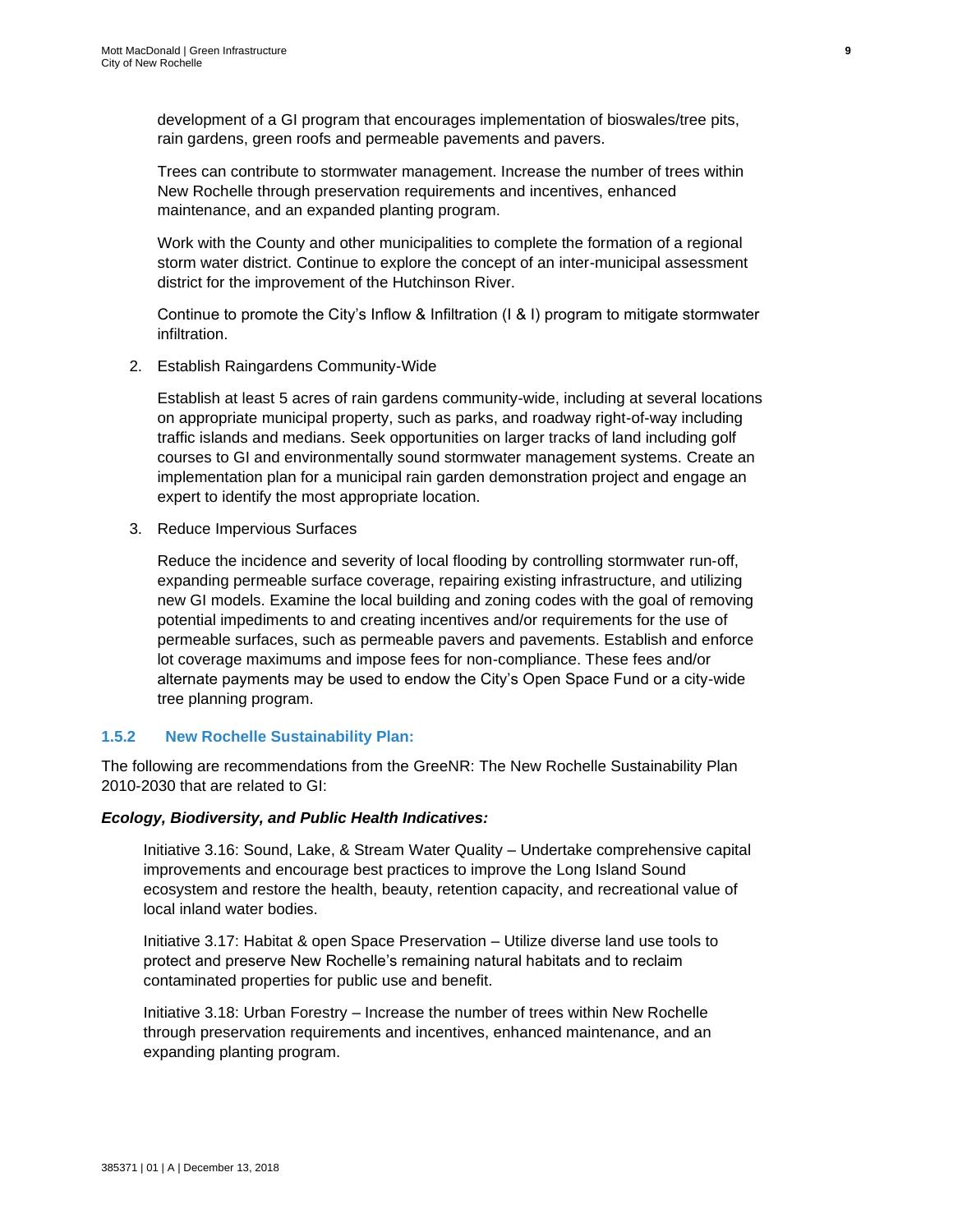Initiative 3.19: Flood Control & Mitigation – Reduce the incidence and severity of local flooding by controlling storm water run-off, expanding permeable surface coverage, repairing existing infrastructure, and utilizing new GI models.

Initiative 3.20: Rain Gardens – Establish at least 5 acres of rain gardens community-wide, including at least 50 locations on appropriate municipal property including parks, traffic islands, and medians.

Initiative 3.21: Green Lawn & Garden Care – Encourage sustainable garden and lawn care through enhanced education about low-water and no-chemical options, and through possible amendments of codes that impede sustainable landscaping.

Initiative 3.22: Idling prevention – Discourage motor vehicle idling through better public education, stricter enforcement, and a promulgation of municipal work rules.

Initiative 3.23: GreeNR Walking Guides – Create walking guides featuring maps, suggested routes, distances, challenge ratings, health benefits, and notes on natural, architectural, historic, and cultural points of interest.

Initiative 3.24: Local Agriculture & Fresh Foods – Improve access to fresh and nutritious produce through expansion of community gardening programs, expansion of the New Rochelle Farmer's Market, and possible introduction of rooftop gardens.

#### *Public Participation and Awareness Initiatives:*

Initiative 6.37: GreeNR Awareness Campaign – Conduct a broad-based and ongoing public awareness campaign to share information about sustainable action and enlist community participation in achieving GreeNR's objectives.

Initiative 6.38: Informed Social Competition – Provide residents with comparative statistics on utility use to facilitate self-evaluation and foster friendly social competition toward reduced resource consumption.

Initiative 6.39: Civic Communication – Better utilize electronic and traditional communication methods to improve the flow of information between municipal government and the larger community.

Initiative 6.40: Sustainability Education Center Study – Consider adapting an underutilized municipal building to serve as a Sustainability Education Center, providing ongoing outreach, instruction, programming and demonstration.

Initiative 6.41: Outdoor Classrooms – Promote understanding and appreciation of regional ecology by facilitating school-sponsored instruction within wooded parks and by introducing maps and interpretive signage.

Initiative 6.42: GreeNR Tote Bags – Create and distribute reusable GreeNR tote bags, while also adopting disincentives for the use of non-biodegradable plastic shopping bags.

Initiative 6.43: English Language Proficiency – Ensure that English Language instruction is available, accessible, and affordable to all non-English speakers in New Rochelle.

The following are goals from the New Rochelle Sustainability Plan that are related to GI:

#### *Ecology, Biodiversity, and Public Health Goals by 2030:*

- Preserve or expand the amount of land in a substantially natural state.
- Achieve a new increase of 10,000 trees on public property and right-of-way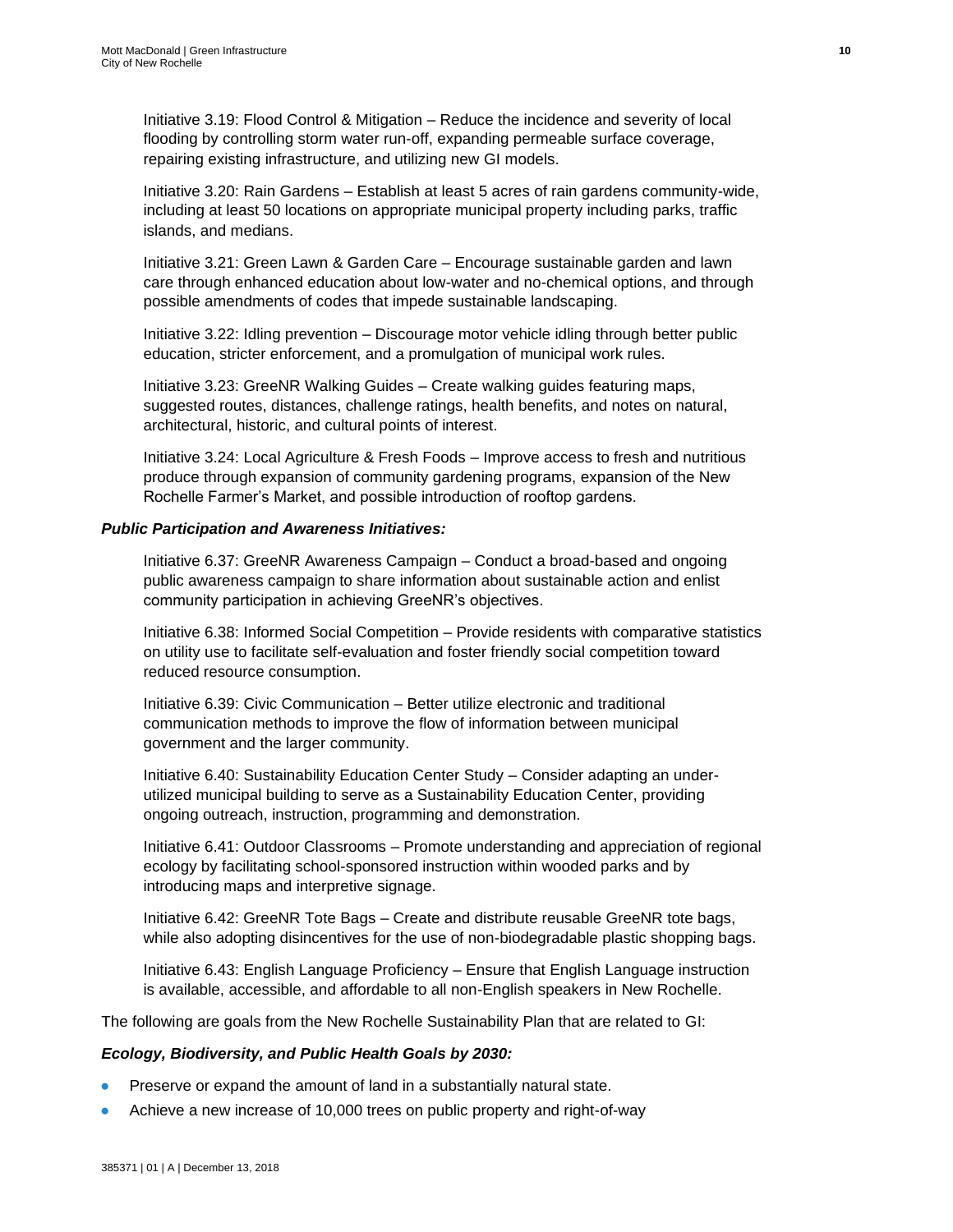- Reduce run-off from a one-inch rain event by 25 million gallons
- Provide universal access to healthful nutritious options
- Restore the water quality and retention capacity of all City-owned lakes and streams
- Reduce by 75% the number of annual beach closures at Hudson Park
- Restore 104 acres of brown fields to environmental health
- Increase community-wide permeable surface by 50 acres
- Establish a regional storm water management district
- Create at least 5 acres of rain gardens, including 50 on public property
- Encourage at least 50% of single and two-family homeowners to employ sustainable lawn and garden care practices
- Site at least one designated walking route within or close to all neighborhoods
- Increase the number of community gardening plots to 200

#### *Public Participation and Awareness Goals by 2030:*

- Subscribe at least half of all households to the official City website
- Achieve near-universal English-language proficiency
- Achieve near-universal awareness of the GreeNR logo and its meaning
- Restore distribution of semi-annual City newsletter
- Reduce by 7.2 million the number of non-biodegradable plastic shopping bags used annually in New Rochelle

## <span id="page-16-0"></span>**1.5.3 County of Westchester, Long Island Sound Watershed:**

The following are recommendations from the Stormwater Reconnaissance Plan for the Coastal Long Island Sound Watershed prepared for the County of Westchester, New York that are related to GI:

#### *Recommendation #1: Review NFIP Requirements, Maps and Studies*

The first thing a municipality should do is review the Flood Insurance maps (FIRM) for the community as well as the Flood Insurance Study (FIS). This is to determine the likelihood of a flooding event as well as checking if FEMA's maps are accurate because there are often discrepancies that could have financial impact to property owners. As well as just these, it is important to review additional mapping and other information that FEMA may have for the area. Local municipalities should also examine these additional pieces of information for items that may not be accurate, especially since these additional pieces of information aren't usually open for public comment. The municipality must also comply with the requirements of the National Flood Insurance Program. Participation in the program requires the municipality to perform several tasks including ensuring that new and substantially damaged structures comply with the standards required by FEMA and that documents are recorded and made available to the public. Consider participation in the Community Rating System (CRS), which lowers insurance premiums for property owners.

#### *Recommendation #2: Protect Floodplains, Streams, and Wetlands*

One of the most effective means to reduce risk is to redirect development away from flood hazard areas. Identify flooding as an issue of concern on plans and identify all known floodprone areas within the municipality. Include strategies to redirect development away from these areas while limiting effects on the community's needs. The placement of fill impairs the functions that floodplains have, such as, flood storage, natural habitat, and water quality. They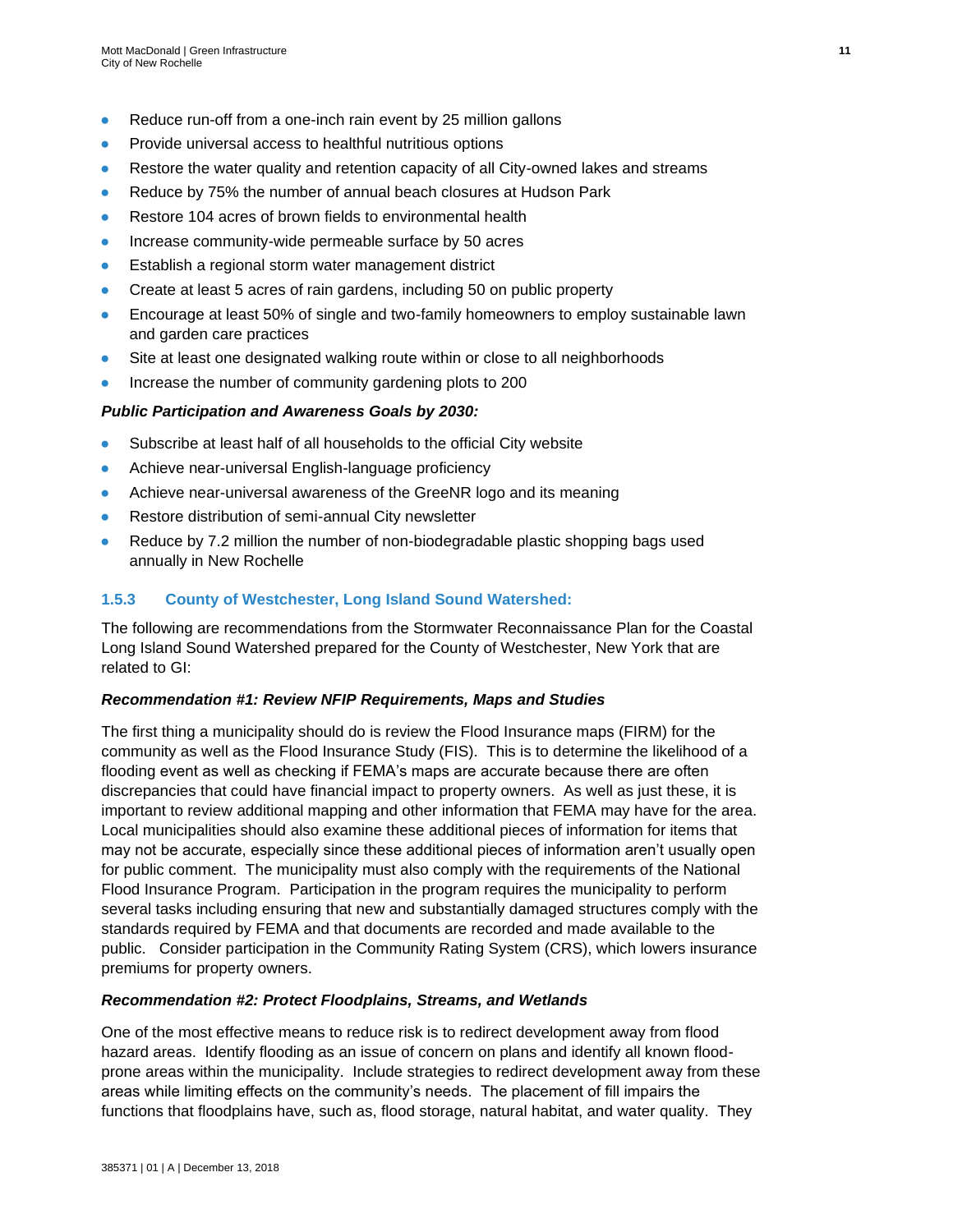should be avoided to the greatest extent possible. If development cannot be redirected from within the floodplains, standards for the development of floodplains must include a restriction on the loss of floodplain storage. Municipalities may consider applying the no-net rise standard now commonly used for development within floodways to the entire floodplain (area known as the 1% annual chance flood or 100-year floodplain) for additional restriction of floodplain impacts. Compensation needs to be met for each storm even over the entire elevation range of the site's floodplain, including 1-year, 2-year, 5-year, 10-year, 25-year, 50-year and 100-year storms. In addition, riparian buffers, a minimum of 50 feet in width (100 feet is preferred) must be provided along the edge of the stream or floodway, whichever is further from the center of the stream, for flood damage prevention, resource protection, floodwater storage, water quality, pollutant/sediment removal, and natural stream function. All wetlands should be protected from alteration, regardless of size, and a minimum buffer of 50 feet must be required (100 feet is preferred). Most Westchester municipalities have adopted a model ordinance that prohibits the alteration of wetlands, in part as a recognition of the ability of natural wetlands to detain stormwater runoff and mitigate flooding. However, the definition of wetlands and wetlands buffers varies widely. Similarly, streams should also be protected from alteration unless it can be demonstrated, using acceptable engineering studies, that the proposed alteration will not: (a) create or exacerbate any flooding conditions on properties upstream or downstream from the project area, (b) create an unstable condition within the stream channel, or (c) substantially impact aquatic habitats and organisms within the stream and its buffer. Riparian buffers must also be required to protect streams and their banks.

#### *Recommendation #3: Increase Development Standards*

Subdivision regulations and site plan review standards must ensure that development plans are carefully evaluated so that any increases in risk or costs to the community are eliminated or minimized (e.g., a development that creates an inaccessible building or neighborhood during a flood even must not be approved). Language must be included in applicable regulations (at a minimum, subdivision regulations) to ensure that building sites are located on a portion of the property above the base flood elevation and with adequate access during a 100-year flood event. Municipal development standards and regulations must reference technical state stormwater management guidance documents. The principal goal of these documents is to provide guidance on the design, implementation and maintenance of "best stormwater management practices" aimed at improving water quality. Carefully review the model flood damage prevention ordinance and consider whether increased standards are appropriate. Amend the flood damage prevention ordinance or other applicable ordinances to require that critical facilities be elevated to a minimum of two feet above the base flood elevation for the 0.2% annual chance flood (500-year flood interval) and that access routes must be elevated to at least the base flood elevation for the 0.2% annual chance flood. Critical facilities are those critical to the community's public health and safety; essential to the orderly functioning of a community; store or produce highly volatile, toxic or water-reactive materials; or house occupants that may be insufficiently mobile to avoid loss of life or injury. Examples of critical development include jails, operation centers, police facilities, nursing homes, wastewater treatment facilities, water plants, gas/oil/propane storage facilities, hazardous waste handling and storage facilities and other public equipment storage facilities. Municipalities can expand the applicability of regulations like the flood damage prevention ordinance by modifying definitions of applicable development. Adopt a Hazard Mitigation Plan, meeting the requirements of the Federal Emergency Management Agency (FEMA).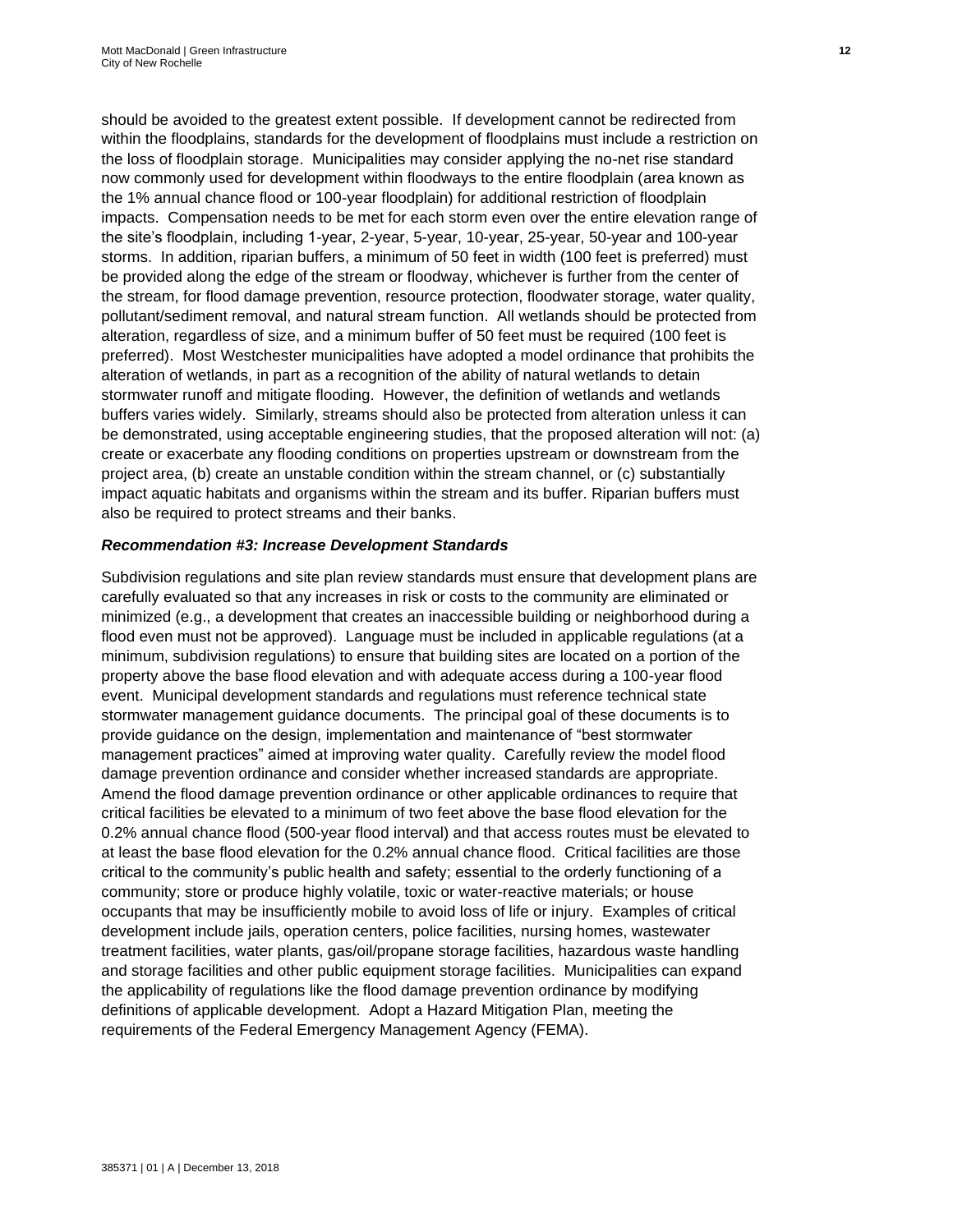### *Recommendation #4: Reduce Impervious Surfaces*

Review and amend subdivision regulations, road standards, site plan review standards, special permit standards and/or other applicable regulations to require clustering within special flood hazard areas and minimization of impervious surfaces within all other areas of the municipality. Impervious surfaces are the single issue most responsible for increased flooding.

#### *Recommendation #5: Require On-Site Detention*

Requiring on-site detention and, to the extent practical, infiltration, is an appropriate method to reduce the amount of stormwater entering the streams during or shortly after the storm even to prevent increased flood flows and limit increased runoff from a proposed development to predevelopment conditions. This is important because the impacts to streams from stormwater runoff can be destructive. The municipality must demonstrate adoption of sample local law for stormwater management and erosion and sediment control prepared by the New York State Department of Environmental Conservation, or equal, modified to apply to all development activity involving 5,000 square land disturbances as small as 500 square feet.

#### *Recommendation #6: Review Engineering Data and Methodology*

Technical Release 55 (TR-55), Urban Hydrology for Small Watersheds, was first issued by the Soil Conservation Service (now the Natural Resource Conservation Service) in January 1975. It is a set of simplified procedures to calculate storm runoff volume, peak rate of discharge, hydrographs, and storage volumes required for small watersheds.

#### *Recommendation #7: Implement Recommendations from Watershed Plans*

Municipalities should be familiar with the plans and continue implementing as many recommendations as practical.

#### *Recommendation #8: Increase Public Awareness*

Municipalities can adopt local laws requiring property owners to disclose historic flooding as a condition of property transfer. Property owners must be notified by documenting such conditions on subdivision plats, deed restrictions or other means. Working with local boards of realtors on flooding issues and the requirements of local regulations can also be effective. Many residents may not be aware of ordinances requiring property owners to maintain local streams and drainage ways. Using community websites to share information on flooding and how to prepare in advance for a flood is recommended. Using the county website as well is useful because it contains much information and resources on flood issues for a variety of audiences.

#### *Recommendation #9: Maintain and Improve Infrastructure*

Undertake efforts to maintain and improve infrastructure capacity. This may include one or more of the following: enforcing regulations to prevent obstructions to stream channels or modifications of floodplains, clearing snags and obstructions from stream channels, maintaining culverts and storm sewer systems, regular catch basin cleaning and street sweeping to reduce sediment buildup.

#### *Recommendation #10: Work Together*

Demonstrate a willingness and commitment to work with other watershed municipalities as well as the County. This is important because flooding impacts everyone and municipalities must work together to address this problem.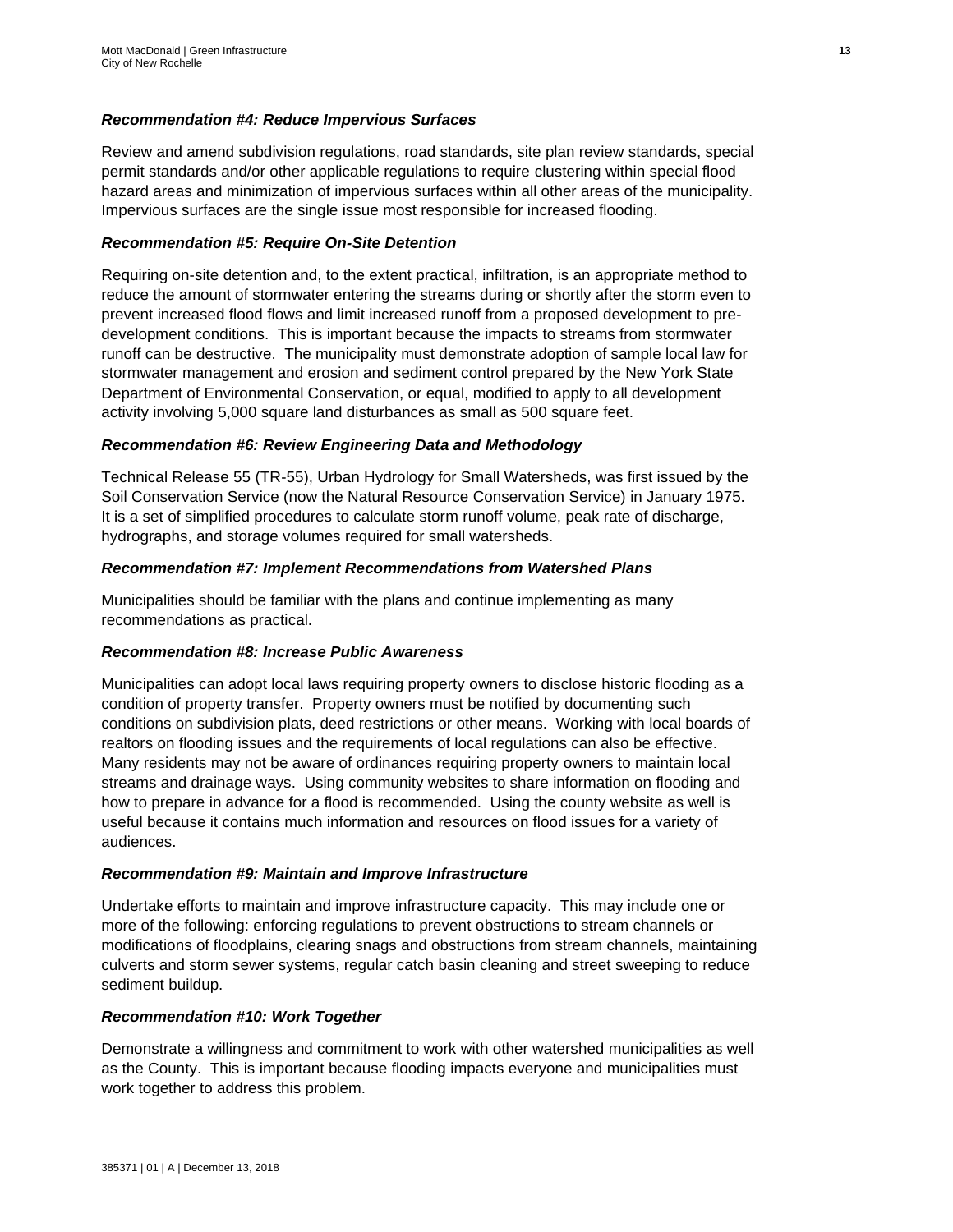## *Recommendation #11: Reduce Costs*

Community flood insurance premium rates are discounted to reflect the reduced flood risk resulting from the community actions meeting the three goals of the CRS:

Reduce flood damage to insurable property; Strengthen and support the insurance aspects of the NFIP and Encourage a comprehensive approach to floodplain management.

There is a guidance document available from FEMA for local municipal officials that describes the program and its benefits.

#### *Recommendation #12: Acquire Flood-Prone Land*

For land that lie in flood prone areas, a municipality should try and acquire and hold these pieces of land as public open space. Doing this will allow them to achieve a flood mitigation purpose. For vacant or derelict properties in flood prone areas, acquisition and clearance should be considered in a municipal flood action program.

### <span id="page-19-0"></span>**1.5.4 Long Island Sound Futures Fund Grant:**

Goals Specific to New Rochelle:

- Advance activities to reduce urban runoff currently impacting water quality in the Long Island Sound
- Overall Grant goals:
	- Clean waters and healthy watersheds: Improving water quality by delivering projects that reduce stormwater runoff and nonpoint source nutrient loading into the Long Island Sound.
	- Thriving Habitats and Abundant Wildlife: Restoring coastal habitats to maintain resiliency and function, and foster diverse, balanced and abundant populations of fish, birds and wildlife.
	- Educating to Engage Sustainable and Resilient Communities: Increasing knowledge and engagement of the public in the protection and restoration of Long Island Sound.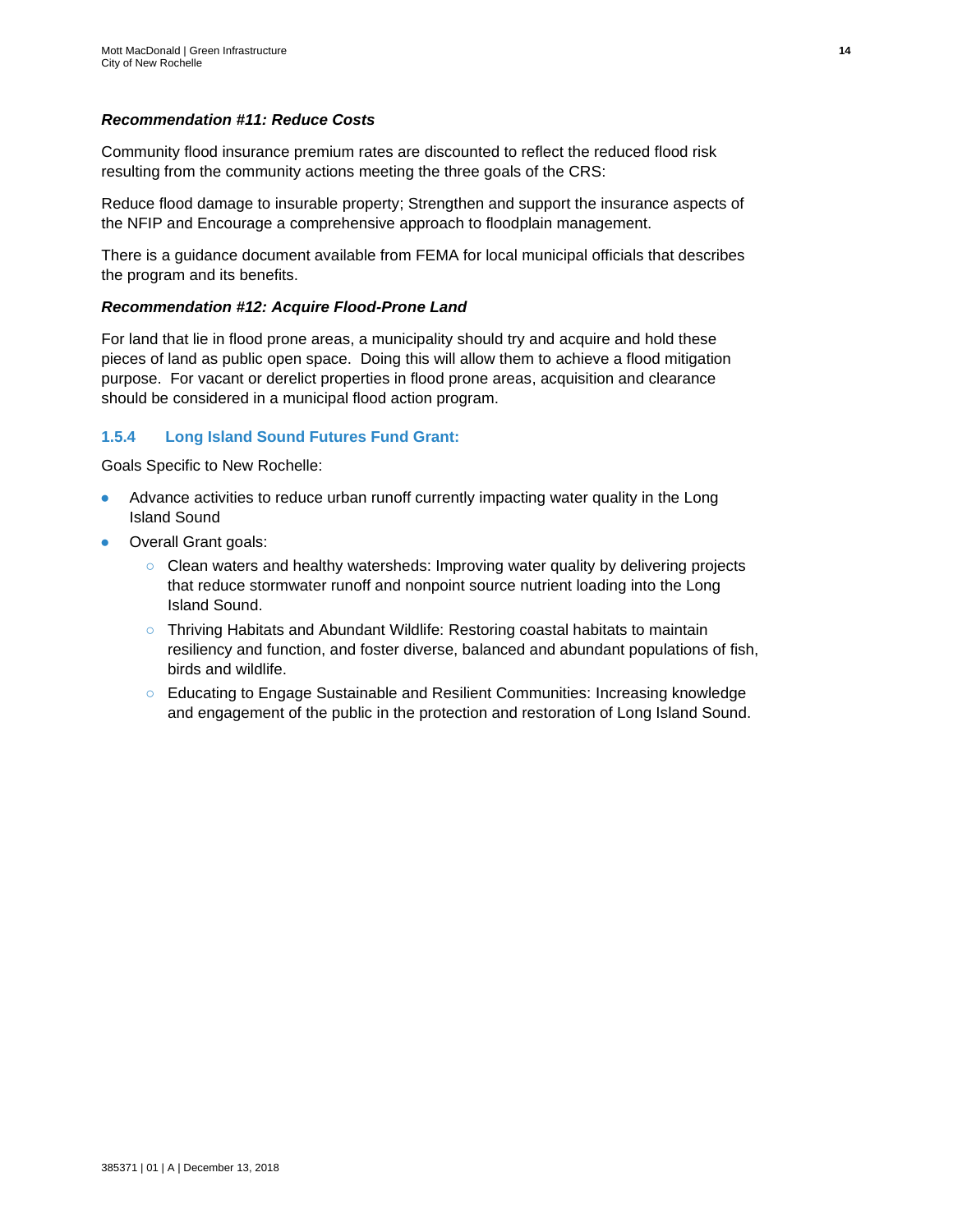## <span id="page-20-0"></span>**2 Physical Setting**

## **Overview**

New Rochelle is located in southern Westchester County, New York and consists of a land area of 6,639 Acres, or 10.37 Square Miles. New Rochelle is bordered to the South by the Long Island Sound, the west by Town of Pelham, Village of Pelham Manor, and Town of Eastchester, the north and east by the Village of Scarsdale, and the Town of Mamaroneck and the Village of Larchmont to the East.

New Rochelle includes numerous water bodies, streams, and rivers including Huguenot Lake, Beechmont Lake, Pine Brook, Paine Lake, Glenwood Lake, New Rochelle Harbor, Sheldrake Lake, Sheldrake River, Carpenter Pond, Hutchinson River, Lake Innisfree (Reservoir No. 1), Reservoir No. 2 and Reservoir No. 3. (Note: Huguenot Lake, Beechmont Lake and Sheldrake Lake are manmade retention basins.)

Transportation through New Rochelle is provided through a large network of paved roadways owned by the Municipality, the County, and the State of New York. There are approximately 176 miles of paved roadways within New Rochelle.

## <span id="page-20-1"></span>**2.1 Water Quality**

Most of the stormwater captured in New Rochelle is discharged into the Long Island Sound. Stormwater can collect chemical contaminates, silt and other impairments that ultimately end up in the receiving water bodies. The Long Island Sounds main impairment is due to nitrogen loading. The source of Nitrogen is typically from residential turf fertilizer applications and on-site wastewater treatment systems (septic systems). The secondary impairment of the Long Island Sound is due to pathogens (bacteria). Overall improving the water quality in the Long Island Sound by reducing stormwater runoff and nonpoint source nutrient loading is a key goal of New Rochelle.

## <span id="page-20-2"></span>**2.2 Soils**

New Rochelle soils are important for understanding the soil infiltration potential, or hydrologic soil groups within the community to locate, and design GI practices. Soils with the greatest infiltration potential, namely hydrologic soil groups A and B, are ideal opportunities for GI practices. Soils with lesser infiltration potential, namely hydrologic soil groups C and D are not ideal opportunities for GI practices. Much of soils within New Rochelle are hydrologic soil group D. There is however a large band of A and B soils that runs through New Rochelle near the Wykagyl Country Club.

Most of the soils within hydrologic soil group D are Urban Land Soils (UpB, UpC, UpD, UrB, UrC, UrC, etc.), with varying slopes. Typically, the Urban land consists of areas covered by buildings, streets, parking lots, and other structures. The natural soil layers have been altered or mixed with manufactured materials, such as bricks, broken concrete, or cinders. This soil group is used mainly for urban development. The open areas are lawns, gardens, or vacant and wooded land between structures.

The predominant soils within hydrologic soil group A are Charlton loam. This soil is gently sloping, very deep, and well drained. It is on hilltops and parts of hillsides. It is formed in glacial till derived from granite, schist, and gneiss. Charlton loams used for community development or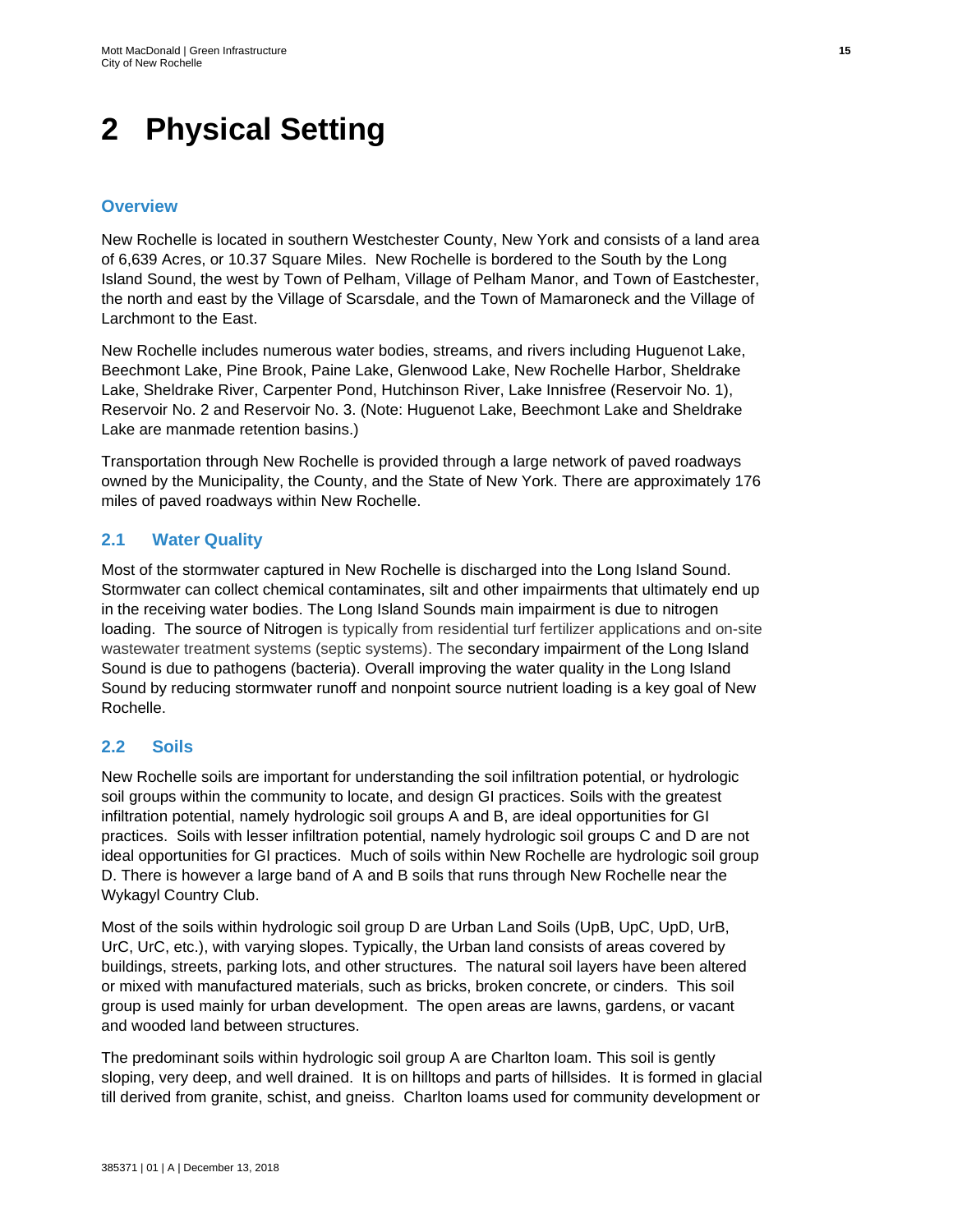for recreation. Other areas are wooded, are covered by brush, or are used for farming. No major limitations affect the use of this soil as a site for dwellings with basements, for septic tank absorption fields, or for local roads and streets.

The predominant soils within hydrologic soil group B are largely Charlton-Chatfield complex and Chatfield -Hollis-Rock outcrop complex. Charlton-Chatfield complex consists of the very deep and moderately deep, well drained and somewhat excessively drained Chatfield soil and the well-drained Charlton soil. It is on the tops and sides of hills that are underlain by highly folded bedrock. In Westchester County, many areas are used for community development. Other areas are wooded or are used for pasture. The major limitation on sites for dwellings with basements is the irregular topography. The moderate depth to bedrock in the Chatfield soil and the areas of rock outcrop also are limitations. Chatfield-Hollis-Rock outcrop complex consists of the rolling, moderately deep, well drained and somewhat excessively drained Chatfield soil, the shallow, well drained and somewhat excessively drained Hollis soil, and areas of Rock outcrop, dominantly granite, gneiss, and schist. Most areas are wooded or covered by brush. A few areas are used for pasture. Some scattered areas are used for community development. The main limitation on sites for dwellings with basements are the shallow depth to bedrock and the irregular topography.

Hydrologic soil group information for New Rochelle can be found in Appendix A. This information can also be found at [www.websoilsurvey.nrcs.usda.gov.](http://www.websoilsurvey.nrcs.usda.gov/)

Locating and assessing the feasibility of Green Infrastructure is described in detail in Section 4 of this report, however it should be noted that soil types and therefore soil infiltration potential is a very significant factor in determining the feasibility of placing GI infrastructure.

## <span id="page-21-0"></span>**2.3 Flood Plains**

The Federal Emergency Management Agency (FEMA) Flood Insurance Rate Maps (FIRM) for New Rochelle outline floodplains and the potential risk of flooding to the various sections of New Rochelle by through riverine and coastal sources. The Special Flood Hazard Area is subject to inundation by the 1% annual chance flood and is regulated by the National Flood Insurance Program (NFIP) requiring homeowners within this area to purchase flood insurance. The FEMA FIRM maps for New Rochelle can be found in the Appendix B of this report.

The most recent updates for Westchester County FEMA FIRM maps occurred in 2007. Revised panels, including updated coastal analysis, were released on December 9, 2014 however. These preliminary maps are currently still undergoing revisions and pending adoption. As such, FEMA is recommending that municipalities use the most conservative estimate – from either the currently adopted maps, or the maps pending adoption, to reduce flood risk.

The Hutchinson River is a freshwater stream located in Southern Westchester County. The river flows through New Rochelle and Scarsdale where it forms the municipal boundary between each (New Rochelle on the east and Scarsdale on the west). South of Scarsdale, the river flows through the boundary of New Rochelle and Eastchester. There are various culverts or small bridges that cross the river. While flowing through New Rochelle, the river experiences periodic flooding that adversely affect residents of the community.

The Sheldrake River flows through New Rochelle near the Northeast municipal border with Scarsdale. The Sheldrake River enters Sheldrake Lake between crossing into Mamaroneck. While flowing through New Rochelle, the river experiences some flooding that impacts a small portion of residents.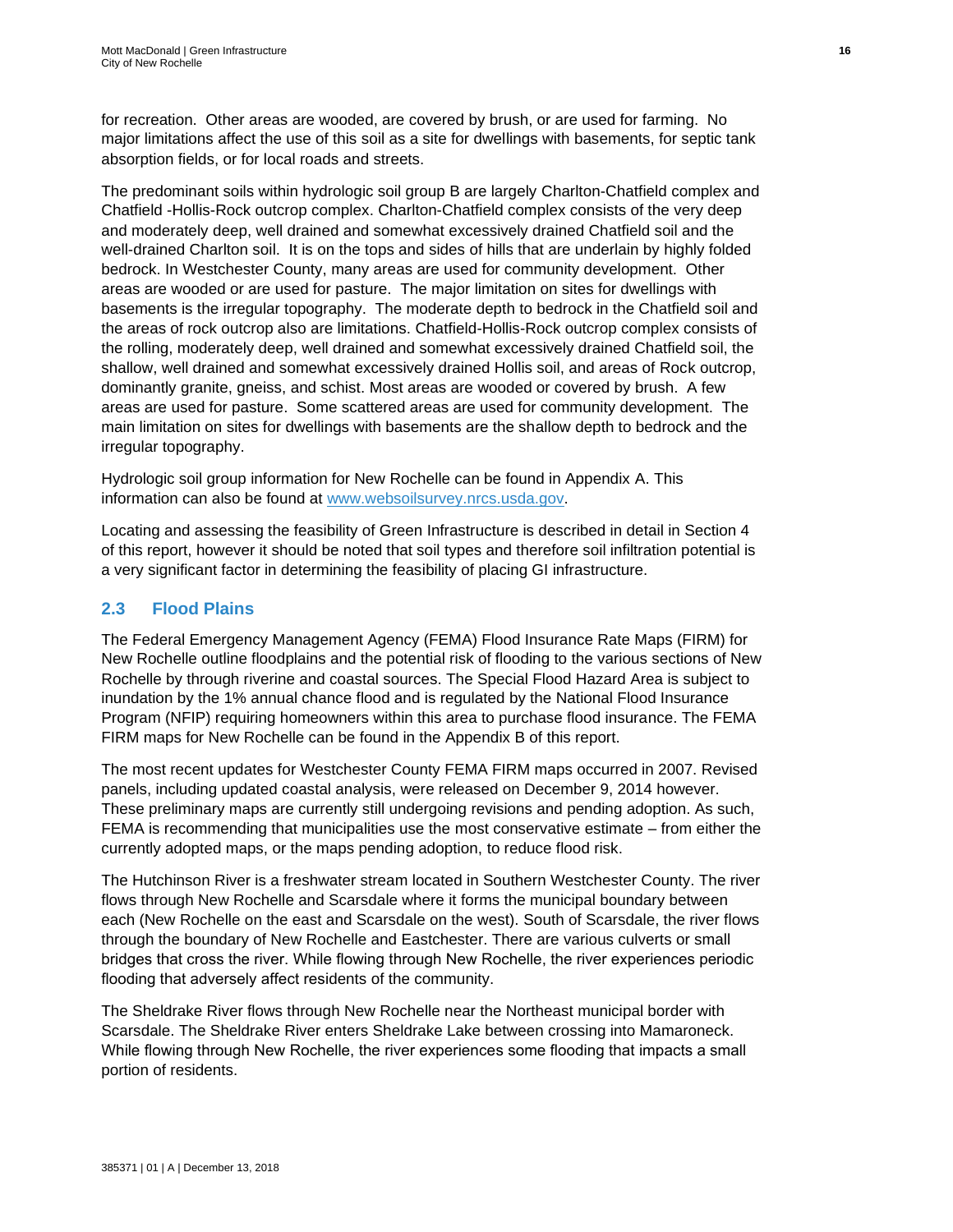Huguenot Lake and the Stephenson Brook located in the western part of New Rochelle experiences some flooding as well. A portion of New Rochelle High School is located within the Special Flood Hazard Area adjacent to Huguenot Lake. Many of the High School's recreational fields also lie within the Special Flood Hazard Area.

Coastal Flooding is present along the waterfront of the Long Island Sound, as well as the various Islands within the Long Island Sound.

Locating and assessing the feasibility of Green Infrastructure is described in detail in Section 4 of this report, however it should be noted that flood plains/flood prone areas are not ideal for the construction of GI infrastructure.

## <span id="page-22-0"></span>**2.4 Land Use & Zoning**

Per the New Rochelle Comprehensive Plan, adopted November 15, 2016, the land use area breakdown of the City is as follows:

| <b>Land Use Area Type</b>                    | <b>Parcels</b> | <b>Acres</b> | % of Total |
|----------------------------------------------|----------------|--------------|------------|
| Single Family                                | 9,765          | 2,609        | 47.6%      |
| Two-Three Family                             | 2,166          | 327          | 6.0%       |
| Multi-Family                                 | 415            | 271          | 4.9%       |
| Vacant Undeveloped                           | 910            | 326          | 5.9%       |
| <b>Commercial and Retail</b>                 | 494            | 213          | 3.9%       |
| Manufacturing, Industrial, and Warehouses    | 160            | 77           | 1.4%       |
| Office Building                              | 38             | 20           | 0.4%       |
| Mixed Use                                    | 175            | 30           | 0.6%       |
| Institutional and Public Assembly            | 165            | 376          | 6.9%       |
| Transportation, Communication, and Utilities | 50             | 87           | 1.6%       |
| Public Open Space and Recreation             | 97             | 689          | 12.6%      |
| Private Open Space and Recreation            | 51             | 359          | 6.6%       |
| Rights of Way                                | 32             | 99           | 1.8%       |
| Total:                                       | 14,518         | 5,482        |            |

As demonstrated above, residential uses amount to 58.5% of the City's total land area. This results in a character of the City has predominantly residential neighborhoods with suburban traits. The next largest land use area within New Rochelle is Open Space (public and private) which makes up 19.2% of the City's total land area. This includes numerous parks, playgrounds, and wooded areas.

Per the New Rochelle Sustainability Plan, 2010-2030, impermeable surfaces cover 3,744 acres or 56.4% of the land cover of New Rochelle. Developed permeable surfaces, such as lawns and recreation field, cover 24.8% of the land cover and undeveloped permeable surfaces, such as woods and water bodies, cover 18.8% of the land cover of New Rochelle. New Rochelle has 72,500 linear feet of Shoreline including on the mainland, Glen Island, David's Island and vacant/private islands. The New Rochelle Sustainability Plan, 2010-2030, estimates the total number of trees in the City to be 400,000, with 29,000 (7.25%) of those trees owned by the City.

Zoning regulates permitted development in certain land use areas within New Rochelle. New Rochelle has 39 zoning districts and 6 overlay zones as outlined on the next page.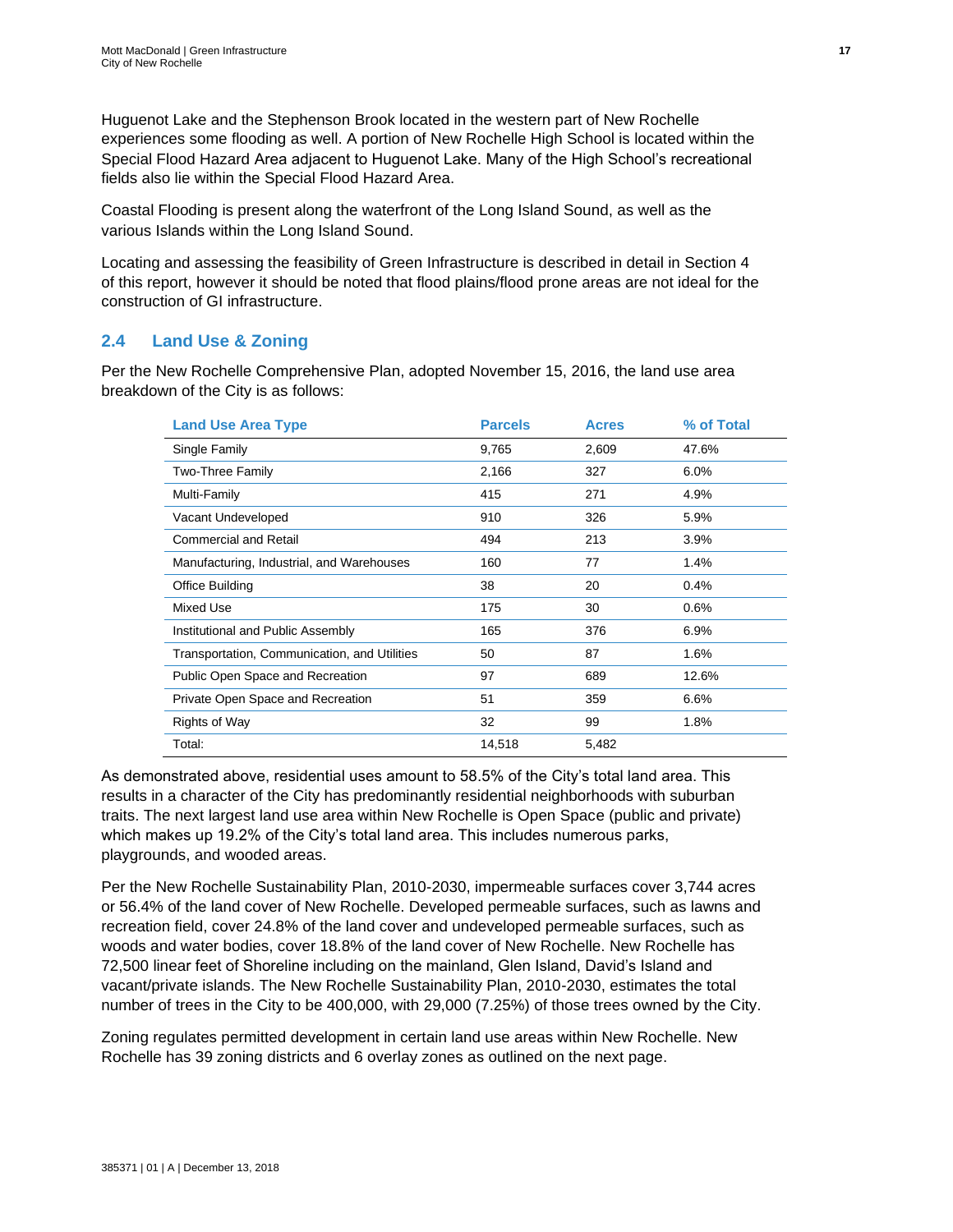#### **Zoning Districts**

| Zone                 | <b>Designation</b>                                                  | Zone                            | <b>Designation</b>                       |
|----------------------|---------------------------------------------------------------------|---------------------------------|------------------------------------------|
| AR DMU               | Air Rights Downtown Mixed Use                                       | R <sub>1-10</sub>               | One Family Residence                     |
| $C-1M$               | <b>General Commercial Modified</b>                                  | R <sub>1</sub> -10A             | One Family Residence                     |
| $CR-1$               | <b>College Related</b>                                              | R <sub>1</sub> -15              | One Family Residence                     |
| DB                   | Downtown Business                                                   | R <sub>1</sub> -20              | One Family Residence                     |
| <b>DMU</b>           | Downtown Mixed Use                                                  | R <sub>1</sub> -7.5             | One Family Residence                     |
| <b>DMUR</b>          | Downtown Mixed Use Urban Renewal                                    | $R1-C$                          | One Family Cluster Residence             |
| H                    | Hospital                                                            | R <sub>1</sub> -H <sub>IS</sub> | One Family Historic Residence            |
| I                    | Industrial                                                          | R1-WF 10                        | One Family Waterfront Residence          |
| $\sqcup$             | Light Industry                                                      | R <sub>2</sub> -7.0             | Two Family Residence                     |
| <b>LSR</b>           | Large Scale Retail                                                  | <b>RAILROAD</b>                 | Railroad                                 |
| <b>MUFE</b>          | Mixed Used Family Entertainment                                     | <b>RMF-0.4</b>                  | Multi-Family Residence                   |
| <b>NA</b>            | North Avenue                                                        | <b>RMF-0.7</b>                  | Multi-Family Residence                   |
| <b>NB</b>            | Neighborhood Business                                               | <b>RMF-1.0</b>                  | Multi-Family Residence                   |
| PUD-AH               | Planned Unit Development Affordable<br><b>Housing Floating Zone</b> | <b>RMF-1.3</b>                  | Multi-Family Residence                   |
| PWD-3                | Planned Waterfront Development                                      | <b>RMF-2.0</b>                  | Multi-Family Residence                   |
| PWD-5                | <b>Planned Waterfront Development</b>                               | <b>RMF-SC 4.0</b>               | Multi-Family Senior Citizen<br>Residence |
| PWD-8                | Planned Unit Development                                            | RMSC-4                          | Multi-Family Residence                   |
| PWDE-5               | Planned Waterfront Development<br><b>Extension Floating Zone</b>    | <b>ROS</b>                      | Recreation open Space                    |
| <b>R-URTH</b>        | <b>Urban Renewal Townhouse</b><br>Residence                         | <b>WR</b>                       | <b>Water Related</b>                     |
| <b>Overlay Zones</b> |                                                                     |                                 |                                          |
| CAB                  | Cabaret Overlay                                                     | <b>FA</b>                       | Fifth Ave Overlay Zone                   |
| <b>CPA</b>           | Central Parking Area Overlay Zone                                   | <b>SFSC</b>                     | Single Family Senior Citizen Overlay     |
| <b>DOZ</b>           | Downtown Overlay Zone                                               | <b>WV</b>                       | Water View Overlay Zone                  |

The most recent zoning change came in 2015 when New Rochelle approved a new zoning plan for the City's downtown. This new zoning included the Downtown Overlay Zone (DOZ) with the intent to spark development and redevelopment within the downtown area.

## <span id="page-23-0"></span>**2.5 Utilities**

## <span id="page-23-1"></span>**2.5.1 Storm Sewers**

Stormwater management is provided by New Rochelle in the form of inlets, pipes, culverts as well as ponds, rivers, streams, and swales. New Rochelle has approximately 87 miles of storm drains and approximately 5,471 catch basins. Most of the stormwater captured in New Rochelle is discharged into the Long Island Sound. A stormwater management program was created in February 2009, revised in January 2013, and is continually reviewed under New Rochelle's annual stormwater report. Although a formal study has not been undertaken, it is understood that the system capacity is undersized for large storm events. As part of complying with the City's MS4 permitting, an annual Stormwater Report is posted on the City's website where it can be downloaded and viewed.

[\(https://www.newrochelleny.com/DocumentCenter/View/3628/2016-stormwater-draft](https://www.newrochelleny.com/DocumentCenter/View/3628/2016-stormwater-draft-report?bidId)[report?bidId=](https://www.newrochelleny.com/DocumentCenter/View/3628/2016-stormwater-draft-report?bidId))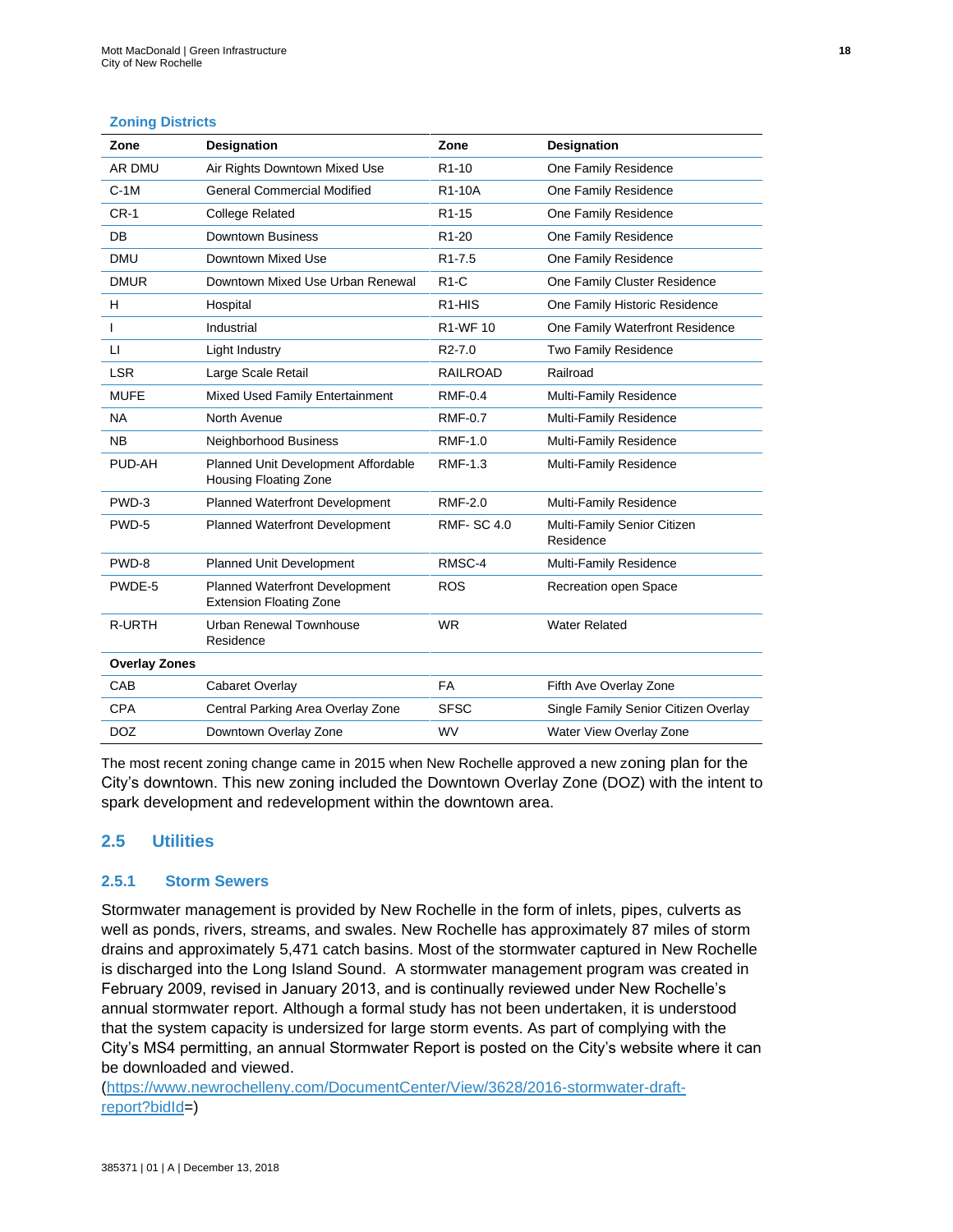## <span id="page-24-0"></span>**2.5.2 Sanitary Sewers**

Sanitary Sewer service are provided by Westchester County and New Rochelle. The sanitary sewer system consists of 232 total miles of pipe lines of which 186 are City owned and maintained. The remaining 6 miles of sewer are County owned and maintained. New Rochelle's waste flow to three Westchester County Sewer Districts, which each have their own treatment plant. New Rochelle owns and maintains the sewer collection system, while the County of Westchester operates and owns the major sewer trunk lines, major pump stations and the wastewater treatment plants. The New Rochelle Sanitary Sewer District covers over 80% of New Rochelle. Several privately-owned sites in lower density residential areas are not connected to sanitary sewers. There are no combined sewer systems within New Rochelle.

## <span id="page-24-1"></span>**2.6 Public Lands**

New Rochelle has numerous public facilities to serve the community. These facilities include:

- New Rochelle City Hall, 515 North Avenue
- New Rochelle Public Library, 1 Library Plaza
- New Rochelle Police Department (NRPD), 475 North Avenue (adjacent to City Hall)
- New Rochelle Fire Department (NRFD), 90 Beaufort Place
	- Station 1 45 Harrison Street
	- Station 2 170 Webster Avenue
	- $\circ$  Station 3 756 North Avenue
	- Station 4 155 Drake Avenue
	- Station 5 456 Stratton Road
- Department of Public Works (DPW) City Yard, 235 East Main Street
- High A. Doyle Senior Center, 94 Davis Avenue
- Municipal Marina, 22 Pelham Road

In addition to public buildings, the City maintains 35 parks and playgrounds. The major parks and playgrounds include:

- Davenport Park (22 Acres)
- D'Onofrio Park (22 Acres)
- Eddie Foy Park (0.5 Acres)
- Feeney Park (4.08 Acres)
- Five Islands Park (20 Acres)
- Flowers (City) park (22 Acres)
- Hudson Park (10 Acres)
- Leif Erickson Park (0.46 Acres)
- Lemke Park (0.74 Acres)
- Ruby Dee Park @ Library Green (1.09 Acres)
- Lincoln Park (4 Acres)
- Maplewood Park (4.1 Acres)
- Neptune Park (8.6 Acres)
- Pinebrook Park (4.43 Acres)
- Roosevelt Park (4 Acres)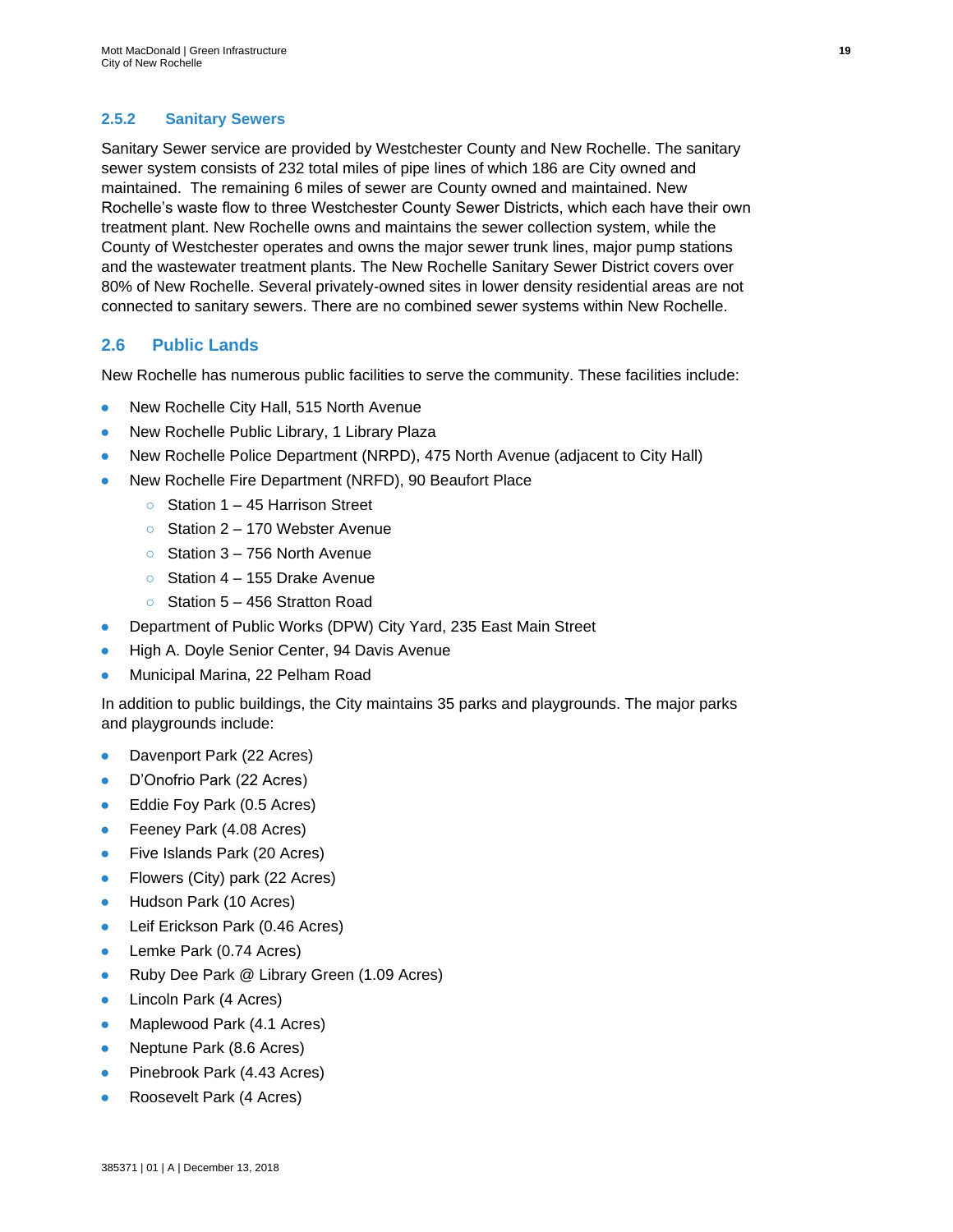- Seacord Park (1 Acre)
- Stephenson Park (4.63 Acres)
- Sycamore Park (2.38 Acres)
- VFW Tot Lot (0.26 Acres)
- Ward Acres Park
- Glen Island Park (130 Acres)

Locating and assessing the feasibility of Green Infrastructure is described in detail in Section 4 of this report. Emphasis should be put on the availability and suitability of publicly owned lands, such are those mentioned above, for the implementation of GI infrastructure.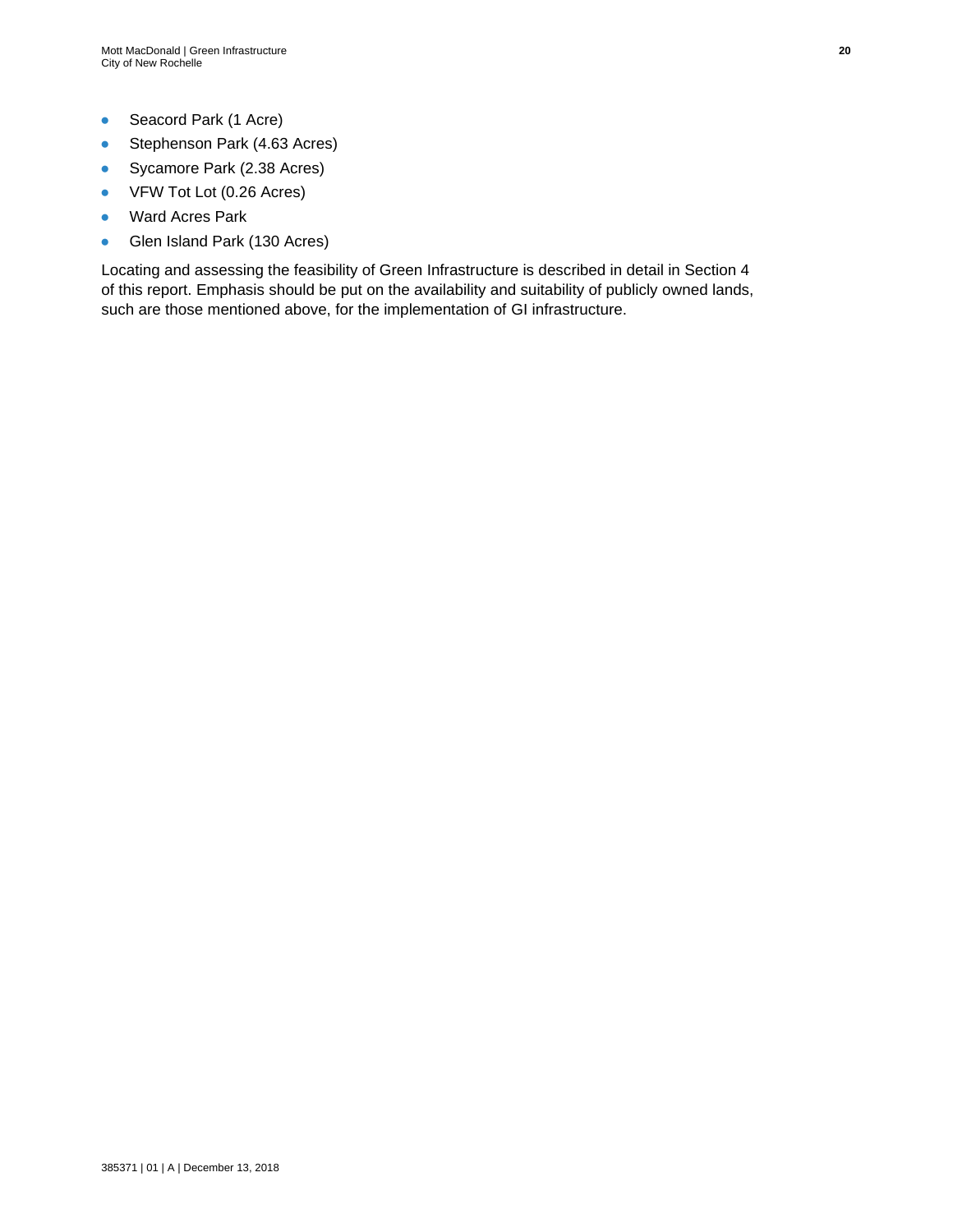## <span id="page-26-0"></span>**3 Land Use Regulations**

## **Introduction and Overview**

Land use regulations, including ordinances, resolutions, and city codes, is a mechanism for implementing and enforcing stormwater management on private properties. Land Use Regulations can also serve as barriers and obstacles to GI implementation. They can be they are silent on, ambiguous towards, or in direct conflict with GI implementation. New Rochelle's Land Use Regulations are silent on GI implementation.

Evaluation of Land Use Regulations should identify opportunities for reducing impervious cover, integrating low impact development (LID), and removing barriers to green stormwater infrastructure practices.

## <span id="page-26-1"></span>**3.1 Managing Stormwater**

Pursuant to Section 402 of the Clean Water Act (CWA), stormwater discharges from certain construction activities are unlawful unless they are authorized by a National Pollutant Discharge Elimination System (NPDES) permit or by a state permit program. New York's State Pollutant Discharge Elimination System SPDES) is a NPDES-approved program with permits issued in accordance with the Environmental Conservation Law (ECL).

There are three SPDES general permits required for activities associated stormwater discharges.

- The Multi- Sector General Permit for Stormwater Discharges Associated with Industrial Activities (MSGP) addresses stormwater runoff from certain industrial activities. This permit requires facilities to develop Stormwater Pollution Prevention Plans (SWPPPs) and report the results of industry-specific monitoring to the New York State Department of Environmental Conservation (NYSDEC) on an annual basis.
- A federal regulation, commonly known as Stormwater Phase II, requires permits for stormwater discharges from Municipal Separate Storm Sewer Systems (MS4s) in urbanized areas. Permittees are required to develop Stormwater Management Program (SWMP) and submit annual reports to the Department. New Rochelle is an MS4.
- Construction activities disturbing one or more acres of soil must be authorized under the General Permit for Stormwater Discharges from Construction Activities. Permittees are required to develop a SWPPP to prevent discharges of construction-related pollutants to surface waters. New Rochelle requires SWPPP's for projects developing an acre or more of land.

The New York State Stormwater Management Design Manual provides designers with a general overview on how to size, design, select, and locate stormwater management practices at a development site to comply with State stormwater performance standards. This manual is a key component of the Phase II State Pollution Discharge Elimination System (SPDES) general permit for stormwater runoff from construction activities from all sizes of disturbance.

#### **Reducing Impervious Cover**

New Rochelle's 2010 Sustainability Plan, GreeNR, states that "approximately 3,474 acres, or 56.4% of New Rochelle's surface is estimated to be impermeable".

New Rochelle defines the following relevant terms in their Code: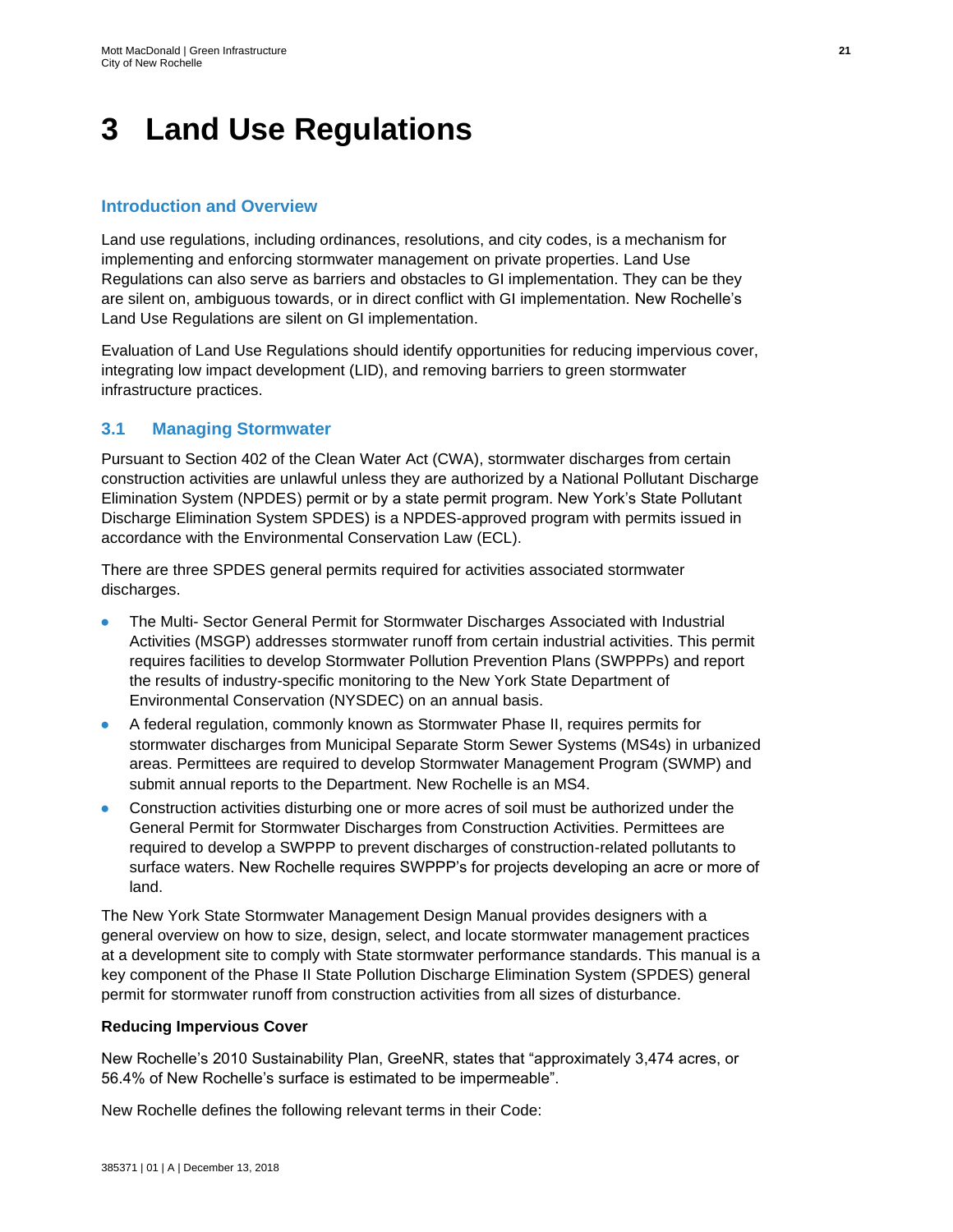- Impervious Surface: Any surface or material through which water will not flow under ordinary hydrostatic pressure and including structures, parking areas, driveways, sidewalks, terraces and paved areas.
- Building Coverage: The percentage of lot area covered by the combined building area of all buildings on a lot, excluding those located underground.
- Lot Coverage, Total: That percentage of lot area covered by the ground floor area of all buildings sited thereon, together with all other structures, including pavement and other impervious surfaces.

The Following table includes the Schedule of Dimensional Regulations for Building and Impervious Surface coverage in the zones in New Rochelle:

|                                                     | <b>Maximum Dimensional</b><br><b>Requirements</b> |                                                        |  |
|-----------------------------------------------------|---------------------------------------------------|--------------------------------------------------------|--|
| <b>District Use</b>                                 | <b>Building</b><br><b>Coverage</b>                | <b>Impervious</b><br><b>Surface</b><br><b>Coverage</b> |  |
| R1-20: One-Family Residence                         | 20%                                               | 35%                                                    |  |
| R1-15: One-Family Residence                         | 25%                                               | 45%                                                    |  |
| R1-10: One-Family Residence                         | 25%                                               | 45%                                                    |  |
| R1-10A: One-Family Residence                        | 30%                                               | 50%                                                    |  |
| R1-HIST: One-Family Historic                        |                                                   |                                                        |  |
| R1-CH: One-Family Cluster Residence                 | 25%                                               | 45%                                                    |  |
| R1-7.5: One-Family Residence                        | 25%                                               | 45%                                                    |  |
| R2-7.0: Two-Family Residence                        | 30%                                               | 50%                                                    |  |
| R1-URTH: Urban Renewal Townhouse<br><b>District</b> | 30%                                               | 60%                                                    |  |
| RMF-0.4: Multifamily Residence                      | 35%                                               | 70%                                                    |  |
| RMF-0.5: Multifamily Residence                      | 30%                                               | 60%                                                    |  |
| RMF-0.7: Multifamily Residence                      | 30%                                               | 60%                                                    |  |
| RMF-1.0: Multifamily Residence                      | 35%                                               | 60%                                                    |  |
| RMF-1.3: Multifamily Residence                      | 35%                                               | 65%                                                    |  |
| RMF-2.0: Multifamily Residence                      | 40%                                               | 65%                                                    |  |
| RMF-SC-4.0: Multifamily Senior Citizen              | 50%                                               | 65%                                                    |  |
| C-1M: General Commercial Modified                   | 100%                                              | 100%                                                   |  |
| <b>DB: Downtown Business</b>                        | 90%                                               | 100%                                                   |  |
| DMU: Downtown Mixed Use                             | 100%                                              | 100%                                                   |  |
| DMUR: Downtown Mixed Use Urban<br>Renewal           | 100%                                              | 100%                                                   |  |
| H: Hospital                                         | 70%                                               | 95%                                                    |  |
| I: Industry                                         | 70%                                               | 100%                                                   |  |
| LI: Light Industry                                  | 60%                                               | 90%                                                    |  |
| LSR: Large Scale Retail                             | 70%                                               | 100%                                                   |  |
| LSR - 1: Large Scale Retail                         | 95%                                               | 100%                                                   |  |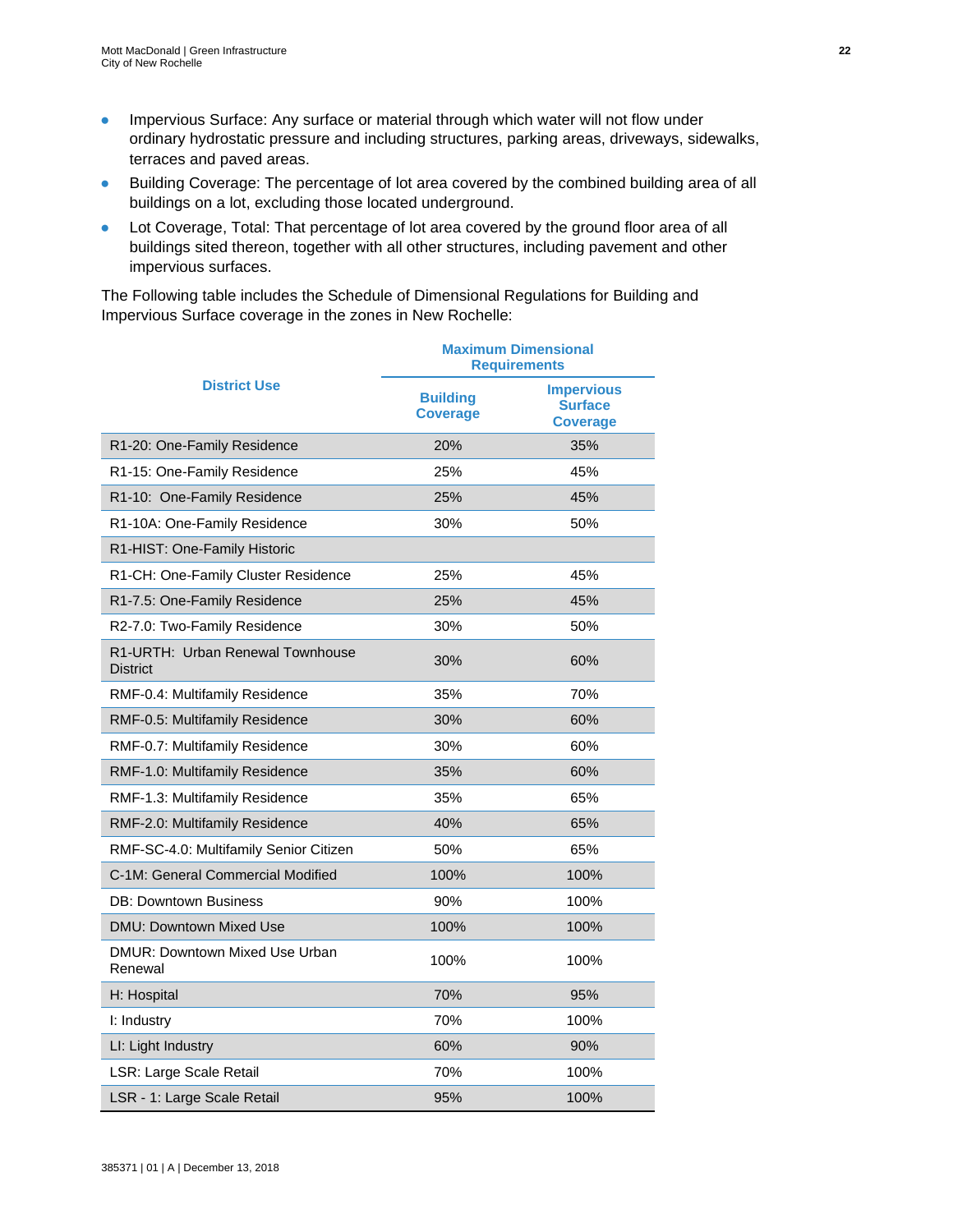|                                             | <b>Maximum Dimensional</b><br><b>Requirements</b> |                                                        |  |
|---------------------------------------------|---------------------------------------------------|--------------------------------------------------------|--|
| <b>District Use</b>                         | <b>Building</b><br><b>Coverage</b>                | <b>Impervious</b><br><b>Surface</b><br><b>Coverage</b> |  |
| <b>MUFE: Mixed Use Family Entertainment</b> | 100%                                              | 100%                                                   |  |
| NA: North Avenue                            | <b>70%</b>                                        | 90%                                                    |  |
| NB: Neighborhood Business                   | 50%                                               | 95%                                                    |  |
| PWD - 3: Planned Waterfront<br>Development  | 40%                                               | 80%                                                    |  |
| PWD - 5: Planned Waterfront<br>Development  | 40%                                               | 80%                                                    |  |
| PDW - 8: Planned Unit Development           | 40%                                               | 40%                                                    |  |
| Railroad: Railroad                          |                                                   |                                                        |  |
| <b>ROS: Recreation Open Space</b>           | 5%                                                | 10%                                                    |  |

Reducing impervious cover can achieve the following benefits:

- reduce the incidence and severity of local flooding by controlling stormwater run-off
- reduce erosion
- contribute to the replenishment of groundwater
- provide for the removal of pollutants contained in surface waters
- reduce the need for the public construction of stormwater infrastructure
- provide a medium for the planting and maintenance of groundcover and trees
- reduce heat and the need for air conditioning
- absorb air pollution
- add to the aesthetic quality of the community.

Impervious cover is regulated by the local building and zoning codes. As described above, New Rochelle regulates impervious surfaces through the Schedule of Dimensional Regulations which sets a maximum dimensional requirement on the allowable impervious surface coverage per lot. New Rochelle also regulates impervious surfaces through Chapter 178 of the City code. The code requires any increase in impervious coverage on a property of greater than 200 square feet to obtain a building permit from the municipality. This code requires the creation or expansion of impervious surfaces, to be mitigated with the planting of new trees with a minimum diameter at base height (DBH) of two inches. The code states that for every 200 square feet of impervious surface created or expanded or part thereof in excess of the first 200 square feet, the property owner shall plant one tree with a minimum DBH of two inches. The code does not set a limit on the maximum increase or expansion of impervious surfaces for which tree planting is an acceptable mitigation. The opportunity to encourage the use of GI exists in that it could be an alternative to tree planting and/or used to conjunction with tree planting when the increase in coverage is significant.

The use of permeable surfaces is not specifically outlined in the New Rochelle Code. Revising the zoning code with the goal of creating incentives and/or requirements for the use of permeable surfaces (such as permeable pavers and pavements) may promote the use of this GI technique to reduce impervious cover.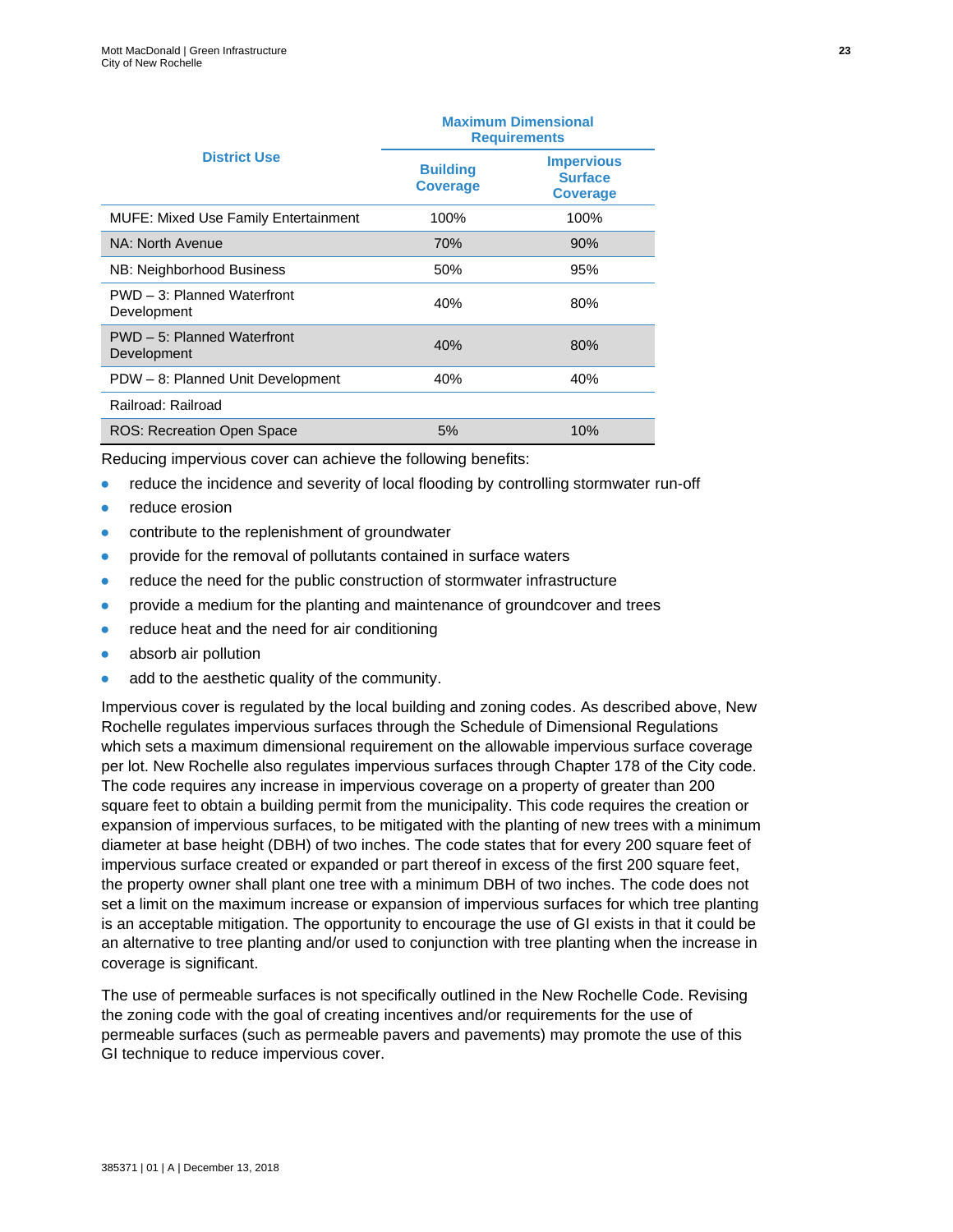## **Landscaping**

The City of New Rochelle regulates required landscaping for new development and redeveloped through the local building and zoning codes. The following sections are applicable:

- Chapter 301: Trees and Shrubs, Article III
	- § 301-19 through 301-33, Trees and Shrubs on Private Property
- Chapter 301: Trees and Shrubs, Article III
	- § 301-3 through 301-18, Trees and Shrubs on City Property
- Chapter 331: Zoning, Article IX Dimensional and Other Requirements
	- § 331-62 DMU Downtown Mixed-Use District
	- 331-64 ROS Recreation Open Space District
	- § 331-66 PWD-3 Planned Waterfront Development 3-Story District
	- § 331-67 PWD-5 Planned Waterfront Development 5-Story District
	- § 331-70 C-1M General Commercial Modified District
- Chapter 331: Zoning, Article XIII Site Plan Approval
	- § 331-119.1 Landscaping Requirements for multifamily, nonresidential & mixed-use zones
- Chapter 331: Zoning, Article XIV Off-Street Parking and Loading
	- § 331-130 Landscaping and Screening

The various codes where landscaping requirements are described do not include any reference to or requirement for GI techniques. This presents a void where there can be modifications to the code to specifically call for targeted GI techniques to meet the goals of landscaping.

#### **Stormwater Water Quality**

The City of New Rochelle regulates stormwater water quality for industrial and commercial sites through the local building and zoning codes. The following sections are applicable:

## *§ 215-12 Use of Best Management Practices to Prevent, Control, and Reduce Stormwater Pollutants.*

*"The owner or operator of a commercial or industrial establishment shall provide, at its own expense, reasonable protection from accidental discharge of prohibited materials or other wastes into the municipal storm drain system or watercourses using these structural and nonstructural BMPs. Further, any person responsible for a property or premises, which is, or may be, the source of an Illegal Discharge, may be required to implement, at said person's expense, additional structural and nonstructural BMPs to prevent the further discharge of pollutants to the municipal separate storm sewer system. Compliance with all terms and conditions of a valid NPDES permit authorizing the discharge of stormwater associated with industrial activity, to the extent practicable, shall be deemed compliance with the provisions of this section. These BMPs shall be part of a Stormwater Pollution Prevention Plan (SWPPP) as necessary for compliance with requirements of the NPDES permit."*

The code references "these" structural and non-structural BMPs without further mention of what these techniques are. This code could be modified to incorporate GI practices as a method of managing stormwater from commercial and industrial sites.

*§ 281-45 Connections to sanitary sewers and stormwater drains.* 

*[A.](https://www.ecode360.com/6737282#6737282) Service lines.*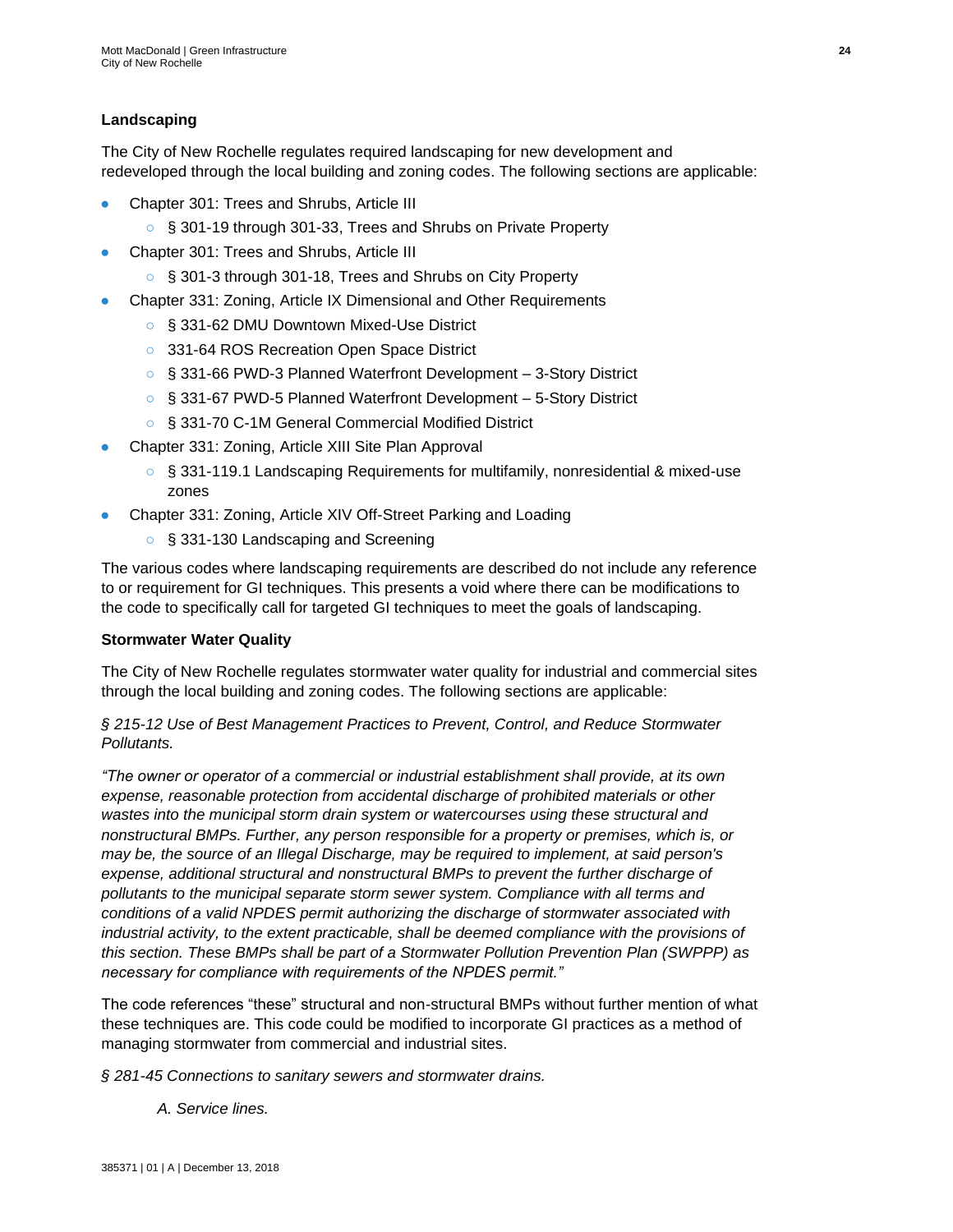*(1) The installation and repair of sewer and drainage service lines within the limits of any public street, highway, easement or other public property, and the connection of such service lines to the sanitary sewers and stormwater drains of the City shall be done in accordance with the provisions of the rules and regulations of the Department of Public Works and shall also conform to such specifications as may be promulgated by the Commissioner.*

*[\(2\)](https://www.ecode360.com/6737284#6737284) A sewer service line, between its connection point at the sanitary sewer and building, shall be a heavy cast-iron pipe with lead joints or such other approved types of joints as may be allowed by the Plumbing Code of the City of New Rochell[e\[2\]](https://www.ecode360.com/6737281?highlight=stormwater#ft6737284-2) and shall be laid by a licensed plumber.*

*[\[2\]](https://www.ecode360.com/6737281?highlight=stormwater#ref6737284-2) Editor's Note: See Ch. [242,](https://www.ecode360.com/6736112#6736112) Plumbing and Drainage.*

*[\(3\)](https://www.ecode360.com/6737285#6737285) A drainage service line between its connection point at the stormwater drain and the property line shall be of heavy cast-iron pipe with lead or other approved joints, reinforced concrete or other pipe approved by the Commissioner.*

*[\(4\)](https://www.ecode360.com/6737286#6737286) Such service lines shall be laid on a straight alignment and uniform gradient of not less than 1/4 inch per foot unless otherwise specifically authorized by the Director and having all changes in direction made with approved fittings.*

#### *[B.](https://www.ecode360.com/6737287#6737287) Restriction as to type or amount of discharge.*

*[\(1\)](https://www.ecode360.com/6737288#6737288) No domestic sewage nor industrial wastes and no injurious waste substance shall be discharged into a stormwater drain, watercourse or body of water through any connection thereto.*

*[\(2\)](https://www.ecode360.com/6737289#6737289) No industrial wastes nor any injurious waste substance shall be discharged into a sanitary sewer unless the method and degree of treatment, prior to discharge, have been approved by the Commissioner of Public Works of Westchester County and unless such method and degree of treatment continue at all times to meet with such approval.*

*[\(3\)](https://www.ecode360.com/6737290#6737290) Subject to the prior approval of the Commissioner, waste lines from a swimming pool shall be connected into a sanitary sewer, and discharge of wastewater from a swimming pool into the sanitary sewer shall be restricted to the period between 12:00 midnight and 6:00 a.m. The size of the discharge line at the point of connection shall not, in general, exceed four inches, and may be further reduced by the Commissioner at the latter's discretion.*

## *[C.](https://www.ecode360.com/6737291#6737291) Connections.*

*[\(1\)](https://www.ecode360.com/6737292#6737292) Except as otherwise provided hereinbelow, connections to sanitary sewers and stormwater drains shall be made by means of forty-five-degree or ninetydegree M-D Cut-In Connections of approved size as manufactured by Joseph G. Rollard Co., Inc., or an approved equal.*

*[\(2\)](https://www.ecode360.com/6737293#6737293) The use of an existing Y-branch, or other existing fitting, for the purpose of connecting a service line thereto shall be allowed only when such branch or fitting is already available and in place as a part of a sanitary sewer or stormwater drain, is in satisfactory condition and at an acceptable location and is of adequate size to receive said service line*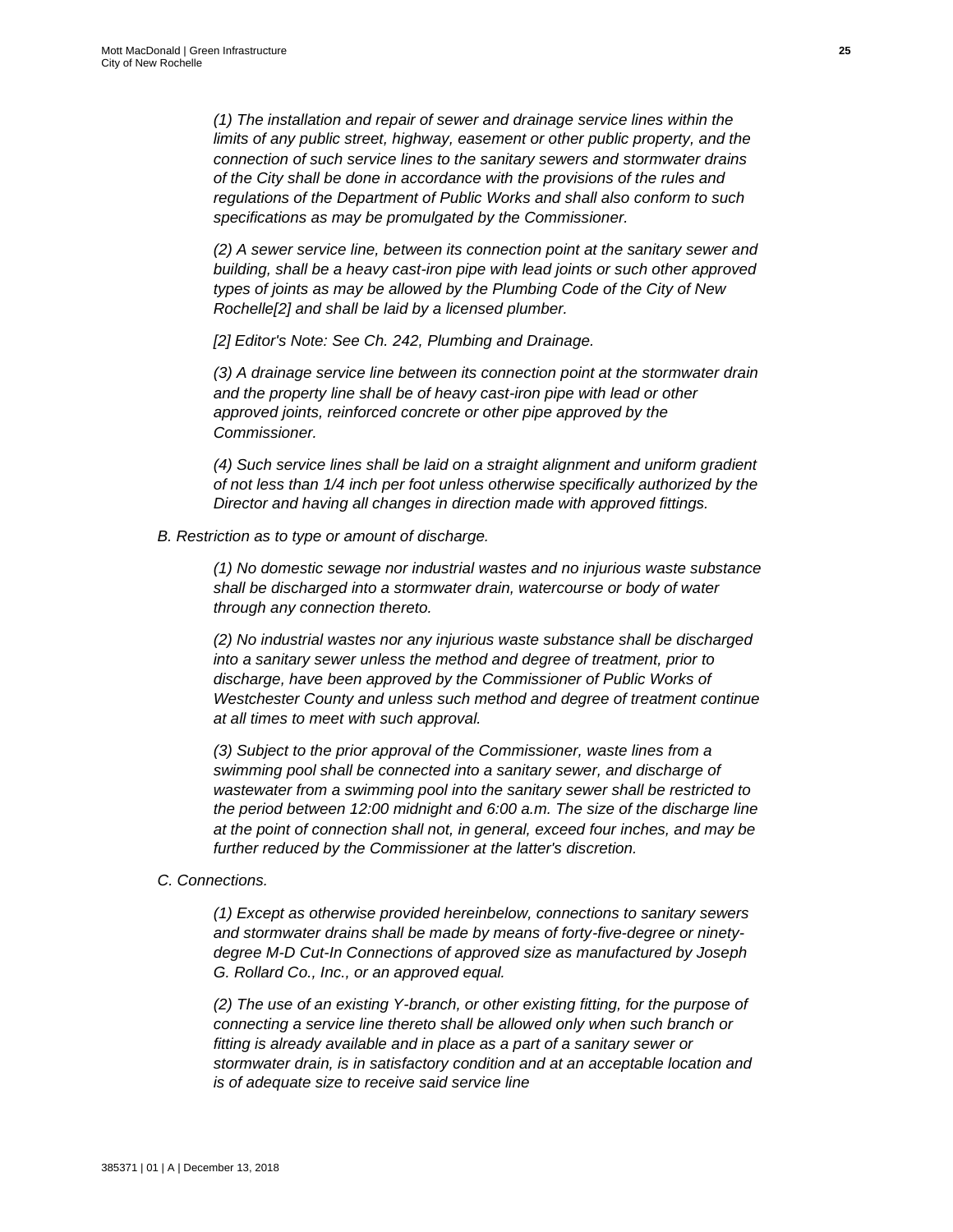*[\(3\)](https://www.ecode360.com/6737294#6737294) Whenever the proposed service line is greater than four inches when the sanitary sewer or stormwater drain is six inches or less; or greater than five inches, when the sanitary sewer or stormwater drain is eight inches or less; or greater than six inches when the sanitary sewer or stormwater drain is 10 inches or less, a manhole shall be built over said sanitary sewer or stormwater drain at the point of connection unless otherwise specifically authorized by the Commissioner. The above sizes refer to the internal diameter of the pipe or conduit.*

*[\(4\)](https://www.ecode360.com/6737295#6737295) M-D Cut-In Connections and other approved types of connections shall be installed in such a manner that the invert of said connection shall be higher than the invert of the sanitary sewer or stormwater drain by an amount not less than 1/2 the vertical diameter of said sanitary sewer or not less than 3/4 of the vertical diameter of said stormwater drain, unless otherwise authorized by the Commissioner.*

*[\(5\)](https://www.ecode360.com/6737296#6737296) Connections to an existing cast-iron pipe sanitary sewer or stormwater drain shall be made by burning an opening in said pipe in an approved manner or by such other means as may be authorized by the Commissioner.*

*[\(6\)](https://www.ecode360.com/6737297#6737297) When a connection is made into an existing manhole or when a manhole is required to be built at the point of connection, as specified hereinabove, the invert of the service line at the point of connection shall be higher than the invert of the sanitary sewer or stormwater drain by an amount not less than the vertical diameter of said sanitary sewer or stormwater drain, unless otherwise authorized by the Commissioner.*

*[\(7\)](https://www.ecode360.com/6737298#6737298) When the difference in invert elevation in the manhole at the point of connection exceeds three feet, a drop connection shall be installed in said manhole.*

*[\(8\)](https://www.ecode360.com/6737299#6737299) Adequate provision shall be made so that the discharge from a service line within a manhole shall be conducted smoothly into and in the direction of flow of the main channel of the sanitary sewer or stormwater drain by means of a builtup channel or by extending said service line partly into the manhole, as may be necessary and in such manner as may be approved by the Commissioner.*

*[\(9\)](https://www.ecode360.com/6737300#6737300) Construction of new manholes, drop connections and any other necessary structures, and connections to existing structures, shall conform to such specifications as may be promulgated by the Commissioner; in general, the current standard specifications and construction details of the Department of Public Works shall be followed subject to the prior approval of the Commissioner.*

*[\(10\)](https://www.ecode360.com/6737301#6737301) In the event that the sewer or drain connection is not installed under the supervision and the approval of the Commissioner's authorized personnel, the permittee shall forfeit the deposit, and the Commissioner shall have the authority to deny said permittee of any future permit.*

*[D.](https://www.ecode360.com/6737302#6737302) Drainage from business, commercial, industrial and other buildings.*

*[\(1\)](https://www.ecode360.com/6737303#6737303) Roof and other drainage from properties on which buildings are hereinafter constructed to be used in whole or in part for business, commercial, industrial or other public purposes shall be discharged through drainage service lines*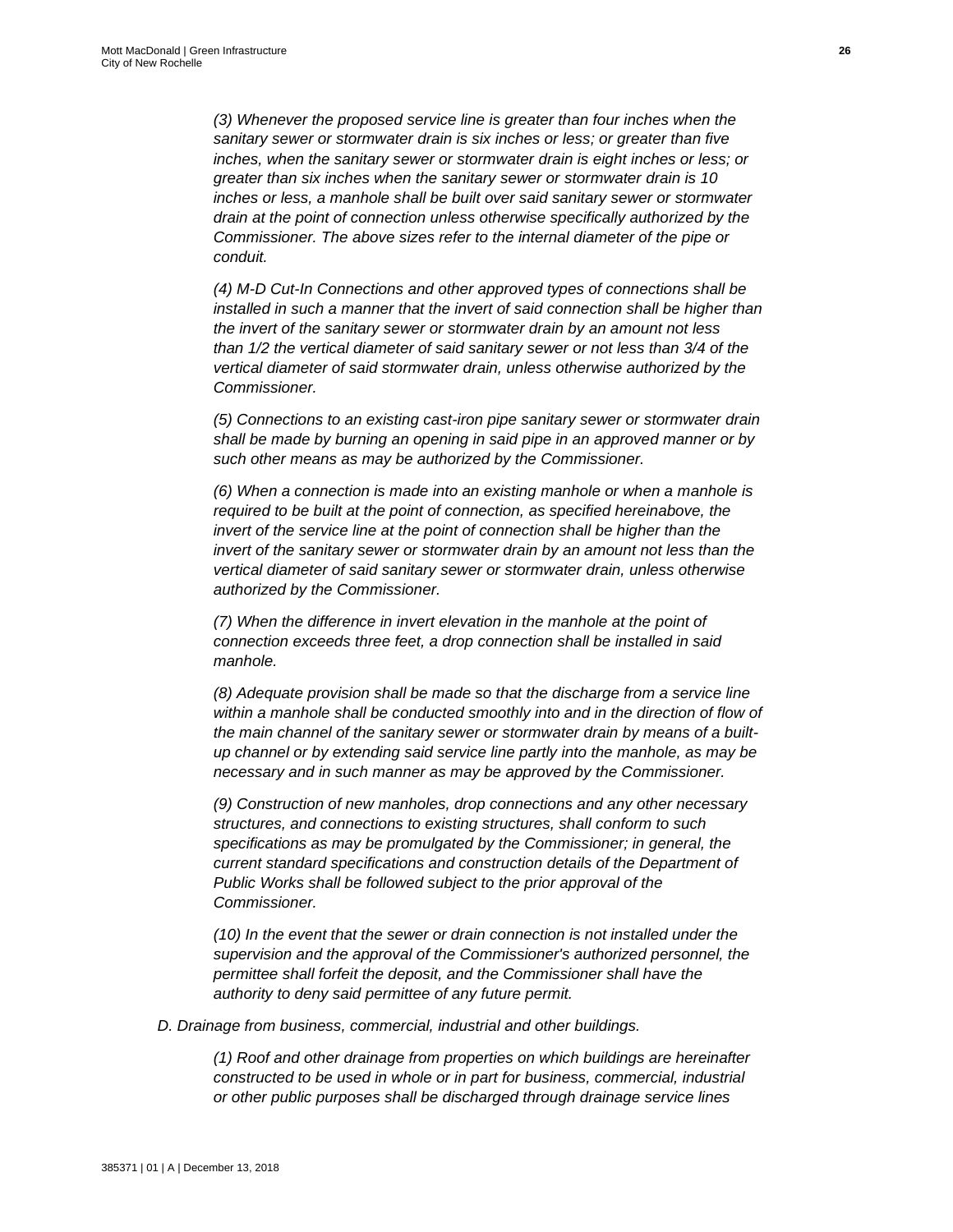*directly into a stormwater drain through an approved connection thereto when such a stormwater drain is available and unless such connection, in the opinion of the Commissioner, is deemed impracticable.*

*[\(2\)](https://www.ecode360.com/6737304#6737304) Discharge of such drainage through sidewalk or curb drains and discharge of roof or other drainage from any privately owned buildings or properties into a catch basin will not be allowed except with the prior approval of the Commissioner, and provided that the owner of said property has filed with the Commissioner a signed statement by said owner that the City of New Rochelle is to be saved harmless from any loss, injury or damage arising out of the approval of the Commissioner of the discharge of drainage into a catch basin or through sidewalk or curb drains.*

*[E.](https://www.ecode360.com/6737305#6737305) Sidewalk and curb drains.*

*[\(1\)](https://www.ecode360.com/6737306#6737306) Unless otherwise authorized in writing by the Commissioner, drainage outlets laid under or across the sidewalk area between the property line and the curbline and discharging into the gutter or into a catch basin or curb inlet, shall be approved cast-iron or steel construction.*

*[\(2\)](https://www.ecode360.com/6737307#6737307) When holes are cut through curbs for the purpose of providing drainage outlets, care shall be taken not to damage the curb, and any damage or injury to said curb shall be repaired by the permittee at the latter's own expense and to the satisfaction of the Commissioner.*

*[\[1\]](https://www.ecode360.com/6737281?highlight=stormwater#ref6737281-1) Editor's Note: Amended at time of adoption of Code (see Ch. [1,](https://www.ecode360.com/6732643#6732643) General Provisions, Art. [II\)](https://www.ecode360.com/6732662#6732662).*

The code provides guidance for connections to stormwater drains. It contains many positive attributes such as restrictions as to type and amount of discharge to the stormwater system. This code has the potential to be revised to include the use of GI rather than storm sewer connections, particularly for low-flow residential connections.

## <span id="page-32-0"></span>**3.2 Performance Criteria**

A performance criteria should be identified to adequately evaluate GI practices, select design parameters, guide initial design efforts, and determine its effectiveness. Performance criteria includes: impervious areas managed; storm size managed; infiltration rates; storage volume; detention slow release; detention overflow control; loading ratio; ponding depth; depth to groundwater and bedrock; material standards; and vegetation.

A description of each of these suggested performance criteria is as follows:

#### <span id="page-32-1"></span>**3.2.1 Impervious Area Managed**

The first step when designing a GI implementation plan is to understand the amount of stormwater that needs to be managed. To determine this, the contributing drainage area and the impervious portion of the drainage area should be determined. In general, GI practices will be placed at topographic low points to the contributing impervious area; however, it is also possible to hydraulically connect impervious areas to a GI site with pipes and catch basins.

#### <span id="page-32-2"></span>**3.2.2 Storm Size Managed**

Establishing a target design storm that will be managed by GI is important for identifying minimum design standards required to properly size a GI practice. An estimate of the total volume the GI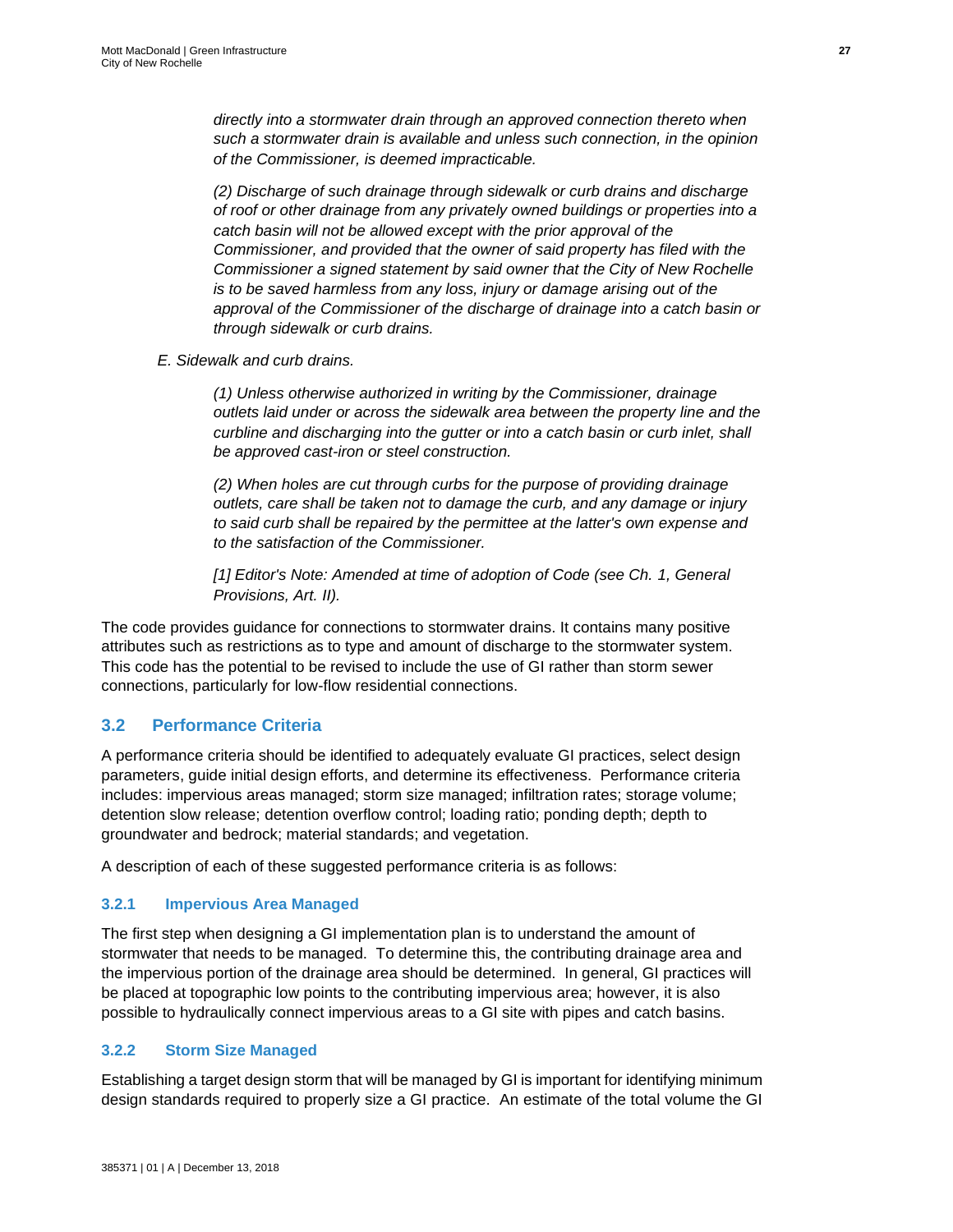practice should be able to store can be determined using the design storm rainfall depth. Peak rainfall intensities can be used to determine the size of the conveyance requirements of the system. For example, inlets, catch basins, and pipes that may lead into the GI practice should all be sized to convey these peak flows without causing backups or bypass of the GI practice.

The target precipitation managed will be dependent on local precipitation patterns and characteristics of the storm sewer system.

## <span id="page-33-0"></span>**3.2.3 Infiltration Rates**

Infiltration of stormwater within a GI practice is an effective approach to reducing stormwater entering the storm sewer system since flow is discharged to the groundwater instead of the storm sewer system, thereby reducing both the volume and, potentially, the number of overflows. The following recommendations can be used to determine the ability of the site to infiltrate:

- The minimum required field infiltration rate is 0.5 in/hr (per the New York State Stormwater Management Design Manual, Appendix D)
- A safety factor of two (2) is recommended to be applied to the lowest measured permeability rate when determining a design infiltration rate.
- The maximum recommended design infiltration rate is 10 in/hr, even if testing produced higher rates.

Additionally, the potential effects of groundwater mounding should be considered, as a groundwater mound can cause reduced infiltration rates as it approaches the bottom of a GI practice.

In cases where native soils between the bottom of the GI practice and the groundwater do not meet the minimum infiltration rates, soil replacement can be considered. If soil replacement is proposed, the soil layer not meeting the minimum infiltration rate should be entirely excavated and replaced with more permeable soil. Where infiltration is not possible, the GI practice can be designed for subsurface storage and detainment. GI practices for detainment are designed with underdrain systems that slowly release the water back into the storm sewer system. If infiltration rates are determined to be excessively high (greater than 20 in/hr), further investigation should be considered to ensure the infiltrated water is not draining into an underground structure such as an adjacent building or back into the storm sewer system.

## <span id="page-33-1"></span>**3.2.4 Storage Volume**

The storage of the system is the volume of water the practice can hold. This is a combination of the ponding area volume plus the effective porosity of the subsurface storage (stone, media, etc.) and soils.

Total Storage (cf)

 $=$  Ponding Volume (cf) + Soil Depth (ft)  $*$  Soil Footprint (sf)

- $*$  Soil Void Ratio (%) + Storage Depth (ft)  $*$  Storage Footprint (sf)
- $*$  Storage Void Ratio  $(\%) +$  Sand Depth  $(ft) *$  Sand Footprint  $(sf)$

∗ (%)

## <span id="page-33-2"></span>**3.2.5 Detention Slow Release**

Water detained within a GI practice should be designed to draw down using a slow release system within 48 to 72 hours to avoid public health concerns. The release rate should also consider a minimum duration for detention to reduce the peak flows entering the storm sewer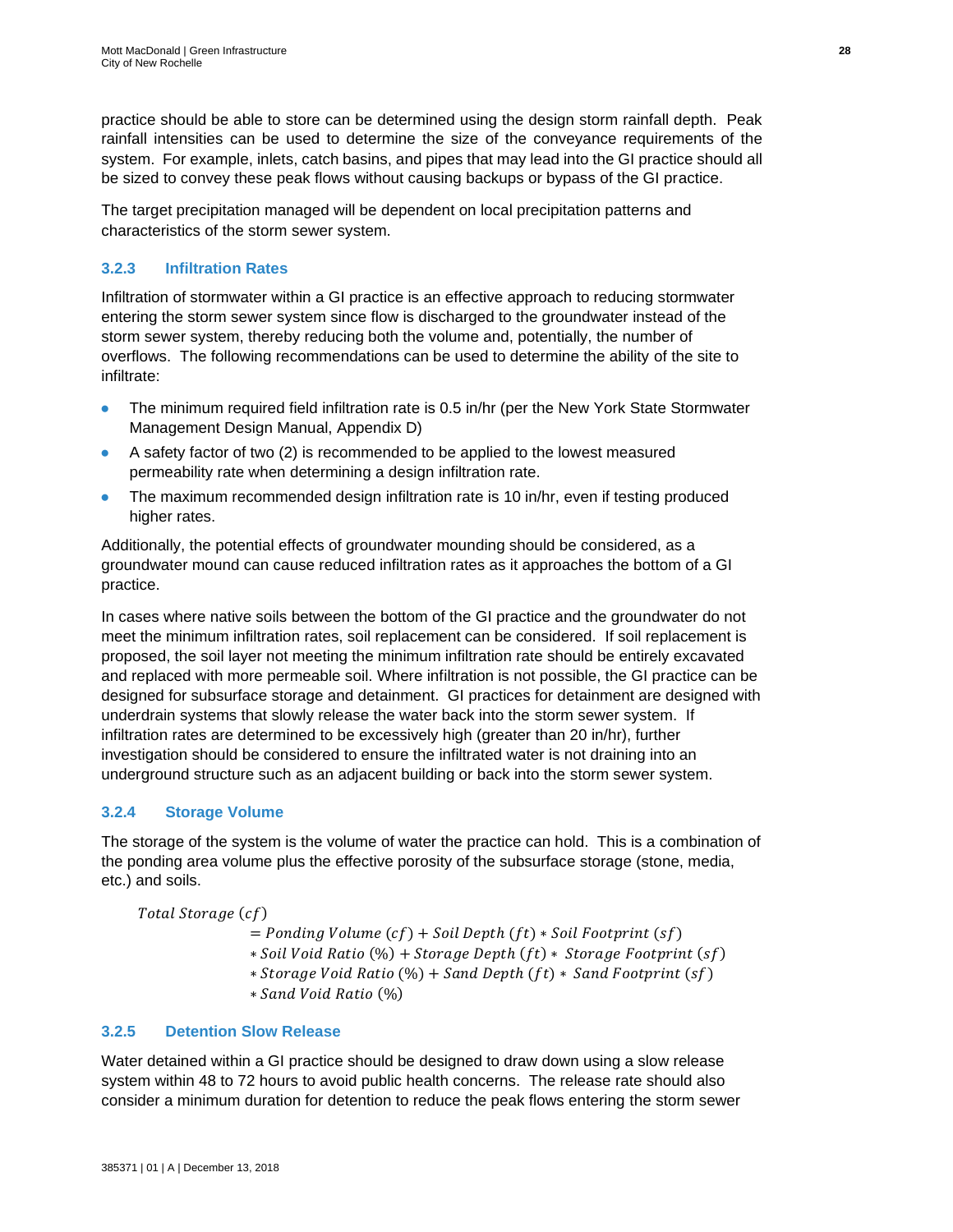system and potentially reduce overflows. A slow release orifice can be used to achieve the desired draw down time.

Determining the optimal release rate for the system depends on the flow conditions of the storm sewer system receiving the released flow. Hydraulic and hydrologic modeling of the storm sewer system can help determine acceptable release rates for a particular detention system.

## <span id="page-34-0"></span>**3.2.6 Detention Overflow Control**

During larger rain events, the GI practices can overflow so it is important to consider how the system will respond. In many cases, a GI practice will overflow back into the storm sewer system. The main design concern is to ensure the practice does not restrict flow, resulting in flooding of the practice or nearby streets. The GI practice should be designed to allow flows from larger storm events to bypass the practice and flow into the storm sewer system. This can be done using control measures such as overflow structures or spillways that allow the system to function for stormwater control during smaller rain events while not restricting flows during larger events. Careful attention should be taken during construction to ensure that overflows are installed at the correct elevation. An overflow installed lower than designed can result in design storms bypassing the system, thereby reducing performance.

## <span id="page-34-1"></span>**3.2.7 Loading Ratio**

The hydraulic loading ratio of an infiltration-based GI practice is an important factor to consider ensuring consistent infiltration over the practice's lifetime. In general, the loading ratio relates the size of the infiltration area in the practice to the runoff area of the drainage area it receives. Total infiltration will be higher when spread out over a larger surface area. Additionally, having a larger infiltration area reduces the risk of clogging the pores of the native soil which can reduce the infiltration rates of the system over time. Refer to the section on loading ratios in Chapter 2 for more information on typical loading ratios for GI practices.

> Loading Ratio  $=\frac{Catchment Area(sf)}{1 - G(t)}$ Infiltration Area (sf)

## <span id="page-34-2"></span>**3.2.8 Ponding Depth**

The ponding depth provides an opportunity to store stormwater, however, excessive depths can create hazards to pedestrians. Typically, GI practices that are located where pedestrians are present should have ponding depths in the range of approximately 2-inches to 6-inches. When a practice has a ponding zone in a pedestrian area, a guard or fence should be installed around the perimeter of the practice for fall protection. Practices that are located in remote locations where there is no hazard to the public can be deeper. Embankment slopes in the GI practice should not exceed a 3:1 slope.

## <span id="page-34-3"></span>**3.2.9 Depth to Groundwater and Bedrock**

Infiltration based GI will not function well if groundwater levels are high. GI practices that are designed to infiltrate into the subsoil should have a 2-foot minimum separation from the seasonal high-water table. Practices designed with an underdrain should have a 1-foot minimum separation. Additionally, bedrock in close proximity to the base of GI practices can often result in poor infiltration rates. Soil exploration should be performed at each potential GI site to assess these factors.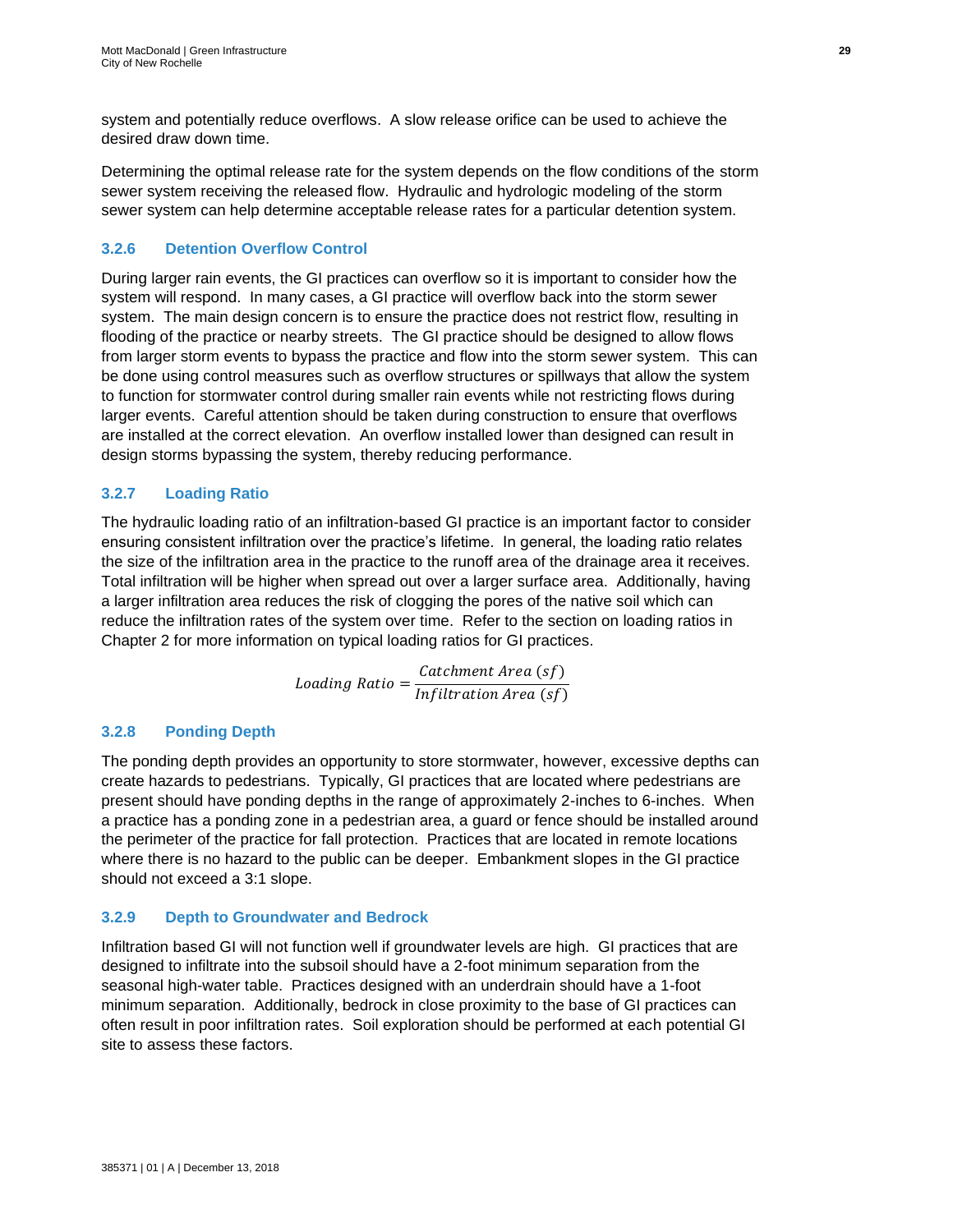## <span id="page-35-0"></span>**3.2.10 Material Standards**

It is important to ensure that materials used in construction of a GI practice meet all the hydrologic and hydraulic design specifications. Consideration of criteria such as the conductivity of various sands, soils, and stone is important to ensure that the design storage and infiltration rates are maintained.

### <span id="page-35-1"></span>**3.2.11 Vegetation**

Vegetation chosen for GI should be native to the State of New York and specifically Westchester County. Planting non-native species can result in one type of vegetation taking over the practice. Heartier vegetation such as shrubs, grasses, and trees can provide more resilience to the potentially adverse growing conditions that may exist in GI practices located in urban environments.

## <span id="page-35-2"></span>**3.2.12 NYC DEP GreenHUB**

As described above, to quantify the benefits of GI, GI practice monitoring is required. The monitoring techniques discussed in the previous section can be employed to evaluate the performance of the practices. The NYC DEP however, in 2017, began utilizing a GI project tracking tool called GreenHUB. This tool can track GI at both the project level and individual asset level. GreenHUB tracks all related asset attributes such as geographic location, cubic feet of stormwater managed, soil classification, permeability data, and year constructed. Through GreenHUB, the NYC DEP can analyze, query, map, and report on GI assets. Utilization of this system, or a smaller scale version, by the City would be a beneficial practice monitoring program for GI infrastructure.

## <span id="page-35-3"></span>**3.3 Adaptive Management**

Adaptive management is a useful approach to maximize the effectiveness of a GI implementation plan, as the intent is to learn as you build in a sequential implementation of GI practices. As projects are built, monitoring techniques can be employed to evaluate the performance of the practices. This information can provide insight for improving the GI implementation plan and effectively locating, designing and constructing future GI practices.



#### **Adaptive Management Process Diagram**

*Source: U.S. Department of the Interior (DOI), 2009*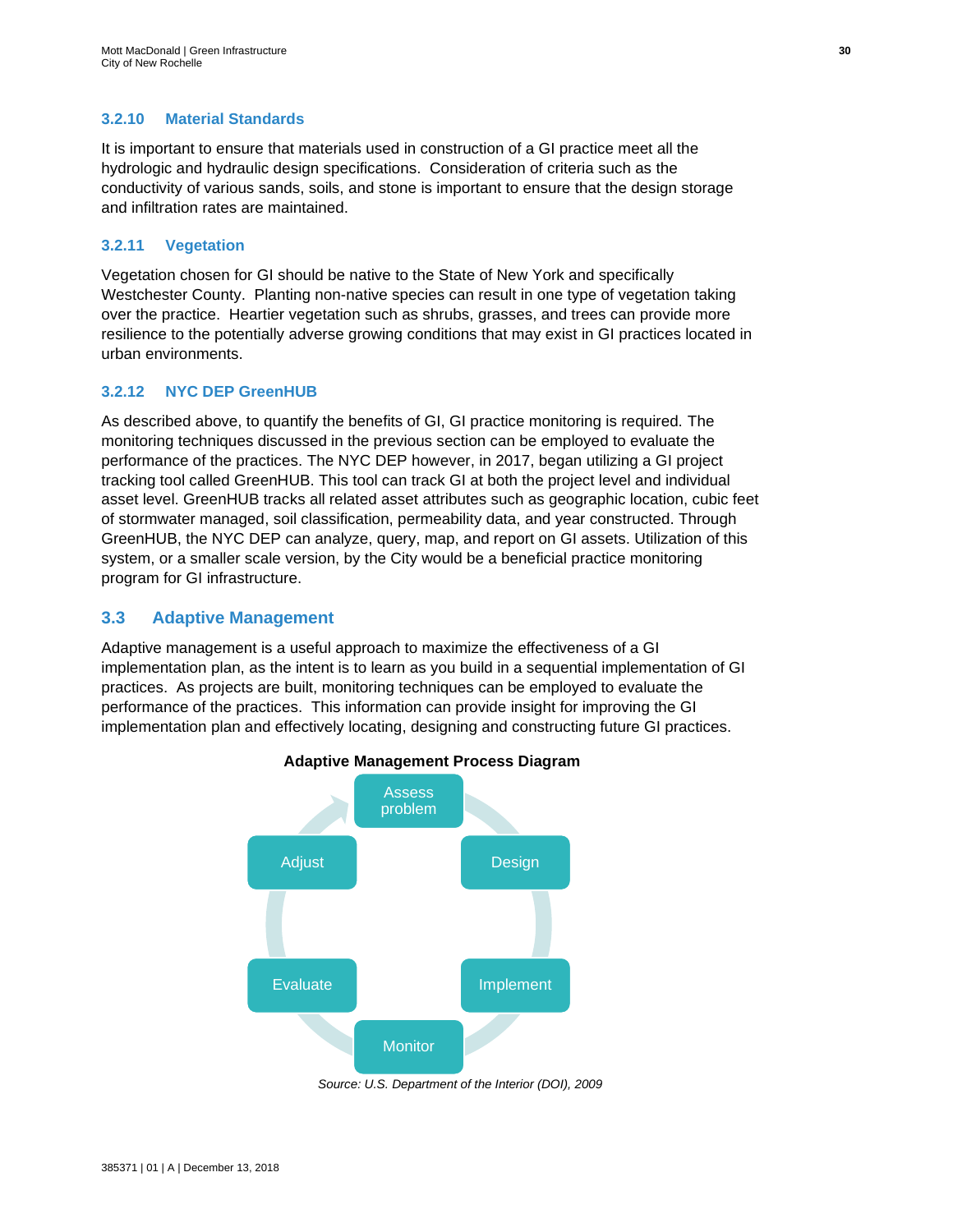GI performance can be difficult to predict since many factors (e.g. temperature, rainfall patterns, pollutant loads, native soil infiltration, etc.) can vary between different sites. Monitoring performance of GI practices as they are installed can provide valuable "lessons learned." With these "lessons learned," proper modifications can be made to the plan to ensure desired performance goals are being met. Continuously adapting the plan will help mitigate uncertainties and risks that may arise with GI implementation.

The components for an adaptive management approach include, but are not limited to:

- Identify uncertainties (e.g. survival of vegetation, drain down of practices, volume reductions, pollutant removal, ancillary benefits, etc.)
- Involve stakeholders
- Prepare a comprehensive monitoring plan to evaluate expected outcomes, include site specific and watershed scale monitoring
- Prepare interim goals and evaluate performance (e.g. stormwater volume reductions, pollutant removal performance, triple bottom line benefits, etc.)

## **3.4 Community Engagement & Education**

The visibility of GI can spur a desire in the community to become educated about the importance of clean water and how to maintain water as a valuable resource. Pilot projects are a valuable opportunity to promote community engagement and education. GI is a relatively new approach for many municipalities and typically unfamiliar to most of the public. Because GI practices are usually visible and require a footprint area, public outreach and education is critical to the success of a pilot program. Partnerships within the community can assist not only with education and outreach but can also provide a public forum for feedback on aspects of a program. There may be grant opportunities that are not available to public entities but could be secured by a partner. These partners could consist of watershed associations, environmental groups, neighborhood associations, local business alliances, community gardens, in addition to many others. Hosting public presentations or workshops and developing educational materials is recommended but it is also necessary to provide opportunities to gather input from the public. Successful programs create unity within a community by fostering a collaborative environment that conveys the benefits of GI, which can be accomplished by holding design workshops for specific projects to engage stakeholders.

Successful GI programs often rely on volunteer resources to maintain the landscaping in GI. A permittee or municipality could partner with stewardship groups such as local tree tenders or horticultural societies. It is also essential that a GI program aligns with other local initiatives and municipal or state requirements or codes. Therefore, GI programs need to be well coordinated with the appropriate officials from departments of transportation (DOTs), public works and parks. Finally, it is important to manage public perception and expectations of a GI program. Several initiatives that can be used for an outreach program are listed below with examples of successful use in existing GI programs.

*Presentations and Workshops*: Holding presentations and workshops enables staff to meet individual members of the community and better understand and meet community needs. For example, New York City's Department of Environmental Protection makes presentations to community boards and other civic and environmental organizations, in addition to elected officials and their staff about the city's GI Program.

*Media Campaigns:* Kansas City engaged in an extensive media campaign involving interviews on television and the radio, as well as advertisements and articles in local newspapers. These media campaigns reached an estimated three million people in 2007.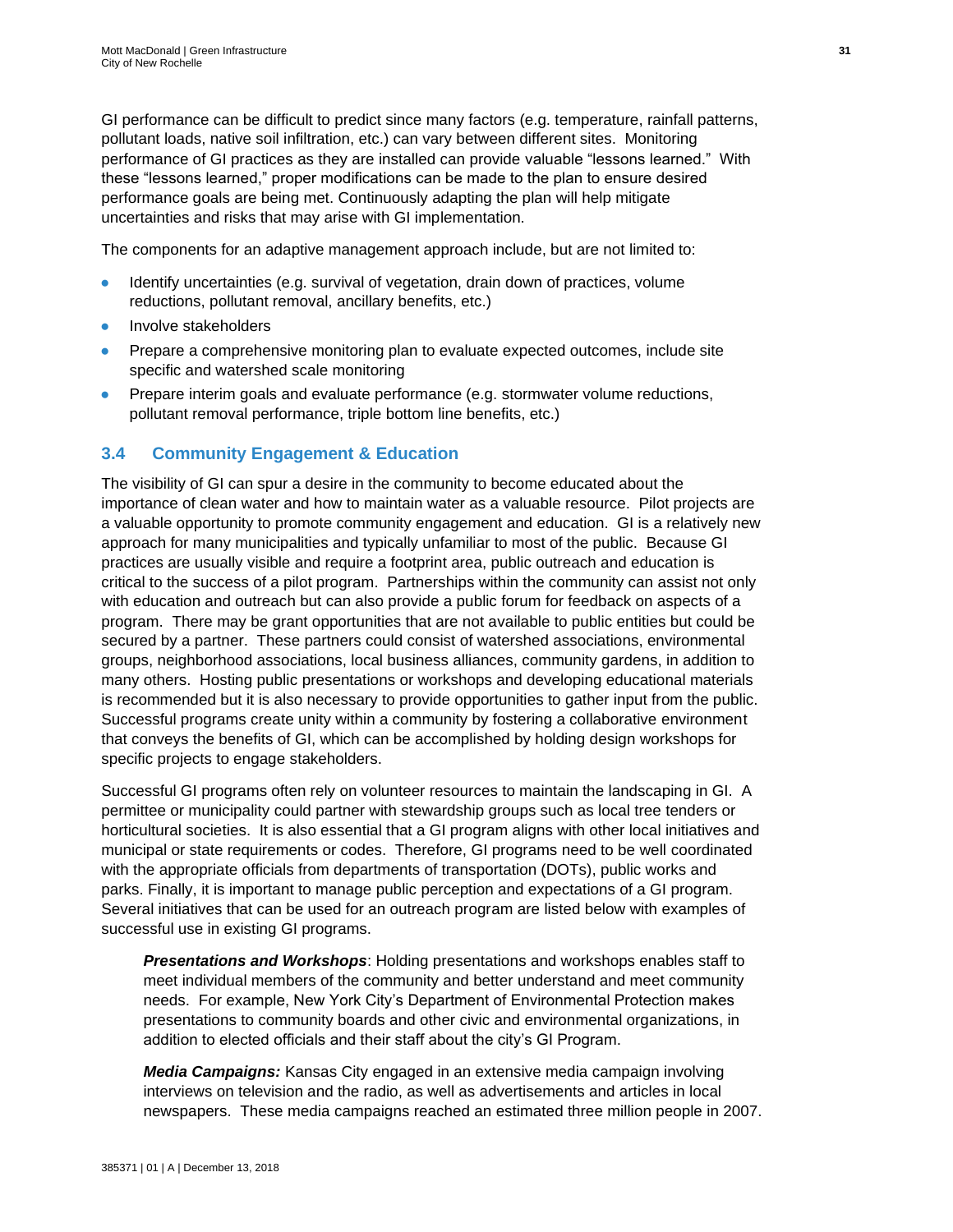In 2013, New York City's Department of Environmental Protection created an educational video on the GI Program which described some of the environmental challenges caused by stormwater as well as some GI solutions such as green roofs, rain gardens, and permeable interlocking paver units. In the state of Maryland, the Clean Water, Healthy Families coalition created a radio ad with a catchy song to combat opponents who had labeled stormwater fees as a "rain tax."

*Websites*: In 2013, New York City's Department of Environmental Protection launched a new website that provides information on the City's GI Program, including the most common types of GI practices as well as a map of priority areas for GI installation. Community members can use the site to see if their neighborhood will receive GI installations and to better understand the practices. Kansas City's 10,000 Rain Gardens initiative created a website offering residents and other audiences a clearinghouse of information pertaining to the program and to stormwater management more generally and received more than 100,000 visits per year even after the main media campaign had ended.

*Written Materials:* Written materials such as brochures and surveys can be effective means of engaging the public and partner agencies about stormwater management practices and the permittee's use of GI. For example, New York City's Department of Environmental Protection developed a brochure that explains the siting and construction process for projects in the right-of-way, answers frequently asked questions, and describes the co-benefits of GI. Similarly, Seattle Public Utilities (SPU) used parking surveys to better understand and meet the needs of the community for its Street Edge Alternatives Program. The surveys revealed community concerns about reductions in parking from reduced street width as a result of GI projects. SPU responded to this concern by installing occasional angled parking clustered along the street.

*Inter-Agency Partnerships***:** Creating partnerships between agencies can help to efficiently and effectively implement GI practices. By pooling the resources, expertise, and knowledge of different agencies, inter-agency partnerships are formed that can be crucial to successful pilot programs. These partnerships can exist to aid in any stage of the process, including planning, installation, maintenance, and monitoring. For example, in New York City, the Departments of Environmental Protection and Parks and Recreation have worked together to develop the GI Maintenance Program to allocate appropriate resources for the long-term maintenance of DEP's GI projects.

Engaging the community and developing partnerships is important to ensure broad support for GI installation and thus the long-term success of the GI program. This engagement will allow the program to address the community's concerns with the GI program, which may include both perceived and real negative impacts. Since GI practices will be installed in public and private domains, it is important to ensure the public is aware of projects, can participate in the planning process, and has their concerns adequately addressed. Perceived negative impacts can include things like mosquito breeding. While the public may perceive that these types of issues would arise from GI, they generally do not from properly functioning GI systems, and these concerns can, generally, be alleviated through education. If these concerns persist even after educating the public, designs can be revised to alleviate the concern, such as reducing the time water will be ponded in the system. While a 72 hour drain time is sufficient to prevent mosquito breeding, the drain time could be reduced to 36 hours to alleviate concerns. Real negative impacts can include issues such as loss of parking spaces in a neighborhood. Since a GI installation may result in the loss of parking spaces, this concern cannot be fully resolved through education. However, education, such as explaining why the GI is needed and the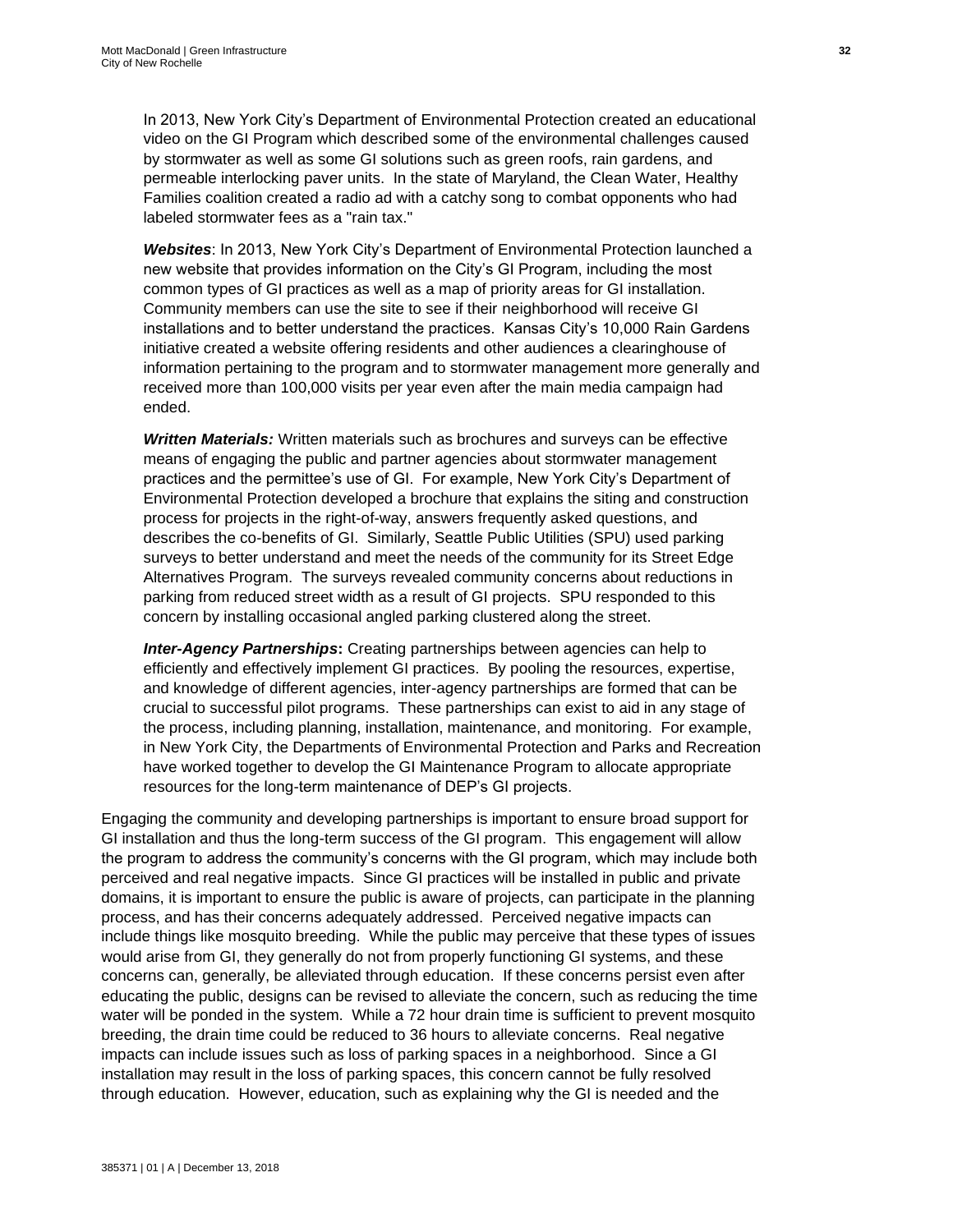benefits it will provide, can still be an important tool in overcoming concerns with real negative impacts. Involving the public and any entities partnering in a green endeavor early in the planning process can mitigate friction during design and, especially, construction. A GI partnership that is the lead on engaging with the public and any outreach or education can be useful. A partnership that operates in this capacity can prove to be an asset for all types of stormwater infrastructure design and implementation throughout a community as it can be a way to connect various types of GI projects and the local residents. These projects could include road improvements, commercial and residential development, or other infrastructure improvements. The partnership can allow the community to be educated on stormwater related manners as well as allow them the opportunity to discuss how different types of projects within their communities can assist with dealing with stormwater related issues. Another valuable aspect of this type of partnership is that the partnership can educate residents on how they can change their daily activities to have a positive impact in their community.

An example of such an alliance is the Camden New Jersey SMART (Stormwater Management and Resource Training) Initiative. The partnership involves many key entities such as government agencies, universities, the Camden County Municipal Utilities Authority (CCMUA), and non-profit organizations providing a dynamic approach to community involvement in green efforts throughout the City of Camden.

Partnerships can also provide financial benefits. A few examples are provided below:

- Milwaukee, WI works with other local organizations to implement green projects that include education and outreach, cost-share or matching funding partnerships. "Greenseams" is a notable partnership with The Conservation Fund to purchase easements on land along waterways and wetlands. Greenseams has effectively sustained 3,383 acres of flood-prone areas which comprise 28 communities and 1.1 million people. In addition, these partnerships resulted in the planting of 102,862 trees over 500 acres to capture more stormwater; ultimately reducing stormwater flow to the City. By increasing the surrounding areas' ability to slow peak flows to the City, through conservation and restoration, Milwaukee will avoid incurring millions of dollars in flood damage. These projects also provide ancillary benefits in the form of increased greenspace for residents to enjoy.
- New York City, NY implements a Public-Private cost-share/partnership. These partnerships have resulted in contributions of \$1.6B and \$900M from public and private investments, respectively with an estimated \$139M - \$418M in benefits through reduced energy bills, increased property values, improved health and mitigation of CO2 emissions.
- In Philadelphia, PA the Green Stormwater Infrastructure Partners (GSI Partners), an initiative by Sustainable Business Network (SBN), is a network of engineering firms, landscape architects, maintenance firms, contractors and suppliers that work together to move GI forward in the Greater Philadelphia Area.
- Onondaga County, NY partnered with Courts4Kids Foundation to install new porous asphalt basketball courts. Courts4Kids provided funding for all non-green aspects of the basketball courts.

A partnering plan should be developed early on. Some examples of initiatives that can help are listed below:

- Develop and manage a list of key partners and volunteers.
- Develop partnerships and volunteer efforts to implement an urban tree canopy project.
- Develop a GI page on partners' websites.
- Develop a homeowner's guide to GI.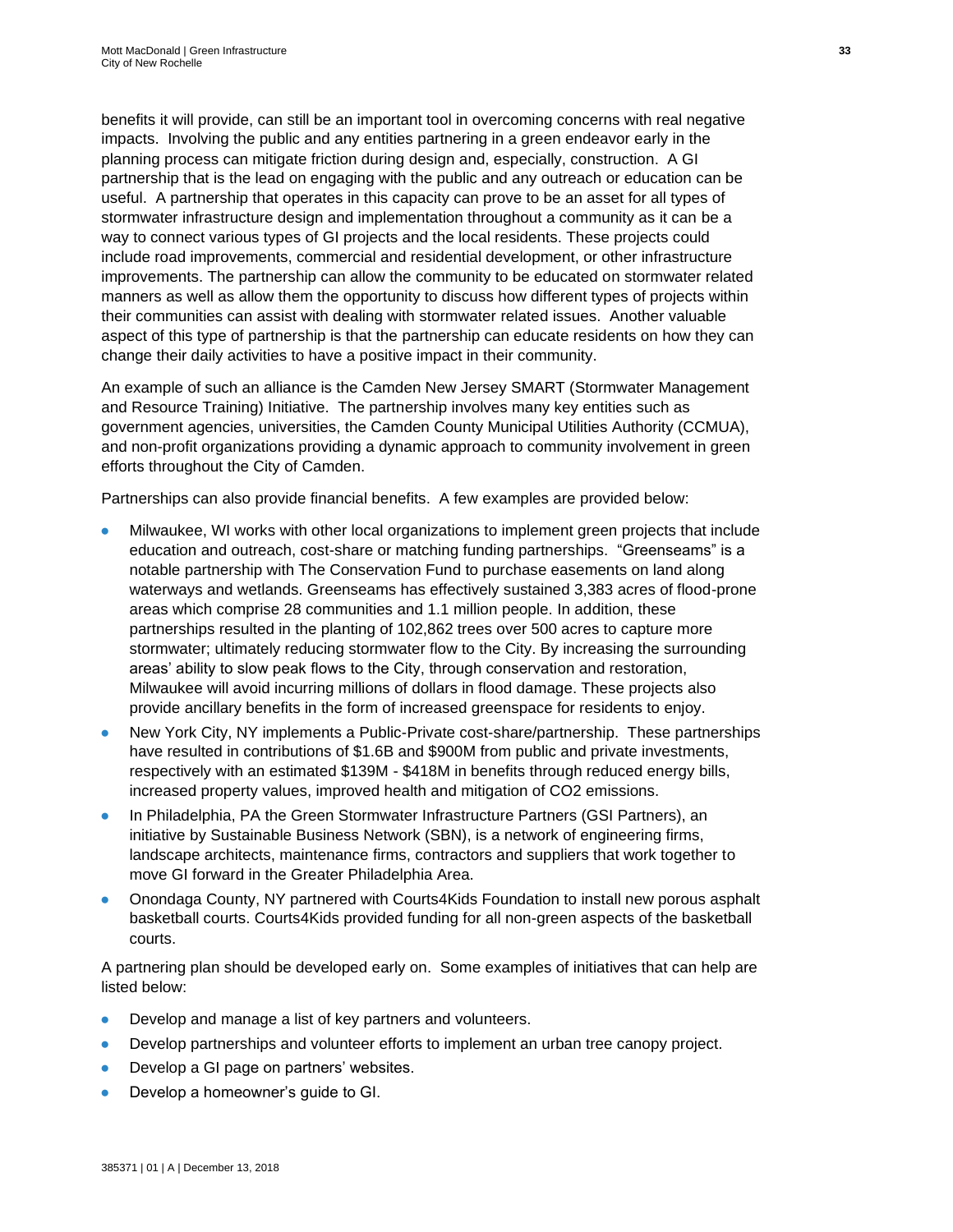- Provide GI fact sheets and education materials.
- Develop a public outreach plan, and timeline for execution of the outreach plan.
- Leverage community education and outreach by utilizing local and state stakeholders.

## **3.5 Land Use and Planning Recommendations**

The following recommendations related to land use and planning techniques should be considered by the City as part of a Green Infrastructure Initiative Program:

- Incorporate GI practices into projects that result in an increase in impervious surfaces as a means of managing stormwater runoff.
- Modify City landscaping codes to incorporate the use of GI practices into planting requirements.
- Regulate water quality improvements and storm sewer connections through GI practices.
- Develop requirements for performance criteria monitoring of GI infrastructure, including adaptive management.
- Incorporate GI practices when on-site detention improvements are required
- Create a checklist for projects designed internally by the City engineers and planners to ensure that GI is used to the maximum extent possible in development plans. Incorporate design strategies for new and retrofitted stormwater management projects
- Require enforceable maintenance plans to accompany all privately-owned GI improvements.
- Adopt New York State guidance documents on green infrastructure into the City's Land Use Ordinances:
	- $\circ$  Green Infrastructure Practices New York State Stormwater Management Design Manual
	- o Green Infrastructure Practices New York State Department of Transportation

### **3.6 Community Engagement and Public Education Recommendations**

- Implement a Public Education, Outreach, and Engagement Program that focuses on activities to education the public on Green Infrastructure including:
	- Maintain a stormwater related page on the municipal website or on a municipal social media site.
	- Post signs at municipally-owned green infrastructure sites that describe the function and importance of the infrastructure, contact phone number, municipal identification number, and/or website for more information.
	- Present a green infrastructure related display or materials at any municipal event (e.g., Earth Day, town picnic), at the municipal building or other similar public venue.
	- Distribute an item or items with a green infrastructure related message (e.g., refrigerator magnets, temporary tattoos, key chains, bookmarks, coloring books, and pens or pencils).
	- Distribute an educational brochure on green infrastructure via a mailing to every resident and business in the City.
	- Distribute a letter or e-mail from the mayor or municipal official to every resident and business in the municipality highlighting the requirements and environmental benefits of green infrastructure (if adopted into the city code requirements). Provide a link to the municipal website where subject ordinances are posted.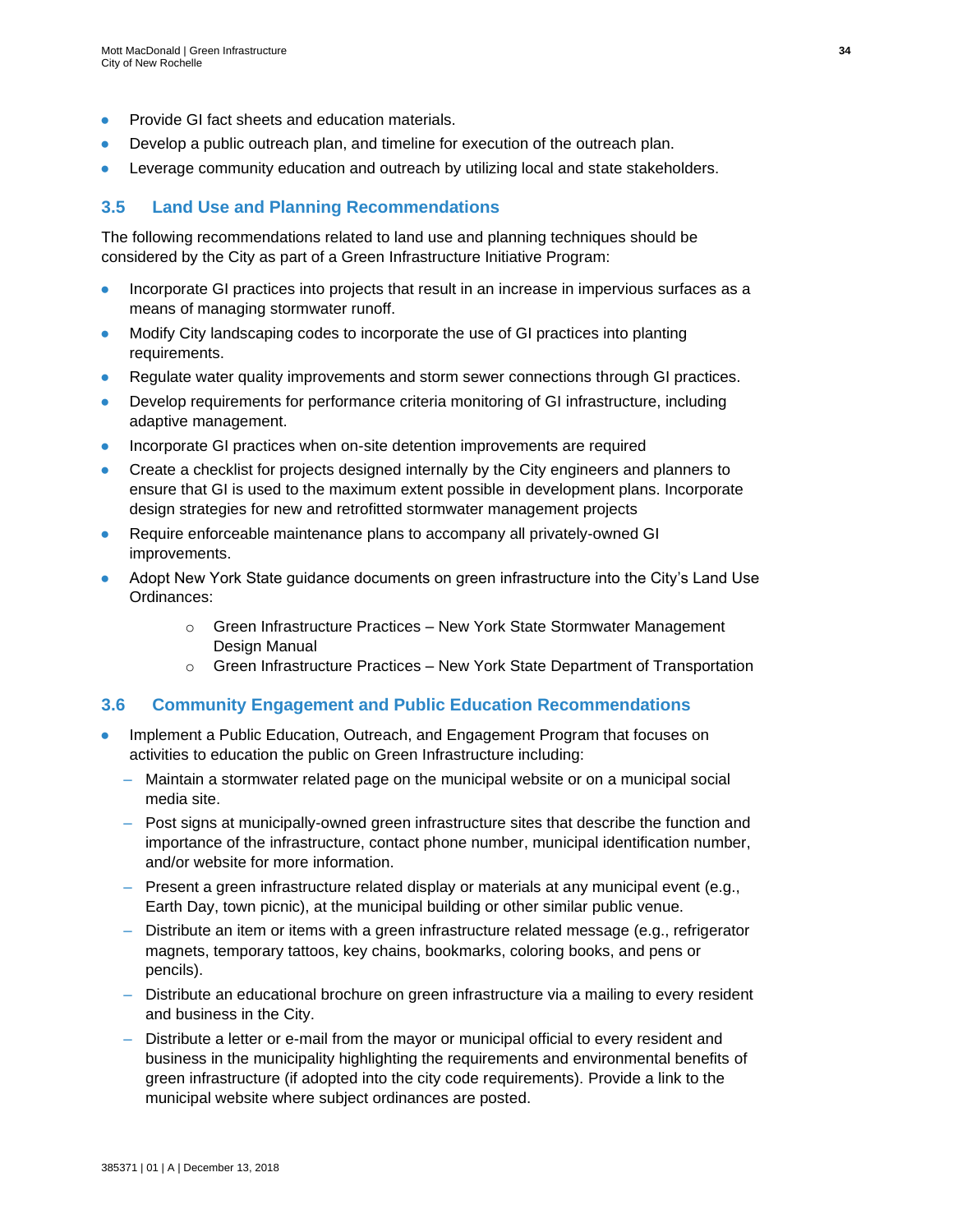- Organize an educational contest with a local school district or a local community organization serving youth to design a poster, magnet, rain stick, rain barrel or other craft/art object. Contest themes shall have an appropriate green infrastructure message. Winning entries are to be displayed at publicly accessible locations within the municipality such as at the town hall, library, post office, or school. The winning design should be shown on the municipality's website or social media site, if practical.
- Provide green infrastructure related educational presentation(s) and/or activities to local preschool, elementary, middle, and/or high school classes using municipal staff. Topics could include examples of green infrastructure and benefits of green infrastructure.
- Organize or participate in a rain barrel, rain garden or other green infrastructure workshop.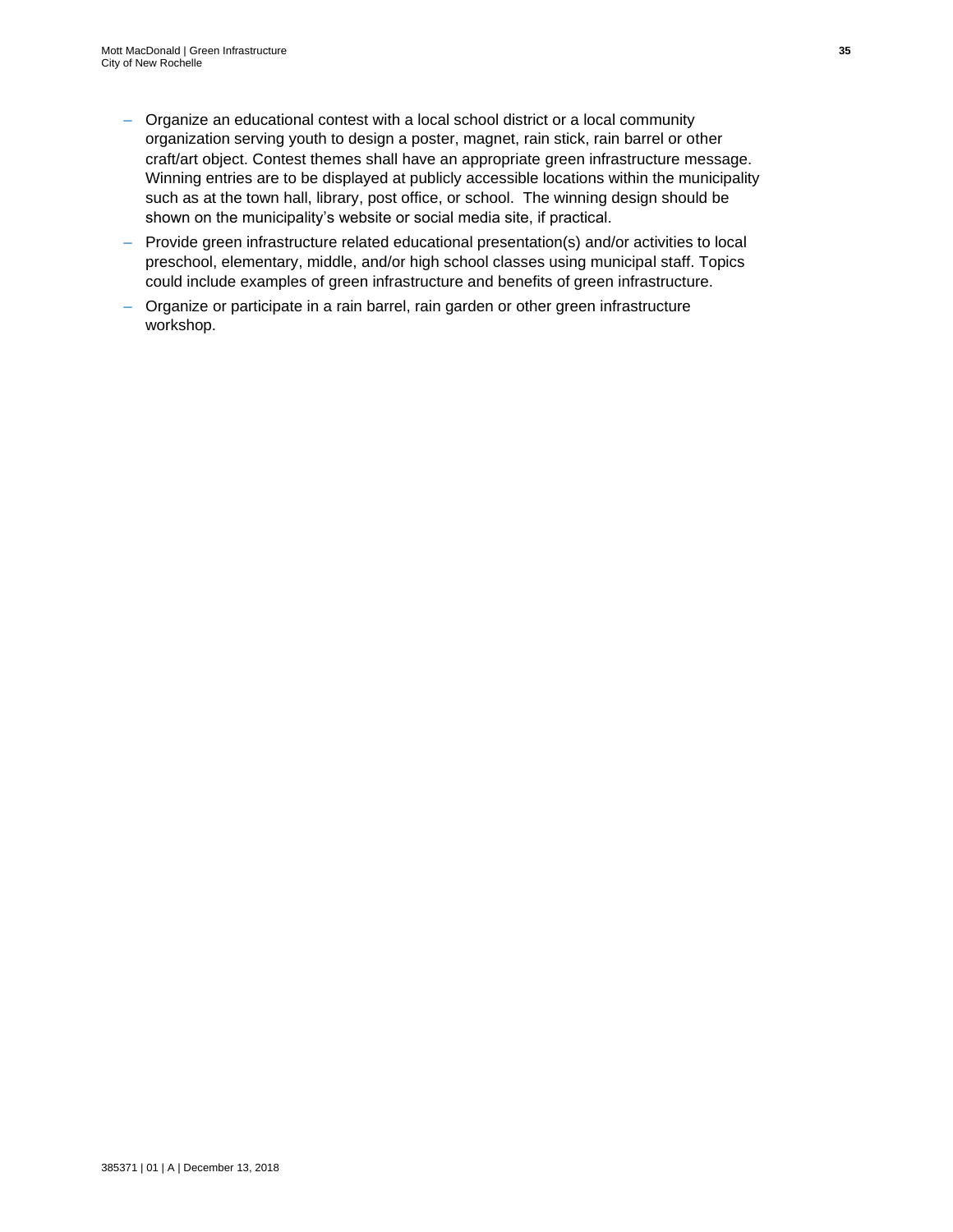# **4 Locating and Assessing the Feasibility of Green Infrastructure**

This chapter discusses the wide range of topics involved in assessing the overall feasibility of GI and how to locate potential GI sites. An example stepwise process is provided and discussed throughout this chapter, with several supporting case studies from across the United States.

## **4.1 Work Flow Process**

A sample work flow process for locating and assessing the feasibility of GI projects is outlined below.

## Step 1: Compile a GIS Database

- •Topography
- •Impervious surface coverage
- •Depth to groundwater and bedrock
- •Sewer Infrastructure (Piping, manholes, inlet locations, etc.)
- •Sewershed boundaries
- •Utilities
- •Parcel data
- •Soil infiltration potential
- •Flood prone areas
- •Existing stormwater BMP locations
- •Building Footprint via LiDAR
- •Road Slope
- •Location of municipally owned facilities, parks and right-of-way
- •Location of vacant parcels
- •Locations of contaminated properties

•Planned municipal upgrade

Step 2: Identify Sites Meeting GI Practice Criteria

- •Determine sites that meet the GI practice criteria
- •Desktop analysis used to estimate drainage areas and the size of the BMP using load ratios
- •Field Reconnaissance to verify desktop analysis
- •Post-field processing to organizxe informaton for input in the hydraulic and hydrologic model

### Step 3: Hydrologic & Hydraulic Modeling

•Calculate the effects of the proposed GI practices individually

Step 4: Apply a Site Scoring System that Incorporates Community Considerations

- •Cost per runoff volume managed
- •Feedback from public outreach and coordination
- •Flood alleviation
- •Public visability
- •Public Amenity value
- •Environmental justice considerations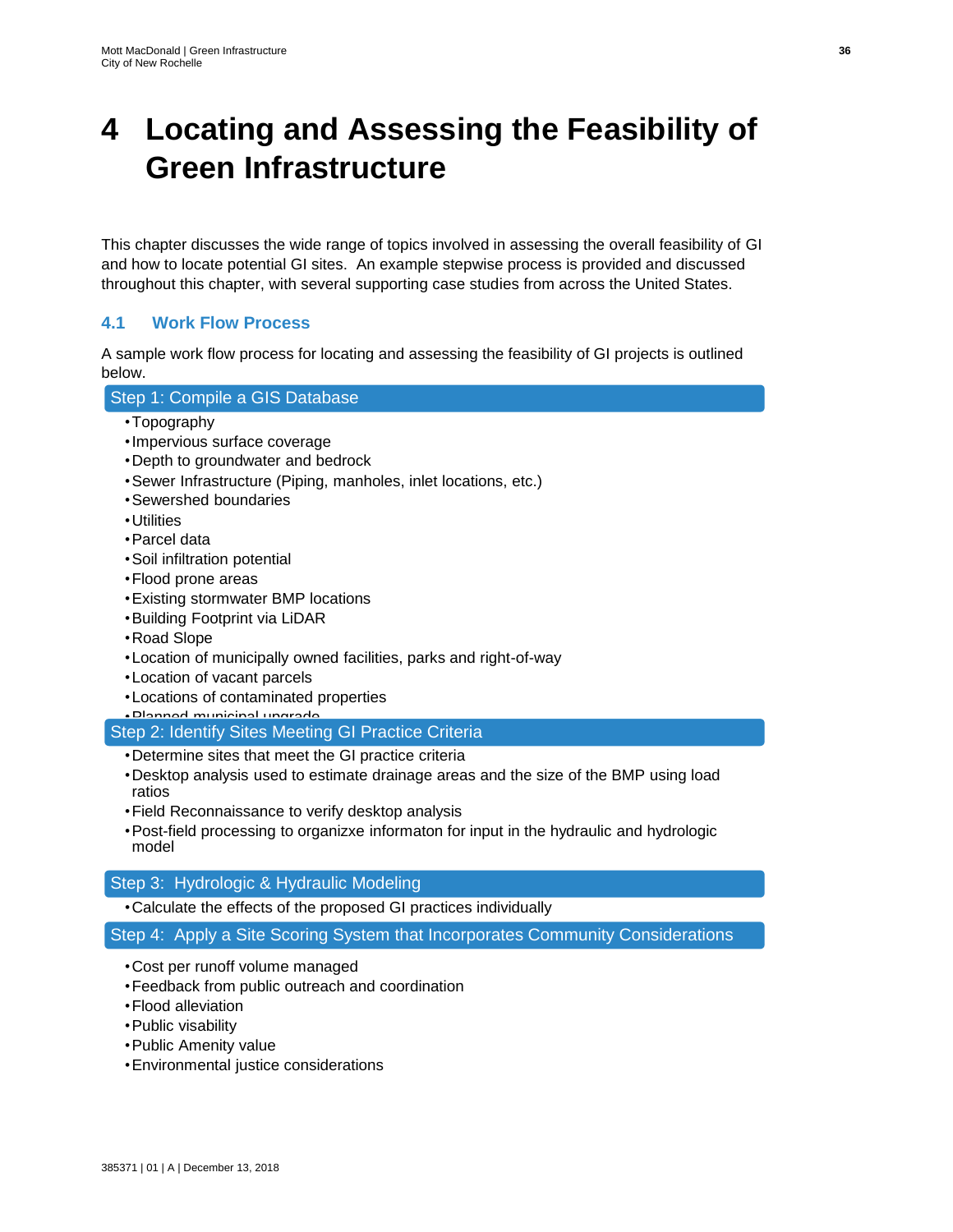## Step 1: Compile a GIS Database for GIS Parameters

GIS analysis can be used to determine where multiple parameters align and identify optimal GI site locations. Using GIS technology, permittees can assess the feasibility of GI installation, and target the most advantageous locations. The following are common GIS parameters used to evaluate the potential for GI practices.

#### **Topography**

Topography, along with surface features and sewer infrastructure, dictates the direction of stormwater runoff. Analysis can be specific to GI practices or at a much larger scale to understand the movement of runoff within the entire community.

#### **Impervious surface coverage**

When locating potential GI sites, a crucial parameter is the community's impervious surface coverage. Targeting large areas of impervious surface coverage often allows for the greatest pollutant removal and stormwater volume reduction potential. Combining this analysis with topography assists in identifying prime locations for GI implementation. For example, areas with large amounts of connected impervious surface coverage and ground slope that allows for runoff to drain towards one location, provide excellent opportunities to capture and manage stormwater.

#### **Depth to Groundwater and Bedrock**

Understanding the depth of soils to restrictive features is crucial in determining the feasibility of GI practices within a community. The soil type will determine the depth to groundwater and bedrock. Depth to groundwater and bedrock for each soil type found in New Rochelle can be found in Appendix A. This information can also be found at [www.websoilsurvey.nrcs.usda.gov.](http://www.websoilsurvey.nrcs.usda.gov/) 

#### **Storm Sewer Infrastructure**

Existing storm sewer infrastructure along with surface features and topography dictate the direction of stormwater runoff. Knowledge of the existing storm sewer infrastructure is key to locating GI practices and for designing for safe conveyance of GI overflows. Additionally, the storm sewer infrastructure is vital to the hydraulic and hydrologic modeling discussed in Step 4.

#### *Cautionary Note:*

*In urban communities, it may be necessary to have GI practices installed near existing buildings and structures (e.g. a tree trench in front of a building). Water that is infiltrated by a GI practice can make its way into nearby building basements and foundations without careful planning and design. To avoid this, permittees should perform groundwater mounding analysis for proposed locations. The United States Geological Survey (USGS) provides a model using the Hantush equation for groundwater mounding. As an alternative, the GI practices can be designed with liners to prevent the infiltration of stormwater that could seep into basements.* 

#### **Watershed Boundaries**

Watershed boundaries are crucial to understanding the flow of water within the community, determining target areas of GI implementation, and performing hydraulic and hydrologic modeling.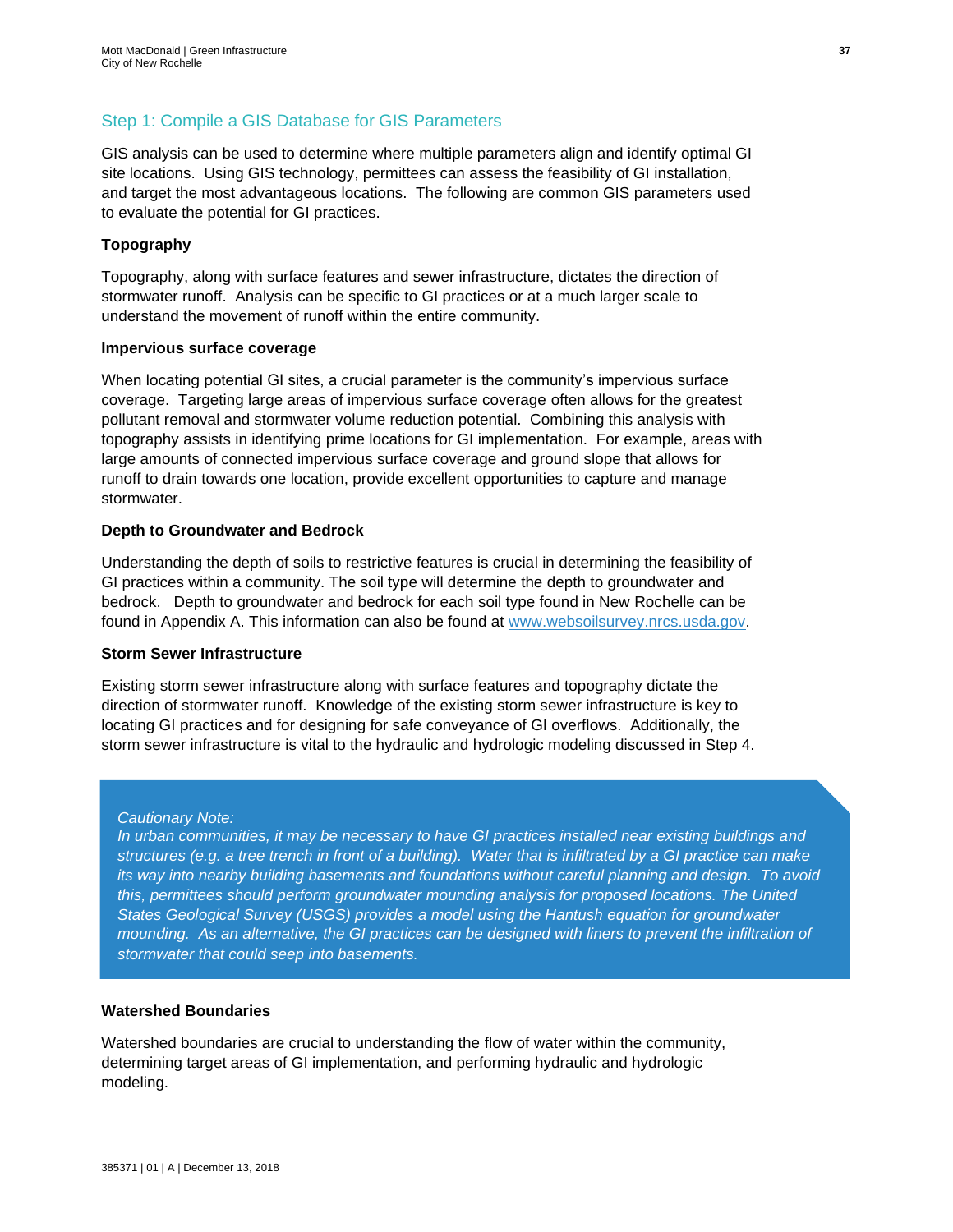#### **Utilities**

Understanding the location of utilities (e.g., water mains, gas lines) will greatly assist in determining ideal locations for GI implementation during the desktop analysis that is further described in Step 3.

#### **Parcel Data**

GIS parcel information can assist in determining the location of GI practices by providing a visual representation of property boundaries.

#### **Soil Infiltration Potential**

Understanding the soil infiltration potential, or hydrologic soil groups, within the community is important for locating, and designing GI practices. Soils with the greatest infiltration potential, namely hydrologic soil groups A and B, are ideal opportunities for GI practices. Requiring infiltration testing prior to the installation of GI systems is highly recommendation and consideration should be given to making it a requirement for all proposed GI systems. Hydrologic soil group information for New Rochelle can be found in Appendix A. This information can also be found at [www.websoilsurvey.nrcs.usda.gov.](http://www.websoilsurvey.nrcs.usda.gov/)

#### **Existing Stormwater BMP Locations**

Existing stormwater BMPs are important to include in a GIS analysis. Depending upon the type of BMP, they may have the potential for cost effective retrofits to increase BMP performance. Alternatively, they may be identified as sites to avoid, since they are already high-functioning BMPs. Either way, existing BMPs should be documented and included in the hydrologic and hydraulic modeling described in Step 4.

#### *Cautionary Note:*

*Identifying the infiltration rates of soil in proposed GI locations is crucial to avoiding failed systems. Foregoing soil investigation can result in systems that have standing water longer than desired (this can lead to mosquito and human health concerns). If GI practices are installed in an area with less than ideal infiltration rates, they should be designed with an underdrain system to ensure that water can leave the system.*

#### **Municipal Facilities, Parks, and Rights-of-Way**

Municipally owned properties, including facilities, parks, and right-of-way's, can provide excellent opportunities for retrofitting with GI practices as property transfer, easements, and maintenance agreements can be much simpler. Parks in particular have high public visibility which can help increase public awareness.

#### **Vacant Parcels**

Vacant properties and underutilized parcels can be prime locations for GI. However, soil reconditioning may be required for optimal GI performance, and must be considered in the design and implementation of GI on the site. The EPA guidance document entitled, "Evaluation of Urban Soils: Suitability for GI or Urban Agriculture" (EPA Publication Number 905R1103) discusses soil evaluation and reconditioning strategies. The document also discusses the potential need for communities to develop and implement contract/bid specifications for demolition work that leave these sites amenable to GI.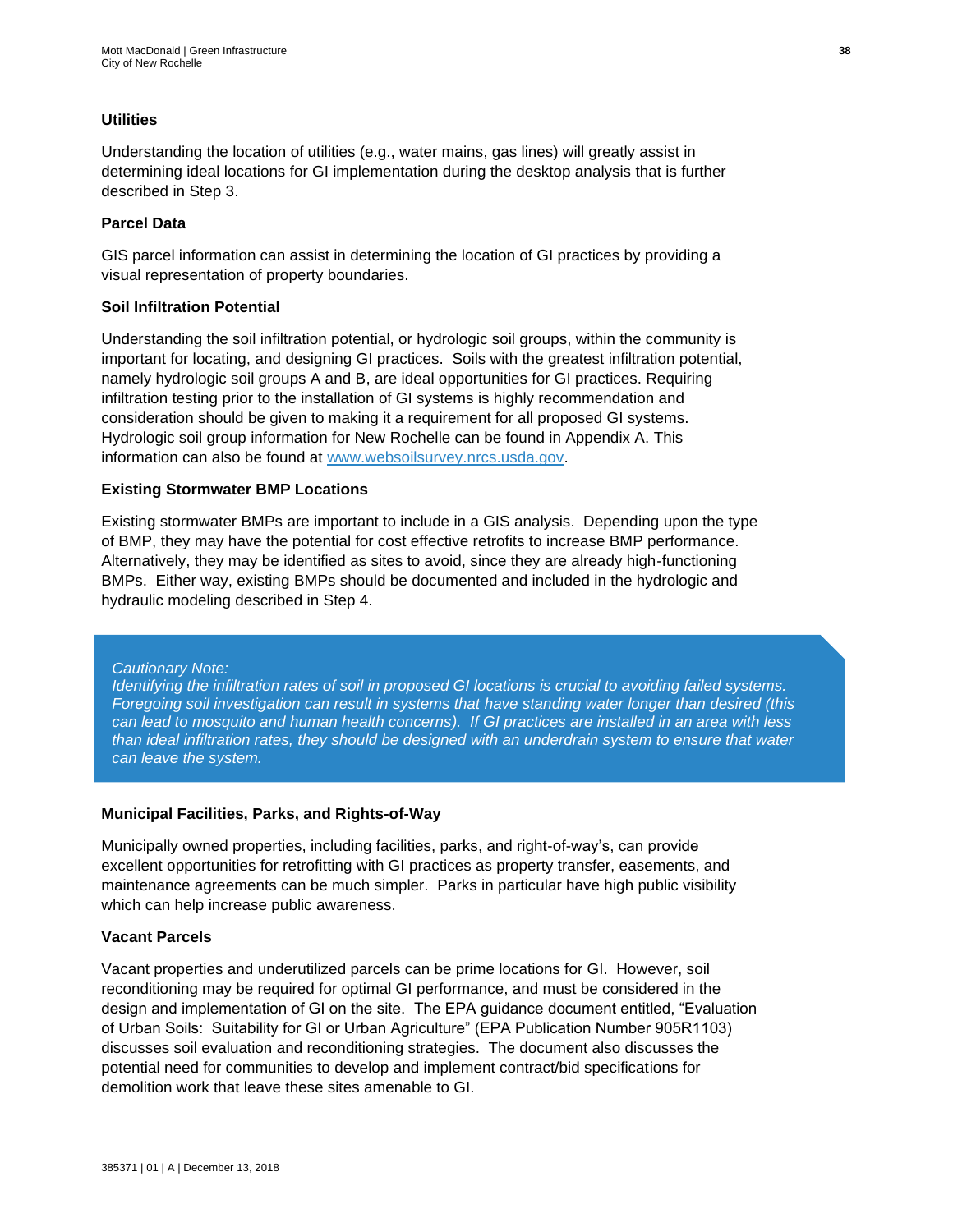#### **Contaminated Properties**

GI practices that rely on infiltration may still be considered during the remediation and redevelopment of contaminated properties; however, it is important to have stormwater and remediation goals align. Careful site analysis and planning is necessary before implementing GI on contaminated properties.

If it is determined that infiltration is not feasible at a particular site, practices that promote retention, filtration, evapotranspiration, or harvesting may be more appropriate. Examples include bioretention systems with an impermeable liner and an underdrain, green roofs, and cisterns.

For additional information, please see the EPA guidance document, "Implementing Stormwater Infiltration Practices at Vacant Parcels and Brownfield Sites" (EPA Publication Number 905F13001).

#### **Locations of Planned Municipal Upgrades**

Integrating GI practices into planned municipal projects such as Americans with Disabilities Act (ADA) improvements, streetscape improvements, or infrastructure upgrades (e.g. road and utility work) may be much more cost effective than building stand-alone GI projects.

#### Step 2: Identify Sites Meeting Green Infrastructure Practice Criteria

Using the GIS database compiled from Step 2, the next step is to identify sites that meet specific GI practice criteria. In order to do so, it is necessary to understand the uses of, and parameters governing, the array of GI tools.

#### **GI Toolbox**

The following is the list of typical GI practices:

- Bioretention Systems
	- Bioretention Basins
	- Bioswales
- Small Scale Bioretention
	- Rain Gardens
	- Downspout Planter Boxes
	- Stormwater Planters
	- Curb bump outs
	- Enhanced and Continuous Tree Pits
- Pervious Paving Systems
	- Porous Asphalt
	- Pervious Concrete
	- Permeable Interlocking Paver Units
- Reduction of impervious cover
	- Roadway reduction
	- Sidewalk reduction
	- Driveway reduction
	- Cul-de-sac reduction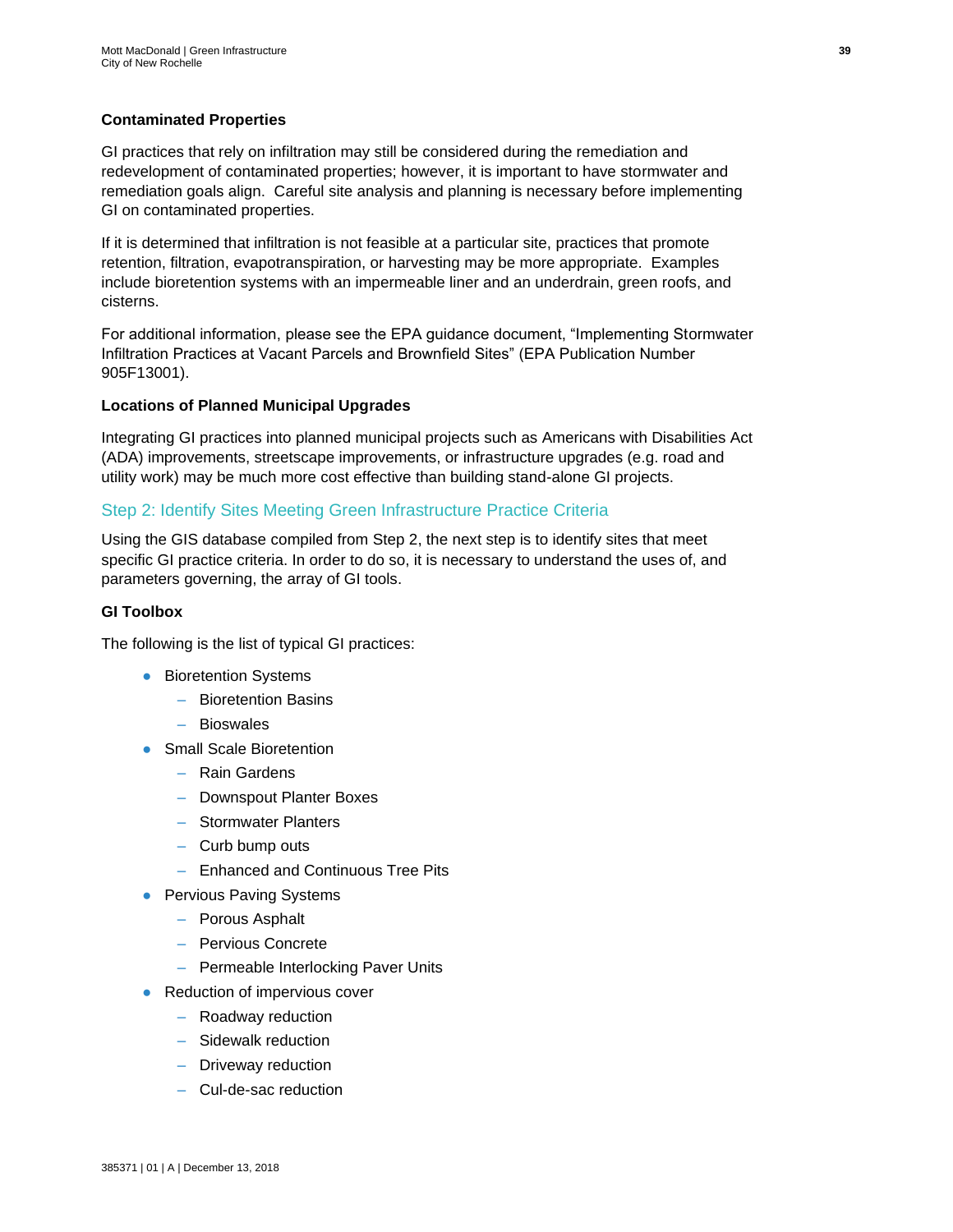- Building footprint reduction
- Parking lot reduction
- Vegetated Filter Strips
- Green Roofs
- Cisterns
- Tree Plantings
- Grass Swales
- Infiltration Basins
- Sand Filters designed to infiltrate into the subsoil
- Dry Wells
- Preservation of Undisturbed Areas

While all of these GI practices will have benefits in terms of both water quantity and quality, their characteristics and suitability for particular environments vary greatly. For example, infiltration practices can provide excellent runoff reduction, but can only be utilized in certain soil types. Whereas filtering practices do not require well-draining soils and provide less volume reduction benefit, they do retain and slowly release runoff which can still be of benefit to the system.

#### **Site Specific Work**

Site specific investigation is required to determine which GI practice is appropriate for a particular site. Site specific work is performed using a focused desktop analysis, including an assessment of loading ratios, coupled with field reconnaissance and post field processing. Desktop analysis can be used to estimate issues such as the GI practices drainage area, and to size the practice using loading ratios. Field reconnaissance is used to verify items observed during desktop analysis and determine if any potential conflicts exist that could only be ascertained once in the field (e.g. utilities, undocumented stormwater structures, and possible sources of contamination).

#### **Loading Ratios**

The GI practice loading ratio is the directly connected impervious area that drains to the practice, divided by the footprint of the practice. The optimal function of infiltration or retention practices occurs when the runoff is dispersed as evenly as possible, and at as shallow a depth as possible, within the practice. As a common cause of GI practice failure is overloading runoff volume and pollutants (particularly sediment) into a small footprint, maximum loading ratios are utilized to determine the appropriate practice size. Loading ratios are crucial to the successful design, performance, maintenance, and safe operation of GI practices.

#### **Field Reconnaissance**

Field reconnaissance may follow desktop analysis to verify key issues that influence GI implementation and design. The level of detail involved in field reconnaissance will be dependent on the area being evaluated and the extent of potential GI proposed. It is recommended that a thorough field evaluation be completed for initial pilot projects and in cases where it is feasible to review several sites as part of the planning process. However, it may not be feasible to complete detailed field evaluation in early stages of planning for all sites; in this case, evaluation can be completed in the planning process.

The following are a few key recommendations to assist in the preliminary field reconnaissance process: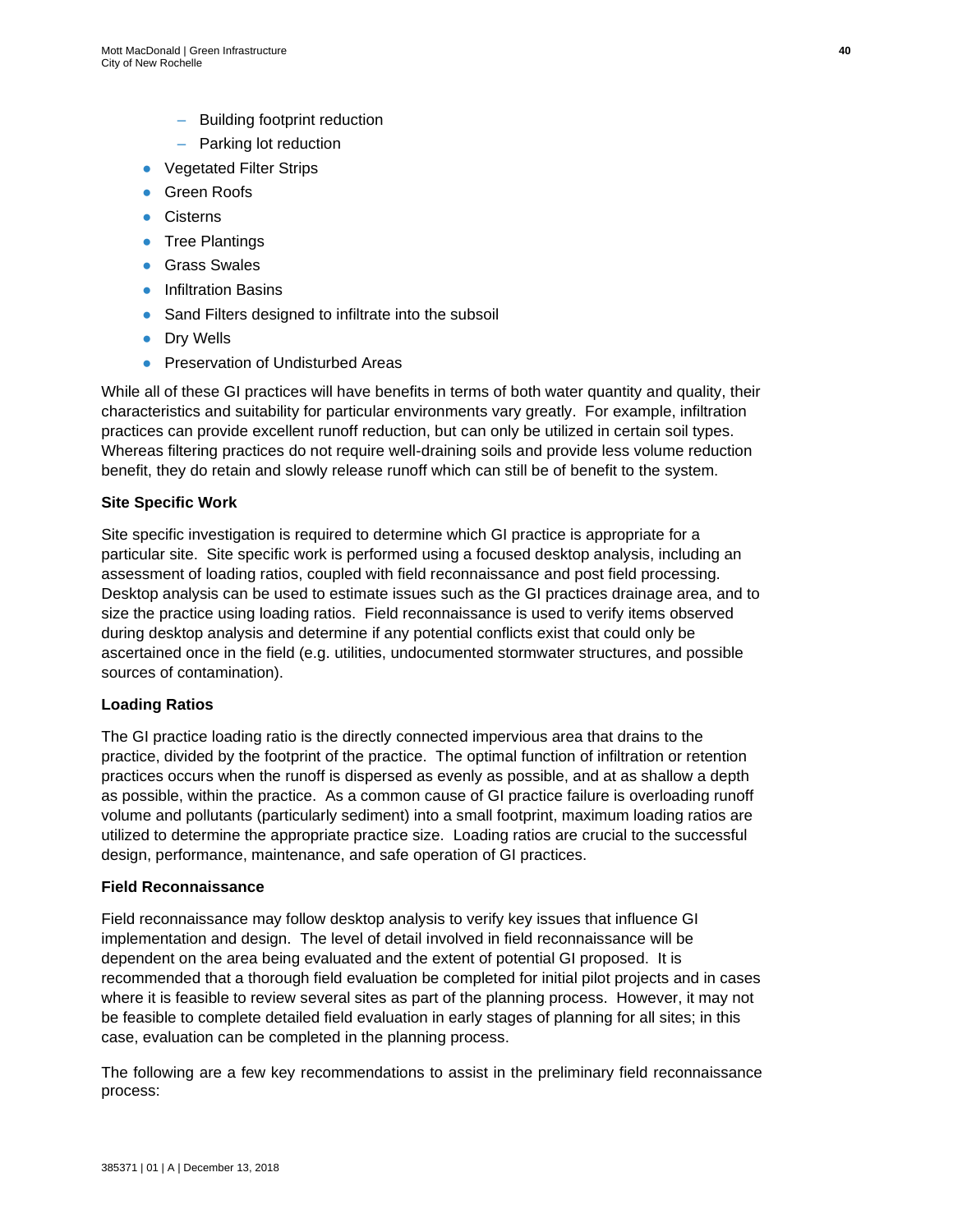- Use or develop standardized forms for field staff to consolidate information into one format and ensure that all necessary data is collected at each site.
- Determine that location allows for capture of stormwater based on visual inspection of topography.
- Identify potential utility locations in the field via visual inspection.
- Identify all other constraints that could affect the feasibility of the GI practice, including land uses, permitting requirements, community impacts, etc.

The following are recommendations to assist in the field reconnaissance process once basic field information has been gathered and potential sites have been identified:

- Determine the best location for each proposed practice and verify the drainage area obtained from desktop analysis. Document the location and drainage area of each practice once field work is complete.
- Take photographs of each potential GI location.
- Ensure that there is sufficient depth for practices that require an underdrain.
- Perform borings and infiltration testing of native soils.

For further information to assist in the field reconnaissance and site evaluation process see the Center for Watershed Protection's "Urban Stormwater Retrofit Practices" Chapter 4: The Search for Storage – Finding Retrofit Opportunities at the Subwatershed Level. *<https://owl.cwp.org/?mdocs-file=5456>*

#### **Post-Field Processing**

With the information obtained from the desktop analysis, the GI practice size as estimated from the appropriate loading ratio, and the crucial information field verified, the next step is to consolidate and process this information. The potential GI practices can be included in the GIS database and the key parameters governing its function should be formatted for efficient input into the hydrologic and hydraulic model used in Step 4. The parameters may vary depending upon the model used.

## Step 3: Hydrologic and Hydraulic Modeling

With the inclusion of the proposed GI practices in the GIS database, and the field verified GI practice parameters organized in a concise format, the next step is to perform hydrologic and hydraulic modeling. The purpose of the modeling effort is to calculate the individual effects of the proposed GI practices in terms of volume reduction and retention.

## Step 4: Apply a Site Scoring System that Incorporates Community Considerations

Once potential GI practices have been determined from Steps 2 and 3 and modeled for volume/pollutant reduction in Step 4, the final step is to develop and apply a project scoring system. The scoring system can assist communities by prioritizing projects according to community-specific needs and values. While each scoring system may be different based on local values, the following are examples of common factors considered in a scoring system:

- Cost per runoff volume managed,
- Feedback from public outreach and coordination,
- **•** Flood/sewer back-up alleviation,
- Public visibility,
- Public amenity value (e.g. extending greenways with public trail systems),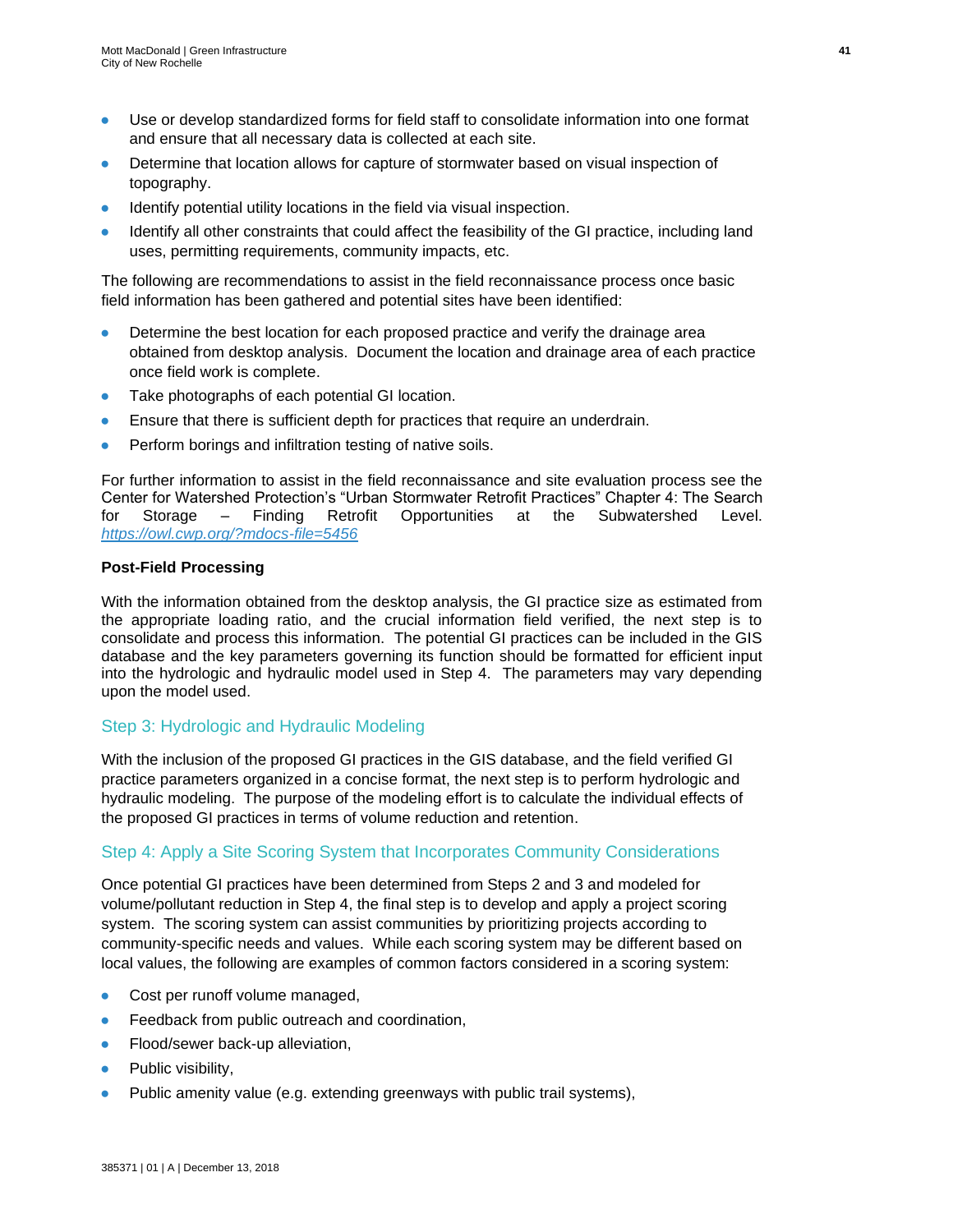- Environmental justice considerations raised during the public participation process,
- Catchment properties (tributary catchment slope, depth to groundwater and bedrock),
- Available open space or vacant land that can be used for GI construction,
- Localized underlying soils data for identifying high potential infiltration locations,
- Consistency with local planning,
- Ease of implementation,
- Available funding opportunities,
- Proximity to other planned infrastructure and utility projects (e.g., road reconstruction) and cost sharing,
- Partnership opportunities with private entities, and
- Potential for local triple bottom line benefits (e.g. localized social and economic uplift).

The project ranking system may be basic or complex, qualitative and/or quantitative. If multiple factors are considered, the ranking system may employ a "weighting system" that seeks to prioritize certain factors above others and be informed through the public participation process. The weighting system is an opportunity for the community to prioritize issues of importance as they choose. For example, a community may be most concerned about the cost per runoff volume managed, but also seek to actively add public amenity value for all the projects considered. Therefore, the community may provide the highest multiplier in the weighted equation to cost per runoff volume managed and provide the second highest to projects that add public amenity value.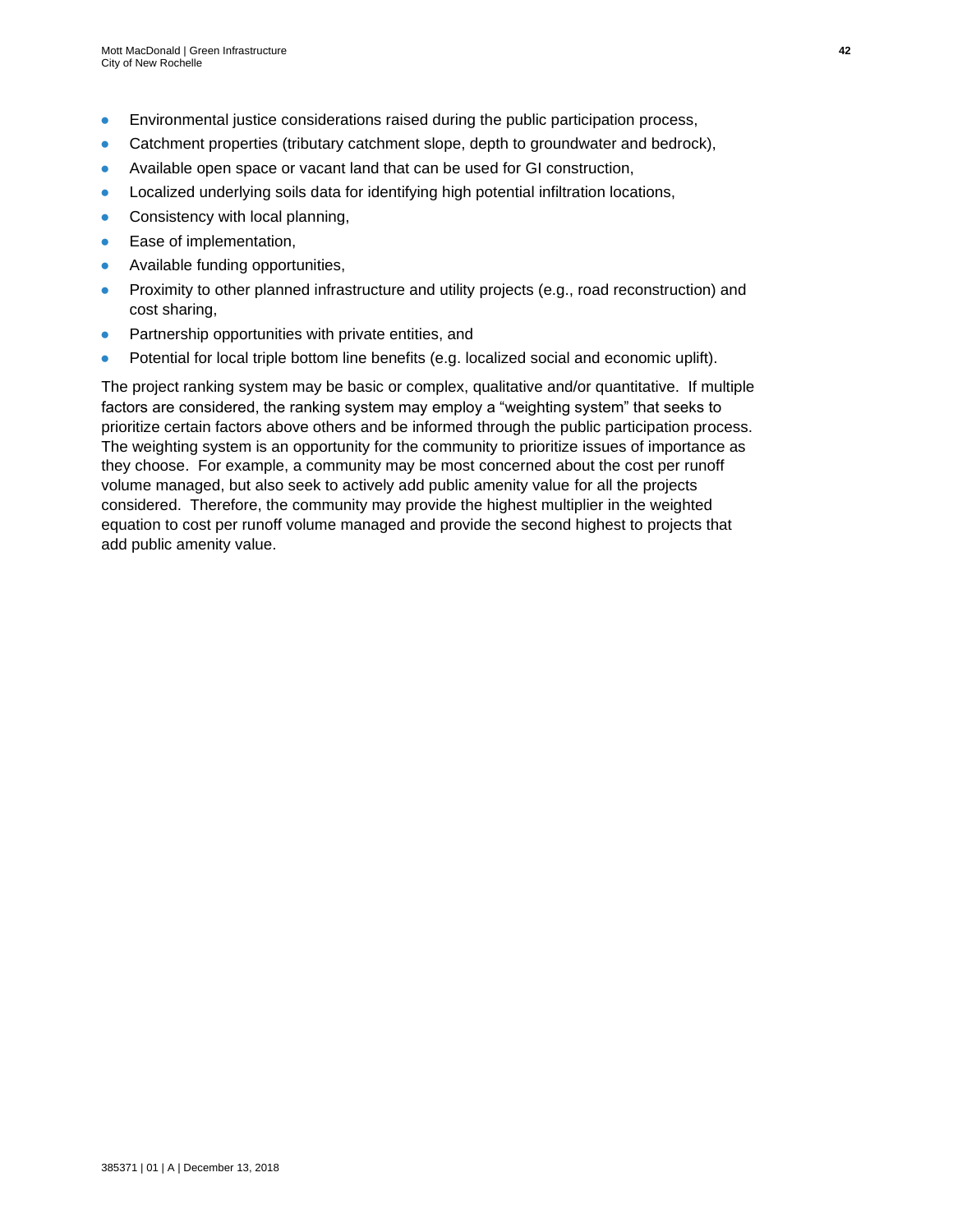## **5 New York State Standard Guidelines**

### **Overview**

This chapter outlines the New York State Design Guidelines for GI as per the New York State Stormwater Management Design Manual, Chapter 5: Green Infrastructure Practices as well as from the New York State Department of Transportation, Highway Design Manual, Chapter 8: Highway Drainage, Appendix B NYSDOT Design Requirements and Guidance for State Pollutant Discharge Elimination System (SPDES) General Permit For Construction Activity.

## **5.1 Green Infrastructure Practices – New York State Stormwater Management Design Manual**

The New York State Stormwater Management Design Manual, Chapter 5: Green Infrastructure Practices. New York State classifies GI into three categories:

- 1. Planning Practices for Preservation of Natural Features and Conservation
- 2. Planning Practices for Reduction of Impervious Cover
- 3. GI Techniques for Runoff Reduction

#### **Planning Practices for Preservation of Natural Features and Conservation**

The preservation of Natural Features and Conservation of land seeks to manage stormwater through GI by minimizing land disturbance or avoiding it completely. The techniques outlined in the New York State Stormwater Management Design Manual, Chapter 5: Green Infrastructure Practices are summarized in the table below.

| Table 5.1: Planning Practices for Preservation of Natural Features and Conservation |  |  |
|-------------------------------------------------------------------------------------|--|--|
|-------------------------------------------------------------------------------------|--|--|

| <b>Practice</b>                                 | <b>Description</b>                                                                                                                                                                                                            |
|-------------------------------------------------|-------------------------------------------------------------------------------------------------------------------------------------------------------------------------------------------------------------------------------|
| Preservation of Undisturbed Areas               | Delineate and place into permanent conservation undisturbed forests, native vegetated<br>areas, riparian corridors, wetlands, and natural terrain.                                                                            |
| <b>Preservation of Buffers</b>                  | Define, delineate and preserve naturally vegetated buffers along perennial streams,<br>rivers, shorelines, and wetlands.                                                                                                      |
| Reduction of Clearing and Grading               | Limit clearing and grading to the minimum amount needed for roads,<br>driveways, foundations, utilities and stormwater management facilities.                                                                                 |
| Locating Development in Less Sensitive<br>Areas | Avoid sensitive resource areas such as floodplains, steep slopes, erodible<br>soils, wetlands, mature forests and critical habitats by locating development to fit the<br>terrain in areas that will create the least impact. |
| Open Space Design                               | Use clustering, conservation design or open space design to reduce                                                                                                                                                            |
| Soil Restoration                                | Restore the original properties and porosity of the soil by deep till and<br>amendment with compost to reduce the generation of runoff and enhance the runoff<br>reduction performance of post construction practices.        |

Source: New York State Stormwater Management Design Manual, Chapter 5: Green Infrastructure Practices, Section 5.1: Planning for Green Infrastructure: Preservation of Natural Features and Conservation Design.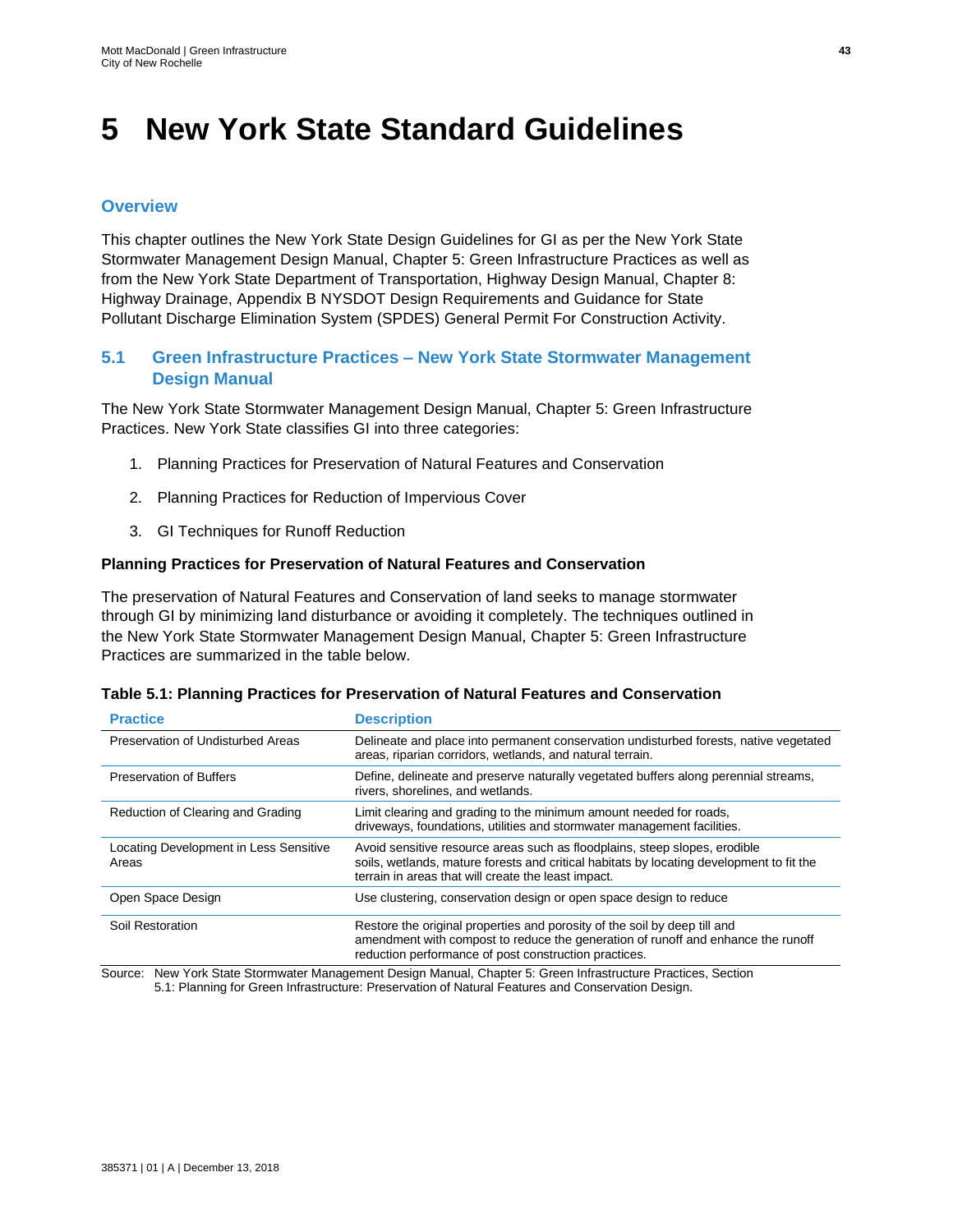#### **Planning Practices for Reduction of Impervious Cover**

The reduction of impervious cover planning technique for GI seeks to reduce impervious areas to minimize the impact of land development. The techniques outlined in the New York State Stormwater Management Design Manual, Chapter 5: Green Infrastructure Practices are summarized in the table below.

| <b>Practice</b>                     | <b>Description</b>                                                                                                                                                                                                                                                                       |
|-------------------------------------|------------------------------------------------------------------------------------------------------------------------------------------------------------------------------------------------------------------------------------------------------------------------------------------|
| Roadway Reduction                   | Minimize roadway widths and lengths to reduce site impervious area                                                                                                                                                                                                                       |
| Sidewalk Reduction                  | Minimize sidewalk lengths and widths to reduce site impervious area                                                                                                                                                                                                                      |
| <b>Driveway Reduction</b>           | Minimize driveway lengths and widths to reduce site impervious area                                                                                                                                                                                                                      |
| Cul-de-sac Reduction                | Minimize the number of cul-de-sacs and incorporate landscaped areas to reduce their<br>impervious cover.                                                                                                                                                                                 |
| <b>Building Footprint Reduction</b> | Reduce the impervious footprint of residences and commercial<br>buildings by using alternate or taller buildings while maintaining the same floor to area<br>ratio.                                                                                                                      |
| <b>Parking Reduction</b>            | Reduce imperviousness on parking lots by eliminating unneeded<br>spaces, providing compact car spaces and efficient parking lanes,<br>minimizing stall dimensions, using porous pavement surfaces in<br>overflow parking areas, and using multi-storied parking decks where appropriate. |

| Table 5.4: Planning Practices for Reduction of Impervious Cover |  |  |  |  |  |  |
|-----------------------------------------------------------------|--|--|--|--|--|--|
|-----------------------------------------------------------------|--|--|--|--|--|--|

Source: New York State Stormwater Management Design Manual, Chapter 5: Green Infrastructure Practices

#### **GI Techniques for Runoff Reduction**

The reduction of runoff technique for GI seeks to reduce stormwater runoff to manage runoff more effectively, promote groundwater recharge, increase loses through evapotranspiration and emulate the preconstruction hydrology, resulting in redacted water-quality treatment volumes. The techniques outlined in the New York State Stormwater Management Design Manual, Chapter 5: Green Infrastructure Practices are summarized in the table below.

#### **Table 5.7: Green Infrastructure Techniques for Runoff Reduction**

| <b>Practice</b>                                             | <b>Description</b>                                                                                                                                                                                                                                                         |
|-------------------------------------------------------------|----------------------------------------------------------------------------------------------------------------------------------------------------------------------------------------------------------------------------------------------------------------------------|
| <b>Conservation of Natural</b><br>Areas                     | Retain the pre-development hydrologic and water quality characteristics of undisturbed<br>natural areas, stream and wetland buffers by restoring and/or permanently conserving<br>these areas on a site.                                                                   |
| Sheetflow to Riparian Buffers<br>or Filter<br><b>Strips</b> | Undisturbed natural areas such as forested conservation areas and stream buffers or<br>vegetated filter strips and riparian buffers can be used to treat and control stormwater<br>runoff from some areas of a development project.                                        |
| <b>Vegetated Swale</b>                                      | The natural drainage paths, or properly designed vegetated channels, can be used<br>instead of constructing underground storm sewers or concrete open channels to<br>increase time of concentration, reduce the peak discharge, and provide infiltration.                  |
| Tree Planting / Tree Pit                                    | Plant or conserve trees to reduce stormwater runoff, increase nutrient<br>uptake, and provide bank stabilization. Trees can be used for applications such as<br>landscaping, stormwater management practice areas, conservation areas and erosion<br>and sediment control. |
| Disconnection of Rooftop Runoff                             | Direct runoff from residential rooftop areas and upland overland runoff flow to<br>designated pervious areas to reduce runoff volumes and rates.                                                                                                                           |
| <b>Stream Daylighting</b>                                   | Stream Daylight previously-culverted/piped streams to restore natural<br>habitats, better attenuate runoff by increasing the storage size, promoting infiltration,<br>and help reduce pollutant loads.                                                                     |
| <b>Rain Gardens</b>                                         | Manage and treat small volumes of stormwater runoff using a conditioned planting soil<br>bed and planting materials to filter runoff stored within a<br>shallow depression.                                                                                                |
| Green Roofs                                                 | Capture runoff by a layer of vegetation and soil installed on top of a<br>conventional flat or sloped roof. The rooftop vegetation allows evaporation and                                                                                                                  |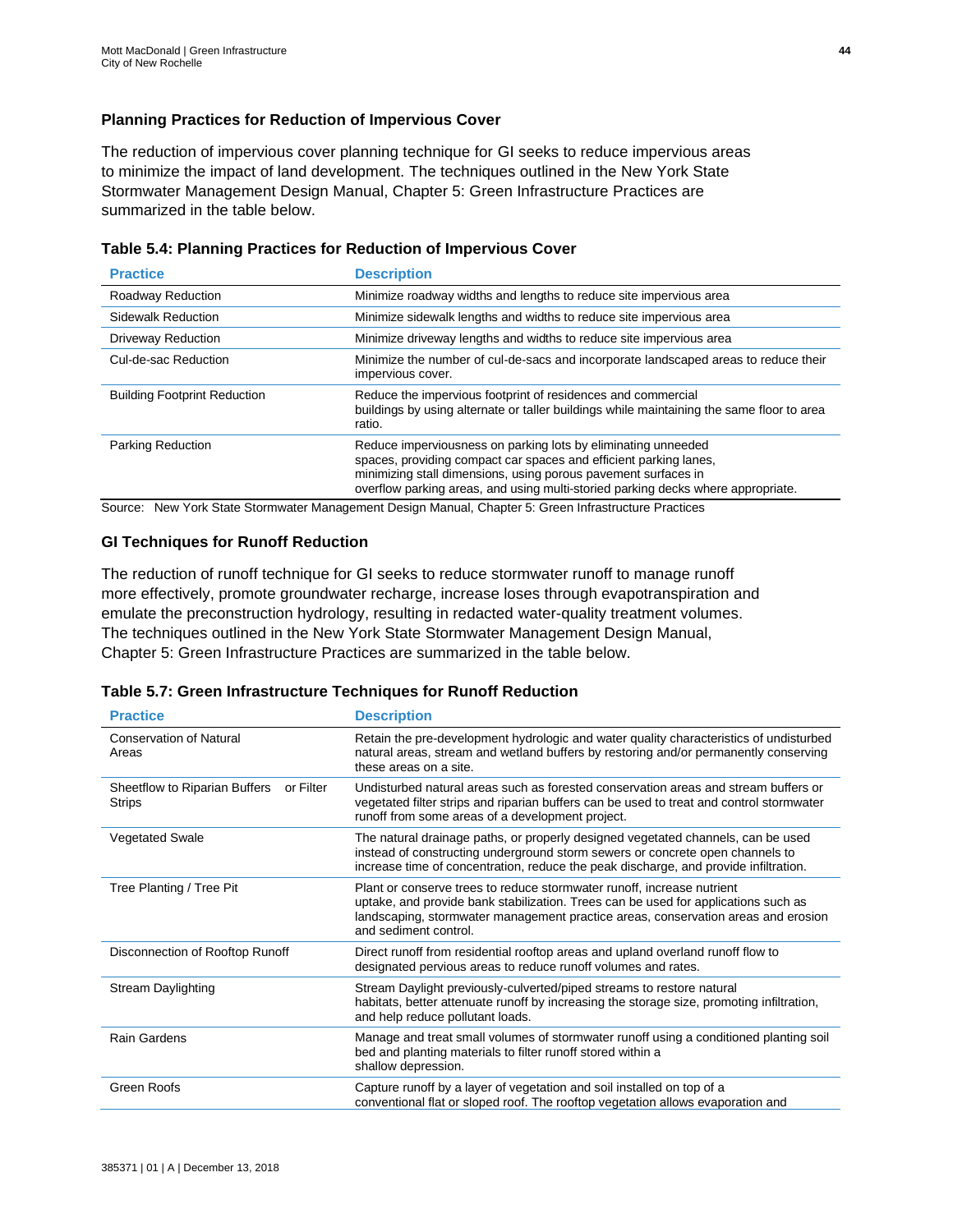| <b>Practice</b>            | <b>Description</b>                                                                                                                                                                                                                                                                                                                                                                                                              |
|----------------------------|---------------------------------------------------------------------------------------------------------------------------------------------------------------------------------------------------------------------------------------------------------------------------------------------------------------------------------------------------------------------------------------------------------------------------------|
|                            | evapotranspiration processes to reduce volume and discharge rate of runoff entering<br>conveyance system.                                                                                                                                                                                                                                                                                                                       |
| <b>Stormwater Planters</b> | Small landscaped stormwater treatment devices that can be designed as<br>infiltration or filtering practices. Stormwater planters use soil infiltration and<br>biogeochemical processes to decrease stormwater quantity and improve water quality.                                                                                                                                                                              |
| Rain Barrels and/Cisterns  | Capture and store stormwater runoff to be used for irrigation systems or filtered and<br>reused for non-contact activities.                                                                                                                                                                                                                                                                                                     |
| Porous Pavement            | Pervious types of pavements that provide an alternative to conventional paved<br>surfaces, designed to infiltrate rainfall through the surface, thereby reducing<br>stormwater runoff from a site and providing some pollutant uptake in the underlying<br>soils. When designed in accordance with the design elements in section 5.3.11, the<br>WQv for the contributing drainage area is applied towards the runoff reduction |

Source: New York State Stormwater Management Design Manual, Chapter 5: Green Infrastructure Practices

For the complete New York State Stormwater Management Design Manual, Chapter 5: Green Infrastructure Practices, please see [https://www.dec.ny.gov/chemical/29072.html.](https://www.dec.ny.gov/chemical/29072.html)

## **5.2 Green Infrastructure Practices – New York State Department of Transportation**

The New York State Department of Transportation, Highway Design Manual, Chapter 8: Highway Drainage, Appendix B NYSDOT Design Requirements and Guidance for State Pollutant Discharge Elimination System (SPDES) General Permit For Construction Activity provides design requirements and guidance for stormwater management incorporating green infrastructure on highway projects.

#### **5.2.1 Applicability**

The New York State Department of Transportation, Highway Design Manual requires permanent stormwater management practices for any project that requires coverage under the SPDES General Permit for Construction Activity. The Water Quality Volume (WQv) required to be treated as a result of the proposed project will determinate the sizes, locations, and number of stormwater management facilities required.

The SPDES General Permit for Construction activity requires designing facilities that detain the one-year, 24 hour storm event, and attenuate the peak flows for the ten-year, 24 hour and hundred-year, 24 hour storm events and establishing water quality treatment.

#### **5.2.2 Use of Green Infrastructure**

The New York State Stormwater Management Design Manual requires that green infrastructure principles are incorporated into the project planning and design process. The goal is that the designed stormwater management will preserve preconstruction hydrology and water quality through small-scale, distributed structural and non-structural practices. Per the NYSDOT, Green Infrastructure (GI) can include practices to manage and treat stormwater, maintain natural hydrology and ecological function by infiltration, evapotranspiration, capture and reuse of stormwater, and establishment of natural vegetative features. GI can achieve stormwater control through the creation of a hydrologically functional landscape that replicates a natural hydrologic regime. This can be achieved by:

Minimizing stormwater impacts by reducing imperviousness, conserving natural resources, maintaining natural drainage courses, reducing the use of pipes and minimizing clearing and grading.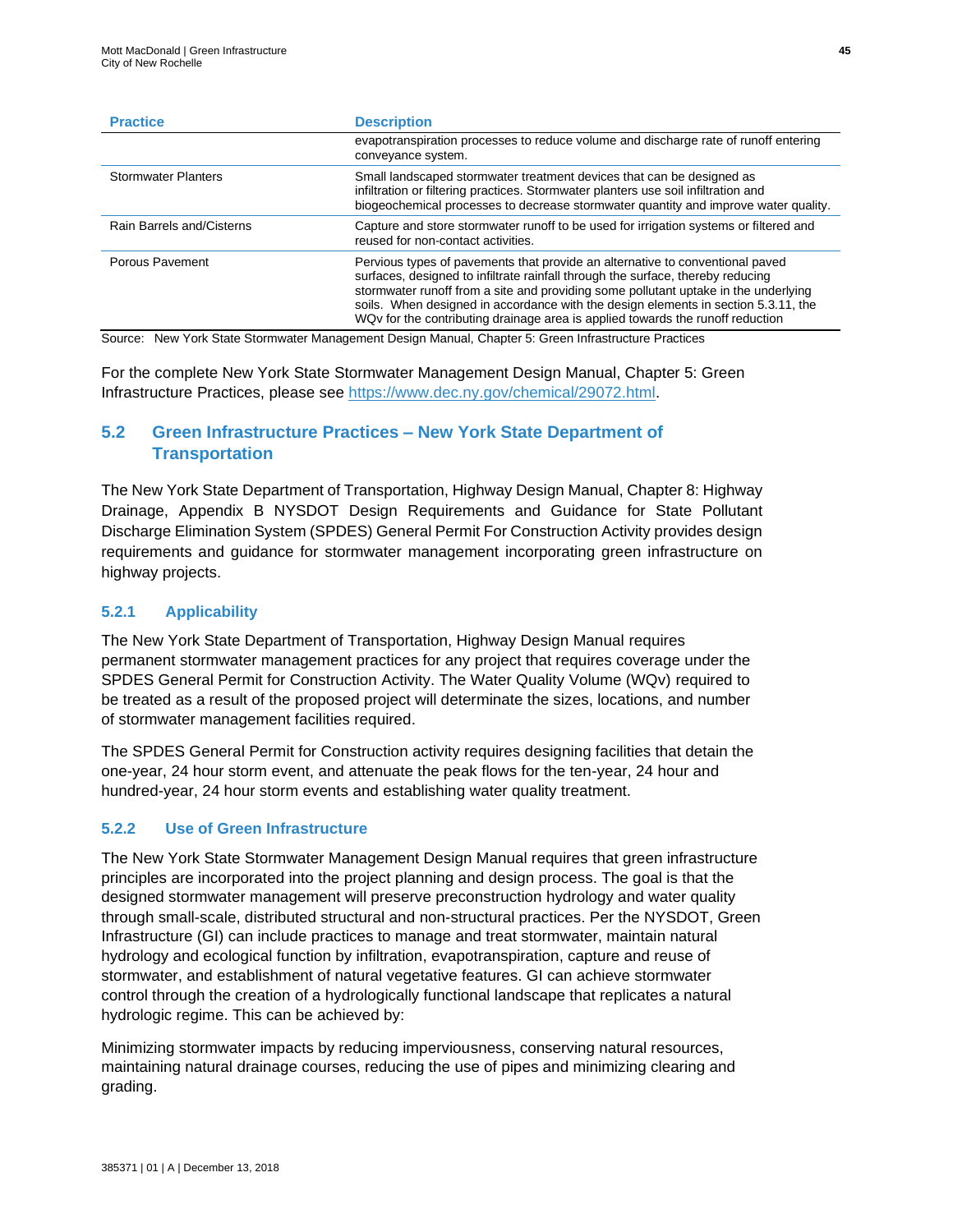Providing runoff storage measures dispersed uniformly through a site with the use of a variety of retention, detention, and runoff practices.

Maintaining predevelopment time of concentration by strategically routing flows to maintain travel time and control the discharge.

Per the NYSDOT, the objective is to replicate pre-development hydrology by maintaining preconstruction infiltration, peak runoff flow, discharge volume, as well as minimizing concentrated flow by using runoff control techniques to provide treatment in a distributed manner before runoff reaches the collection system.

### **5.2.3 Stormwater Management Site Planning and Design Using Green Infrastructure – A 5 Step Process (Source: The New York State Department of Transportation, Highway Design Manual, Chapter 8: Highway Drainage, Appendix B)**

This process is intended to guide the designer through steps that maintain pre-construction hydrologic conditions of the site by application of environmentally-sound development principles, such as Green Infrastructure, as well as treatment and control of runoff discharges from the site.

Stormwater management using green infrastructure is summarized in the five-step process summarized below.

The five steps include:

- 1. Site Planning to Minimize Disturbed Areas and Impervious Areas,
- 2. Calculation of the Water Quality Volume for the Site,
- 3. Runoff Reduction by Applying Green Infrastructure Techniques and Standard Stormwater Management Practices with Runoff Reduction (RRv) Capacity,
- 4. Apply Standard or Alternative Stormwater Management Practices to Address Remaining Water Quality Volume, and
- 5. Apply Volume and Peak Rate Control Practices.

#### **Step 1: Site Planning to Minimize Disturbed Areas and Impervious Areas**

Here, the designer must use practices listed below to protect natural resources and utilize the hydrology of the project site when designing the project. The Preservation of Natural Resources Practices includes these planning strategies:

- 1. Preservation of Undisturbed Areas
- 2. Preservation of Buffers
- 3. Reduction of Clearing and Grading
- 4. Locating Development in Less Sensitive Areas
- 5. Locating development to fit the terrain in areas that will create the least impact.
- 6. Soil Restoration

The designer must consider practices to reduce impervious cover when designing the project. The Reduction of Impervious Cover Practices include:

- 1. Roadway Reduction
- 2. Sidewalk Reduction
- 3. Driveway Reduction
- 4. Cul-de-sac Reduction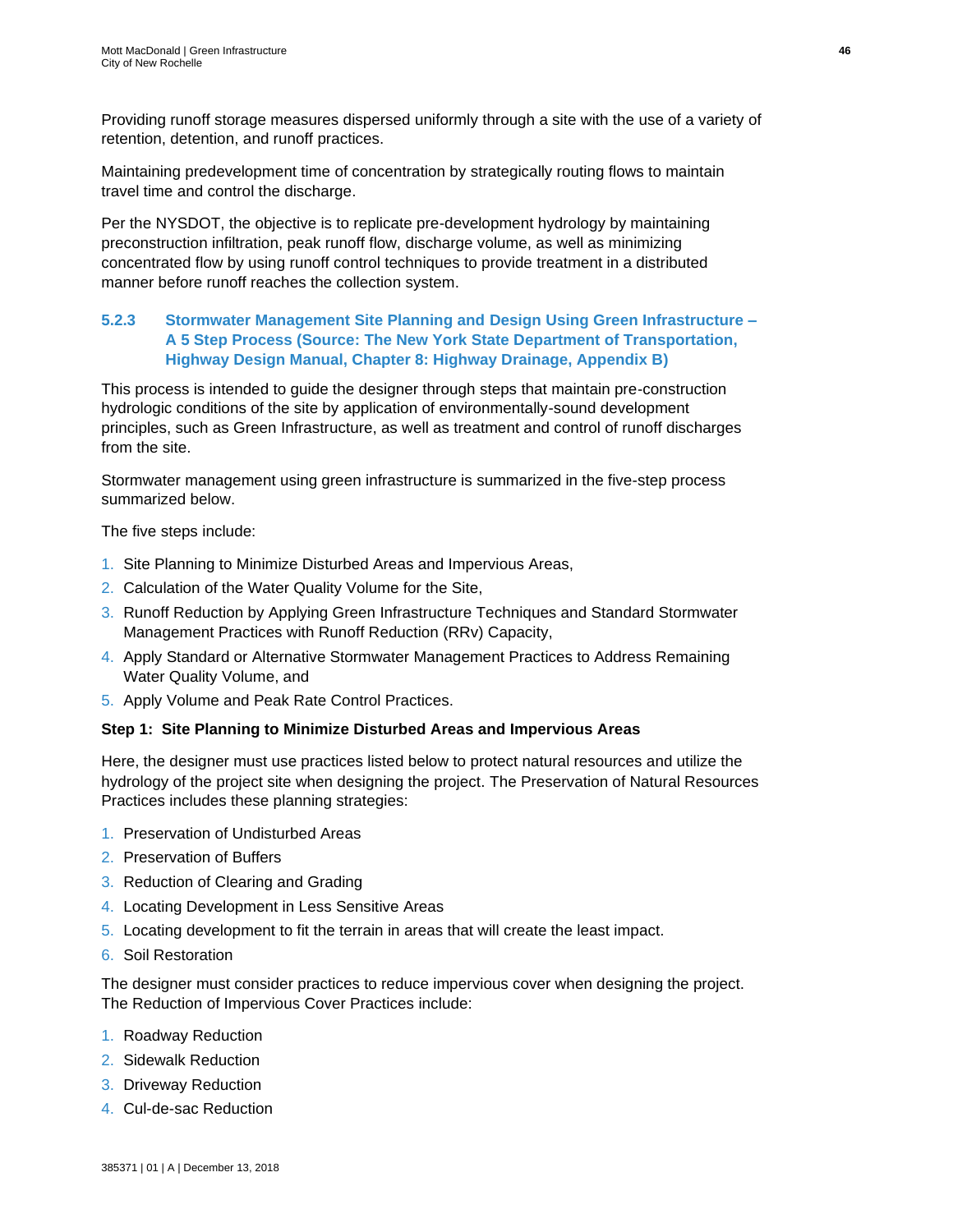#### 5. Building Footprint Reduction

6. Parking Reduction

The SWPPP must include an evaluation of all the green infrastructure planning measures as they apply to the project site. This evaluation process requires the following information:

- 1. Develop a map that identifies natural resource areas and drainage patterns; including but not limited to the following (that will routinely be included in a SWPPP):
- 2. Develop strategies for protection and enhancement of natural resources
- 3. Reduce the impacts of development by reducing impervious surfaces
- 4. Demonstrate that all reasonable opportunities for preserving natural conditions of the site are employed to minimize the runoff and maintain the pre-construction hydrology

#### **Step 2: Calculation of the Water Quality Volume for the Site**

The Water Quality Volume is the volume of stormwater generated by the project that should be captured and treated within the project limits. This is intended to derive a Water Quality Volume prior to the application of Green Infrastructure design techniques to reduce water quality volumes. Treatment of the Water Quality Volume (WQv) is intended to capture and treat 90% of the average annual stormwater runoff volume. The designer should first determine the WQv required to be treated for the project in its entirety.

Once the preliminary site design is known, impervious areas are defined, and drainage areas are delineated, the designer should calculate the water quality volume. This shall be termed the Initial Water Quality Volume (WQv(Initial)). This calculation of WQv will have to be revised after green infrastructure techniques are applied.

The Water Quality Volume should be calculated by taking a weighted average of the New Development and Redevelopment areas. The goal is to treat 100% of the WQv for the New Development areas and 25% of the WQv for the Redevelopment areas.

For projects in Phosphorus Restricted Watersheds (New York City EOH watershed, Greenwood Lake watershed, and Onondaga Lake watershed), the Water Quality Volume equals the estimated runoff volume (acre-feet) resulting from the 1-year, 24-hour design storm.

#### **Step 3: Runoff Reduction by Applying Green Infrastructure Techniques and Standard Stormwater Management Practices with Runoff Reduction (RRv) Capacity**

Green infrastructure techniques and certain standard SMPs are to be used to address stormwater runoff to avoid, reduce and manage the impacts of stormwater runoff by using natural features and runoff reduction practices to slow down the runoff, promote infiltration and evapotranspiration, and consequently minimizing the need for larger structural practices.

The reduction of the total Water Quality Volume by application of green infrastructure techniques and SMPs to replicate pre-development hydrology is called the Runoff Reduction Volume (RRv) and is best achieved through the reduction of the impervious surface area and minimization of disturbed area. This is particularly beneficial when pre-development soils possess significant infiltration capacity and are used to reduce runoff volume.

The strategies for runoff reduction fall under two general methods. The first group of practices includes site design techniques that a designer could factor in by subtracting areas from the total site area, resulting in reduced WQv and Channel Protection Volume (CPv), and includes (some of these practices are not appropriate for highway projects, but are included here for informational purposes):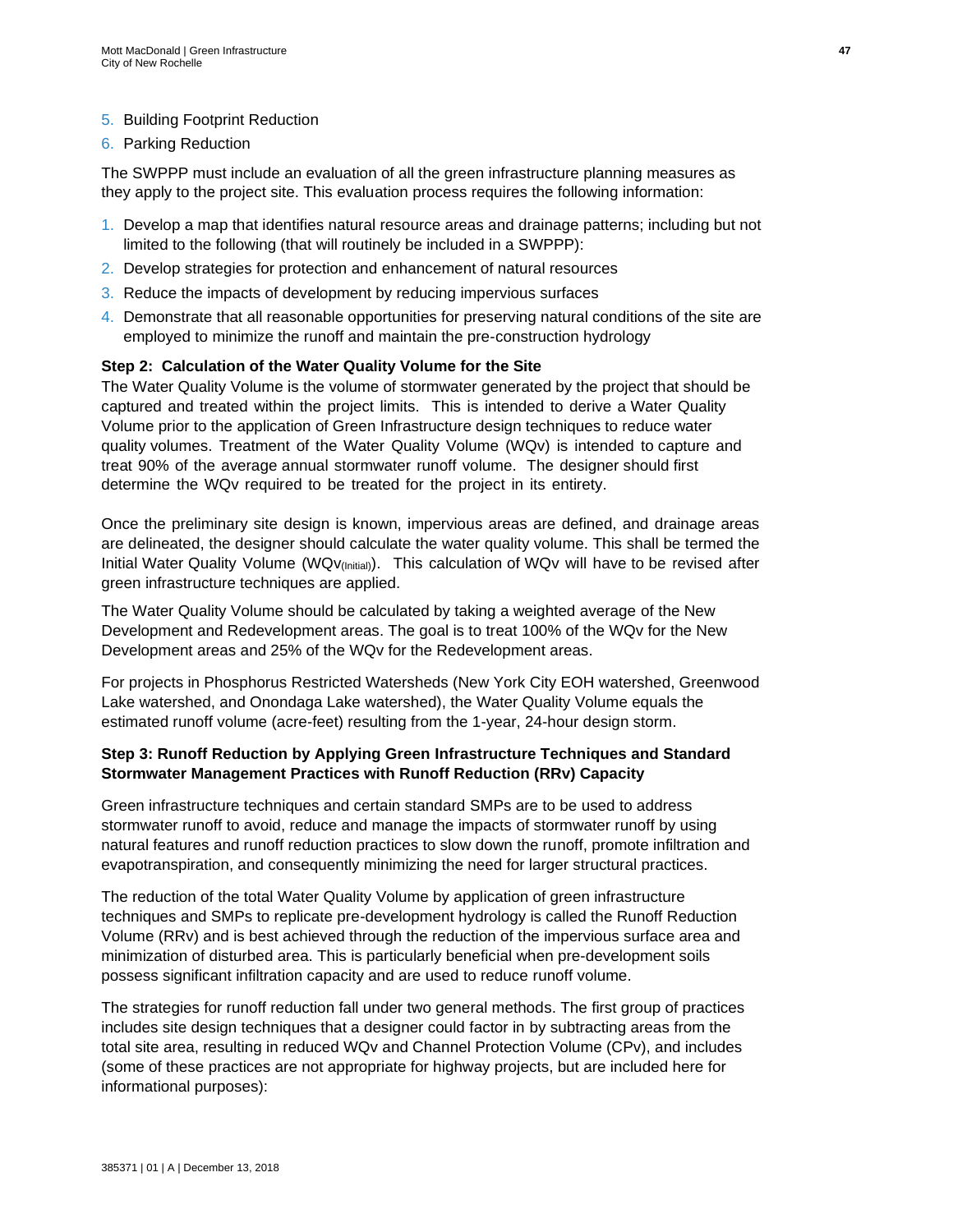- 1. Conservation of natural areas
- 2. Sheetflow to riparian buffers or filter strips.
- 3. Tree planting /tree pit
- 4. Disconnection of rooftop runoff
- 5. Stream daylighting for redevelopment activities

The second group of green infrastructure practices provides runoff reduction by storage of runoff volume, thereby reducing the WQv and Cpv, and includes (some of these practices are not appropriate for highway projects, but are included here for informational purposes):

- a. Vegetated open
- b. Rain garden
- c. Green roof
- d. Stormwater planter
- e. Rain tank/Cistern
- f. Porous Pavement

The following basic principles must be applied to all green infrastructure design applications:

- Each green infrastructure technique must be appropriately sized for its contributing drainage area.
- Contributing drainage areas, depending on final grading, flow path, impervious cover disconnection, and varying levels of management of the flow, may require sub-catchment delineation.
- For all green infrastructure techniques that involve infiltration, soil infiltration testing is required. Testing must be performed at the proposed practice site and follow the requirements in Appendix D of the Stormwater Management Design Manual.
- For all green infrastructure techniques that involve infiltration, adequate separation distance from ground water table (typically three feet, or four feet above sole source aquifers) and a reasonable drawdown time (typically 0.5 inch/hour minimum) must be met.
- Green infrastructure techniques with storage capacity (i.e., volume reduction practices) that are sited downstream from the developed areas must be sized for contributing areas (pervious and impervious covers), or sized for rainfall by run on.
- Green infrastructure techniques without storage capacity (i.e., area reduction practices) that are sited downstream from the developed areas must be sized for receiving runoff from a maximum contributing area (pervious and impervious covers).
- Areas of green infrastructure techniques that do not receive runoff from developed areas (i.e., Preservation of Natural Resources Practices) can be subtracted from the contributing area of the downstream SMP for WQv calculation. The Rv of the SMP is calculated based on the pervious and impervious cover of the remaining contributing areas.
- If any other calculation methods are utilized (e.g. TR-55), all the contributing areas and related practices must be modeled according to the requirements of the selected method.
- All green infrastructure practices must be designed for overflow and safe passage of storms greater than the design capacity of the system and conveyed to SMPs designed for quantity controls.
- A drainage layer shall be incorporated in most practices to enhance structural integrity, storage, drainage, and infiltration and may not be neglected.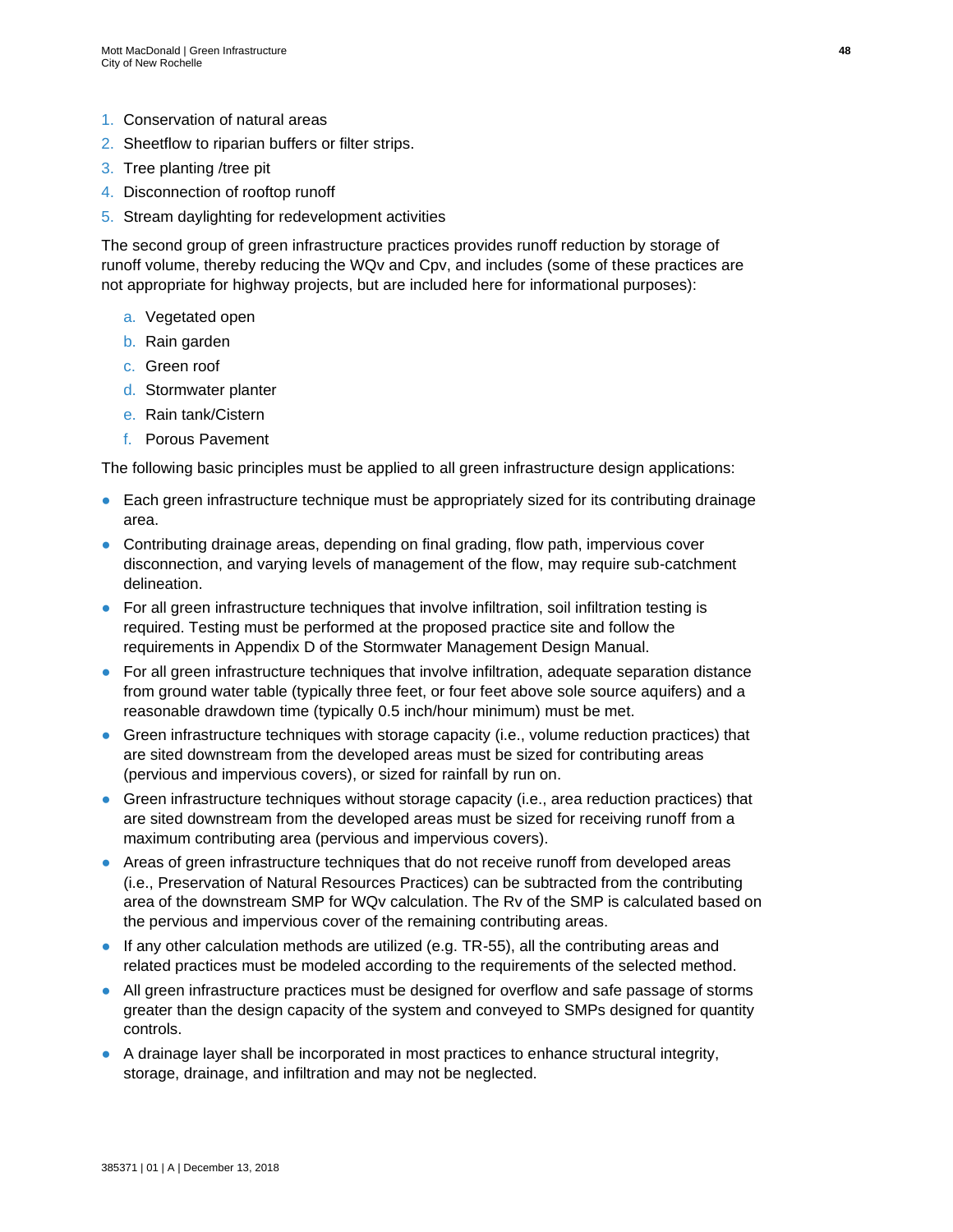There are SMPs that are considered "standard" as per the Stormwater Management Design Manual and promote infiltration to reduce runoff volumes, and therefore, can be used to meet the Runoff Reduction Volume requirement. These practices are called "standard SMPs with RRv capacity", and include:

- Infiltration Practices
- Bioretention Practice
- Drv Swale

#### **Step 4: Apply Standard or Alternative Stormwater Management Practices to Address Remaining Water Quality Volume**

In this step, use standard or alternative practices to meet the remaining water quality volume requirements that cannot be addressed by applying the green infrastructure techniques or the standard SMPs with RRv capacity discussed in the previous step.

If the WQv requirements in this section are not met, the technical standard is not met, and NYSDEC will not process the NOI.

### *Apply Standard Stormwater Management Practices to Address Remaining Water Quality Volume*

The Stormwater Management Design Manual provides details for the five groups of standard SMPs to meet water quality treatment goals. The five groups are:

- 1. Ponds
- 2. Stormwater wetlands
- 3. Infiltration practices
- 4. Filtering systems
- 5. Open channel systems

The details in the Stormwater Management Design Manual include descriptors identifying individual features of each SMP.

### *Apply Alternative Stormwater Management Practices to Address Remaining Water Quality Volume (from Areas of Redevelopment)*

Stormwater Management Practices that are considered "Alternative Practices" are listed on the NYSDEC website at [http://www.dec.ny.gov/chemical/29089.html,](http://www.dec.ny.gov/chemical/29089.html) and are not acceptable for treatment of stormwater runoff from areas of new development, but can be used to meet pretreatment requirements for standard practices, or as primary treatment for areas undergoing redevelopment.

### *Apply a Combination of Standard and Alternative Stormwater Management Practices with Impervious Cover Reduction to Address Remaining Water Quality Volume (from Areas of Redevelopment)*

The remaining water quality volume requirements can be met by using a combination of impervious cover (IC) reduction of the existing impervious areas and the use of standard and/or alternative practices to treat the runoff from the replaced impervious areas, using the following equation: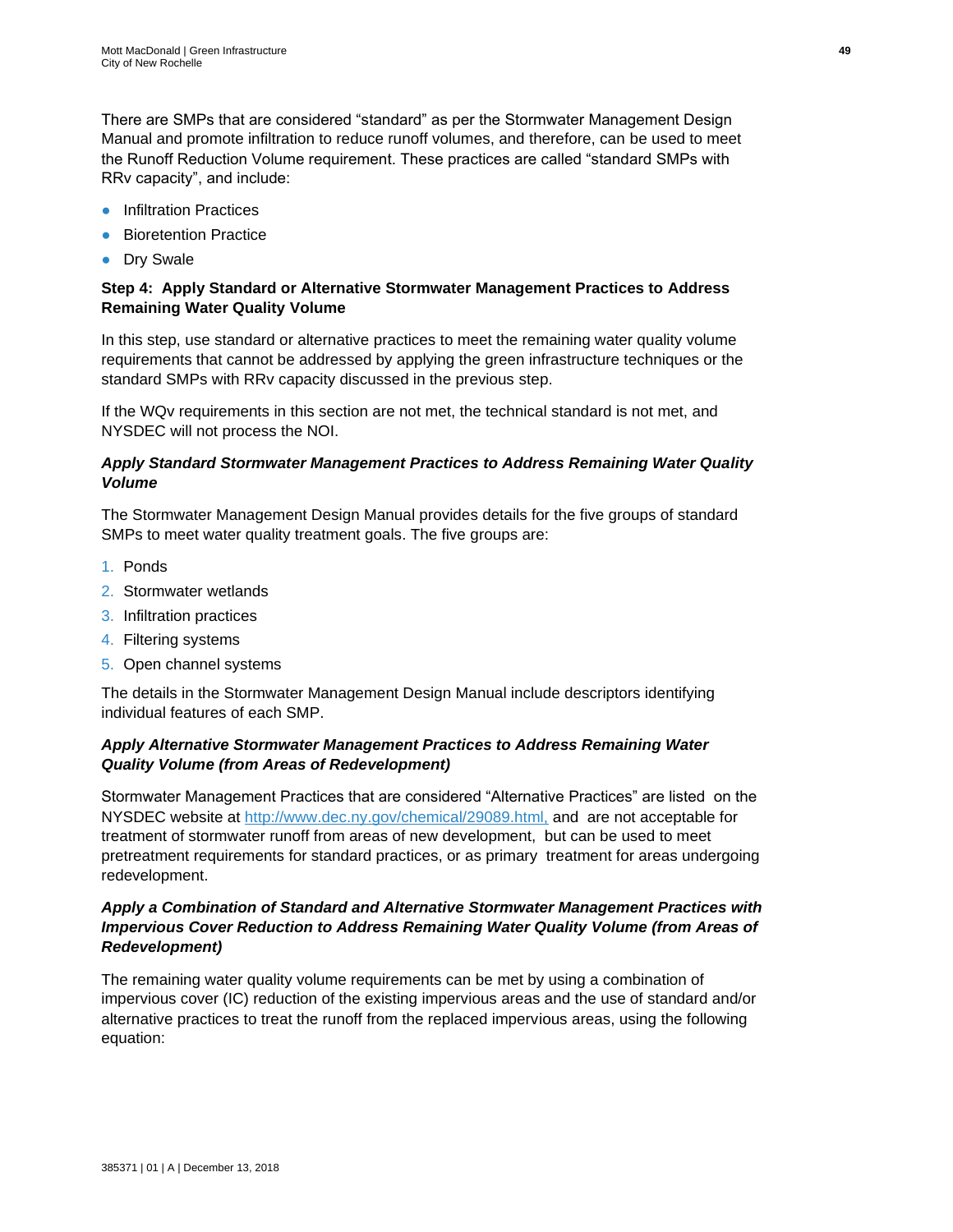#### **Step 5: Apply Volume and Peak Rate Control Practices**

The SPDES General Permit for Construction Activity requires the extended detention of the volume associated with the one-year, 24-hour storm event (Channel Protection Volume), and post-construction attenuation of the 10-year, 24-hour (Overbank Flood Control) and 100-year, 24-hour (Extreme Flood Control) storm events to the pre-construction site conditions. Designers are required to analyze both the pre- and post-construction site conditions to address the water quantity requirements, when practicable, using downstream analysis, detention, retention, infiltration practices, or green infrastructure strategies.

#### *Stream Channel Protection Volume (Cpv)*

The Stormwater Management Design Manual requires that the Channel Protection Volume (Cpv) within each drainage area be detained for a 24-hour period (or 12-hour detention if water discharges to a classified trout stream). The 24-hour extended detention period is a period of detention of stormwater intended to reduce the potential for streambank erosion downstream from stormwater discharge points.

#### *Overbank Flood Control (Qp)*

If the project requires coverage under the SPDES General Permit for Construction Activity, the Overbank Flood Control, Qp, (from the 10-year, 24-hour storm event) must be attenuated within each drainage area to the pre-construction discharge rates.

#### *Extreme Flood Control (Qf)*

If the project requires coverage under the SPDES General Permit for Construction Activity, the Extreme Flood Control, Qf, (from the 100-year, 24-hour storm event) must be attenuated within each drainage area to the pre-construction discharge rates.

#### *Downstream Analysis*

A downstream analysis should be conducted for each discharge point if there is an increase in post construction peak flow rates over the pre-construction rates for the 10 (Qp) and 100 (Qf) year flood events.

### **5.3 Recommendations**

The following recommendations related to New York State Standard Guidelines should be considered by the City as part of a Green Infrastructure Initiative Program:

- Adopt New York State guidance documents on green infrastructure into the City's Land Use Ordinances:
	- o Green Infrastructure Practices New York State Stormwater Management Design Manual
	- o Green Infrastructure Practices New York State Department of Transportation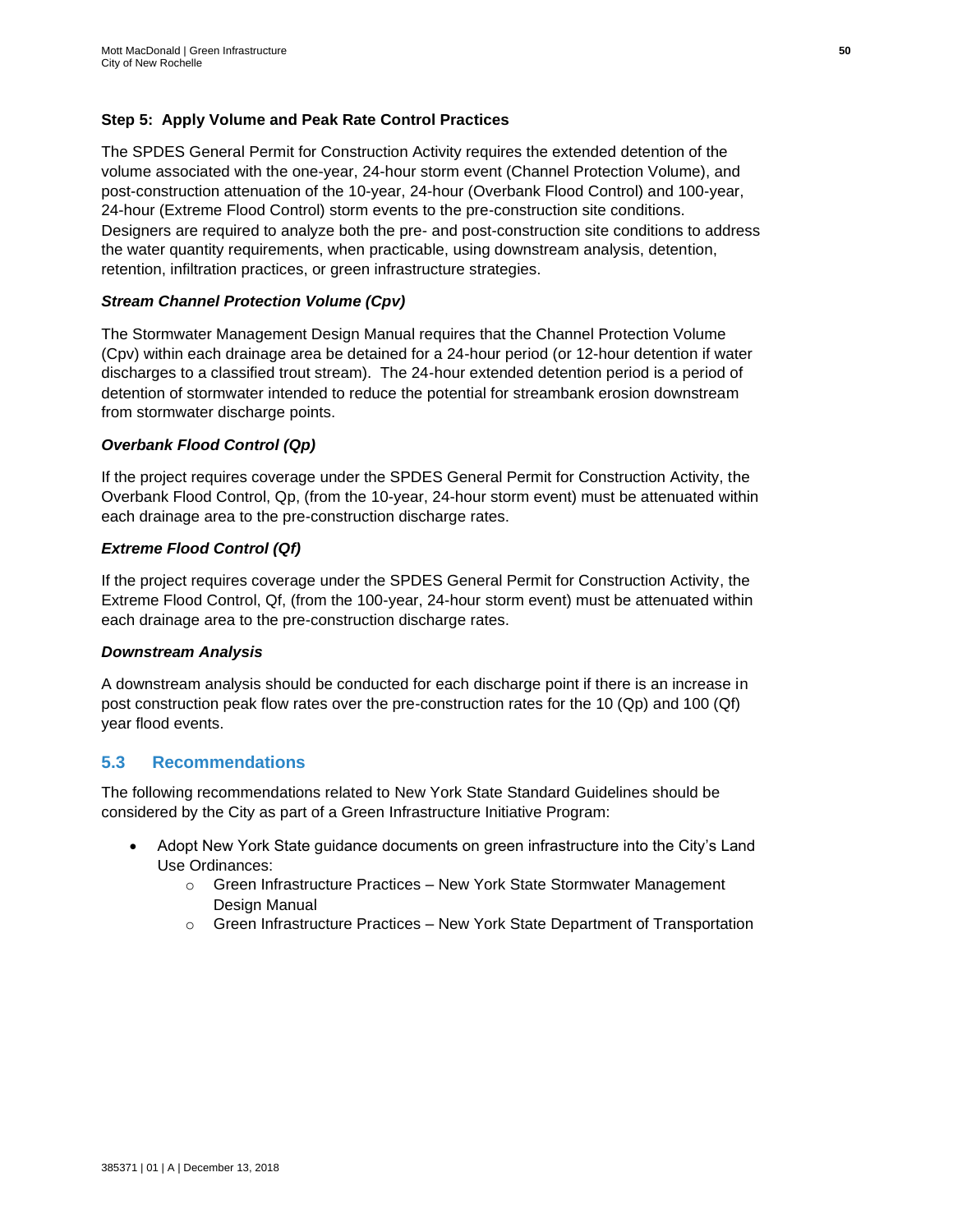## **6 Maintenance Program**

## **Overview**

A key component to the longevity and success of GI is a thorough maintenance program. When gray infrastructure is poorly maintained, sediment buildup reduces the storage capacity resulting in a decrease in performance; similarly, when GI is poorly maintained, its ability to reduce runoff is also decreased. GI provides volume reduction primarily through uptake by vegetation, infiltration into the subsoil or retention in soil pores; as such it is critical that GI is properly maintained to ensure plant establishment and survival and the preservation of soil permeability. Additionally, routine maintenance can extend the life of the GI system and prevent costly repairs.

A maintenance plan for GI includes specific maintenance tasks and schedules, cost estimates, and identifies the entities responsible for the maintenance. This chapter describes components necessary for an effective GI maintenance plan.

## **6.1 Maintenance Considerations**

Maintenance considerations vary for each type of GI practice and a specific maintenance program should be tailored for each installation. Maintenance responsibilities, inspection frequency, and costs should be evaluated during the design phase of each GI practice. Because of the different types of maintenance needs for each GI practice, annual maintenance costs and replacement costs should be included in any evaluation of the feasibility of GI. To ensure the proper performance of the GI practice, maintenance plans should identify responsible parties over the lifetime of the GI practice and put in place, as necessary, to ensure proper and regular maintenance of GI.

Throughout the lifetime of the GI practice, different types of maintenance are expected based on the current performance of the GI practice, age of the assets, environmental factors and other possible unexpected circumstances. The different types of maintenance can be categorized into reactive, predictive and proactive maintenance. Reactive maintenance occurs as a response to an unexpected circumstance. These incidents could be the result of an environmental impact such as a large storm or snowfall, a complaint, or an emergency or unexpected decrease in performance of the system. Although a specific expense and/or time allocation may be difficult to predict, a standard cost should be integrated into the maintenance plan for reactive maintenance situations. Predictive maintenance is the periodic maintenance that is expected over the lifetime of a GI program. This type of maintenance is driven by inspections and performance indicators included in the maintenance plan. These activities can be seasonal or scheduled. Lastly, proactive maintenance are measures that are adapted based on the performance and familiarity to the GI program. This type of maintenance is adapted over the lifetime of the GI program and should be continuously updated in the maintenance plan. Proactive maintenance can help to decrease the instances of reactive and predictive maintenance by identifying potential problem areas of the system and the need for additional predictive maintenance. High priority should be given to proactive maintenance to understand the function of the system, the predictive maintenance required and possible avoidance of certain types of reactive maintenance. Each type of maintenance should be included and addressed in the GI maintenance plans.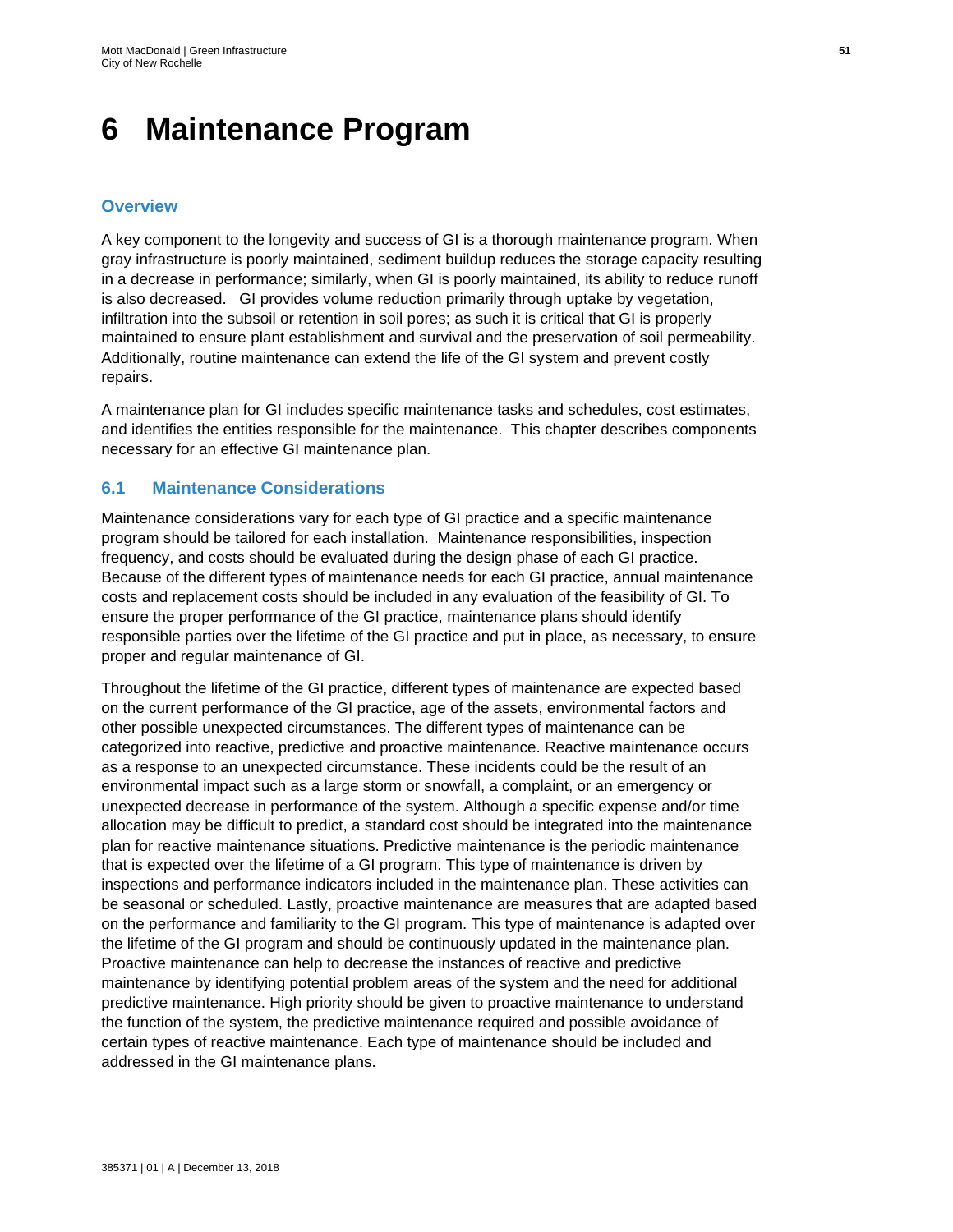## **6.2 Development of a Maintenance Plan**

The development of a maintenance plan is essential to the successful implementation of GI over time. The maintenance plan should identify the considerations mentioned in the above sections specifically, the organizations or individuals responsible for maintenance activities, specific agreements between owners and agencies, the design and intent of the GI, the training required to be able to successfully implement a maintenance plan and estimated costs. In addition to these considerations, the maintenance plan should identify the following items based on the type of GI being utilized:

- Identification of responsible party for maintenance
- Type of maintenance to be performed
- Cost of replacement components/parts (i.e. vegetation, porous pavement, sand) and where to procure replacement components.
- Inspection & maintenance schedule (Including frequency)
- **Training required**
- Personnel and equipment needed
- Additional considerations such as overall design, location and land use

Additional details are outlined in the next section for various types of maintenance needs required for each type of system. The typical maintenance discussed in this document are general, detailed maintenance needs should be found in the maintenance manual for each GI Project.

The frequency of maintenance can be significantly reduced by adding components to the design to address issues that are likely to occur based on the location of the GI practice or the nature of the inflow. For example, for those practices that collect runoff from roadways and sidewalks, such as rain garden bump outs or bioretention islands, the addition of filter bags at the upstream end can significantly reduce the amount of trash, debris or excess sediment that enters the system. For those GI practices that are expected to receive flow either from large drainage areas or areas with significant slopes, the inclusion of a rip rap apron at the entrance of a system that reduces runoff velocity can significantly reduce erosion and washouts of the GI practices.

Specific maintenance plans should be developed based on the intended use and expected performance of each system. Outlined below are typical maintenance procedures for various types of GI assets. Inspections and maintenance specification should not be limited to these recommendations. General, routine, protocols for all types of GI are as follows:

- All components of a system used to collect/trap sediment and debris should be inspected for clogging after every storm event exceeding one inch of rain or at least quarterly.
- Debris removed from these systems should be properly disposed of per local, state and federal guidelines.
- The inspection of all structural components, such as inlets, outlets, curb cuts, manholes etc., at least annually for cracking, spalling, erosion and deterioration.
- GI practices should not be used for stockpiling of snow or ice, compost or any other material.

More frequent maintenance and inspection may be prudent in the first year after installation to gain a greater understanding of site specific maintenance needs.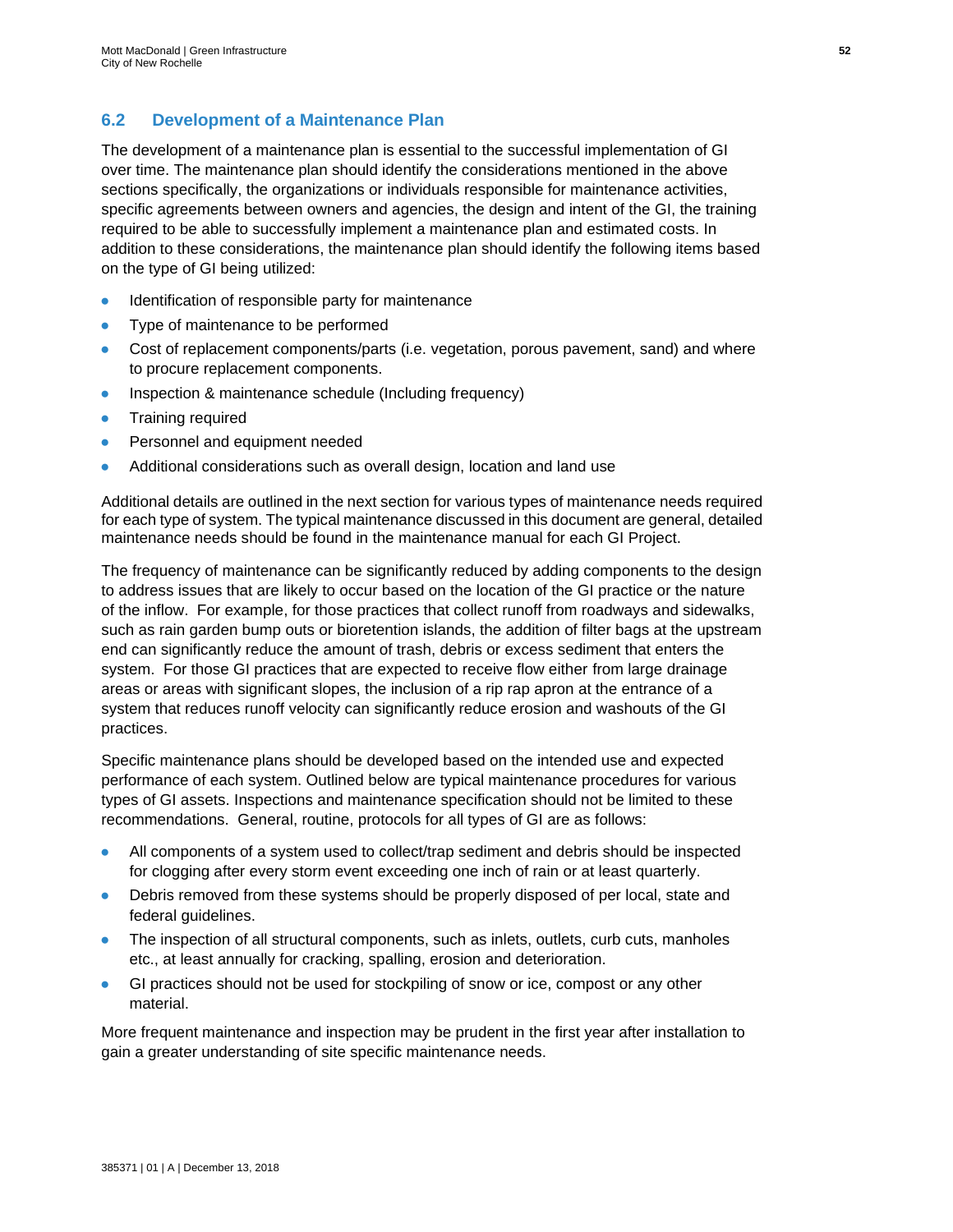## **6.3 Example Protocols for Different Types of GI**

## **6.3.1 Bioretention Systems**

Bioretention systems include GI practices such as bioretention basins, rain gardens, downspout planter boxes, stormwater planters, bioswales and enhanced and continuous tree pits. General maintenance for a bioretention system includes:

- Inspection of underdrains should be completed after every storm event exceeding one inch of rain or at least quarterly.
- Excess sediment removal should occur when the system is dry.
- Additional inspections should be made to the structural components such as catch basins, inlets, sediment traps, observation wells, clean-outs and domed risers for potential clogging.
- Access points for maintenance are required for all inaccessible portions of a bioretention system. Additional details regarding the access points and any specific equipment or training, such as confined space entry, should be outlined in the maintenance plan.
- Any clogged underdrains should be cleaned out using jetting or vacuuming through cleanouts and/or inlets. Vacuum trucks may be required to remove debris through long runs of pipe or extremely clogged systems. Access for vacuum trucks to the system should be considered during the design of the system.
- During planting or restoring vegetation, bi-weekly inspections are required.
- Inspection of the vegetation should occur bi-annually to ensure the health of the existing vegetation and identification of any invasive species.
- Mowing and trimming of vegetation should be performed regularly based on the design of the system.
- The percentage of vegetative cover should be evaluated regularly, and additional plantings should be scheduled during any decreasing percentages that are noted.
- Care should be taken when utilizing fertilizers and pesticides to not diminish the function of the system.
- The infiltration rate of the system should be inspected bi-annually, preferably during the growing season and non-growing season. An estimated time for the system to drain as specified as part of the design of the system and in the maintenance plan for proper assurance. If there are indications of ponding or the system does not fully drain within 72 hours, corrective action should be taken.

### **6.3.2 Pervious Pavement**

- The surface course of pervious pavement should be evaluated for cracking, subsidence, spalling, deterioration, erosion and growth of unwanted vegetation at least annually.
- Care should be taken to not damage the pavement when removing snow from the surface.
- If sediment is noticed on the surface of the system, care should be taken to remove the sediment when dry.
- The surface course of any porous pavement system should be vacuum swept at least four times a year. Each vacuum should be followed by a high-pressure hosing.

### **6.3.3 Vegetated filter strip**

- Excess sediment removal should occur when the system is dry.
- The filter strip should be inspected for any areas of excess ponding after large storm events. Corrective action should be taken if ponding is noted.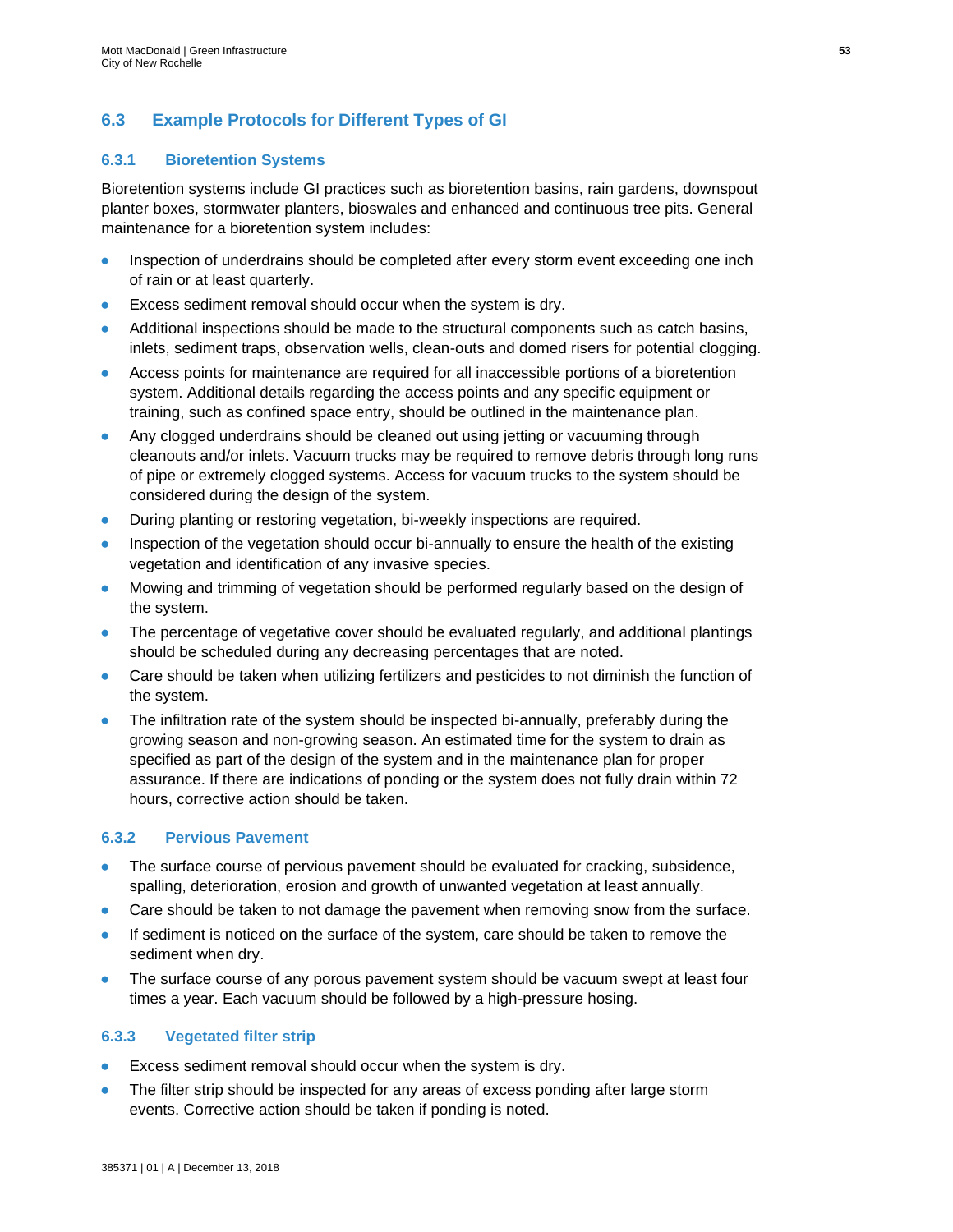- Bi-weekly inspections are required during planting and restoring vegetation.
- Inspection of the vegetation should occur bi-annually to ensure the health of the existing vegetation and identification of any invasive species.
- Mowing and trimming of vegetation should be performed regularly based on the design of the system.
- The percentage of vegetative cover should be evaluated regularly, and additional plantings should be scheduled during any decreasing percentages that are noted.
- Care should be taken when utilizing fertilizers and pesticides to not diminish the function of the system.
- The infiltration rate of the system should be inspected bi-annually, preferably during the growing season and non-growing season. An estimated time for the system to drain as specified as part of the design of the system and in the maintenance plan for proper assurance. If there are indications of ponding or the system does not fully drain within 72 hours, corrective action should be taken.

### **6.3.4 Green roofs**

- The percentage of vegetative cover should be evaluated regularly, and additional plantings should be scheduled during any decreasing percentages that are noted.
- Care should be taken when utilizing fertilizers and pesticides to not diminish the function of the system.
- The drainage system of the roof should be inspected regularly to identify any clogging that might cause ponding across the system.

#### **6.3.5 Cisterns**

- Access points for maintenance are required for cisterns. Additional details regarding the access points and any specific equipment or training, such as confined space entry, should be outlined in the maintenance plan.
- Access points, inlets, outlets and storage areas should be inspected for trash and sediment accumulation monthly for the first year and at least annually for the remaining life of the system.
- The inside surfaces should be brushed and disinfected at least annually.
- Prior to freezing weather, the system should be winterized per manufacturer recommendations.

#### **6.3.6 Tree plantings**

- New plantings should be watered until the root system spreads. Watering should occur daily for at least two weeks following installation. Watering should occur once a week following the first two weeks until the tree is established.
- Replace surrounding mulch as needed based on annual inspections
- Care should be taken when utilizing fertilizers and pesticides to not diminish the function of the system.

### **6.3.7 Grass swales**

- Excess sediment removal should occur when the system is dry.
- Bi-weekly inspections are required during planting and restoring vegetation.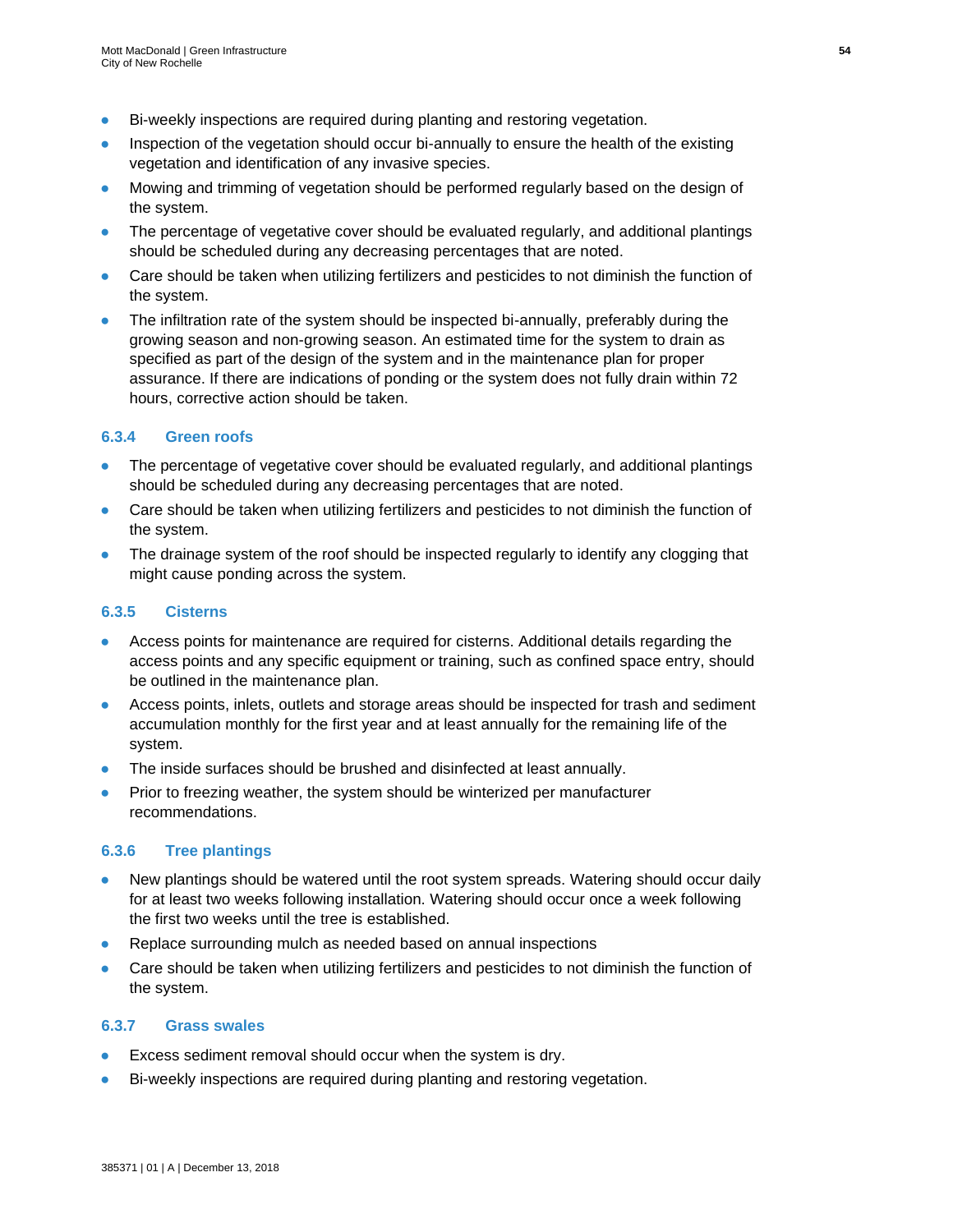- Inspection of the vegetation should occur bi-annually to ensure the health of the existing vegetation and identification of any invasive species.
- Mowing and trimming of vegetation should be performed regularly based on the design of the system.
- Grasses should be mowed with care to sustain the required grass height range of 3 to 6 inches.
- Grass clippings should be kept to a minimum or removed to avoid possible damage to the system and prevent mosquito breeding.
- The percentage of vegetative cover should be evaluated regularly, and additional plantings should be scheduled during any decreasing percentages that are noted.
- Care should be taken when utilizing fertilizers and pesticides to not diminish the function of the system.
- If there are indications of ponding 72 hours after a storm event, corrective action should be taken to reestablish the appropriate slope and/or permeability rate of the soil bed as per the original design.

### **6.3.8 Infiltration Basins**

- **Excess sediment removal should occur when the system is dry.**
- Access points should be established during the design of the infiltration basin. These access points should be clearly noted on all maintenance plans. These access points should be inspected at least once annually.
- Any clogged underdrains should be cleaned out using jetting or vacuuming through cleanouts and/or inlets. Vacuum trucks may be required to remove debris through long runs of pipe or extremely clogged systems. Access for vacuum trucks to the system should be considered during the design of the system. The infiltration rate of the system should be evaluated bi-annually to determine if the permeability of the system has decreased. An estimated time for the system to drain should be noted in the design of the system and in the maintenance plan for proper assurance. If there are indications of ponding or the system does not fully drain within 72 hours, corrective action should be taken.

### **6.3.9 Sand Filters**

- Excess sediment removal should take place when the sand bed is dry.
- For vegetative areas, bi-weekly inspections are required during planting.
- Inspection of the vegetation should occur bi-annually to ensure the health of the existing vegetation and identification of any invasive species.
- Mowing and trimming of vegetation should be performed regularly based on the design of the system.
- The percentage of vegetative cover should be evaluated regularly, and additional plantings should be scheduled during any decreasing percentages that are noted.
- Care should be taken when utilizing fertilizers and pesticides to not diminish the function of the system.
- The infiltration rate of the system should be inspected bi-annually, preferably during the growing season and non-growing season. An estimated time for the system to drain as specified in the design of the system should be included and in the maintenance plan for proper assurance. If there are indications of ponding or the system does not fully drain within 72 hours, corrective action should be taken.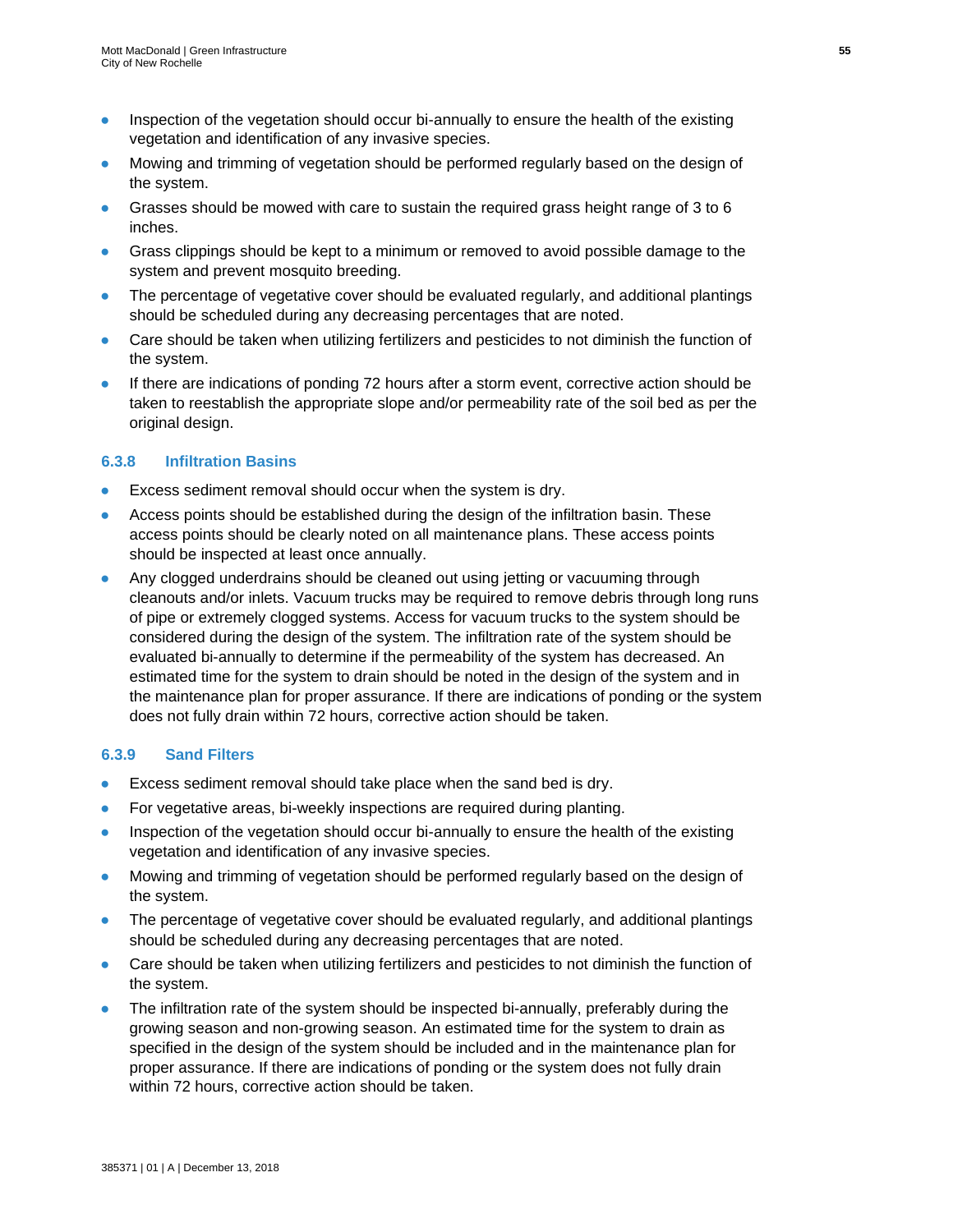### **6.3.10 Dry Wells**

- Access points should be established during the design of the dry well. These access points should be clearly noted on all maintenance plans. These access points should be inspected at least once annually.
- The infiltration rate of the system should be evaluated bi-annually. An estimated time for the system to drain as specified in the design of the system should be included and in the maintenance plan for proper assurance. If there are indications of ponding or the system does not fully drain within 72 hours, corrective action should be taken.

#### **6.4 Maintenance Agreements**

Municipal ordinances should include the assignment of maintenance responsibilities as part of the approval process. The storm water management maintenance agreement should be signed and included with the record plan and included with the development of any property deeds. Maintenance responsibilities would be transferrable with the sale of the property.

An essential aspect of the success of a GI maintenance program is identifying the owner or agency responsible for maintaining the system. Usually the maintenance responsibility falls to the owner of the system, though other agencies can also take that responsibility. If a different agency other than the owner is identified as responsible for the maintenance of the system, an agreement needs to be established between the owner and responsible party. In these circumstances, the person responsible and any revisions made throughout the life of the program must be recorded in the deed of record for each property on which the maintenance occurs. During the initial phase of the program, consideration should be made to the responsible party's understanding and capabilities of performing the maintenance required for the system along with the possibility of ownership transfer over the lifetime of the program. There should also be an identification of the funding source for the required maintenance.

#### **6.4.1 Types of Maintenance Agreements**

Ownership Maintenance Agreements - Public

Ownership maintenance agreements are often for public agencies. Public ownership usually includes ownership by a governmental entity (e.g., municipality) or public authority (e.g., sewerage authority). These groups are often directly responsible for the installation of the system and have a general knowledge of the system's goals and function. This firsthand knowledge can provide for a successful maintenance program to be implemented throughout the lifetime of the project.

Ownership Maintenance Agreements - Private

Ownership maintenance agreements can also be for private entities. Examples of private ownership can include commercial developers, homeowner associations, or private individuals. An evaluation of the capabilities of private owners should be established early in the program and appropriate training should be provided when needed. Specific consideration should be made to determine if the owner understands the expected performance and design goals of the system, maintenance needs and costs required over time.

Non-ownership Maintenance Agreements

Instances can occur where the maintenance of the program differs from the owner such as a municipality maintaining the GI within its boundaries that are owned by the County. In these circumstances a maintenance agreement is essential. The maintenance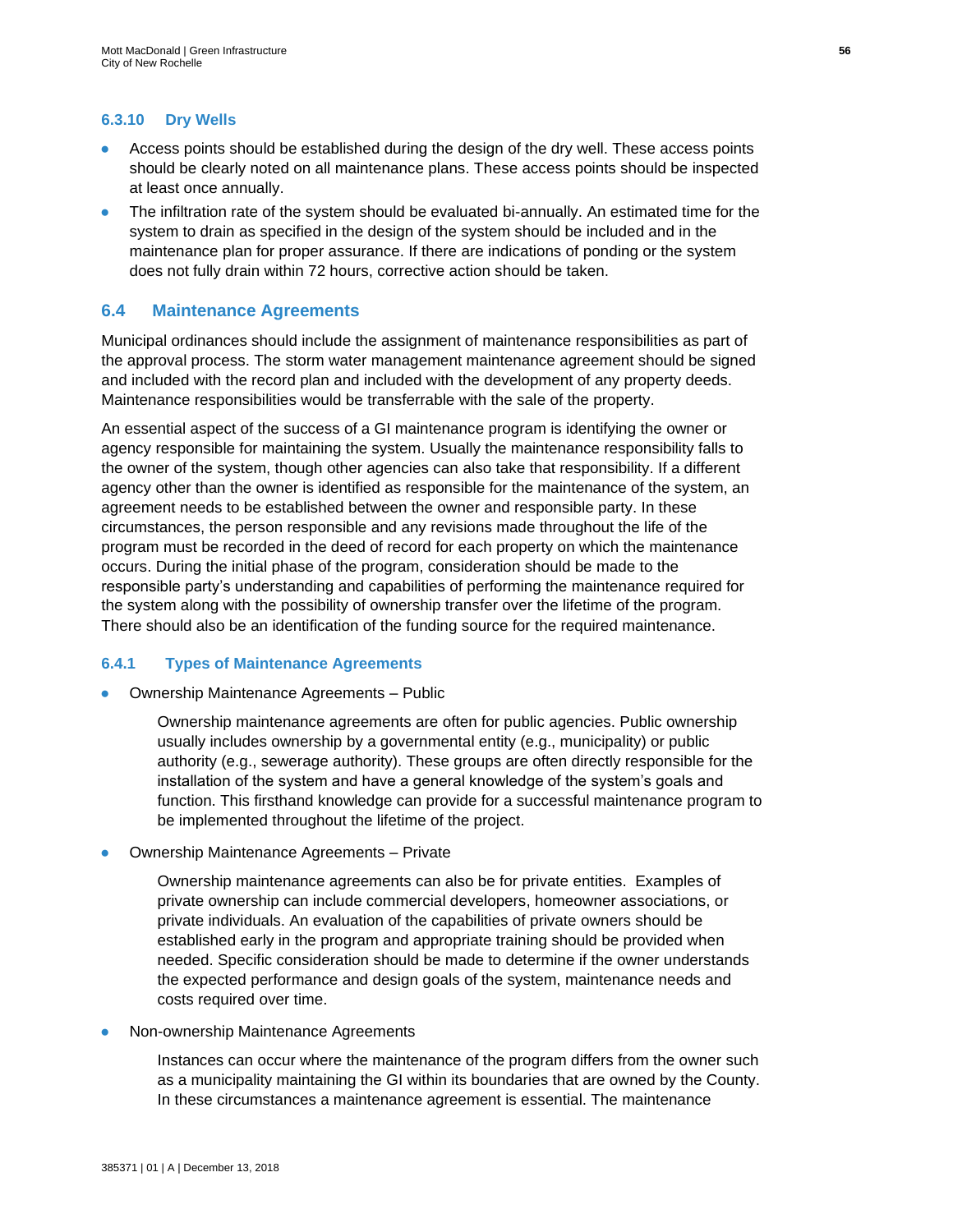agreement should include details on the types of maintenance to be performed and by whom, define access requirements, and identify details on the organization or individual responsible for the maintenance costs and eventual cost of replacement.

### **6.4.2 Enforcement of Maintenance Agreements**

The enforcement of maintenance agreements should be the responsibility of the government agency approving the design and implementation of the GI plan. Additionally, the person responsible for maintenance of a system shall make available, upon request by any public entity with administrative health, environmental or safety authority over the site, the maintenance plan, applicable agreements and documentation such as inspection logs. These government agencies described in the section above retain the right to access the property with which the GI practice is installed to verify that proper maintenance and upkeep is met. In instances where maintenance needs have not been met over time, the government agency is permitted to intervene and ensure the problems are corrected.

## **6.5 Recommendations**

The following recommendations related maintenance should be considered by the New Rochelle as part of the GI Implementation Program:

- Following the installation of GI, a maintenance plan should be adopted that highlights the following key points to serve as a guidance and supporting documenting for initiating any GI funding mechanism described in Chapter 9 of this report
	- o Maintenance requirements for GI
	- o Maintenance equipment requirements for GI
	- o Maintenance material requirements for GI
	- o Maintenance labor requirements for GI
- Establish a maintenance tracking system for new GI using GIS or another similar database.
- Maintenance on City projects should be budgeted and the responsibility assigned to the appropriate department with the understanding that if the department's staff are fully utilized, this may result in the need for additional man power through new hires or contracting the maintenance responsibilities to a contractor.
- Monitoring maintenance on private property would be undertaken by code enforcement.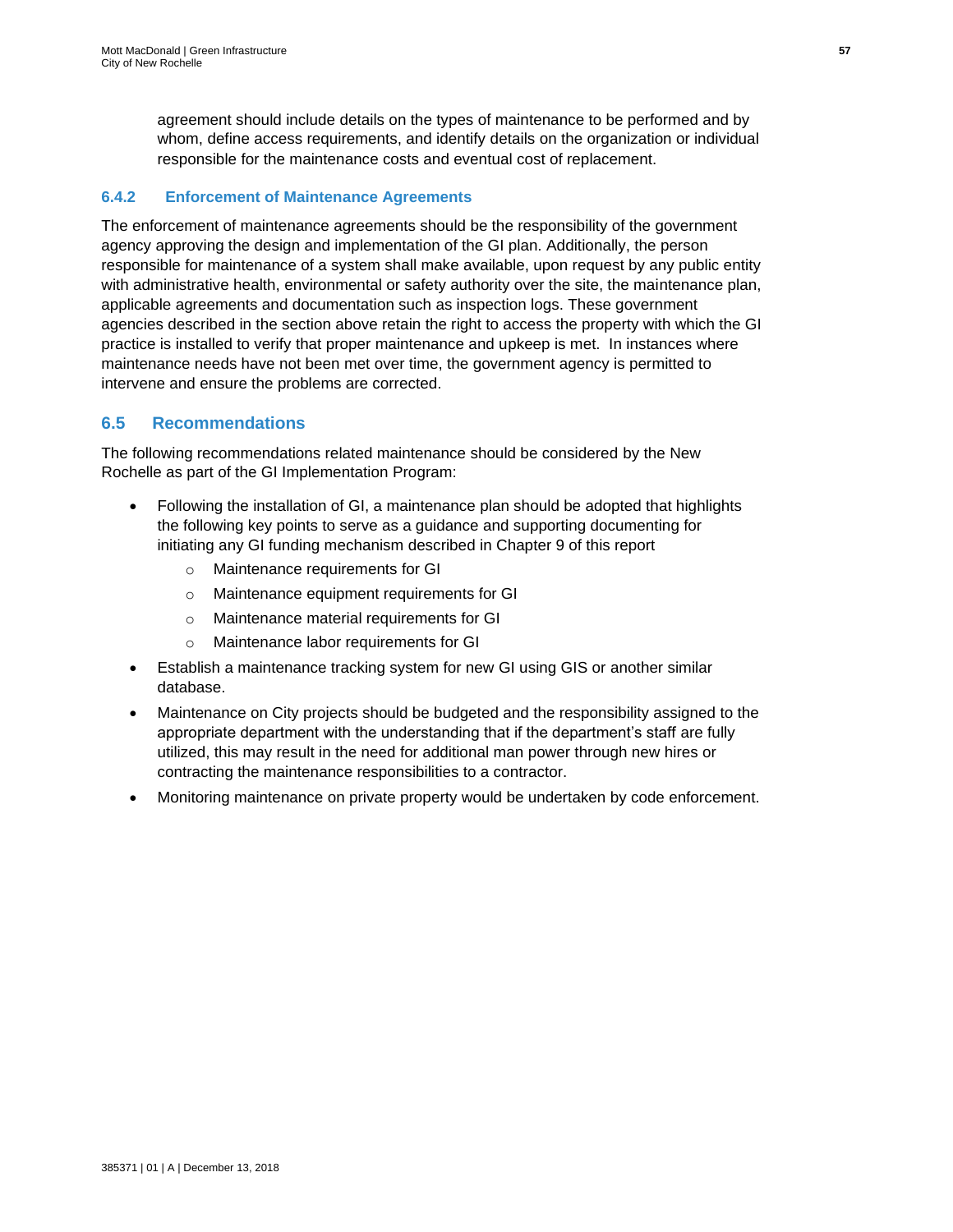## **7 Local Department Capabilities**

## **Overview**

New Rochelle has several existing departments that can utilize GI practices for stormwater management. This section provides a summary of those GI practices as well as suggestions for potential improvements to strengthen those programs. In addition, recommendations for new programs are provided to help the City further integrate the GI practices and to meet the Town's goals and objectives.

## **7.1 Department of Public Works**

The Department of Public Works (DPW) is the main department that are involved with operations and maintenance (O&M) of City's infrastructure.The DPW has several different divisions including:

- Bureau of Sewers & Drains
- Bureau of Engineering
- Bureau of Forestry
- **•** Bureau of Sanitation
- Bureau of Streets & Highways
- **Traffic Services Division**

#### **Bureau of Sewers & Drains Programs**

The Bureau of Sewers & Drains is responsible for maintenance, cleaning, and repair of sewer and drain lines, pump stations, catch basins, brooks and facilities. Maintenance responsibilities include:

- 192 miles of sewer pipe
- 87 miles of drainage pipe
- Over 5500 catch basins
- Over 5700 sewer and drainage manholes

The City of New Rochelle constantly works on improving the performance of the City-owned stormwater system and monitors privately-owned facilities including parking lots. Conditions of some 30 outflows discharging runoff waters to the Long Island Sound are checked, sporadically controlled, and some debris is intercepted to prevent pollution of receiving waters.

#### **Bureau of Engineering Programs**

The Bureau of Engineering performs all necessary engineering services regarding Public Works projects, capital improvements, and related projects. The Bureau of Engineering reviews plans submitted to the Planning and Zoning Boards, as well as reviews permit applications for construction within the right-of-way, including on curbs, sidewalks, sewers, or drain lines.

#### **Bureau of Forestry Programs**

The Bureau of Forestry is responsible for trees located with the public right of way, tree removal on private property, and tree planting within the right of way.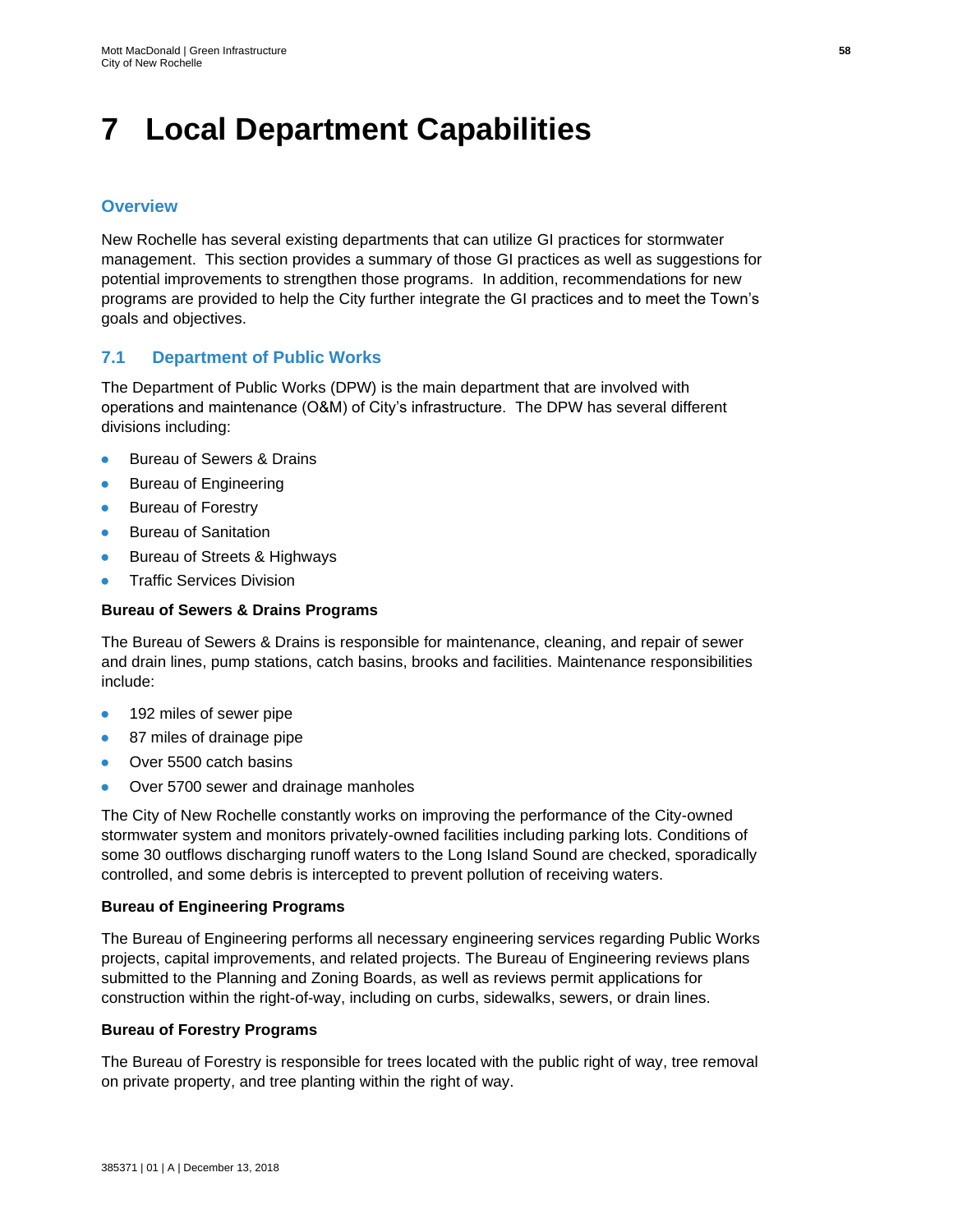### **Bureau of Sanitation Programs**

The Bureau of Sanitation is responsible for the collection of garbage, bulk trash and other refuse from:

- Private Residences
- Commercial establishments on a restricted basis
- City litter cans and baskets located in business areas
- Apartment buildings

Over 36,000 tons of garbage are collected each year and over 20,000 tons of material is recycled each year. Staff and equipment from this Bureau are also used to plow streets during snowfall

#### **Bureau of Highways & Streets Programs**

The Bureau of Highways & Streets is responsible for mechanical sweeping of streets, maintenance and repair of roads, construction and maintenance of parking lots and traffic dividers, collection of leaves, collection of residential yard waste, control of snow and ice, removal of dead animals, roadside maintenance, structural work, painting, etc.

#### **Traffic Services Division Programs**

The Traffic Services Division is responsible for the replacement or repair any road sign (STOP, Curve, etc.) and road name signs that are located along City streets.

## **7.2 Municipal Maintenance Capabilities**

To successfully implement a GI program, the City of New Rochelle must be able to maintain those GI improvements that they are responsible for the maintenance of. As previously mentioned, public ownership is ownership by a governmental entity (e.g., municipality), in this case the City of New Rochelle.

All maintenance personnel shall possess the appropriate training and experience to undertake the specific maintenance tasks required. Personnel operating equipment must be licensed and/or certified to operate said equipment. Personnel should be trained in the following:

- Basis description of purpose and function of GI infrastructure
- Major components of GI infrastructure
- Safety equipment and procedures
- Specialized training for inspection and maintenance tasks, on a case by case basis for certain GI measures, as required.

The manpower/labor, equipment, and resources required to maintenance GI is specific to the types of GI installed, and the quantity of GI infrastructure. Additionally, the list of maintenance equipment required is tied to the specific list of GI utilized. The following is a list of the most common equipment required for the municipality to maintain GI infrastructure:

- Jetting or vacuuming equipment
- Vacuum trucks
- **Mechanical Sweeper**
- **Mowing Equipment**
- **Trimming Equipment**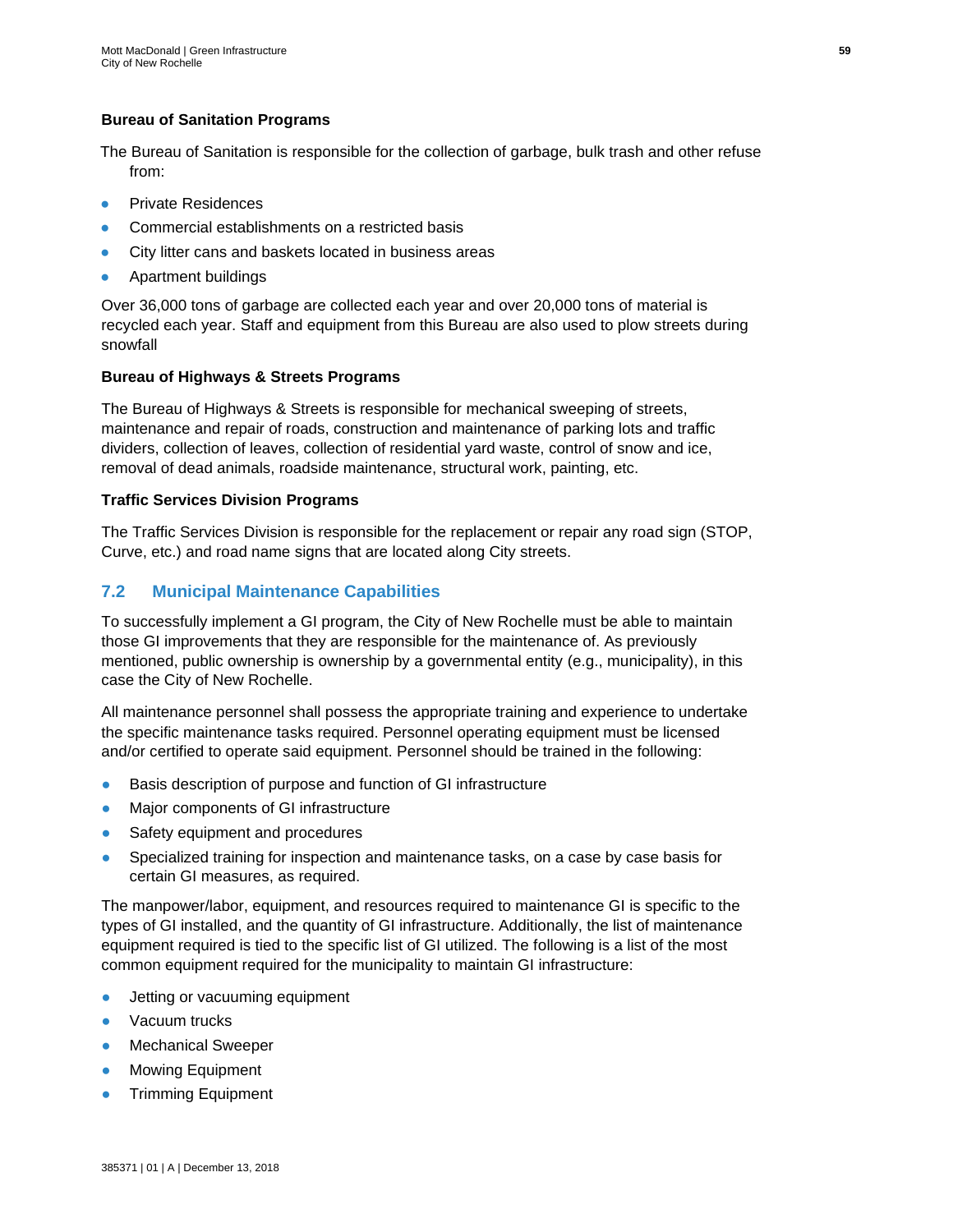- Vacuum sweeping equipment
- High pressure hosing equipment
- **Winterization of Cisterns**
- Small Backhoe/Mini-excavator
- **Leaf Blower**
- Wood Chipper
- **Hoses**
- Tools –Chainsaw, Hammer, Crowbar, Pliers, Rakes, Shovels, etc.

The following is a list of the most common materials required for the municipality to maintain GI infrastructure:

- **Clean Stone**
- **Sand**
- **Engineered Soil**
- **Replacement Vegetation**
- **Mulch**
- **Fertilizers and Pesticides**
- **Plastic Contractor Bags**
- **Cleaners**

Resources, and lack thereof, for maintenance of GI systems must be considered. The City can undertake short term GI maintenance, due to the limited GI infrastructure currently in place which would require few work hours and personnel to complete. However, as GI infrastructure is constructed, more staff, time (work hours) and resources will need to be devoted toward GI maintenance. Overtime, dedicated funding staff will be needed to ensure that resources for GI maintenance are available and are not diverted to other municipal functions and departments. Potential funding mechanisms for a dedicated funding staff for GI maintenance is described in section 9.4.

One such way to off-set the GI maintenance needs, as they grow in the long-term, is to enlist the help of volunteer organizations within the City. Additional methods for funding GI maintenance are described in section 9.4.

When utilizing City staff for GI maintenance, consideration should be given to the type of GI, its location and maintenance needs when assigning staff. For example, parks staff might be more experienced in vegetation management whereas the public works department are more experiences in sediment removal, and have the equipment needed to complete the work.

## **7.3 Recommendations**

The following recommendations related to land use and planning techniques should be considered by the City of New Rochelle as part of the Green Infrastructure Program:

● It is recommended that one department take the lead to integrate GI practices for stormwater maintenance within their current duties. This can be expanded on a yearly basis to include more departments and revised as needed with the understanding that if the department's staff are fully utilized, this may result in the need for additional man power through new hires or contracting the maintenance responsibilities to a contractor. Department capabilities may be contingent upon funding being made available.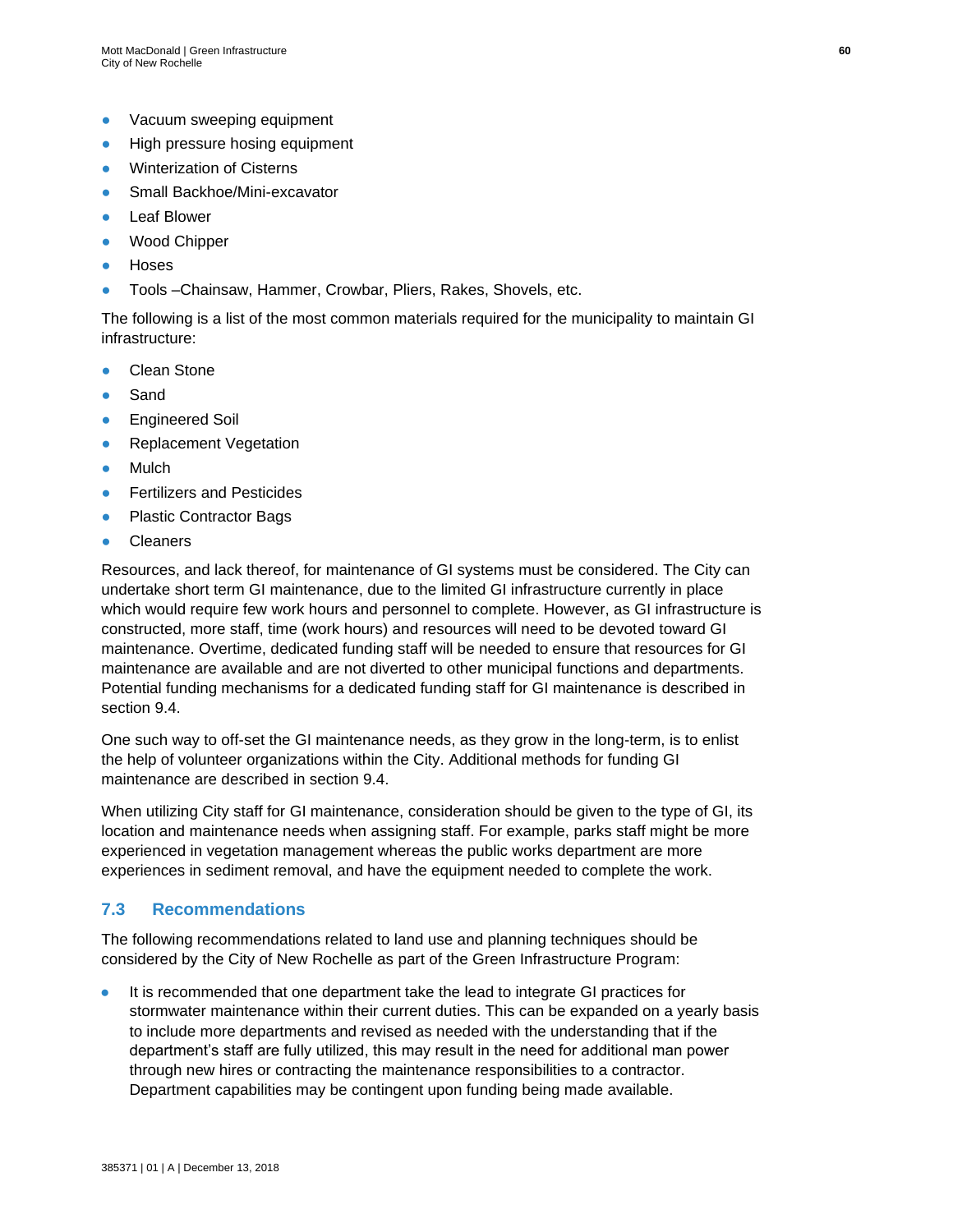- Administer and enforce code changes by municipal officials including but not limited to the zoning official, construction code official, city planner, and city engineer.
- Engineering Department to lead in the incorporation of the evaluation into City projects. This task may be assigned to consultants retained for larger projects.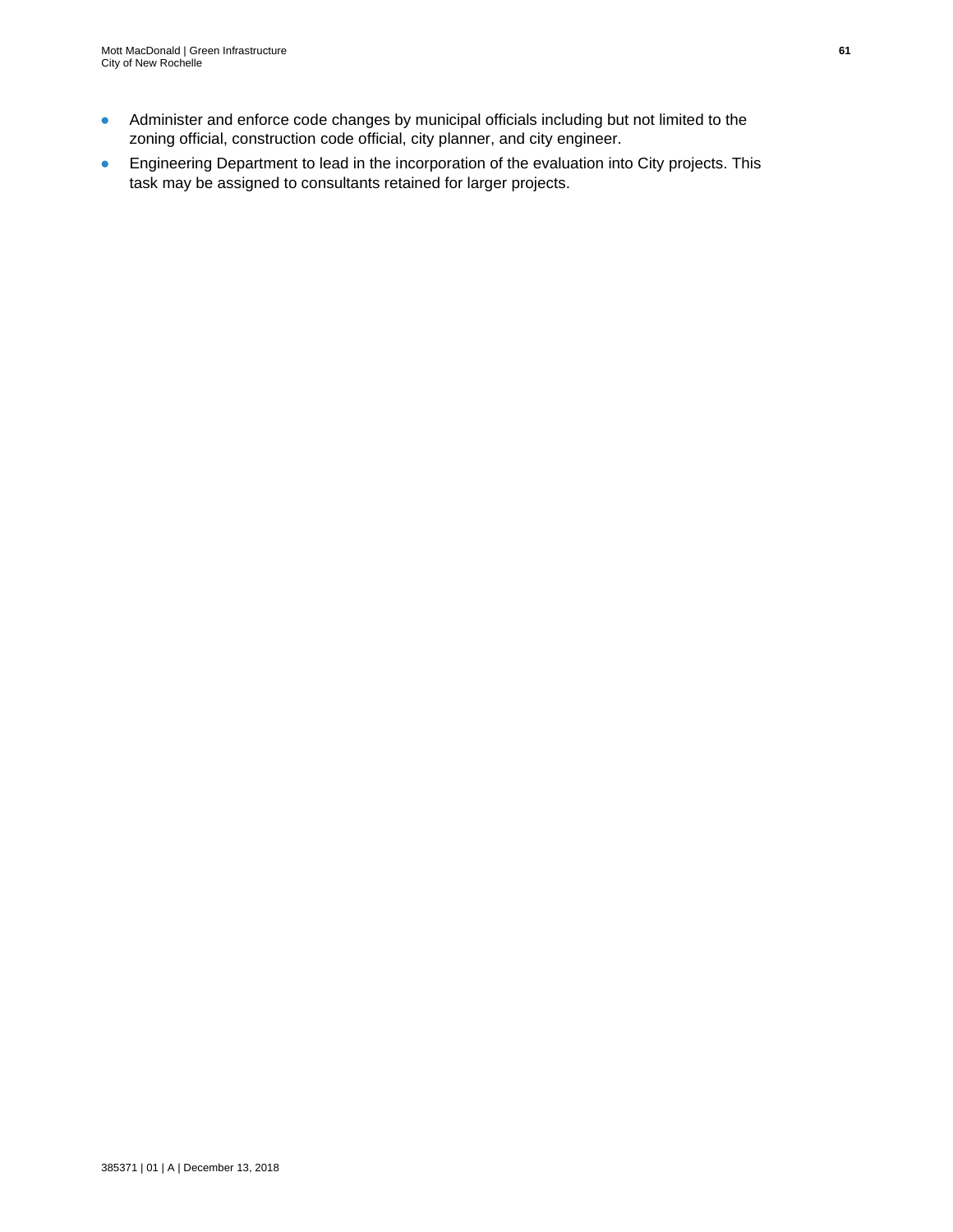## **8 Cost Benefit Overview**

## **Cost Benefit Overview**

A key benefit of GI is that it can effectively increase the overall capacity of an existing storm sewer system to improve resiliency during significant storm events. However, assessing benefits with a dollar amount does not represent a complete picture. To address this gap, a benefit analysis should consider some of the additional benefits that are unique to GI. Benefits that are most valuable to the community should be considered. For example, this may include:

- Improve air quality
- Reduce carbon emissions
- Reduce heat island effect
- Property value uplift
- Economic water quality
- **Energy savings**
- Recreational improvements
- Reduce surface flooding

The benefits with GI are extensive. However, it is not possible to place a monetary value on all of them. These intangible benefits should be identified and be incorporated into decision making processes.

The project cost of GI requires an assessment of capital, operation and maintenance, and replacement costs, often referred to as life-cycle costs. While initial construction costs are a starting point, they are just a small piece of the big picture. Operation and maintenance of a GI plan is a vital component for success and overall effectiveness, thus the associated costs must be considered. Planning, design, and construction services costs for GI must also be incorporated when determining total capital costs. While efforts should be made during planning, design, and construction to maximize the useful life of GI practices, eventual replacement will be necessary, therefore, costs for replacements must also be added to the analysis.

To determine GI life-cycle costs a time-frame must be selected to perform the analysis, typically ranging from 20 to 50 years. Capital costs are a one-time investment, while operation and maintenance and replacement costs are reoccurring items throughout the time-frame of the analysis. These costs should then be compared to the additional environmental, economic, and social benefits provided by GI when making decisions.

## **8.1 Capital Costs**

Capital costs are defined as the fixed, one-time expenses to bring a project to completion which include the cost of the land, construction, and design. Capital costs also typically include an appropriate contingency based on the planning or design level of the project. There is not a single way to represent capital costs for GI. Depending on the approach, one or a combination of the representations can be utilized throughout the cost benefit analysis. The following are common ways to represent capital costs for GI practices that have been used by others:

● Unit Cost per Square Footage of GI Practice (\$/SF GI Footprint)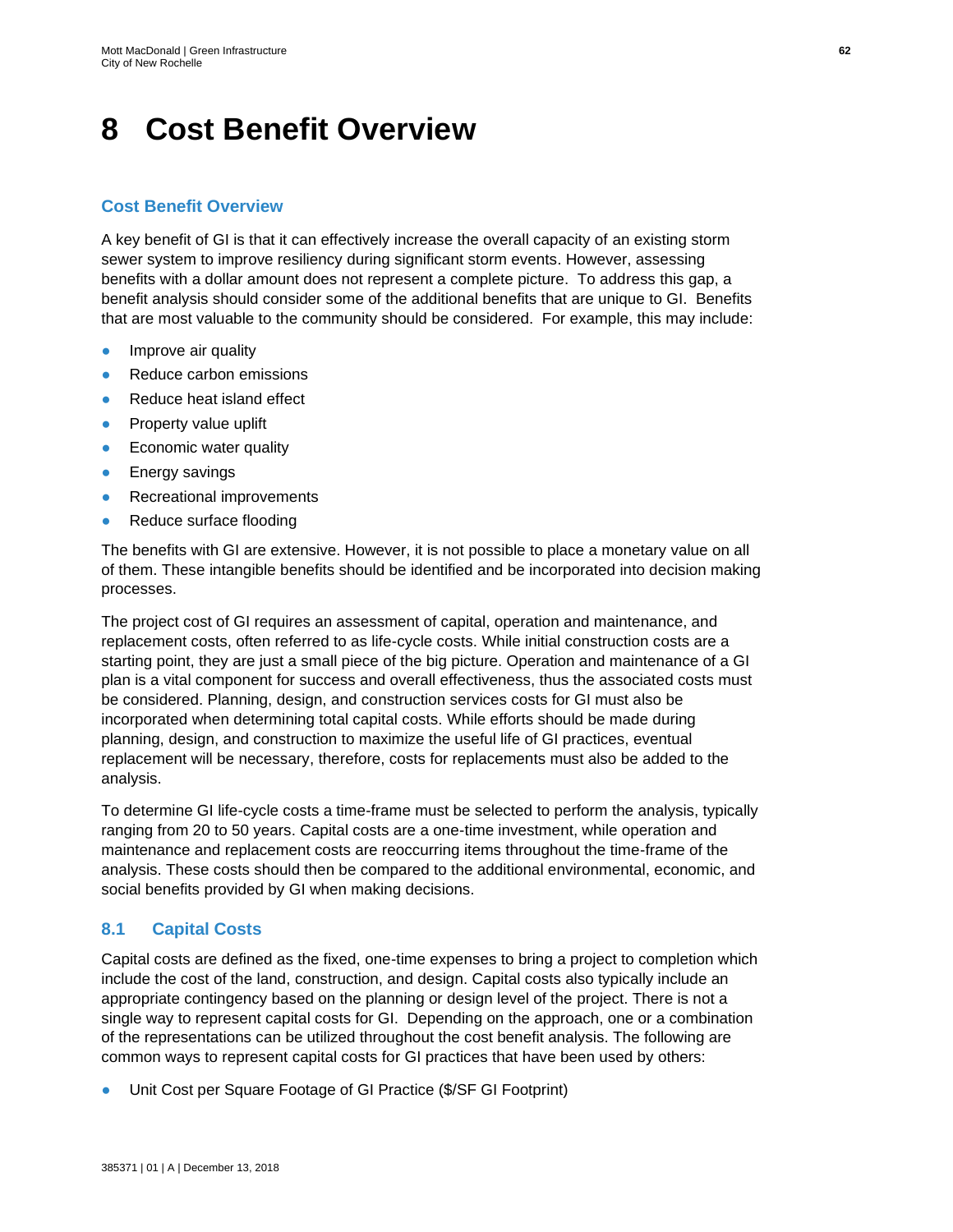- Unit Cost per Square Footage of Drainage Area Managed (\$/Acre Managed)
- Unit Cost per gallon of Stormwater Volume Captured (\$/Gal Captured)
- Unit Cost per gallon of Overflow reduced (\$/Gal OF Reduced)

The representations can be used for a comparison to gray infrastructure and other alternatives or to compare amongst different types of GI practices.

The unit costs of GI practices can vary based on location, site characteristics, amount of stormwater managed, and design limitations. For example, a bioretention system in front of a municipal building or in the center of town may need a more aesthetically pleasing appearance as compared to one that is hidden from public viewing even though they are designed to manage the same volume of stormwater. A more aesthetically pleasing system may require more design time to incorporate a visually appealing vegetative cover. Another example is a pervious paving system installed in an area with soils that drain poorly, which would require additional design features such as underdrains, compared to a pervious paving system installed in well drained soils. These factors should be considered while locating and assessing feasibility of GI and should be carried over into cost estimating.

| <b>GI Practice</b>                 | <b>Low Range Cost</b>                    | <b>High Range</b><br><b>Cost</b>         |
|------------------------------------|------------------------------------------|------------------------------------------|
|                                    | \$ <sup>1</sup> /Acre<br><b>Managed)</b> | \$ <sup>1</sup> /Acre<br><b>Managed)</b> |
| <b>Bioretention</b>                | \$299,000                                | \$449,000                                |
| Permeable Paving Systems           | \$232,000                                | \$348,000                                |
| <b>Enhanced Tree Pits</b>          | \$305,000                                | \$458,000                                |
| Green Roofs                        | \$792,000                                | \$1,200,000                              |
| <b>Infiltration Systems</b>        | \$132,000                                | \$198,000                                |
| <b>Combination of GI Practices</b> | \$248,000                                | \$371,000                                |

#### **Approximate Construction Costs for GI Practices**

Source: PWD Green Projects, Philadelphia, PA (Construction Costs)

*1 In 2017 dollars*

Refer to the following references for more detail regarding unit cost ranges for GI:

- The University of New Hampshire Stormwater Center
- San Francisco's LTCP Technical Memorandum No. 807
- The Center for Technology's Green Values National Stormwater Management Calculator

Diminishing returns for GI refers to a point at which the amount of rainfall captured becomes less cost-effective. Designing GI to capture large storm events is often less cost effective since there will be unused storage for most storm events. GI sized for the 2-year storm, for example, will utilize its full storage approximately once every two years on average. GI sized for even larger storms will utilize their full storage even less frequently. Usually, sizing GI for a larger design storm will increase the cost of the GI practice. Considering that most GI programs will not have unlimited funds and that additional storage for higher storm events will be utilized less frequently, it may be less cost effective than spending that same money on additional GI installations that are sized for smaller, more frequent storm events. A GI practice sized for 1.0" of rainfall would be sized to manage about 80% of the rain events in an average year, which may represent a good starting point for determining the point of diminishing returns.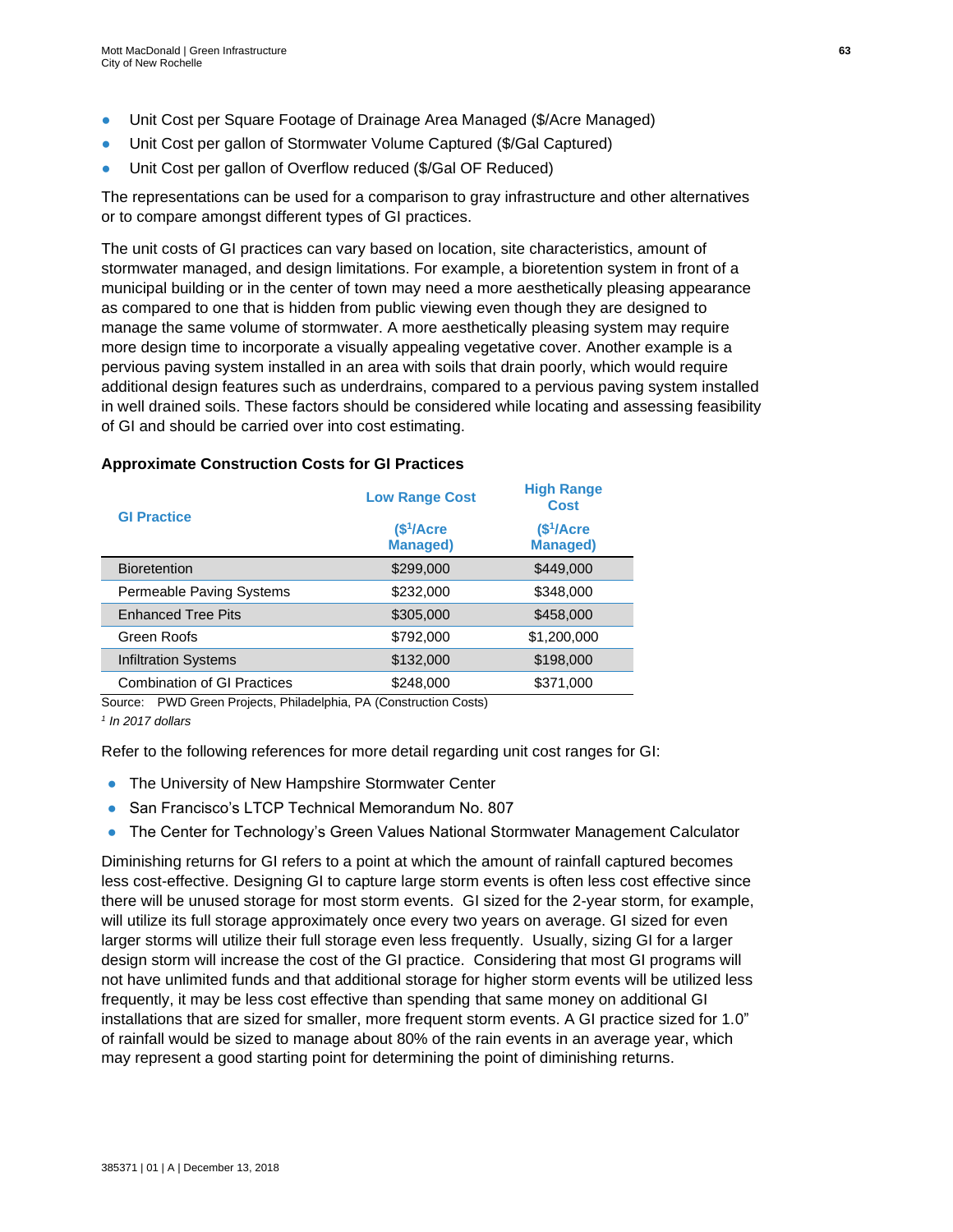## **8.2 Operation and Maintenance Costs**

As with all constructed infrastructure, operation and maintenance is necessary for installed GI practices to perform as designed. One approach will require a determination of total footprint of each GI practice being employed throughout the plan. As the footprint of each GI practice increases as more implementation occurs each year, the annual O&M costs of the entire GI program will increase accordingly. This must be accounted for to provide an accurate analysis for the desired time-frame.

#### **Typical Annual O&M Costs per GI Practices**

| <b>GI Practice Type</b>                                        | <b>Typical Annual O&amp;M</b><br><b>Cost (Cost/acres/yr.)</b> | <b>Typical Annual</b><br><b>O&amp;M Costs as a</b><br><b>Percentage of</b><br><b>Capital Cost (%)</b> |
|----------------------------------------------------------------|---------------------------------------------------------------|-------------------------------------------------------------------------------------------------------|
| Bioretention Systems <sup>1</sup>                              | \$2,250                                                       | 8                                                                                                     |
| Pervious Pavement, specifically<br>Porous Asphalt <sup>1</sup> | \$1,250                                                       | 4                                                                                                     |
| Vegetative Filter Strip <sup>2</sup>                           | \$1,250                                                       | 60                                                                                                    |
| Green Roof, specifically Extensive<br>Green Roof <sup>3</sup>  | \$5.250                                                       | 1                                                                                                     |
| Cisterns                                                       | Based on manufacturer<br>recommendations                      | N/A                                                                                                   |
| Grass Swales, specifically<br>Vegetated Swale <sup>1</sup>     | \$1,000                                                       | 6                                                                                                     |
| Infiltration Basin <sup>2</sup>                                | \$600                                                         | 20                                                                                                    |
| Sand Filter <sup>1</sup>                                       | \$3,000                                                       | 19                                                                                                    |

Sources:

<sup>1</sup>Houle et al, "Comparison of Maintenance Cost, Labor Demands, and System Performance for LID and Conventional Stormwater Management," *Journal of Environmental Engineering* July 2013: 932-938.

<sup>2</sup>State of Delaware and DNREC, "Appoquinimink River Watershed Plan" February 2011

<http://www.dnrec.delaware.gov/swc/wa/Documents/AppoPCSdocs/Appendix%20E%20-%20Cost%20Calculations.pdf> <sup>3</sup>A Report of the United States General Services Administration "The Benefits and Challenges of Green Roofs on Public [and Commercial Buildings" May 2011](file:///C:/Users/gou77771/Desktop/GI%20Guidance%20for%20CSO%20Permitees_Draft_20170209/A%20Report%20of%20the%20United%20States%20General%20Services%20Administration) 

[https://www.gsa.gov/portal/mediaId/158783/fileName/The\\_Benefits\\_and\\_Challenges\\_of\\_Green\\_Roofs\\_on\\_Public\\_and\\_](file:///C:/Users/gou77771/Desktop/GI%20Guidance%20for%20CSO%20Permitees_Draft_20170209/A%20Report%20of%20the%20United%20States%20General%20Services%20Administration) [Commercial\\_Buildings](file:///C:/Users/gou77771/Desktop/GI%20Guidance%20for%20CSO%20Permitees_Draft_20170209/A%20Report%20of%20the%20United%20States%20General%20Services%20Administration)

Since there are variations in GI design and local conditions that affect operation and maintenance, a bottom-up cost estimate for annual operation and maintenance should be performed. This approach should evaluate the operation and maintenance procedures, length and frequency for each procedure as well as local material, equipment, and labor costs.

## **8.3 Replacement Costs**

Once a GI practice reaches the end of its useful life, many of the components will need to be rehabilitated or replaced. The lifetime expectancies can vary based on design and location.

### **Typical Life Expectancy Ranges for GI Practices**

| <b>GI Practice Type</b>              | <b>Life Expectancy (years)</b> |
|--------------------------------------|--------------------------------|
| Bioretention <sup>4</sup>            | 30                             |
| Pervious Pavement <sup>4</sup>       | 30                             |
| Vegetative Filter Strip <sup>4</sup> | 30                             |
| Green Roof <sup>4</sup>              | 30                             |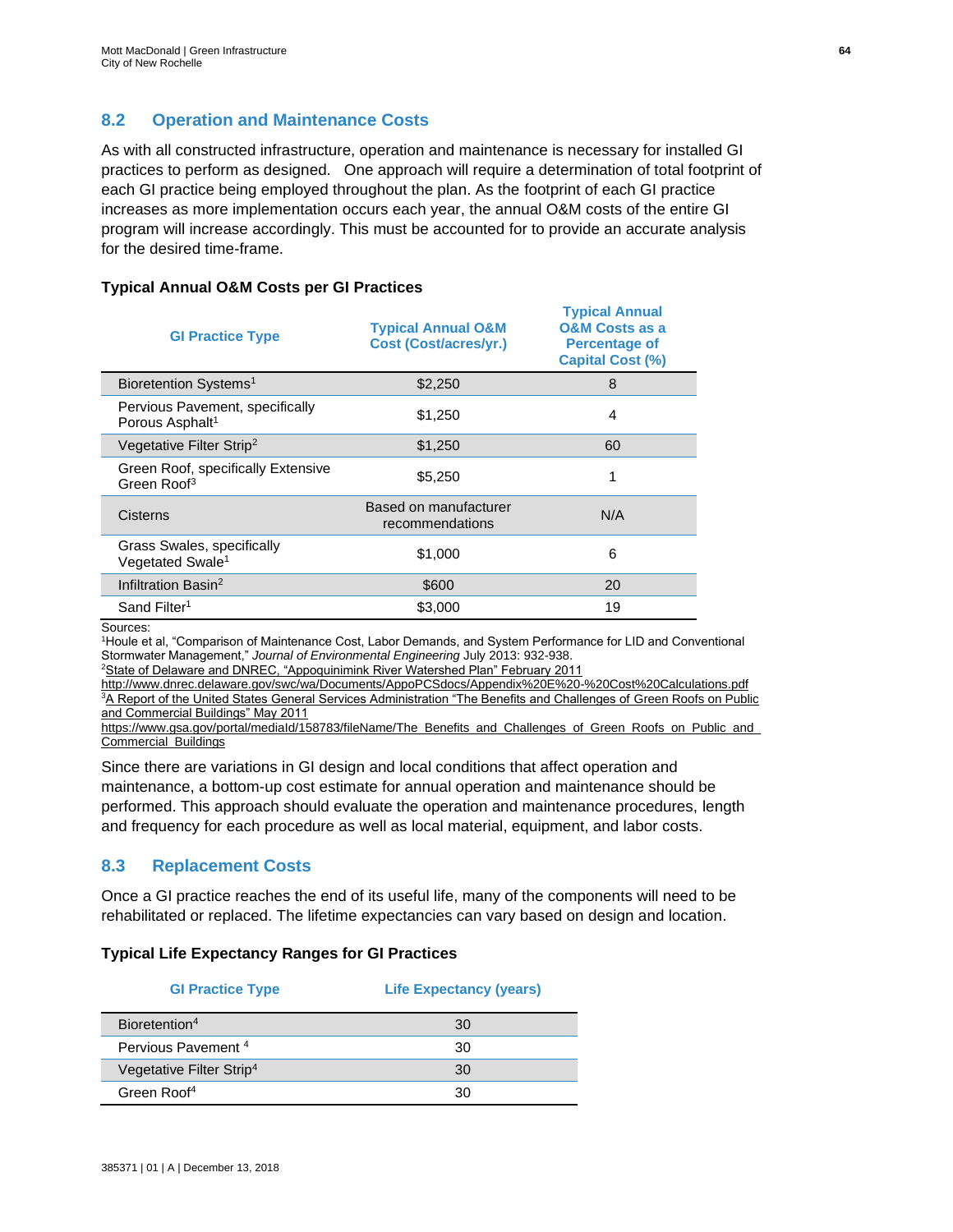| <b>GI Practice Type</b>          | <b>Life Expectancy (years)</b>                           |
|----------------------------------|----------------------------------------------------------|
| Cistern <sup>5</sup>             | 20-50 depending on material<br>type                      |
| Tree Plantings <sup>4</sup>      | 40                                                       |
| Grass Swales <sup>4</sup>        | 30                                                       |
| Infiltration Basins <sup>4</sup> | 30                                                       |
| Sand Filters <sup>6</sup>        | Filter media needs to be<br>replaced about every 5 years |
| Drv Wells                        | 15                                                       |

#### **Sources:**

*4 "Save the Rain Program, GI Maintenance Manual" Onondaga County, NY April 2013.*

*<sup>5</sup>Environmental Services City of Portland "Cisterns" July 2006 [https://www.portlandoregon.gov/bes/article/127468.](https://www.portlandoregon.gov/bes/article/127468)*

*6 Urbonas, Ben R. "Stormwater Sand Filter Sizing and Design a Unit Approach" http://uwtrshd.com/assets/sand-fltpaper.pdf*

*<sup>7</sup> Maine Department of Environmental Protection "Maine Stormwater Management Design Manual, Technical Design Manual Volume III" May 2016 http://www.maine.gov/dep/land/stormwater/stormwaterbmps/vol3/chapter6.pdf*

#### **8.4 Marginal Costs of Green Infrastructure**

The difference in cost with replacing a conventional component of a project with GI (e.g. permeable asphalt instead of conventional) is known as the marginal cost. Since the marginal cost is lower than the cost to perform a standalone project, incorporating GI as part of other construction projects can provide a cost-effective approach to implementation. In determining the cost effectiveness, it is important to include the benefits associated with the GI component of the project. Thus, one would compare the marginal cost of the GI component to the benefits achieved from the GI component of the project. In such a comparison, the benefits achieved compared to those costs will likely be significantly higher than the benefits achieved compared to the cost of a separate standalone GI project. In fact, the monetary value of the benefits may exceed the marginal cost of the GI project when it is incorporated into another construction project.

The following are examples of how GI can be incorporated as part of other construction projects and required capital improvements:

- Paving a parking lot with permeable asphalt rather than conventional asphalt
- Replacing antiquated pedestrian walkways with a pervious paving system (pervious concrete or interlocking pavers) rather than conventional concrete
- Integration of GI within sidewalks/roadways when streets are replaced during water main and sewer replacement projects
- Integration of GI into state department of transportation plans for new/replacement pedestrian areas and roadways
- Upgrading a street with integrated GI such as tree pits, bioretention, and permeable paving systems rather than a conventional street replacement
- Utilizing bioretention curb bump-outs as a traffic calming strategy
- Constructing a bioretention basin rather than a conventional detention basin
- Incorporating small-scale bioretention features into park improvements
- Utilizing native landscaping and soil amendments for a proposed open space
- Replacing an antiquated roof with a green roof rather than traditional roof replacement
- Enhancing an existing tree pit to capture more stormwater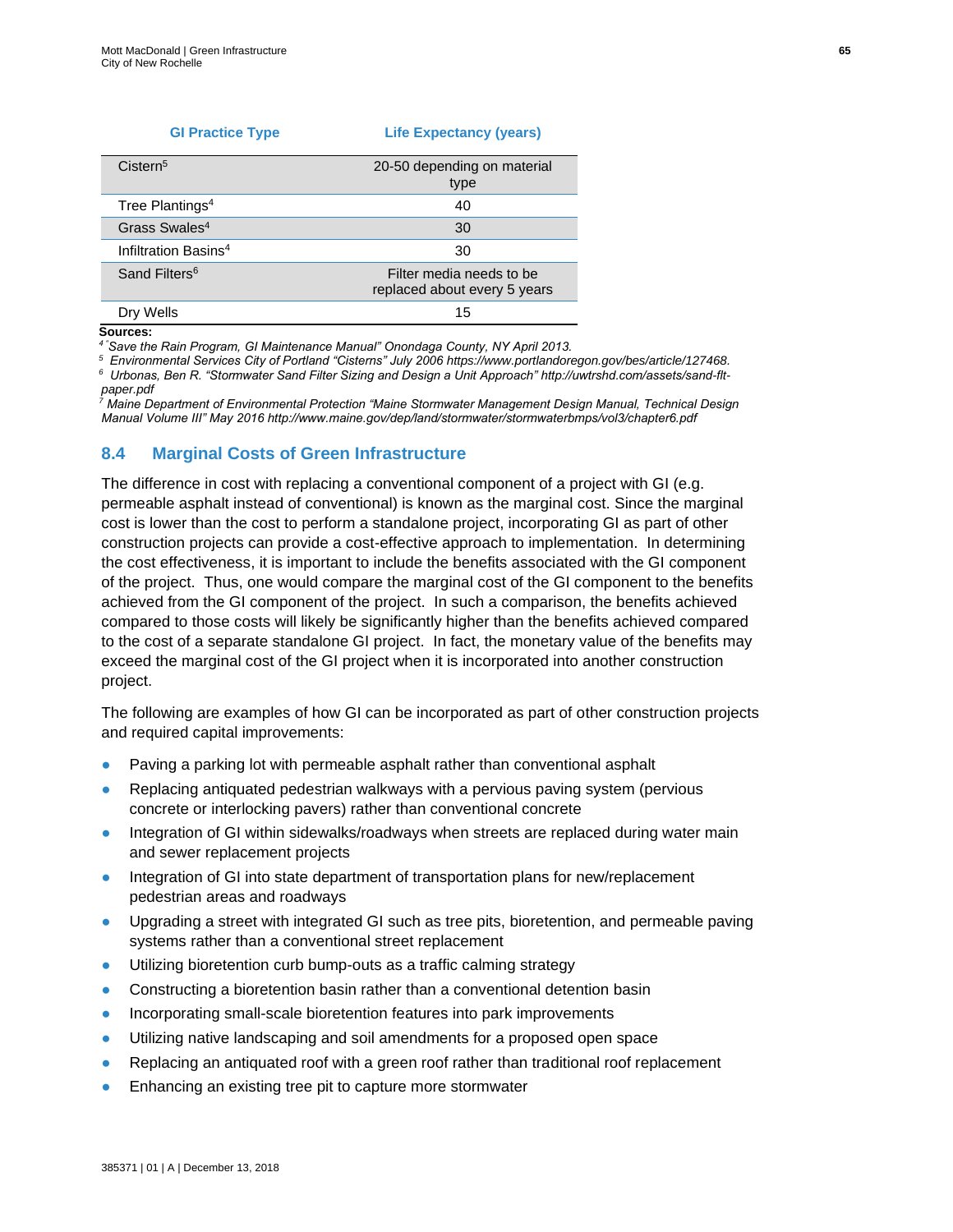The Milwaukee Metropolitan Sewer District (MMSD) Regional GI Plan compared the costs of installing GI practices in lieu of conventional replacements to installing as stand-alone projects. For green roofs, the marginal cost was estimated to be 43% of the stand-alone cost. For bioretention and porous pavement, marginal cost was estimated to be 70% of the stand-alone cost.

The Case Study for the City of Lancaster, Pennsylvania concluded that the marginal cost for including GI in a 25-year implementation plan is estimated to be \$77 million compared to the stand-alone estimation of \$141 million. In other words, incorporating GI into other construction projects could reduce the cost of implementing the plan by 45%.

#### **Economies of Scale**

Economies of scale is a concept where cost savings can be achieved as the scope of construction increases. In construction, some examples are the ability to purchase materials in bulk, reducing number of mobilizations, and improving efficiency of labor. As savings can be achieved through incorporating GI into other capital improvements, savings can also be gained as GI practices are implemented on a larger scale. A single GI practice will have a small effect on storm water volume reduction, however, many practices installed throughout a storm sewer system can have a cumulative effect, resulting in a significant impact on volume reduction. Thus, GI installed as part of a long-term control for stormwater volume reduction will likely see the benefits of economies of scale due to the need for large scale implementation. Additionally, GI is a relatively new endeavor and may be unfamiliar to contractors. As familiarity rises amongst contractors, construction costs of GI may potentially decline.

#### **8.5 Benefits of Green Infrastructure**

The benefits associated with GI can either be economic, social, or environmental. Simply comparing the capital costs of green vs. gray infrastructure does not provide the complete picture for decision makers, the public, and ratepayers. The numerous added benefits of GI are expansive; however, many can be difficult to assign a dollar value. The collection of these benefits is known as the triple bottom line (TBL).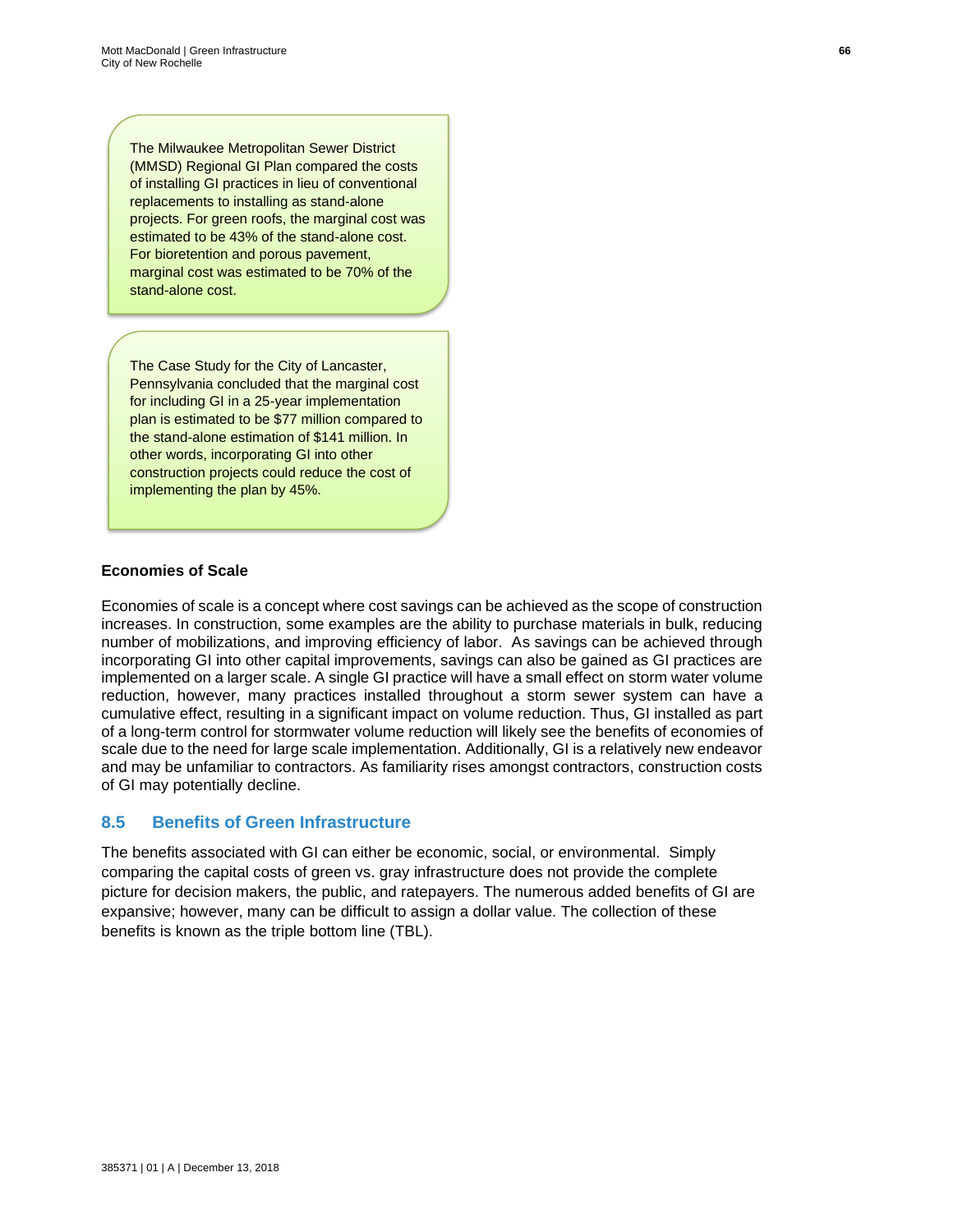

#### **Triple Bottom Line Analysis**

A TBL analysis is a crucial component in making an informed decision. The TBL benefits will benefit the overall community and the ratepayers. It is important that the TBL benefits be examined in the decision-making process for GI. Below is a list of benefits expected with GI implementation. This list is not intended to be exhaustive, and local communities may identify additional TBL benefits that they may want to quantify:

## Economic

- Reduces energy usage for heating and cooling
- Increases property values
- Increases rent or lease prices
- Increases retail sales
- Creates "green" jobs
- Optimizes scale of gray or traditional infrastructure

#### **Social**

- Improves aesthetics and quality of life
- Increases recreational opportunities
- Reduces noise pollution
- Promotes public cohesion and education
- Increases urban green spaces
- Reduces stress
- Reduces urban heat island effect

#### **Environmental**

- Improves water quality by reducing pollutant loadings
- Improves air quality
- Reduces carbon emissions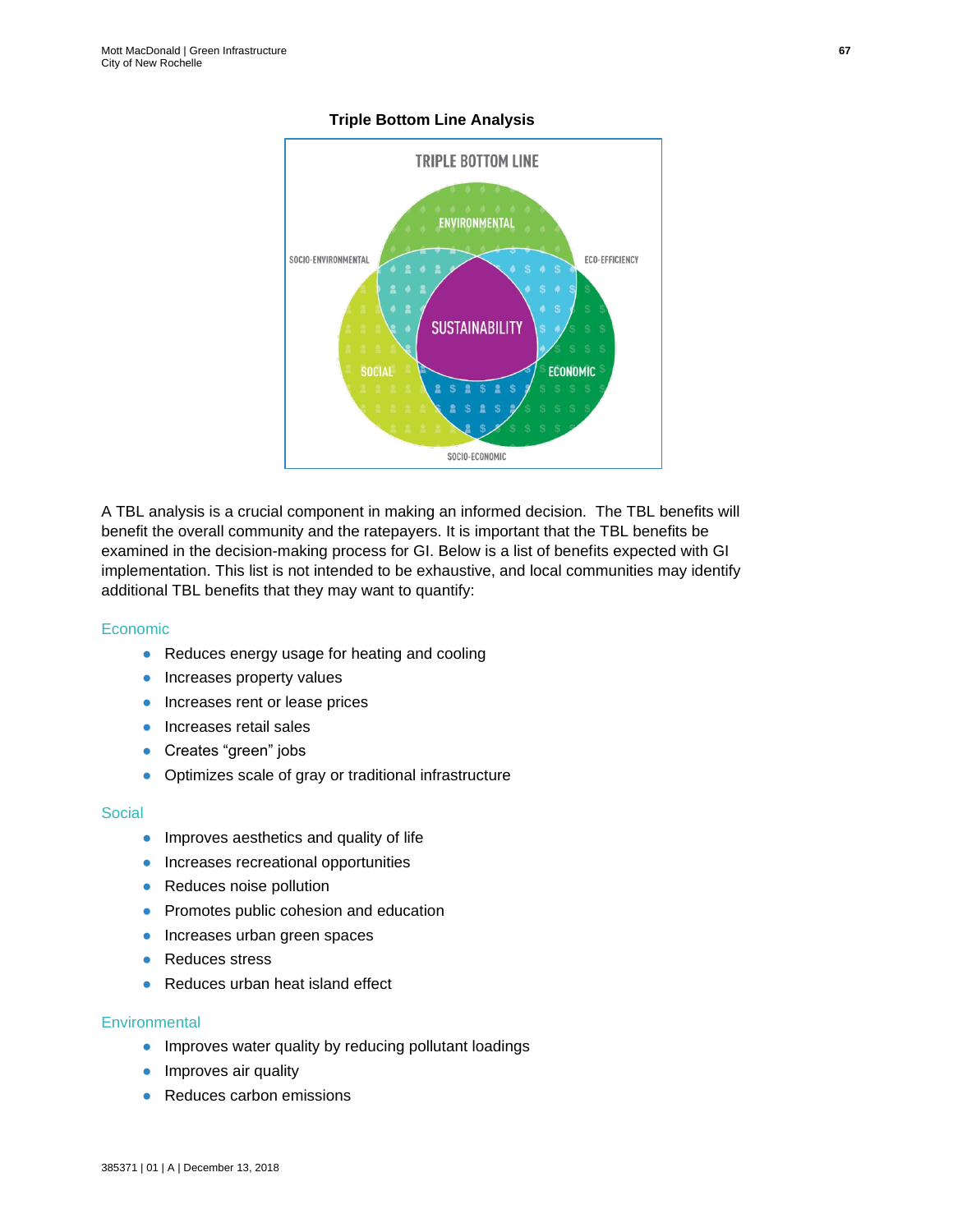- Increases groundwater recharge
- Reduces surface and basement sewage flooding
- Reduces salt use (permeable paving systems impeded frost layers forming)
- Provides wildlife habitat

There are several benefit calculation methods, as well as, different calculation software commercially available to help quantify TBL benefits. It is encouraged to become familiar with the available software and calculation methods. One example, is the Envision™ framework which is becoming an increasingly used and industry-wide approach to evaluating TBL benefits. Utilizing this defined rating system allows users to evaluate a project according to a common sustainability framework. Then TBL companion software to Envision™, such as AutoCase or other examples, may be used to quantify the associated TBL benefits. In some cases, custom calculations may need to be used specific to the local community. Representing these benefits as a monetary value can vary in complexity and may first require a general approach:

#### **Step 1: Quantify the Benefit**

- Calculate the quantity of the benefit, typically on an annual basis. For example:
	- Volume of stormwater reduced each year
	- Number of GI related jobs created each year
	- Number of acres of impervious area managed by GI
	- Number of acres of GI practices to be implemented
	- Acres of increased urban green spaces

#### **Step 2: Determine Procedure to Monetize the Benefit**

- Determine the procedures for calculating the monetary value of the benefit. For example:
	- The economic value of increased jobs
	- Reduction in air pollution and carbon emissions costs
	- Reduction in cost damages from reduced surface and basement sewage flooding
	- The social value of increased green spaces

#### **Step 3: Calulate the Monetary Value of the Benefit**

- Using the information determined in steps 1 and 2, a monetary value can be estimated. As discussed, commercial software is available to calculate monetary values of the TBL benefits or manual calculations can be performed.
- A summary of the overall TBL benefits, both monetized and non-monetized, where applicable, should then be provided.

A variety of benefits should be evaluated to accurately depict the monetary benefits that can be seen with the implementation of GI. While addressing computation methods for all the benefits listed is beyond the scope of this guidance document, assessment of the following benefits is suggested and is discussed below.

## **8.5.1 Air Quality Improvement and Carbon Emissions**

GI, most notably vegetated practices, can sequester carbon and remove air pollutants from the air. This removal of air pollutants such as carbon monoxide (CO), carbon dioxide  $(CO<sub>2</sub>)$ , sulfur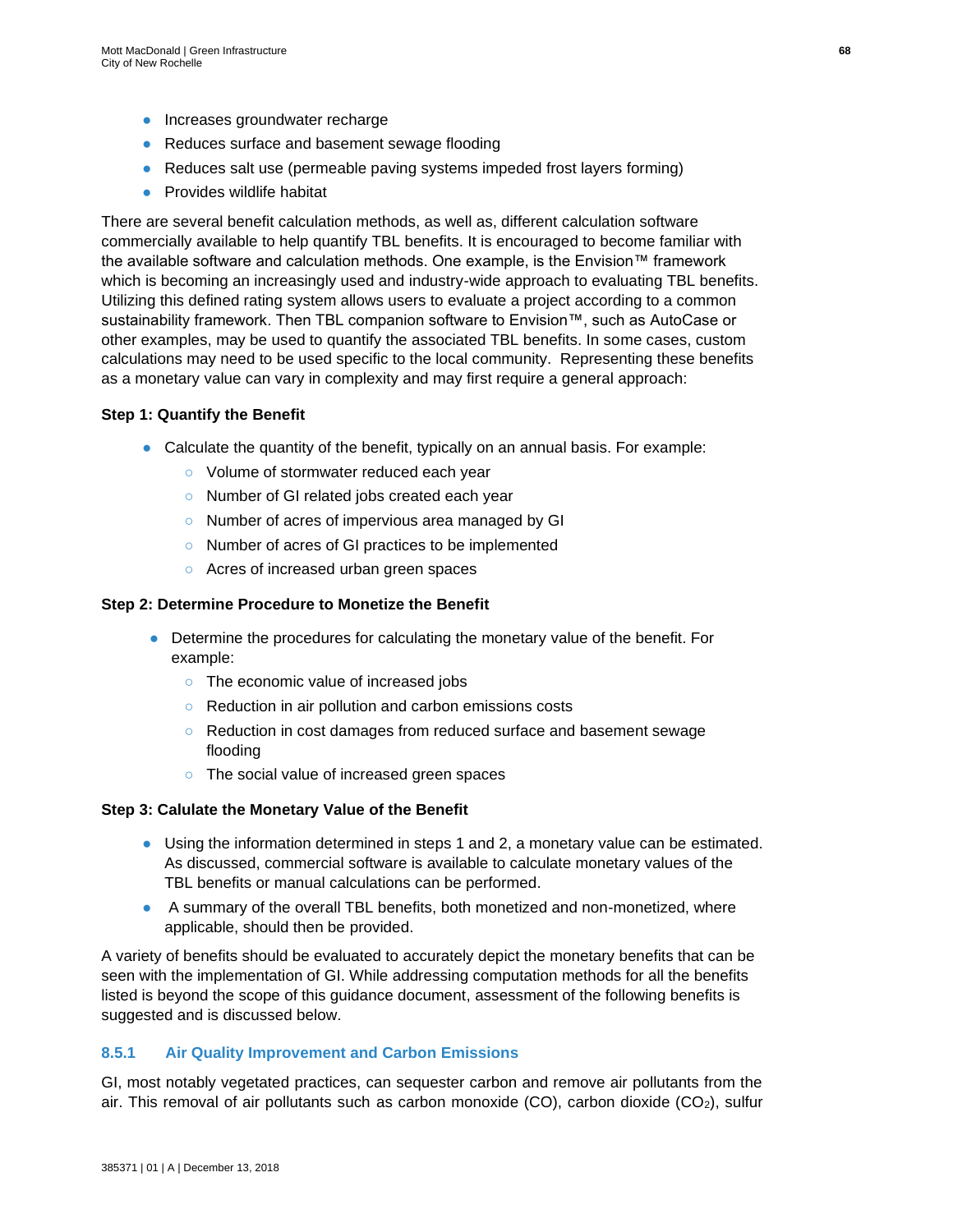dioxide (SO<sub>2</sub>), nitrogen dioxide (NO<sub>2</sub>), ozone (O<sub>3</sub>), and fine particulate matter with diameters 2.5 micrometers of less (PM2.5) provides environmental and social benefits. Additionally, GI can provide reductions in energy usage by reducing surrounding air temperatures or providing insulation, thus resulting in avoided electricity, natural gas, propane, and diesel; which also contribute to reductions in carbon and air pollutant emissions and improvement in air quality.

## **8.5.2 Heat Island Mortality Reduction**

GI can reduce temperatures in urban environments by replacing impervious covers with vegetation. The reduction in heat can be estimated as well as the avoided deaths over the length of the project from the heat reductions. Utilizing the EPA's Value of Statistical Life (VSL) Method which assigns value to lives saved, a financial benefit can be determined.

## **8.5.3 Recreational Use Benefit**

GI projects that provide additional green space for recreational use provide an added social benefit to the community. By estimating the increased total user days after implementation and multiplying this value with the Willingness to Pay (WTP) of users, a benefit can be calculated. Upon implementation, these numbers can be improved with actual survey data or site specific recreational usage data. It should be noted that only GI that increases recreational usage should be quantified. For example, bioretention in a parking lot island does not increase recreational space.

## **8.5.4 Property Value Uplift**

Managing runoff from impervious surfaces and improving aesthetics can provide an increase in property value; an economic benefit to the community. To assess property value increase, the following information needs to be obtained:

- **City population**
- Average persons per household
- Average property value
- Total acres of GI
- Total acres of city area

This information can be used to determine a scaling factor represented as a ratio of GI practice footprint to city area. Double counting of value uplift can occur when accounting for other TBL benefits, so accounting for this appears to be standard procedure when performing this calculation. Others have assumed a 50% discount rate in the property value uplift calculation to avoid double counting.

## **Summary of Impacts on Property Prices from LID (GI) Projects**

| <b>Reference</b>               | Uplift Value from 100% Low Impact (GI Design |                 |             |  |
|--------------------------------|----------------------------------------------|-----------------|-------------|--|
|                                | Low                                          | <b>Expected</b> | <b>High</b> |  |
| Ward et. al. (2008)            | 3.5%                                         | 4.3%            | 5.0%        |  |
| Shultz and Schmitz (2008)      | 0.7%                                         | $1.1\%$         | 2.7%        |  |
| Wachter and Wong (2006)        | ۰                                            | 2.0%            |             |  |
| Anderson and Cordell<br>(1988) | 3.5%                                         | 4.0%            | 4.5%        |  |
| Braden and Johnston<br>(2003)  | 0.0%                                         | 2.5%            | 5.0%        |  |

Source: <Insert Notes or Source>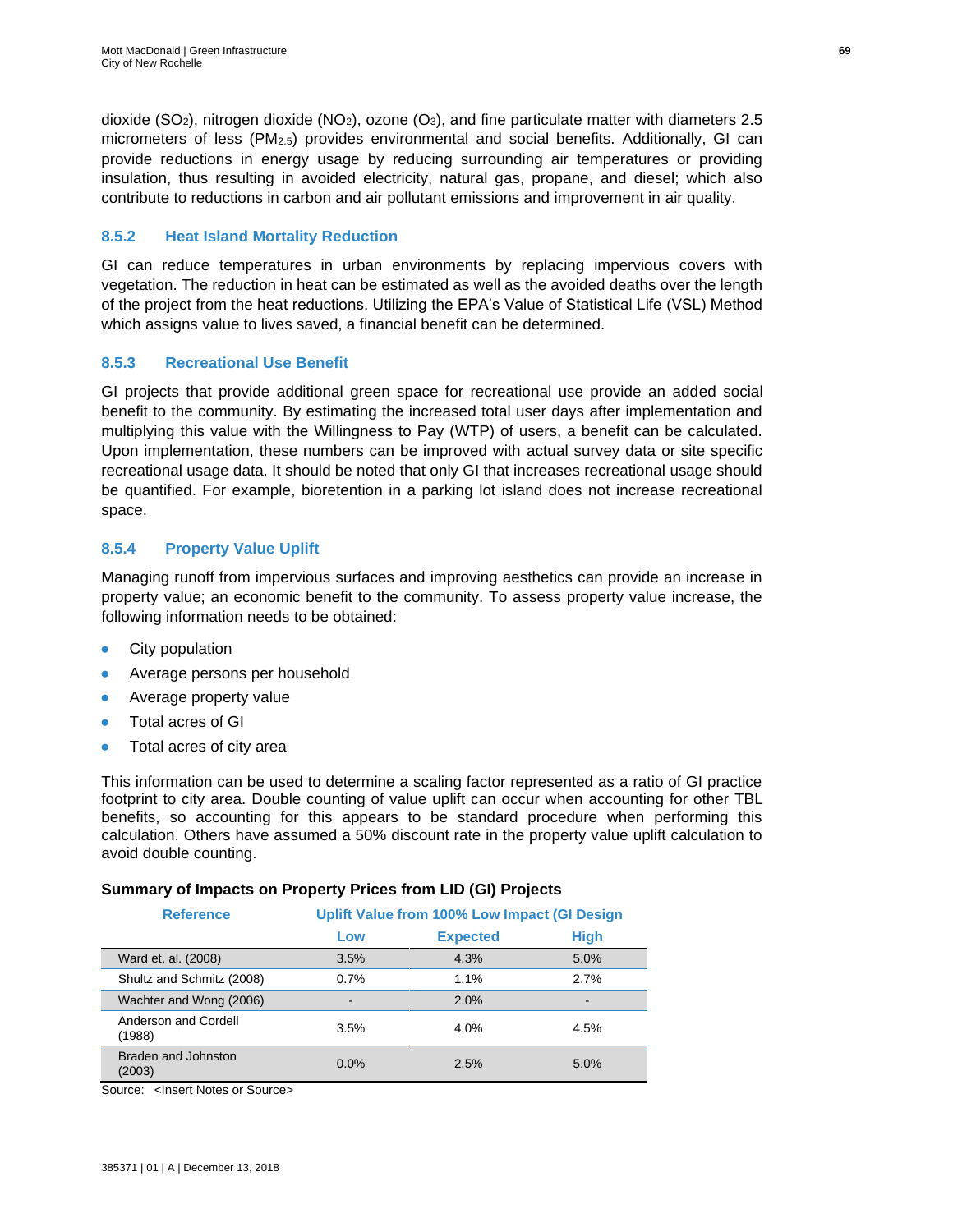As an example: A City of 100,000 people and 2.6 person per household = 40,000 households. Let's assume an average property value of \$100,000. If there is 10 acres of GI in the 100-acre city area this would give a scaling factor of 10%. For a property uplift factor of 2.5% and a 50% possible double counting the uplift is 1.25%. The calculation would be:

 $40,000 * $100,000 * 10\% * (2.5\% * 50\%) = $5,000,000$ 

## **8.5.5 Water Quality Treatment**

As stormwater runs over different surfaces (fertilized lawns, roadways, parking lots, etc.) it gathers anthropogenic pollutants (e.g. phosphorus from fertilizer application, oils, greases, metals, etc.) along with naturally occurring pollutants (e.g. soil or total suspended solids). Properly designed GI mimics natural hydrologic processes that can reduce some of these pollutants. The removal potential for each pollutant will vary for different kinds of GI practices. Further, pollutant removal potential can also vary based on site-specific conditions such as rainfall patterns, local soil conditions, and design components.

GI practices provide multiple mechanisms to remove pollutants including, but not limited to: sedimentation and filtration, sorption and precipitation, biological degradation, and vegetative uptake.

## **Sedimentation and Filtration**

Sedimentation is a process driven by gravity that settles suspended particles out of the water. Filtration removes particles through a physical process that only allows the passage of water and certain sized particles. Several parameters such as particle size, detention time, and filter material (e.g. bioretention media, stone, soil) have effects on removal potential. The pollutants targeted are:

- Total Suspended Solids (TSS)
- Metals, organics, and pathogens absorbed to soil particles (e.g. polychlorinated biphenyls (PCBs))
- Suspended phosphorus

## **Sorption and Precipitation**

Sorption encompasses adsorption (physical process of molecules adhering together) and absorption (process of molecules entering another substance). Whereas precipitation is a chemical process where a solid emerges from water. Factors within the GI practice such as pH, chemical and organic content, and available treatment surface areas can have effects on removal potential. The pollutants targeted are:

- Dissolved metals and organics
- Orthophosphate
- **Ammonia**
- Pathogens

## **Biological Degradation**

Biological degradation involves any microbial process that breaks down organic and inorganic compounds found in stormwater runoff. Examples include nitrification and denitrification processes within the GI practice soil profile. Factors that influence the removal capabilities of microbial communities are oxygen concentrations, available nutrients and organic material, temperature, and salinity (e.g. influenced by road salting or in tidal areas). The pollutants targeted are: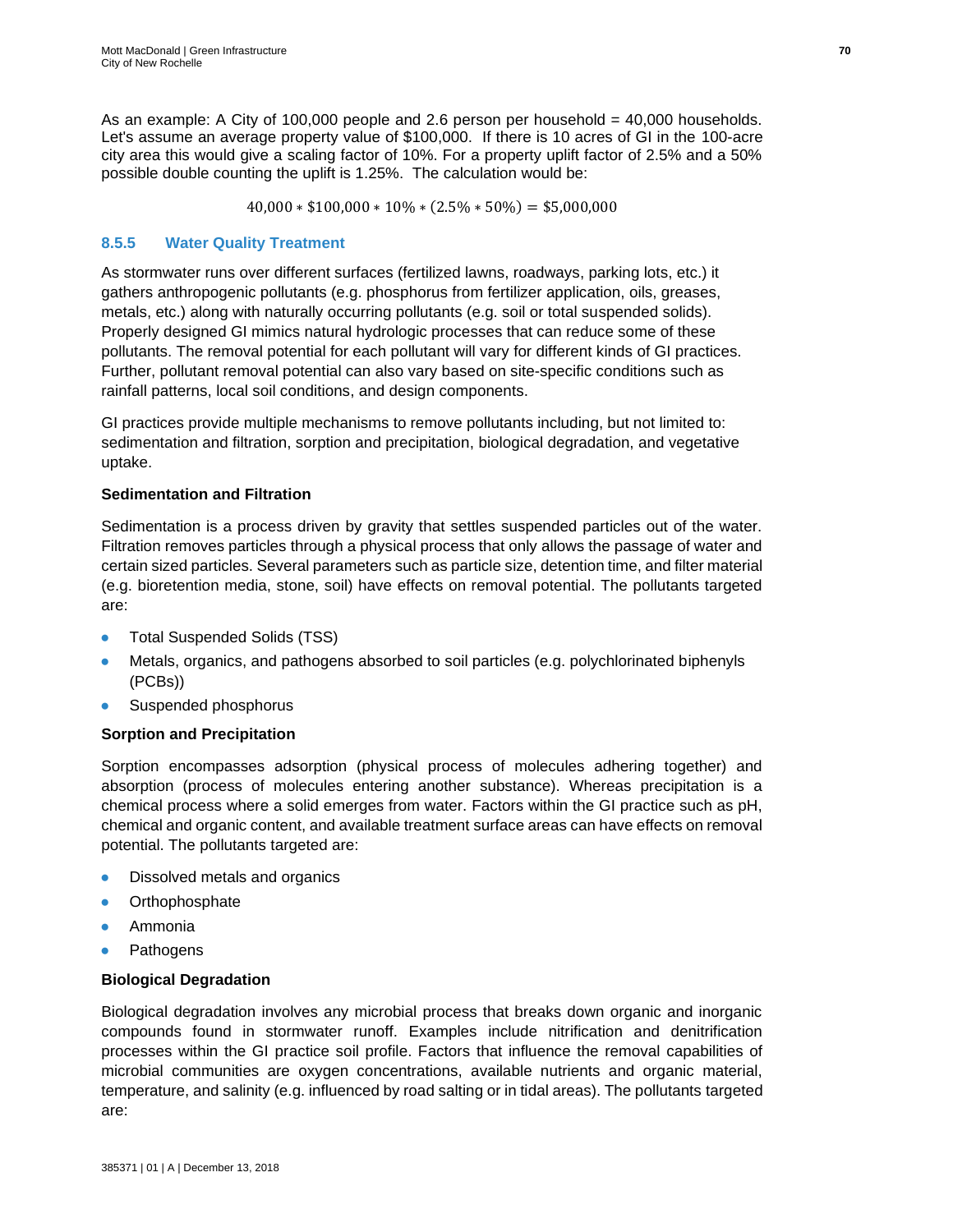- Organic and inorganic compounds
- Nitrogen compounds
- Pathogens and bacteria
- Hydrocarbons (e.g. car grease and oil)

#### **Vegetative Uptake**

GI practices that contain vegetation will benefit from this mechanism. Plant roots soak up pollutant-laden stormwater, removing the pollutants from the water. The types of vegetation used will cause some variation in removal potential. The pollutants targeted are:

- Excess nutrients (e.g. fertilizers)
- **Heavy metals**
- Hydrocarbons

#### **Quantifying Water Quality Improvement with GI**

Reducing the amount of stormwater that reaches the storm sewer system is a major benefit to water quality; as this will ultimately reduce discharge volumes to nearby waterbodies, such as the Long Island Sound. The pollutant removal capabilities of GI can also provide additional enhancement to water quality by helping to treat the stormwater before it is infiltrated or before it re-enters the storm sewer system, thereby reducing the pollutant loading to the treatment plant. Generally, the pollutants of focus associated with stormwater runoff are total suspended solids, total phosphorous, total nitrogen, and heavy metals. Removing these pollutants from stormwater discharges to nearby waterbodies can also improve wildlife habitat, prevent eutrophication, and improve the quality of aquatic ecosystems. Quantifying the pounds of each pollutant potentially removed annually should follow this general approach:

- 1. Determine Annual Pollutant Loadings
- 2. Determine Pollutant Removal Potentials
- 3. Determine Annual Pollutant Removals

#### **Step 1: Determine Annual Pollutant Loadings**

Utilize a computer-based model to delineate the different land covers in the storm sewer system. Determine an annual loading rate for each type of land cover and calculate an annual loading mass in pounds per year tributary to the storm sewer system. See Table 6-9 for pollutants loadings for total phosphorus, total nitrogen, and TSS.

#### **Pollutant Loadings by Land Use Category**

| <b>Land Cover</b>                   | <b>Total</b><br><b>Phosphor</b><br><b>US</b><br>(lbs./acre/<br>yr.) | <b>Total</b><br><b>Nitrogen</b><br>(Ibs./acre/<br>yr.) | <b>Total</b><br><b>Suspende</b><br>d Solids<br>(Ibs./acre/<br>yr.) |
|-------------------------------------|---------------------------------------------------------------------|--------------------------------------------------------|--------------------------------------------------------------------|
| High, Medium Density<br>Residential | 1.4                                                                 | 15                                                     | 140                                                                |
| Low Density, Rural<br>Residential   | 0.6                                                                 | 5                                                      | 100                                                                |
| Commercial                          | 2.1                                                                 | 22                                                     | 200                                                                |
| Industrial                          | 1.5                                                                 | 16                                                     | 200                                                                |
| Urban, Mixed Urban, Other<br>Urban  | 1.0                                                                 | 10                                                     | 120                                                                |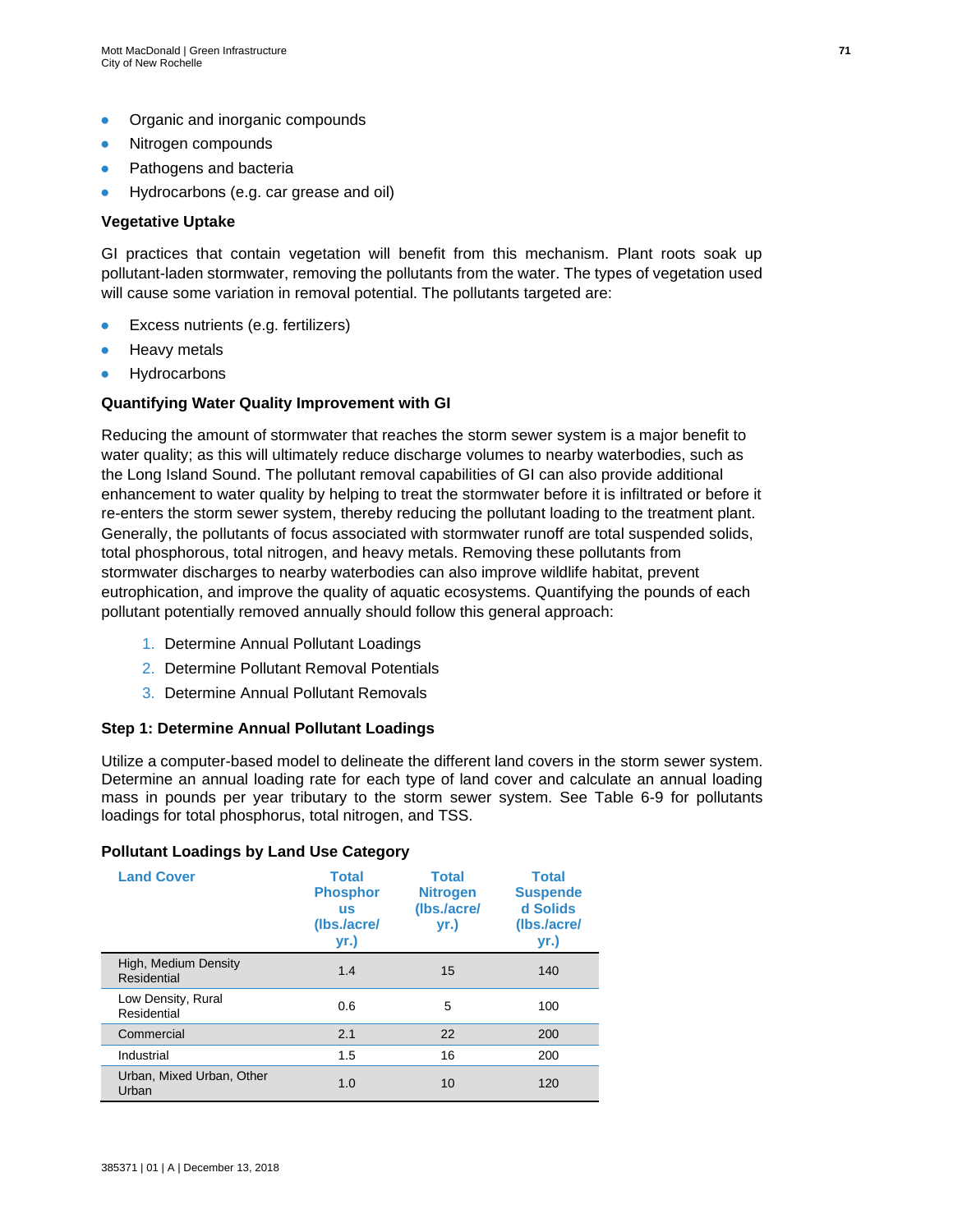| <b>Land Cover</b>       | <b>Total</b><br><b>Phosphor</b><br><b>us</b><br>(Ibs./acre/<br>yr.) | <b>Total</b><br><b>Nitrogen</b><br>(Ibs./acre/<br>yr.) | <b>Total</b><br><b>Suspende</b><br>d Solids<br>(Ibs./acre/<br>yr.) |
|-------------------------|---------------------------------------------------------------------|--------------------------------------------------------|--------------------------------------------------------------------|
| Agriculture             | 1.3                                                                 | 10                                                     | 300                                                                |
| Forest, Water, Wetlands | 0.1                                                                 | 3                                                      | 40                                                                 |

Source: NJDEP Stormwater Best Management Practices Manual (2004)

#### **Step 2: Determine Pollutant Removal Potentials**

Unlike in a wastewater treatment facility where the environment is controlled, environmental conditions are constantly changing (temperature, moisture, etc.) making pollutant removal capabilities difficult to predict. It is important to determine a reasonable removal potential for GI practices.

#### **Step 3: Determine Annual Pollutant Removals**

With the annual loadings of total suspended solids, nitrogen, and phosphorous and their respective pollutant removal potentials determined, the final step will be to determine how much of each pollutant will be removed annually.

Utilize the following equation to determine the annual pollutant loadings that will be treated by GI:

Annual loading Rate of Pollutant 
$$
\left(\frac{lb}{acre}\right) * Drainage Area Captured by GI (acre)
$$
  
= Annual loading of Pollutant  $\left(\frac{lb}{year}\right)$ 

The amount of pollutant removed annually (lb./year) can be determined by taking the annual loading calculated above for each pollutant and multiplying against the relevant pollutant removal potentials for the GI practice being employed.

For example, consider an infiltration basin with a TSS removal efficiency of 80% that captures 0.5 acres of commercial land use cover. The amount of TSS removed will be calculated as follows:

$$
(200 lb \frac{TSS}{Year * Acres} * 0.5 acres) * 80\% = 80 lbs TSS removed annually
$$

Once the pollutant loads removed annually are calculated, a percent reduction of annual pollutant loading for the watershed can be determined for each pollutant. There are additional benefits associated with avoided wastewater treatment costs was discussed on a volume basis. These avoided costs can be taken a step further by considering the avoided costs to treat the pollutant loads specifically (\$/lb. Pollutant Treated).

#### **8.5.6 Benefit Calculation**

The Center for Neighborhood Technology's the Value of GI – A Guide to Recognizing Its Economic, Environmental, and Social Benefits provides detailed calculation approaches for the following benefits:

- **Reduced Stormwater Runoff** 
	- $\circ$  Total runoff reduction (gal) = [annual precipitation (inches) \* GI area (SF) \* % retained] \* 144 sq. inches/SF \* 0.00433 gal/cubic inch
- **Reduced Energy Usage**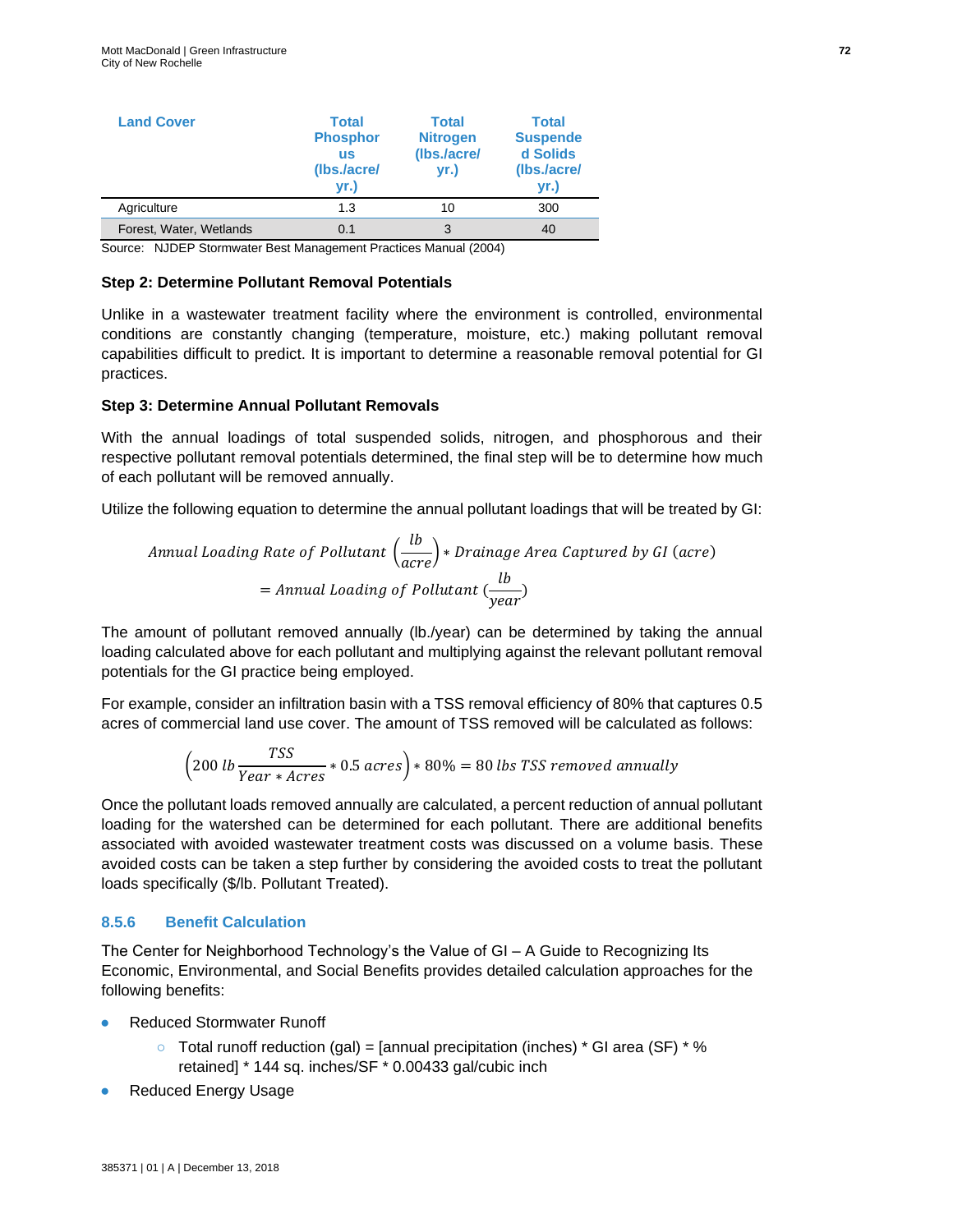- $\circ$  Annual cooling savings (Btu/SF) = annual number of cooling degree days (°F days) \* 24 hrs./day \* ΔU
- $\circ$  Annual heating savings (Btu/SF) = annual number of heating degree days (°F days) \* 24 hrs./day \* ΔU
	- $U$  = heat transfer coefficient, or 1/R
	- $-$  R = a measure of thermal resistance
- **Reduced Air Quality Criteria Pollutants** 
	- $\circ$  Total annual air pollutant uptake/deposition (lbs.) = area of practice (SF)  $*$  average annual pollutant uptake/deposition (lbs./SF)
	- $\circ$  Total annual air pollutant reduction (lbs.) = no. of trees  $*$  average annual uptake and avoided pollutant emissions (lbs./tree)
	- $\circ$  Total value of pollutant reduction  $(\$)$  = Total annual criteria pollutant reduction benefit (lbs.) \* price of criteria pollutant (\$/lb.)
- Reduced Atmospheric CO<sub>2</sub>
	- $\circ$  Annual amount of carbon sequestered (lbs. C) = Total area of practice (SF) \* average annual amount of carbon sequestered (lbs. C / SF)

#### [http://www.cnt.org/sites/default/files/publications/CNT\\_Value-of-Green-Infrastructure.pdf](http://www.cnt.org/sites/default/files/publications/CNT_Value-of-Green-Infrastructure.pdf)

The Natural Resources Defense Council (NRDC) released The Green Edge: How Commercial Property Investment in GI Creates Value in December 2013. This report outlines the potential benefits (quantifiable and non-quantifiable) to property owners that implement GI. The report provides examples of methods to determine quantified benefits such as energy savings, avoided conventional/replacement costs, and increased rental income.

<https://www.nrdc.org/sites/default/files/commercial-value-green-infrastructure-report.pdf>

## **8.6 Recommendations**

The following recommendations related to cost-benefit analysis should be considered:

- Conduct a benefit analysis as described in this report to verify both the tangible and intangible project benefits. This should be incorporated into the decision-making process for whether or not to proceed with the incorporation of GI practices into a specific project. Other decision factors include:
	- Detrimental environmental and social impacts that outweigh the need for the GI improvements.
	- Cost of accommodations is accessibly disproportionate to the cost of the overall project.
	- The safety or timing of the project is compromised by the inclusion of GI infrastructure.
- Promote GI infrastructure on existing City properties, examples include:
	- A program to include new tree plantings on municipal properties following GI practices.
	- A native planting program to promote the installation of native plants and trees in place of turf grass for open space areas not used for specific recreational purposes.
	- Incorporating GI designs when stormwater mitigation is required.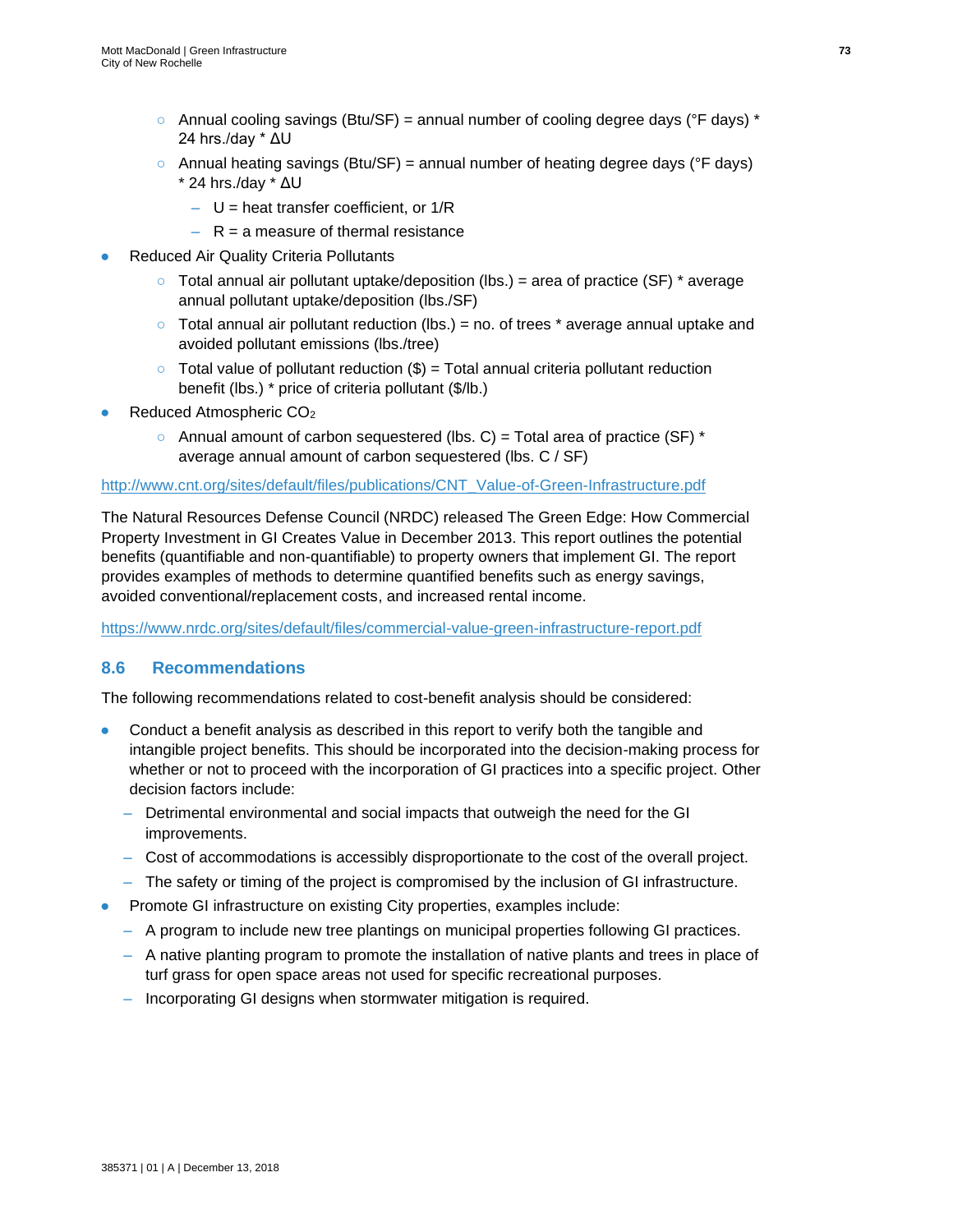## **9 Financing Green Infrastructure**

## **Overview**

GI projects and programs can be funded by a wide-range of financing strategies due in part to the many sources of funding that the benefits of GI attract. Traditional financing methods such as loans and bonds may be utilized, as well as GI standards for development or redevelopment projects or rebates and incentives for residential and commercial property owners that install GI directly. This chapter provides a summary of potential financing methods, as well as website references and case studies of possible funding strategies and resources. The figure below illustrates the different financing methods:

#### **Developer Standards and/or Ordinances**

- Developer Standards
- **Ordinances**

## **Public Funding Programs**

- Public-Private Collaboration Ordinances
- **Incentives**
- Rebates
- General Fund
- Bonds

## **State/Federal Funding Programs**

- State Revolving Fund Program Loans
- Grants Program & Funding Opportunities for the Hudson River **Estuary**
- Water Quality Improvement Project Program
- Green Innovation Grant Program
- Environmental Protection Fund: Local Waterfront Revitalization Program Grants
- Long Island Sound Future Fund 2018
- Environmental Justice Grants Program
- Urban & Community Forestry Grants
- Environmental Protection Agency Funding Programs
- EPA Urban Waters Small Grants
- Clean Water Act, Section 319(h) Grants
- HUD Community Development Block Grant Program

## **Other Funding Sources**

- Private Grant Funding
	- o Green Infrastructure Grant Program (GIGP)
	- o SURDNA Foundation Grants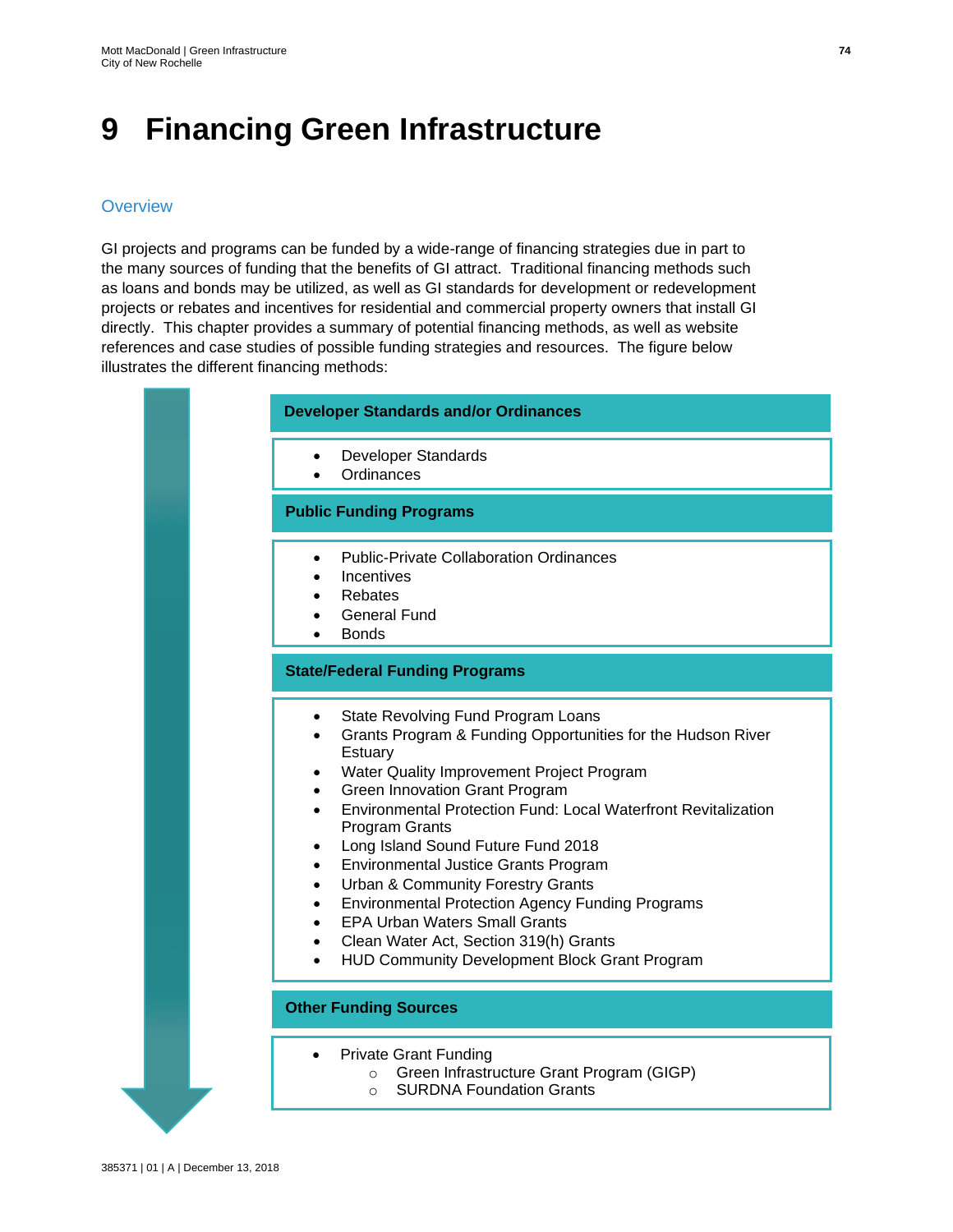## **9.1 Development Standards and/or Ordinances**

### **Development Standards**

Development standards imposed by the municipality can help achieve desired goals. The advantage to imposed development standards is that it requires the owner to pay the capital cost for GI rather than the municipality to treat the stormwater that originates from their site. The municipality should review their existing stormwater regulations and identify opportunities to modify the existing storm sewer connection requirements and the stormwater management design criteria so to target reducing stormwater volumes. This may entail different requirements for new development and redevelopment projects. For redevelopment projects that have challenges managing stormwater on site, the municipality should consider offering stormwater credits or a Fee in Lieu so that equivalent or greater stormwater management can be achieved offsite.

Large-scale redevelopment can provide a unique opportunity for sharing the cost of GI between a private entity and a municipality.

## **9.2 Public Funding Programs**

GI projects can be incorporated into other development or infrastructure projects to manage stormwater. By bundling GI into other projects, multiple funding sources can be leveraged, and total project costs can be reduced through construction efficiencies. For example, small-scale GI practices such as street tree trenches could be incorporated into a street restoration project. Utility replacement projects that involve street or sidewalk restoration may also provide an opportunity to incorporate GI as an amenity to the community. Incorporating natural stormwater features into a street restoration project can also enhance urban corridors.

#### **Public – Private Collaboration**

Public-Private collaboration is an important tool to leverage funding and resources for the development and implementation of GI projects. Public agencies may be interested in collaborating on GI projects that involve parks, schools, recreation activities, or other public sites. Opportunities to collaborate with private institutions such as businesses or other private property owners may allow for the private sector involvement in capital financing, planning, and maintenance of GI features. These programs typically require a contractual agreement that addresses each party's involvement and responsibilities.

**Case Study:** A community based private-public partnership was developed in Prince George's County, MD. The County entered into a 30-year agreement with Corvias Solutions and formed the Clean Water Partnership to meet the requirements of the Chesapeake Bay TMDL and the County's MS4 permit. Through this partnership, Corvias is responsible for the design, construction, and maintenance of the stormwater assets. The County will be retrofitting approximately 15,000 acres of impervious surfaces at a cost of \$1.2 Billion. More information can be found at the links below: <https://www.epa.gov/G3/prince-georges-county-maryland-clean-water-partnership> and [https://thecleanwaterpartnership.com/.](https://thecleanwaterpartnership.com/)

#### **Incentives**

Local government incentives, such as grants or loans, may encourage property owners to install GI on privately owned property. These incentives may be one of the best approaches to spur the installation of GI in highly developed areas that are not likely to experience redevelopment projects. In Lexington Kentucky, the city offers grants for infrastructure that improves stormwater quality, reduces runoff or educates the public on the importance of treating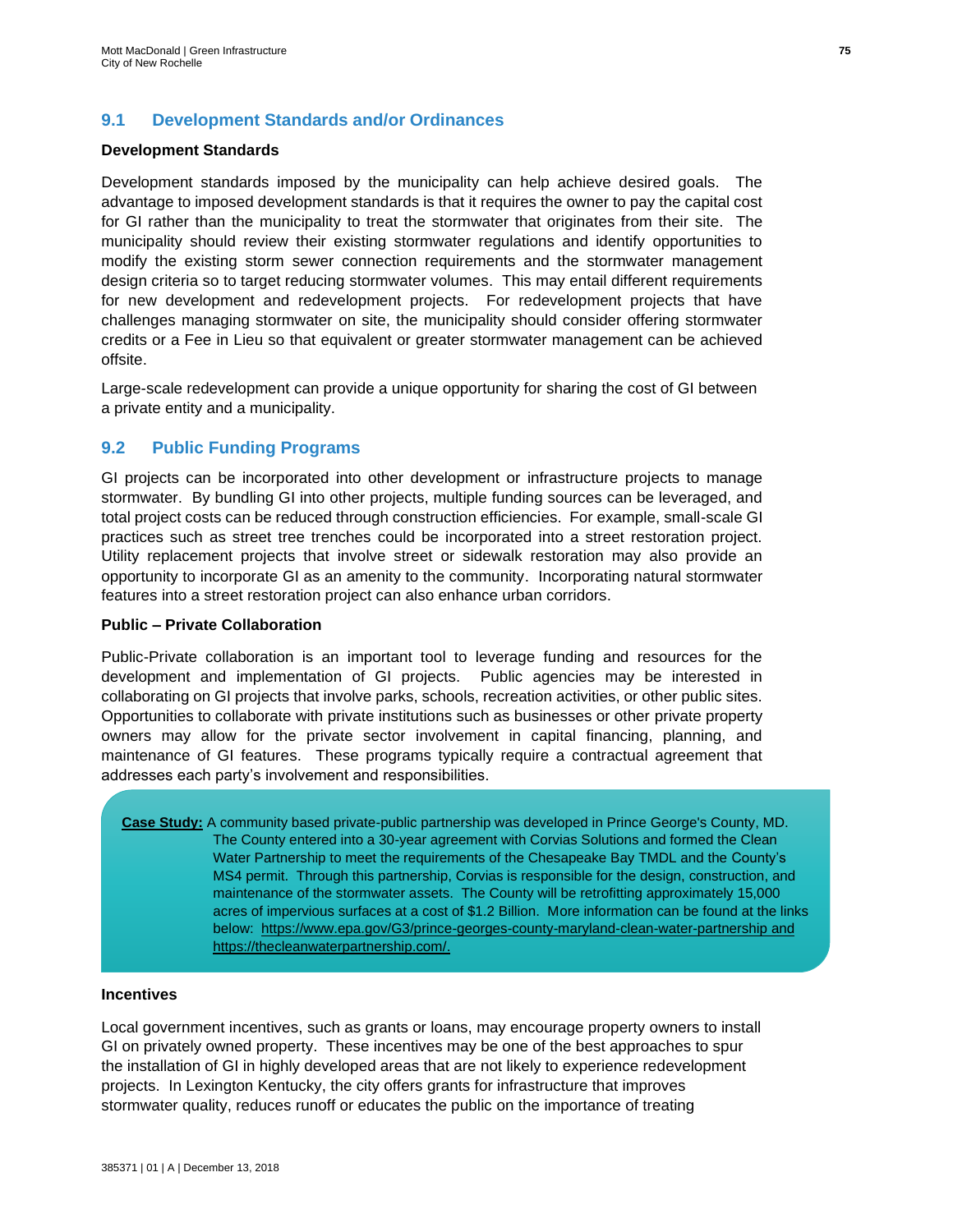stormwater. More information can be found at this link: [https://www.lexingtonky.gov/incentive](https://www.lexingtonky.gov/incentive-grant-program)[grant-program.](https://www.lexingtonky.gov/incentive-grant-program)

## **Case Study:**In Washington DC, the Riversmart Program encourages homeowners to reduce stormwater runoff. The program requires the homeowner to meet with the city inspector to discuss ways to improve stormwater management on their property. Homeowners provide a co-payment directly to a certified contractor for the installation of one or more approved stormwater features, including use of rain gardens, pervious paving systems, bayscaping, and shade tree planting. The contractor is paid by the program for the remainder of the service cost. [https://doee.dc.gov/service/riversmart](https://doee.dc.gov/service/riversmart-homes-overview)[homes-overview](https://doee.dc.gov/service/riversmart-homes-overview)

## **Rebates**

Since most of the properties in municipalities is privately owned, GI installation on private property can be critical in helping to meet GI goals. One way to encourage this is to offer rebates to homeowners to offset a portion of the cost of GI installation.

Montgomery County Maryland has a Rainscape Rebate Program which is funded by the County and issues rebates up to \$2,500 for residential projects and \$10,000 for commercial projects that meet the Program design criteria. Funded features have included water harvesting projects, pervious paving systems, pavement removal, and conservation landscaping. <https://www.montgomerycountymd.gov/water/rainscapes/index.html>

**Case Study:** The Rutgers Cooperative Extension (RCE) Water Resources Program partnered with the New Jersey Water Supply Authority (NJWSA) to implement a rain garden rebate program piloted in Somerville, Bridgewater, Raritan, and Hillsborough in NJ. Provided that homeowners attend a community workshop, a technical workshop for rain garden design assistance, and install the rain garden, they are then qualified to apply for a rebate of \$3 per square foot of garden up to \$450. Homeowners also have the option to design their own garden and have it approved by the RCE Water Resources Program. Twenty-nine rain gardens have been installed on homeowners' properties since the start of the program. For more information, visit: <http://water.rutgers.edu/Projects/RGRebate/RGRebate.html>

## **General Funds**

Nationally, most municipal stormwater and GI programs are funded by general revenues which come from the local real estate or property taxes that are collected based on property value. Reserving these funds for GI will greatly depend on local needs. The funding allocation will typically change annually which makes it difficult to ensure the continuity of a GI program.

#### **Bonds**

Selling bonds is a traditional approach for funding infrastructure projects. Green Bonds are like \traditional bonds; however, all investments are specifically for environmentally sustainable programs. Green bonds are also backed by credit ratings through Moody's Investors Service, Standard & Poor's and Fitch Ratings. The stipulations for funding and credit rating of each program varies.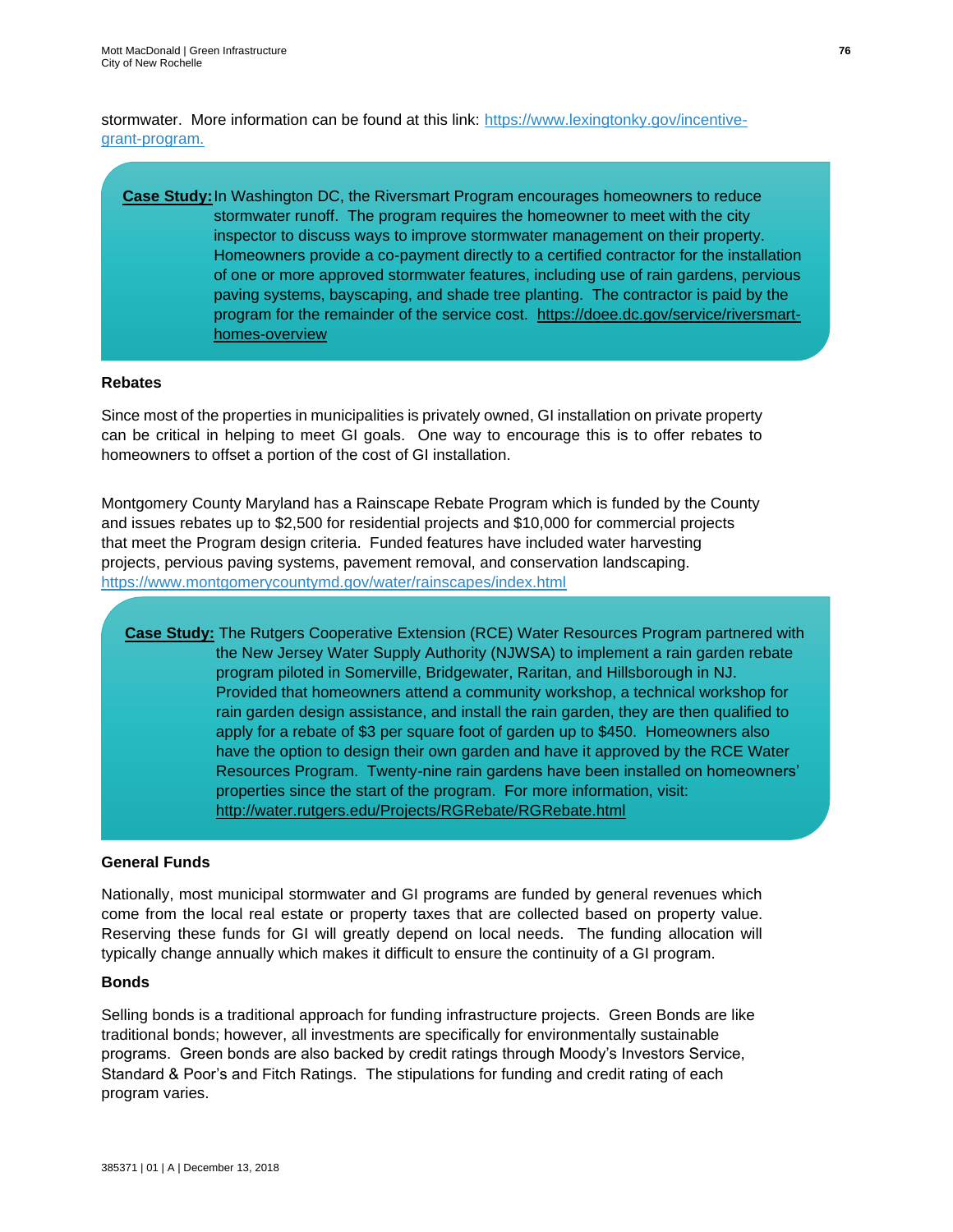The World Bank green bond is geared to support environmental projects. As of November 2016, the World Bank has raised over 500 million dollars to finance environmental projects including watershed management and infrastructure to prevent flood damage. Information can be found at this link: [http://treasury.worldbank.org/cmd/htm/World-Bank-USD-500-Million-](http://treasury.worldbank.org/cmd/htm/World-Bank-USD-500-Million-Green-Bonds-Support-Global-Climate-Action.html)[Green-Bonds-Support-Global-Climate-Action.html](http://treasury.worldbank.org/cmd/htm/World-Bank-USD-500-Million-Green-Bonds-Support-Global-Climate-Action.html) 

## **9.3 Federal & State Funding Sources**

Federal and State funding supports numerous programs and agencies, subject to annual budgeting allocations. A listing of relevant federal and state funded programs is included below.

## **State Revolving Fund Program Loans**

The Clean Water State Revolving Fund (CWSRF) is a well-known federal-state partnership that provides communities a long-term source of low-interest financing for a wide range of water quality infrastructure projects.

There are several ways that GI can be incorporated into a project. It can be:

- a centralized GI project, such as a resiliency park or green street project;
- a group of practices distributed throughout an area, such as rain gardens and street trees;
- a stand-alone project, such as replacement of impervious pavement with pervious paving systems;
- included as part of a green/grey project with other necessary infrastructure upgrades. For example, stormwater pipe replacement, removal of buried utilities, and construction of street tree planters and pervious concrete sidewalk;
- included as part of a private development project, through a municipality or utility authority as a conduit via a public/private partnership.

The funding of these projects has historically been selected on a priority ranking basis. The funding available for these projects is approved each year by the NYS Department of Environmental Conservation

Additional information about the program and application process can be found on their website at [https://www.efc.ny.gov/CWSRF.](https://www.efc.ny.gov/CWSRF)

## **Grants Program and Funding Opportunities for the Hudson River Estuary**

Funded by the New York State Department of Environmental Conservation, these grants advance five categories of projects and programs through planning, feasibility studies, and/or design, including Watershed and source water management planning. Grant awards range from \$10,500 to \$50,000

## **Water Quality Improvement Project Program**

Funded by the New York State Department of Environmental Conservation, these grants fund projects that directly address documented water quality impairments. There is \$79 million in total funding available. GI can be utilized for nonagricultural nonpoint source abatement and control, which is an eligible project type.

## **Green Innovation Grant Program**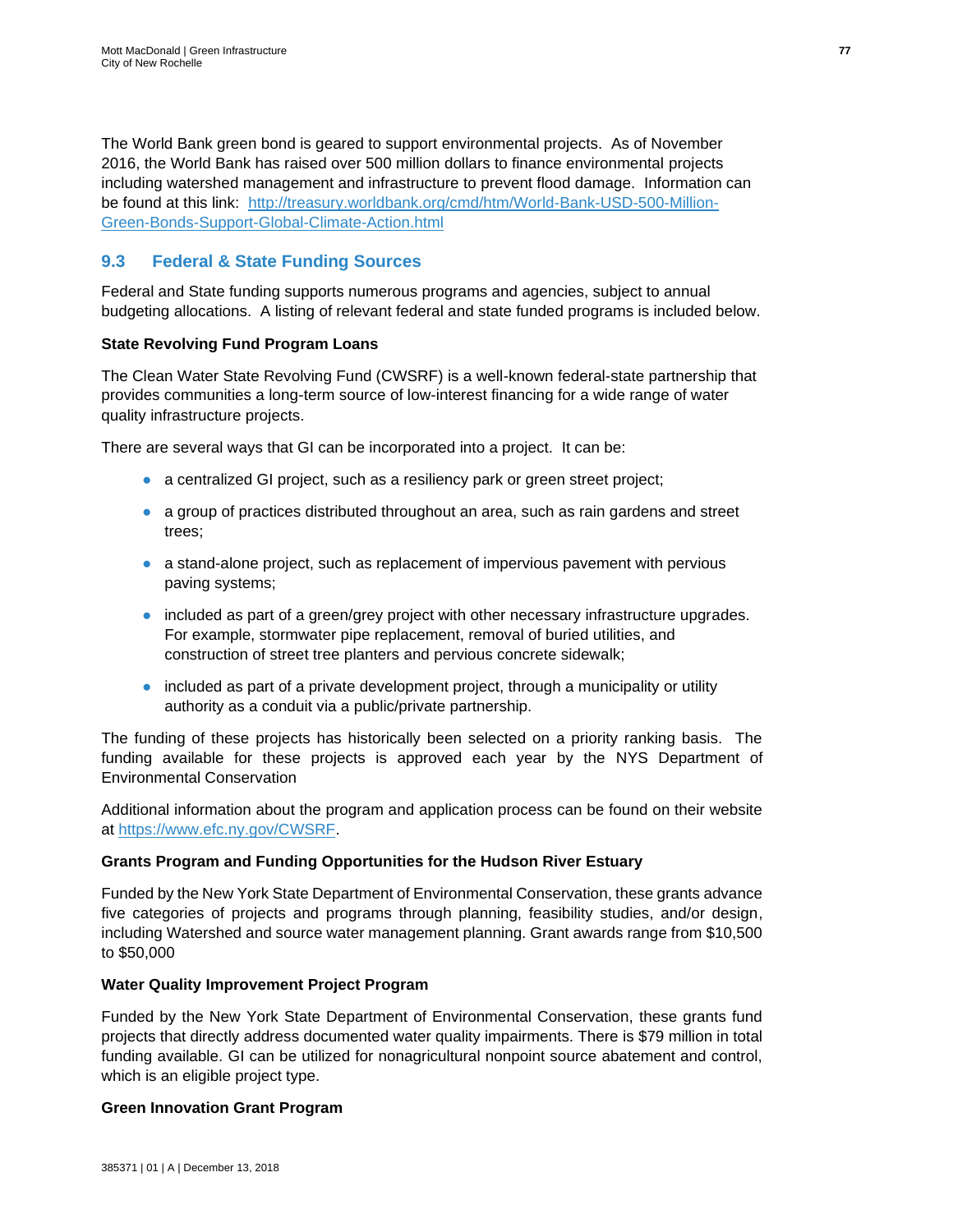Funded by New York State Governor's Consolidated Funding Application (CFA), this grant opportunity supports projects across New York State that utilize unique stormwater infrastructure design and create cutting-edge green technologies. The grant provides funding of a minimum of 40% up to a maximum of 90% of the total eligible project costs as provided in the application. A minimum of 10% up to 60% match from state or local sources is required. Municipalities are eligible Applicants.

## **Environmental Protection Fund: Local Waterfront Revitalization Program Grants**

Funded by New York State Governor's Consolidated Funding Application (CFA), this grant opportunity funds eligible villages, towns, cities, and counties located along New York's coasts or designated inland waterways to advance the preparation or implementation of strategies for community and waterfront revitalization. All awards made through this grant must be consistent with the State's Smart Growth Public Infrastructure Policy Act. The program will make up to \$15 million available to fund applications.

## **Long Island Sound Futures Fund 2018 (Other)**

National Fish and Wildlife Foundation's Long Island Sound Futures Fund supports projects in local communities that aim to protect and restore the Long Island Sound. Since 2005, the Sound Futures Fund has invested \$17 million in 380 projects. With grantee match of \$33 million, the program has generated \$50 million for locally based conservation.

## **Environmental Justice Grant Programs**

New York State's Department of Environmental Conservation, Office of Environmental Justice offers Community Impact Grants to provide community-based organizations with funding for projects that address various environmental and public health concerns. The program has a focus on low-income and minority communities that have historically been burdened by environmental problems. Projects that have been funded include: research, community gardens, tree plantings, education and curriculum development, urban farming training, habitat restoration, water quality monitoring, air quality monitoring and more.

## **Urban and Community Forestry Grants**

New York State's Department of Environmental Conservation, provides support and assistance to communities in comprehensive planning, management, and education to create healthy urban and community forests, and enhance the quality of life for urban residents through its Cost Share Grant program. Eligible project categories include tree planting, which can be implemented via GI.

## **Environmental Protection Agency Funding Programs**

General EPA funding programs cover a large range of environmental initiatives. The EPA maintains a website which summarizes financial tools available to communities for funding water infrastructure programs and projects: [https://www.epa.gov/waterfinancecenter/water](https://www.epa.gov/waterfinancecenter/water-finance-clearinghouse)[finance-clearinghouse.](https://www.epa.gov/waterfinancecenter/water-finance-clearinghouse) A useful reference for EPA related grants is on their website: [https://www.epa.gov/grants.](https://www.epa.gov/grants) The EPA also maintains an additional website that provides additional information on GI funding. [https://www.epa.gov/green-infrastructure/green](https://www.epa.gov/green-infrastructure/green-infrastructure-funding-opportunities)[infrastructure-funding-opportunities](https://www.epa.gov/green-infrastructure/green-infrastructure-funding-opportunities)

Funding for GI projects through EPA specific programs is case specific and can include additional program requirements, as described in a few EPA programs below.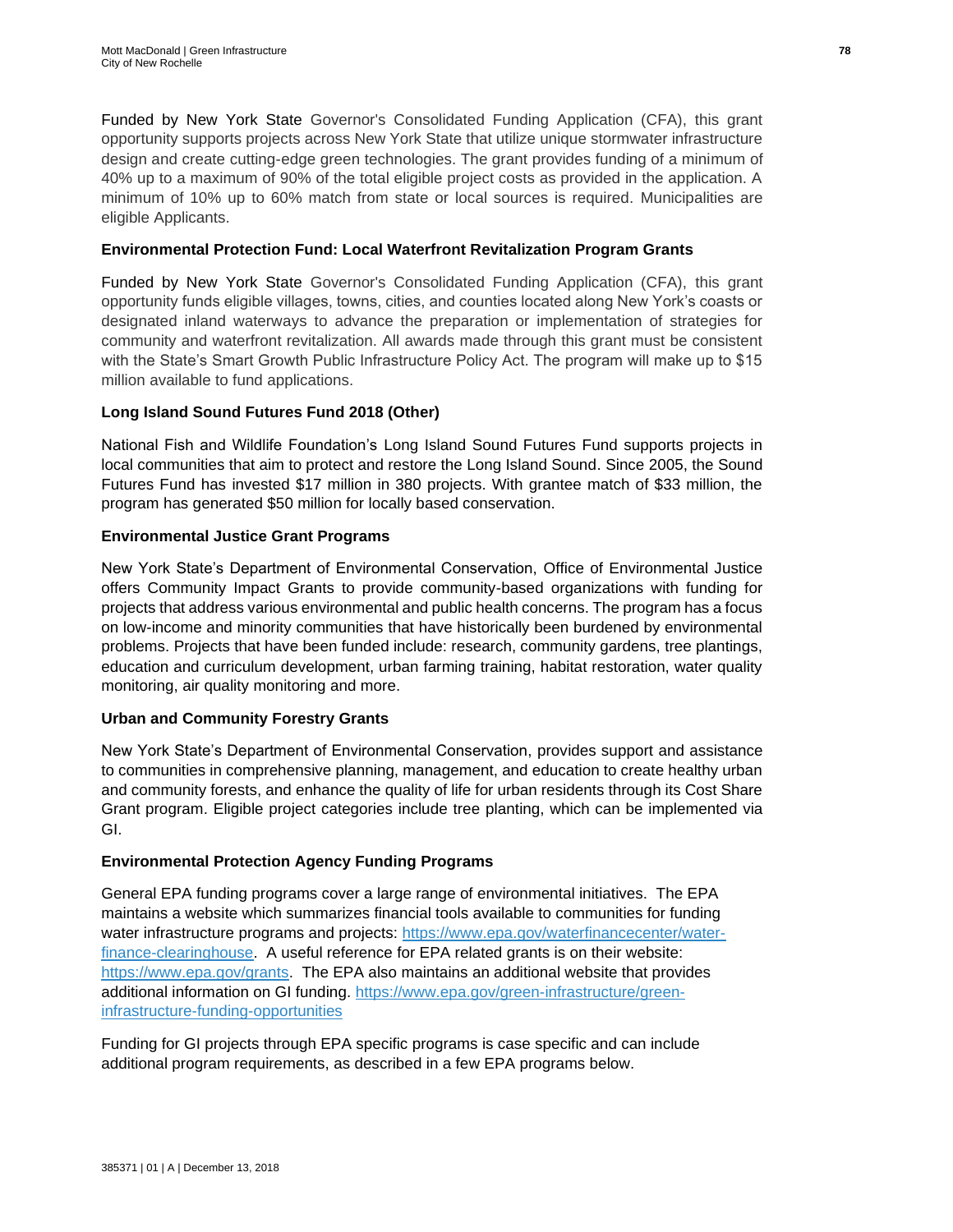## **EPA Urban Waters Small Grants**

Since its inception in 2012, this program has awarded over 100 communities small grants up to \$60,000 to support community urban water quality in underserved communities, including GI programs. New York specific awards have been granted to the Sarah Lawrence College (Rockland and Westchester Counties, and the Bronx), New York City Department of Parks and Recreation (Bronx) and the Hudson River Sloop Clearwater, Inc. (Dutchess County). <https://www.epa.gov/urbanwaters/urban-waters-small-grants>

### **Clean Water Act, Section 319(h) Grants**

This program is supported through the Clean Water Act, which allocates funding to each state to reduce water quality impairment through non-point source pollution control. The New York State's Department of Environmental Conservation manages the monetary disbursement. As mandated by the federal rule, the state is required to distribute at least one-half of the funding received to projects with approved watershed plans, including the Atlantic Ocean/Long Island Sound Watershed.

#### **HUD Community Development Block Grant Program**

The U.S. Department of Housing and Urban Development (HUD) Community Development Block Grant (CDBG) program allocates grants for entitlement communities. These entitlement grants are approved for communities which meet criteria for low- and moderate-income persons.

The CDBG grant program includes funding for infrastructure and public improvements in addition to expansion of economic opportunities. CDBG-financed projects can incorporate components of GI. For example, The City of Chicago used CDBG funding to put a new green roof on its historic Cultural Center.

## **9.4 Municipal Maintenance Funding**

As discussed, the City of New Rochelle must be able to maintain those GI improvements. However, maintenance requires resources – equipment, personal – and funding. A dedicated, stable and adequate source of funding to pay for GI maintenance is essential. Although there are numerous grant and loan funding sources for the design and implementation of GI improvements, most of these sources do not pay for the maintenance of GI post construction. As such, additional funding sources for the maintenance of GI improvements are discussed below.

#### **9.4.1 Private GI Improvements**

The maintenance of all privately-owned GI improvements should be the sole responsibility of the private entity. No municipal funding is to be allocated for privatelyowned GI improvements. The municipality's sole responsibility for privately owned GI is to enforce their maintenance agreements. If the owner does not fulfill the duties of its maintenance agreement, measures should be taken by the Municipality to enforce the agreement by issuing a zoning enforcement notification. It is the GI owner's responsibility to be educated in the maintenance requirements of their GI infrastructure.

## **9.4.2 Taxes and General Funds**

Tax revenue is the most basic and simplistic way to fund the maintenance of GI improvements. Allocations would need to be appropriated from the City's operating budget for GI. GI maintenance funding would have to compete with all the other areas of general fund revenue such as recreational, police, fire, and road maintenance, which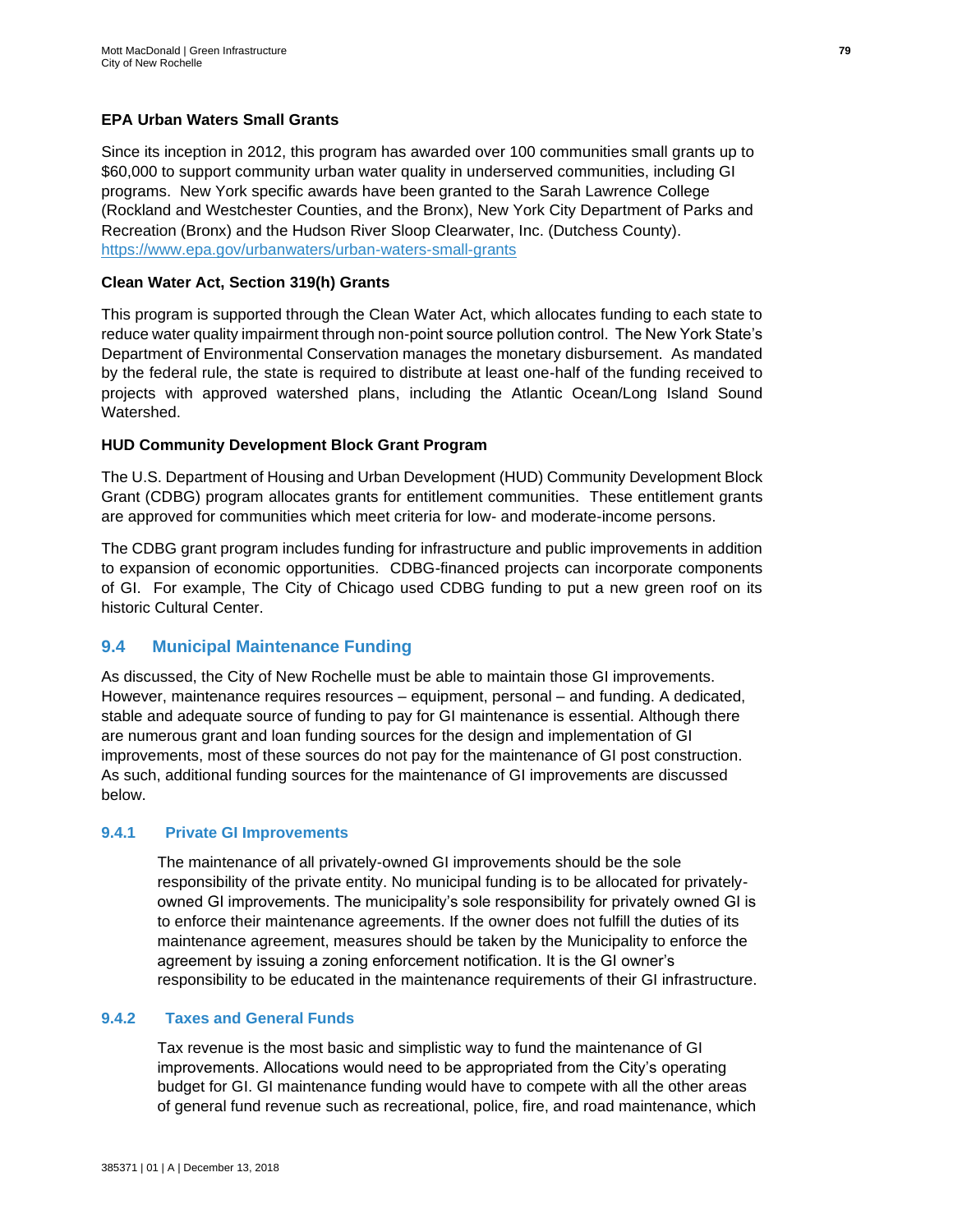is often difficult. Reserving these funds for GI will greatly depend on the local needs of New Rochelle. The funding allocation will typically change annually which makes it difficult to ensure the continuity of a GI maintenance program.

## **9.4.3 Capital Improvement Funds**

Capital improvements funds are a specific type of tax and general funding that can be used to fund the initial building (design and construction) of a GI project, but not the maintenance of a project. The capital improvement fund involves long-term planning and would require several years of planning and forecasting to appropriate the necessary funds for the design and construction of GI projects.

## **9.4.4 Stormwater Tax**

As described above, funding GI maintenance and stormwater related improvements in general is difficult as it does not have the same appeal as budget lines such as "safety" and "recreation". As such, a direct stormwater tax can be imposed on residents of the City is several ways. This tax would only be appropriated for GI maintenance and stormwater related improvements. The most popular method for imposing a stormwater tax is that a stormwater utility fee is charged to every property owner to convey stormwater from their property to the municipal system. The fee can be set by ordinance. It can be a set fee for each property or based on a parameter such as the amount of impervious coverage on the subject property. The fee can be monthly, yearly, or quarterly depending on the City's preference. The budget, expenditures, and revenues for the stormwater utility fund can be examined on an annual basis in accordance with established budgetary processes in the City. The fee is often added onto an existing utility bill, such as sewer or water bills. This streamlines the process. Incentives can be built into the framework of the stormwater tax to allow for discounts to the stormwater fee for property owners who implement and maintain GI. For example, a residential homeowner who installs rain barrels can be eligible for a discounted fee. This is an effective means of creating an incentive to implement GI and have property owners take a role in managing their own stormwater.

## **9.4.5 Fees**

Municipalities can fund the maintenance of GI improvements through fees. Fees may be obtained from permit review, plan reviews, special user fees, etc. These fees can be applied for the specific purpose of maintaining GI infrastructure. Permit fees associated directly with stormwater management or drainage systems show a clear connection between the fess being collected and the maintenance being financed by those fees. Permit fees however cannot be guaranteed from year to year. Furthermore, fees tend to be moderate and therefore may be a supplement to another funding source for GI maintenance rather than the sole funding source.

## **9.4.6 Regional**

This would require multiple municipalities to come together, and/or the county to form, a regional GI/stormwater maintenance group. They would be responsible for conducting and coordinating maintenance related activities for GI improvements. This is a good practice for GI improvements that require specialized training or specialized equipment. A regional coalition can aid and split the cost burden among several entities.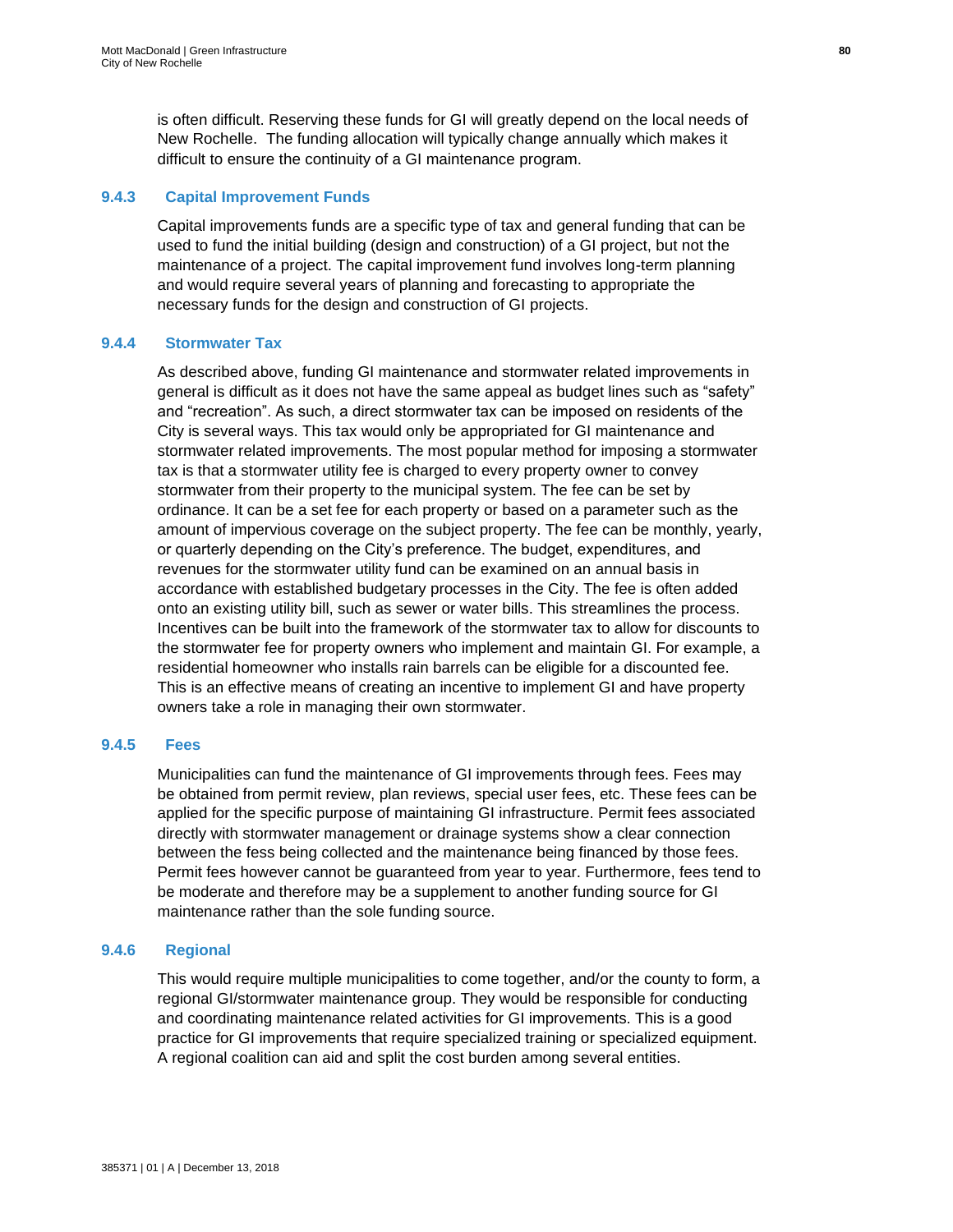## **9.5 Other Potential Grant Funding**

Private grant funding may also be available for GI projects. One example of a private grant opportunity is through the SURDNA Foundation. This funding program specifically targets urban water management and pilot projects that demonstrate innovative stormwater practices. See more information at the link below:

[http://www.surdna.org/what-we-fund/sustainable-environments/urban-water-management.html.](http://www.surdna.org/what-we-fund/sustainable-environments/urban-water-management.html)

Another example is the Green Infrastructure Grant Program (GIGP) which offers grants to private property owners in New York City. Funds are provided for the design and construction of the GI system. Eligible projects include green roofs and infiltration projects such as: rain gardens and porous pavement.

## **9.6 Recommendations**

The following recommendations related to funding should be considered:

- Continue to pursue local, state, and federal grant opportunities for GI implementation, studying, and planning.
- Although less desirable, the Stormwater Tax option is comprehensive, dedicated, steady, and reliable. The amount of the "tax" can be raised or lowered depending on the municipalities needs for funding as the program grows and expands. To incentivize privately owned GI infrastructure, consideration should be given to providing a discounted "tax" rate if a property owner installed rain barrels, rain gardens, or other methods of GI and fulfills the requirements of their maintenance agreement.
- Incorporate GI into local budget and capital bonding where appropriate and feasible.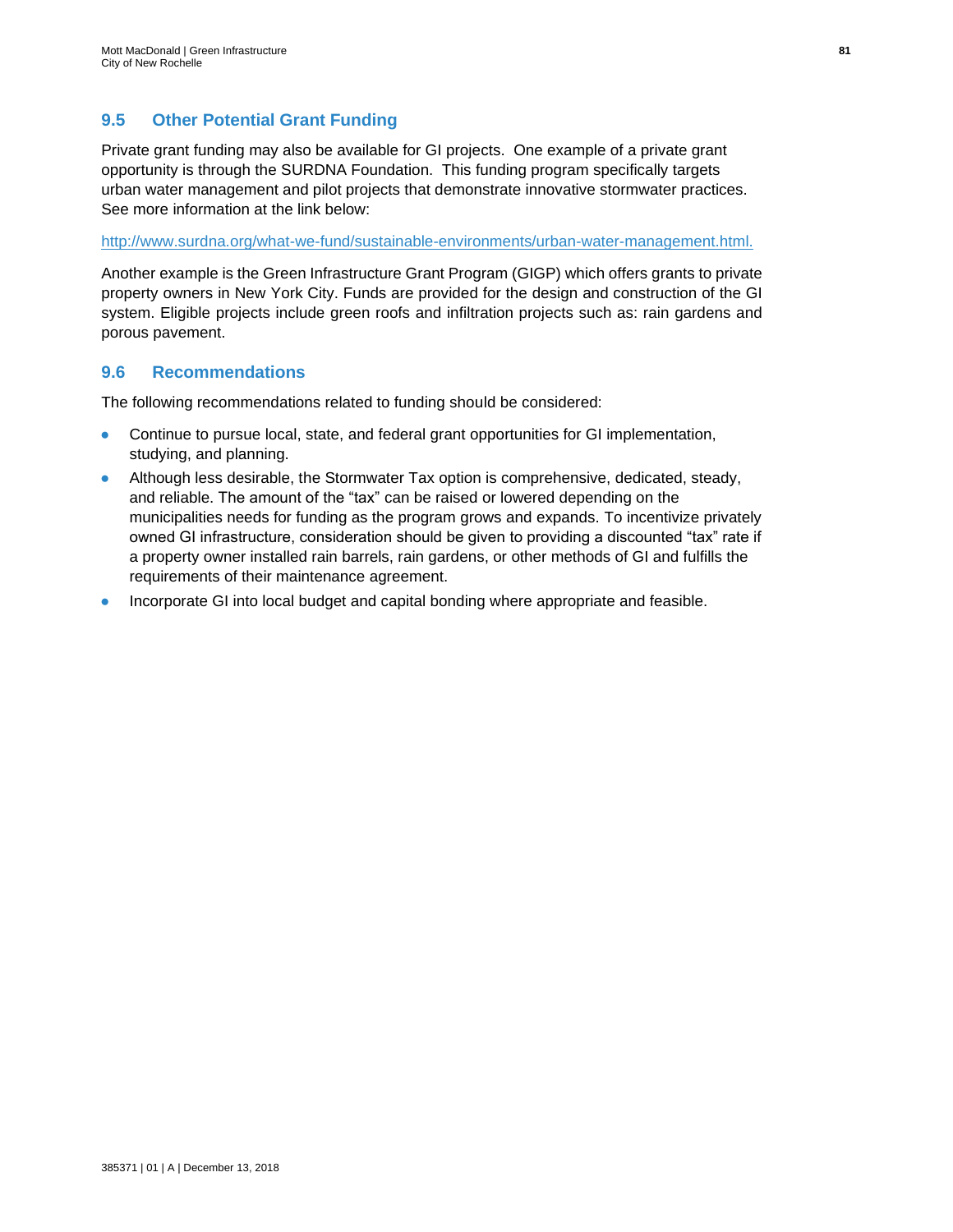## **10 Local Employment Opportunities**

GI implementation can both directly and indirectly create local employment opportunities. GI implementation has three general phases which include the design phase, the construction phase, and the maintenance phase. The design phase generally involves the work of professionals – professional engineers, professional planners, and often, licensed landscape architects. The construction phase generally involves the work of contractors – foremen, operators, laborers, landscapers, and office administrators. The maintenance phase is similar to the construction phase, however is generally more limited to laborers and landscapers. To successfully implement GI, skilled workers are required for each of the three phases and directly result in a demand increase in the workforce.

GI implementation will also drive investment in the new infrastructure. There are many funding sources that are unique to only GI projects. These new investments are critical as they create new job opportunities, instead of simply re-allocating employment opportunities from related job sectors.

As GI is a relatively new endeavor and may be unfamiliar to contractors, training of the workforce is necessary. Training will increase implementation of GI and provide a new, and marketable, skillset to workers. As previously noted, as familiarity with GI rises amongst contractors, construction costs of GI may potentially decline.

GI implementation can indirectly create local employment opportunities but increasing the demand for certain products and manufactured devices. These enterprises will see increased demand due to their use in GI projects, on both small and large-scale projects.

As GI grows as a stormwater management technique, the workforce will in turn learn through training and experience the skills necessary to provide design, construction, and maintenance of GI infrastructure. The workforce will benefit by learning skills that are valuable within New Rochelle, the State of New York, and beyond.

While putting an exact number on local employment opportunities may be difficult, it is reasonable to assume that GI projects, on both small and large-scales, will create local employment opportunities.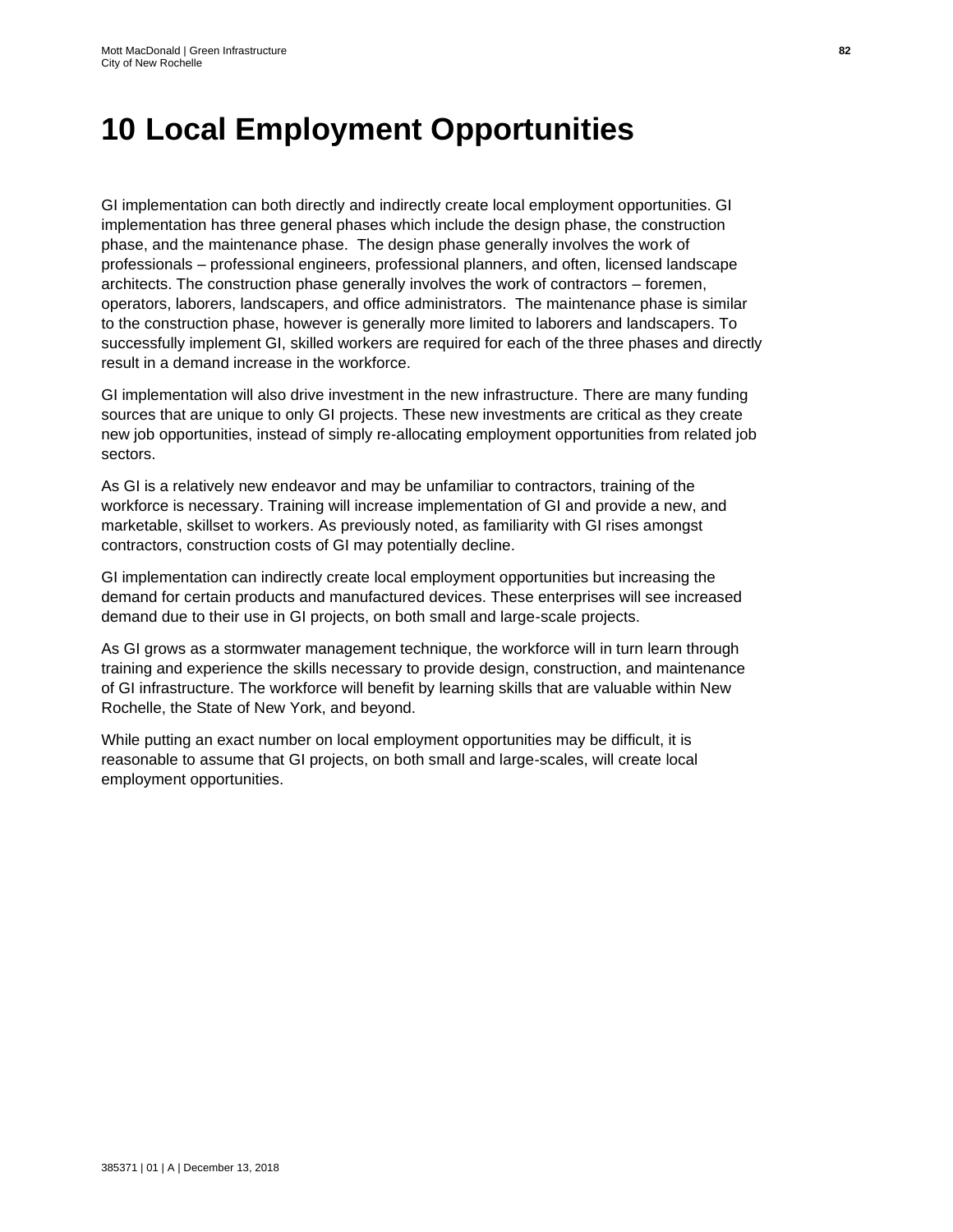## **Appendices**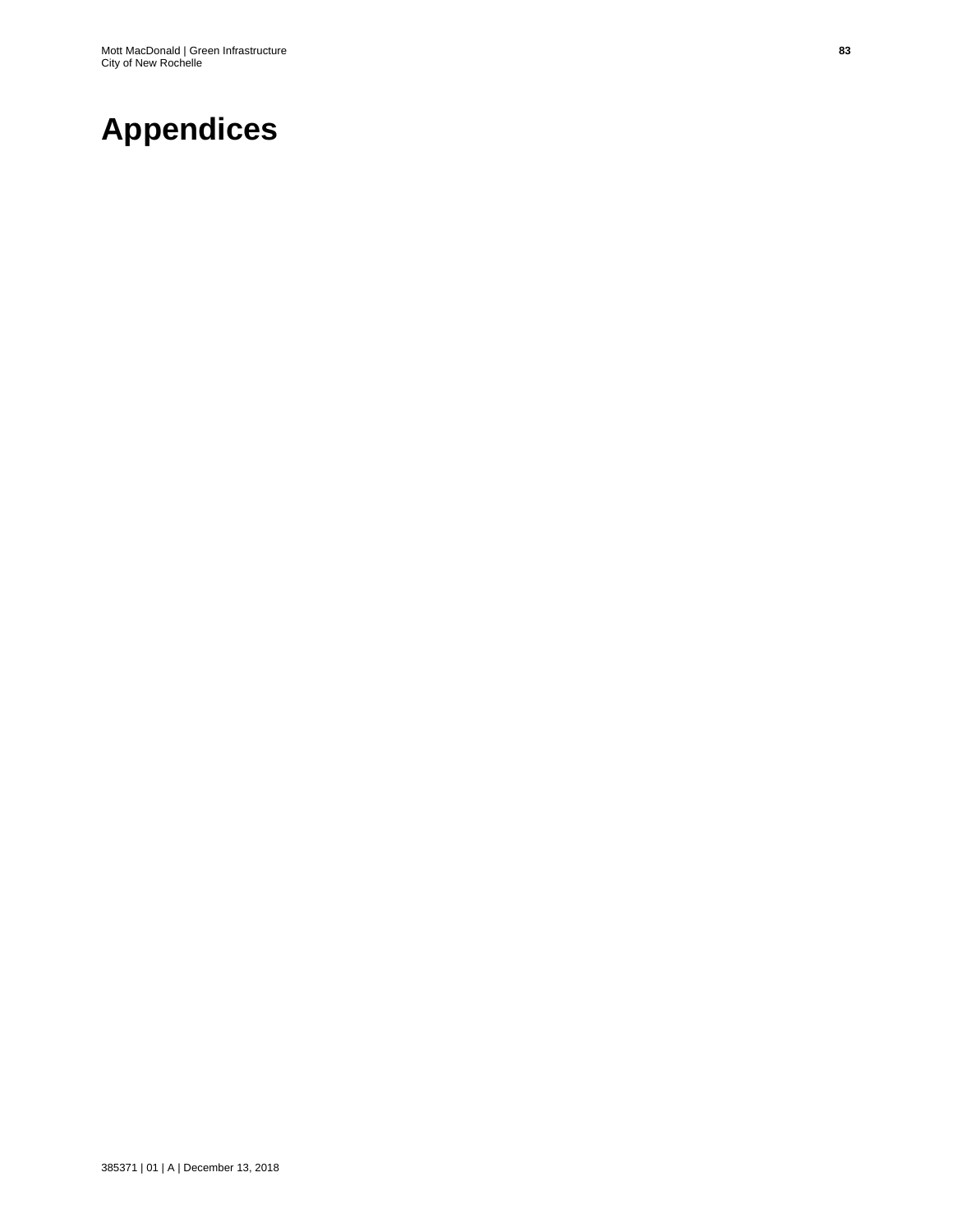# **A. Natural Resources Conservation Service (NRCS) Soils**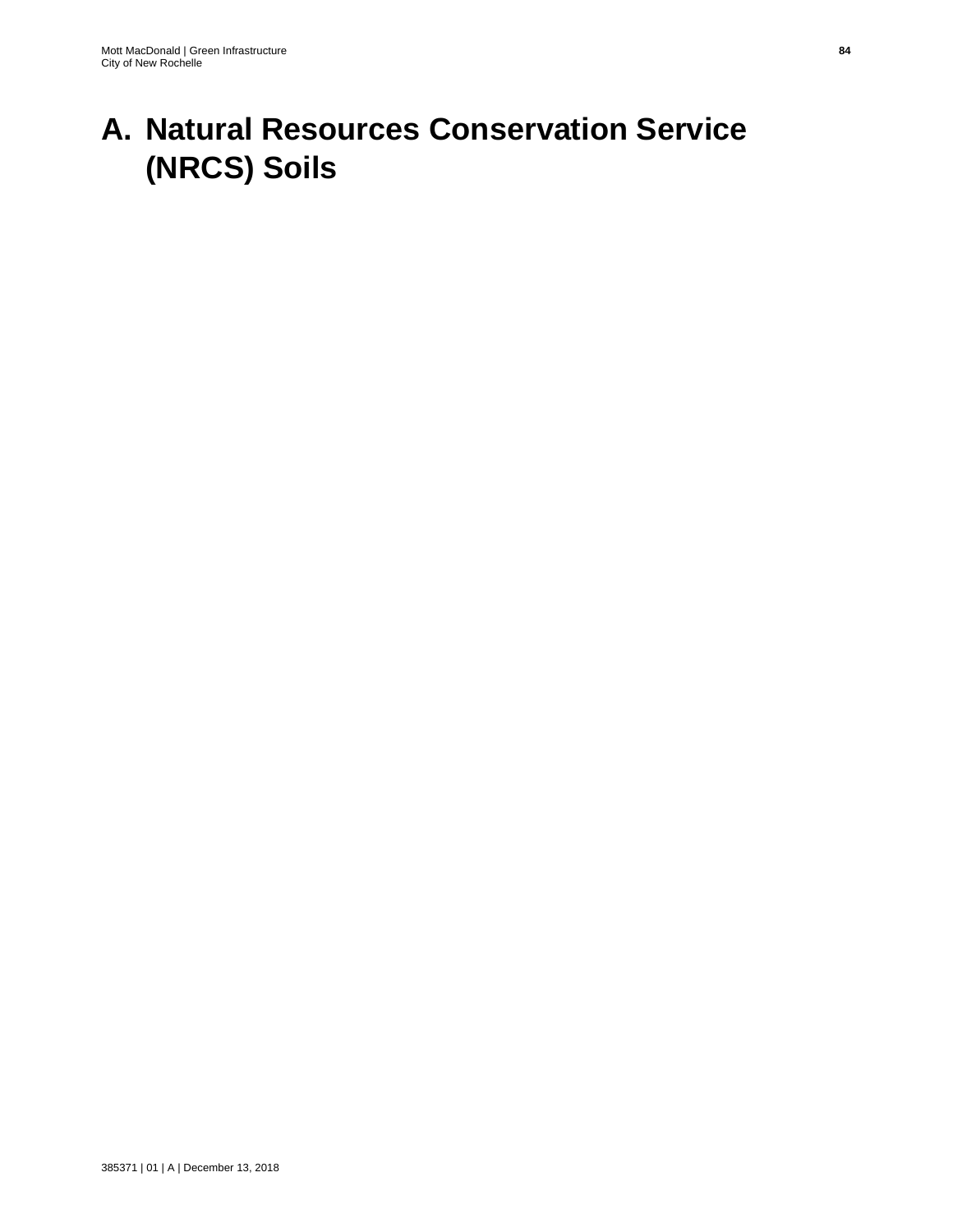# **B. National Flood Insurance Program (NFIP), Flood Insurance Rate Maps (FIRM)**